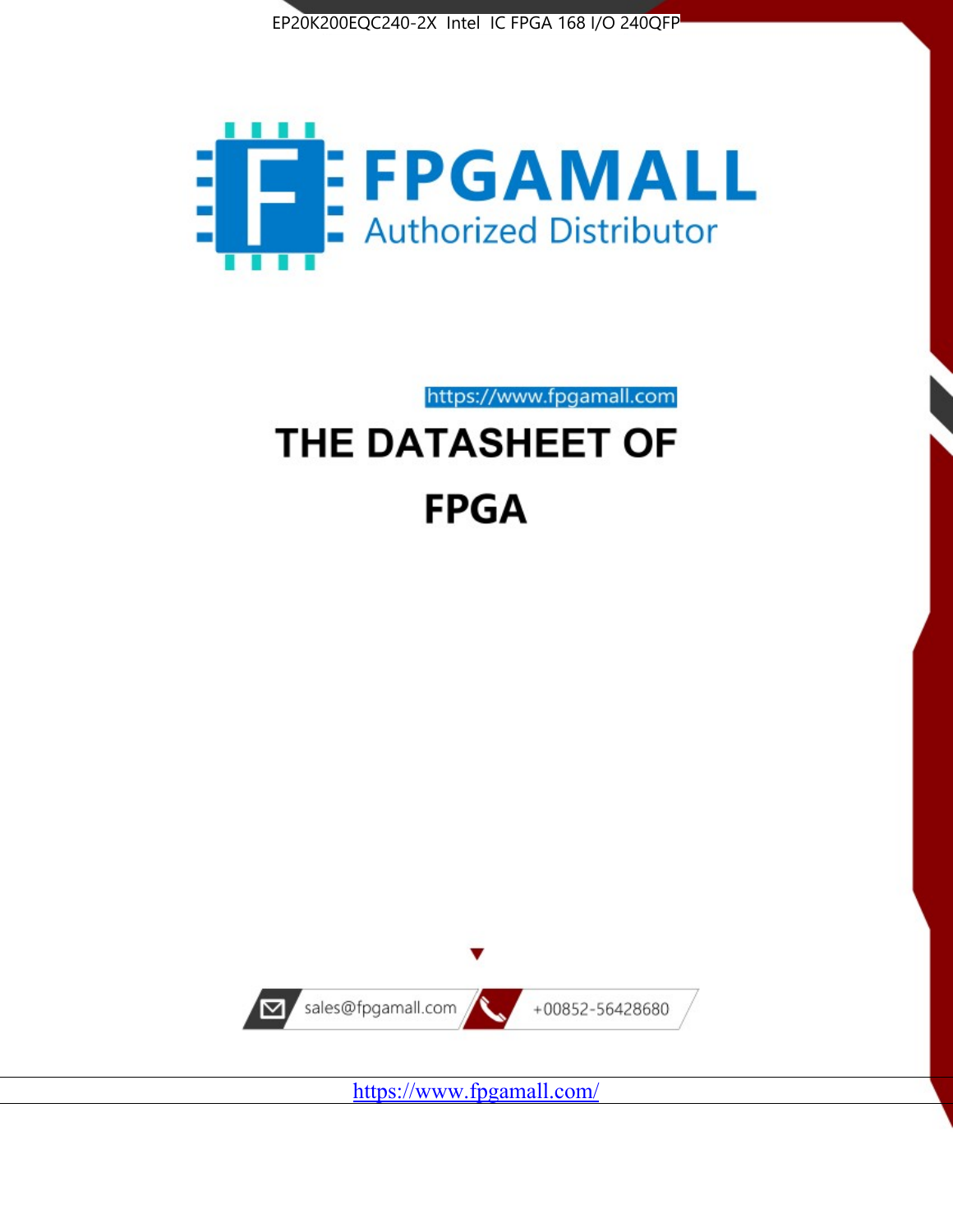#### EP20K200EQC240-2X Intel IC FPGA 168 I/O 240QFP



## **APEX 20K**

**Programmable Logic Device Family**

#### **March 2004, ver. 5.1 Data Sheet**

**Features ■** Industry's first programmable logic device (PLD) incorporating system-on-a-programmable-chip (SOPC) integration

- MultiCore™ architecture integrating look-up table (LUT) logic, product-term logic, and embedded memory
- LUT logic used for register-intensive functions
- Embedded system block (ESB) used to implement memory functions, including first-in first-out (FIFO) buffers, dual-port RAM, and content-addressable memory (CAM)
- ESB implementation of product-term logic used for combinatorial-intensive functions
- High density
	- 30,000 to 1.5 million typical gates (see Tables 1 and 2)
	- Up to 51,840 logic elements (LEs)
	- Up to 442,368 RAM bits that can be used without reducing available logic
	- Up to 3,456 product-term-based macrocells

|                             | Table 1. APEX 20K Device Features<br>Note $(1)$ |                 |                 |                  |                  |                 |                  |  |  |  |
|-----------------------------|-------------------------------------------------|-----------------|-----------------|------------------|------------------|-----------------|------------------|--|--|--|
| <b>Feature</b>              | <b>EP20K30E</b>                                 | <b>EP20K60E</b> | <b>EP20K100</b> | <b>EP20K100E</b> | <b>EP20K160E</b> | <b>EP20K200</b> | <b>EP20K200E</b> |  |  |  |
| Maximum<br>system<br>gates  | 113,000                                         | 162,000         | 263.000         | 263,000          | 404.000          | 526,000         | 526,000          |  |  |  |
| Typical<br>gates            | 30,000                                          | 60,000          | 100,000         | 100,000          | 160,000          | 200,000         | 200,000          |  |  |  |
| <b>LEs</b>                  | 1,200                                           | 2,560           | 4,160           | 4,160            | 6.400            | 8,320           | 8,320            |  |  |  |
| <b>ESBs</b>                 | 12                                              | 16              | 26              | 26               | 40               | 52              | 52               |  |  |  |
| Maximum<br><b>RAM</b> bits  | 24,576                                          | 32,768          | 53,248          | 53,248           | 81,920           | 106,496         | 106,496          |  |  |  |
| Maximum<br>macrocells       | 192                                             | 256             | 416             | 416              | 640              | 832             | 832              |  |  |  |
| Maximum<br>user I/O<br>pins | 128                                             | 196             | 252             | 246              | 316              | 382             | 376              |  |  |  |

#### **Altera Corporation 1**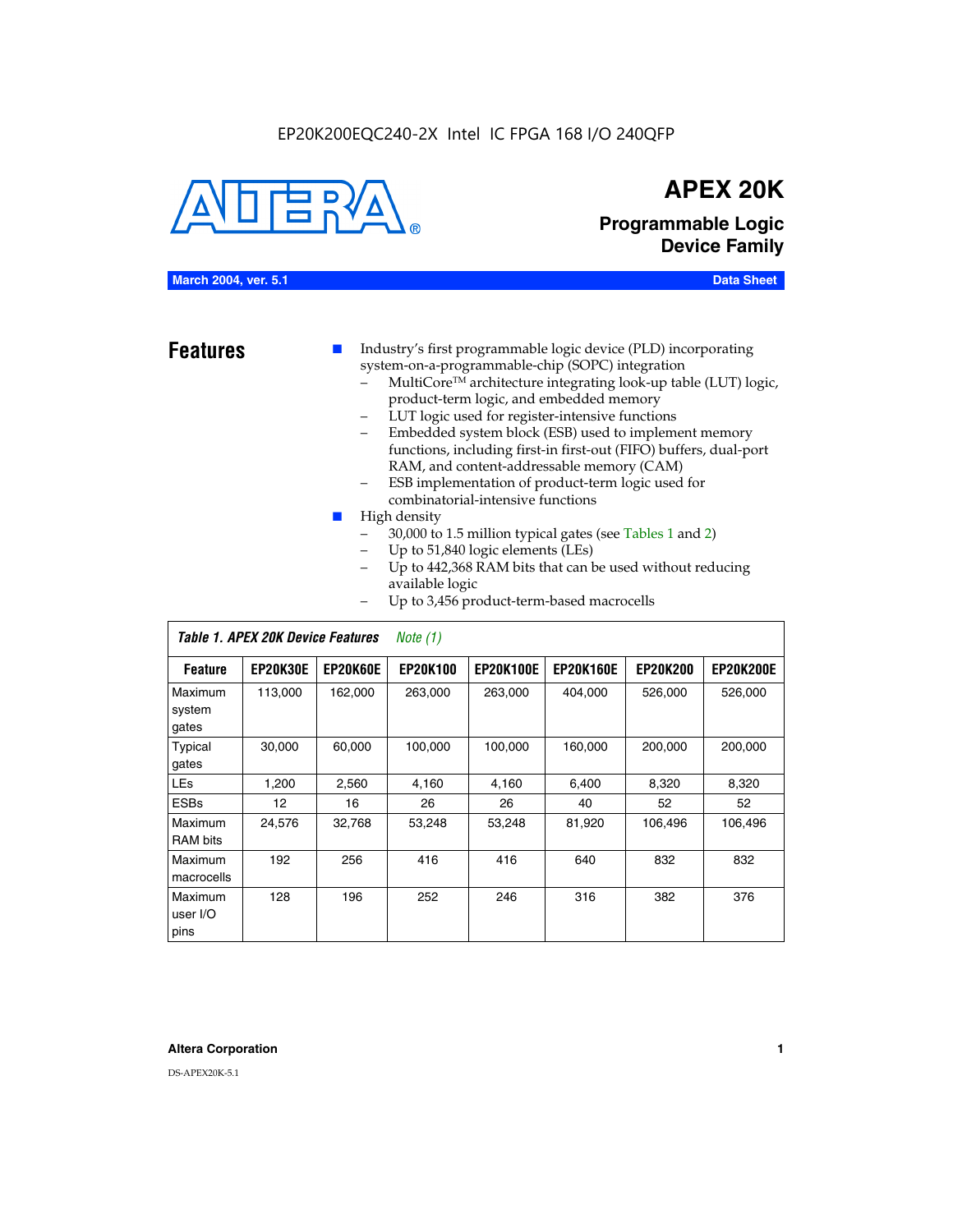| Table 2. Additional APEX 20K Device Features |                  |                 | Note $(1)$       |                  |                   |                   |
|----------------------------------------------|------------------|-----------------|------------------|------------------|-------------------|-------------------|
| <b>Feature</b>                               | <b>EP20K300E</b> | <b>EP20K400</b> | <b>EP20K400E</b> | <b>EP20K600E</b> | <b>EP20K1000E</b> | <b>EP20K1500E</b> |
| Maximum system<br>gates                      | 728,000          | 1,052,000       | 1,052,000        | 1,537,000        | 1,772,000         | 2,392,000         |
| <b>Typical gates</b>                         | 300,000          | 400,000         | 400,000          | 600,000          | 1,000,000         | 1,500,000         |
| <b>LEs</b>                                   | 11,520           | 16.640          | 16.640           | 24,320           | 38,400            | 51,840            |
| <b>ESBs</b>                                  | 72               | 104             | 104              | 152              | 160               | 216               |
| Maximum<br><b>RAM bits</b>                   | 147,456          | 212,992         | 212,992          | 311,296          | 327,680           | 442.368           |
| Maximum<br>macrocells                        | 1,152            | 1,664           | 1,664            | 2.432            | 2,560             | 3,456             |
| Maximum user I/O<br>pins                     | 408              | 502             | 488              | 588              | 708               | 808               |

#### *Note to Tables 1 and 2:*

(1) The embedded IEEE Std. 1149.1 Joint Test Action Group (JTAG) boundary-scan circuitry contributes up to 57,000 additional gates.

**Additional Features**

- Designed for low-power operation
	- 1.8-V and 2.5-V supply voltage (see Table 3)
	- $-$  MultiVolt<sup>TM</sup> I/O interface support to interface with 1.8-V, 2.5-V, 3.3-V, and 5.0-V devices (see Table 3)
	- ESB offering programmable power-saving mode

| <b>Table 3. APEX 20K Supply Voltages</b>                                       |                                                       |                                                                                                                                                                          |  |  |  |  |  |  |
|--------------------------------------------------------------------------------|-------------------------------------------------------|--------------------------------------------------------------------------------------------------------------------------------------------------------------------------|--|--|--|--|--|--|
| <b>Feature</b>                                                                 | <b>Device</b>                                         |                                                                                                                                                                          |  |  |  |  |  |  |
|                                                                                | <b>EP20K100</b><br><b>EP20K200</b><br><b>EP20K400</b> | EP20K30E<br>EP20K60E<br><b>EP20K100E</b><br><b>EP20K160E</b><br>EP20K200E<br><b>EP20K300E</b><br><b>EP20K400E</b><br>EP20K600E<br><b>EP20K1000E</b><br><b>EP20K1500E</b> |  |  |  |  |  |  |
| Internal supply voltage (V <sub>CCINT</sub> )                                  | 2.5V                                                  | 1.8V                                                                                                                                                                     |  |  |  |  |  |  |
| MultiVolt I/O interface voltage levels $(V_{\text{CCIO}})$ 2.5 V, 3.3 V, 5.0 V |                                                       | 1.8 V, 2.5 V, 3.3 V, 5.0 V $(1)$                                                                                                                                         |  |  |  |  |  |  |

#### *Note to Table 3:*

(1) APEX 20KE devices can be 5.0-V tolerant by using an external resistor.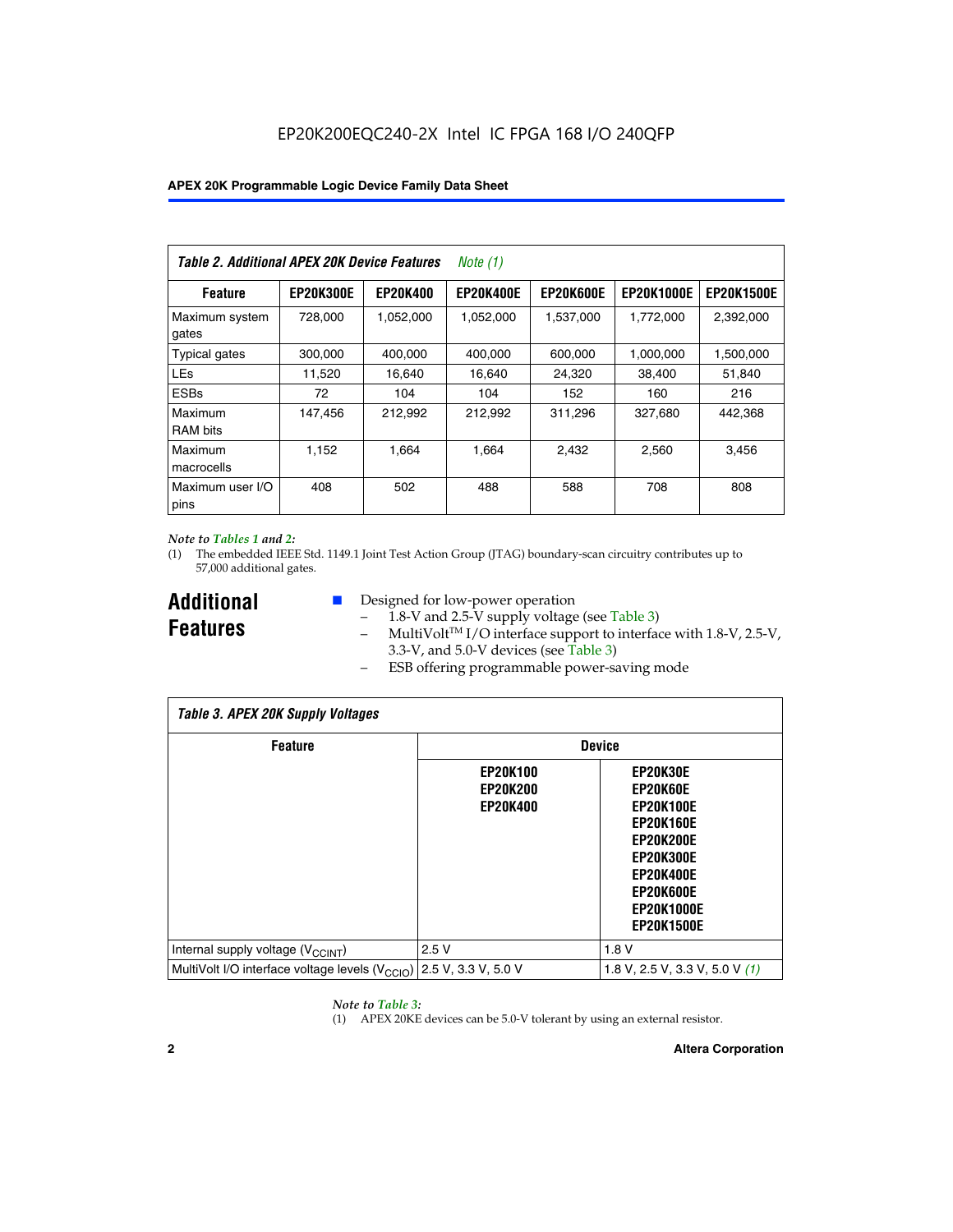### EP20K200EQC240-2X Intel IC FPGA 168 I/O 240QFP

#### **APEX 20K Programmable Logic Device Family Data Sheet**

- Flexible clock management circuitry with up to four phase-locked loops (PLLs)
	- Built-in low-skew clock tree
	- Up to eight global clock signals
	- $ClockLock^{\circledR}$  feature reducing clock delay and skew
	- $ClockBoost^{\circledR}$  feature providing clock multiplication and division
	- ClockShiftTM programmable clock phase and delay shifting
- Powerful I/O features
	- Compliant with peripheral component interconnect Special Interest Group (PCI SIG) *PCI Local Bus Specification, Revision 2.2* for 3.3-V operation at 33 or 66 MHz and 32 or 64 bits
	- Support for high-speed external memories, including DDR SDRAM and ZBT SRAM (ZBT is a trademark of Integrated Device Technology, Inc.)
	- Bidirectional I/O performance  $(t_{CO} + t_{SU})$  up to 250 MHz
	- LVDS performance up to 840 Mbits per channel
	- Direct connection from I/O pins to local interconnect providing fast  $t_{CO}$  and  $t_{SU}$  times for complex logic
	- MultiVolt I/O interface support to interface with 1.8-V, 2.5-V, 3.3-V, and 5.0-V devices (see Table 3)
	- Programmable clamp to  $V_{\text{C}CD}$
	- Individual tri-state output enable control for each pin
	- Programmable output slew-rate control to reduce switching noise
	- Support for advanced I/O standards, including low-voltage differential signaling (LVDS), LVPECL, PCI-X, AGP, CTT, stubseries terminated logic (SSTL-3 and SSTL-2), Gunning transceiver logic plus (GTL+), and high-speed terminated logic (HSTL Class I)
	- Pull-up on I/O pins before and during configuration
- Advanced interconnect structure
	- Four-level hierarchical FastTrack® Interconnect structure providing fast, predictable interconnect delays
	- Dedicated carry chain that implements arithmetic functions such as fast adders, counters, and comparators (automatically used by software tools and megafunctions)
	- Dedicated cascade chain that implements high-speed, high-fan-in logic functions (automatically used by software tools and megafunctions)
	- Interleaved local interconnect allows one LE to drive 29 other LEs through the fast local interconnect
- Advanced packaging options
	- Available in a variety of packages with 144 to 1,020 pins (see Tables 4 through 7)
	- FineLine BGA® packages maximize board space efficiency
- Advanced software support
	- Software design support and automatic place-and-route provided by the Altera® Quartus® II development system for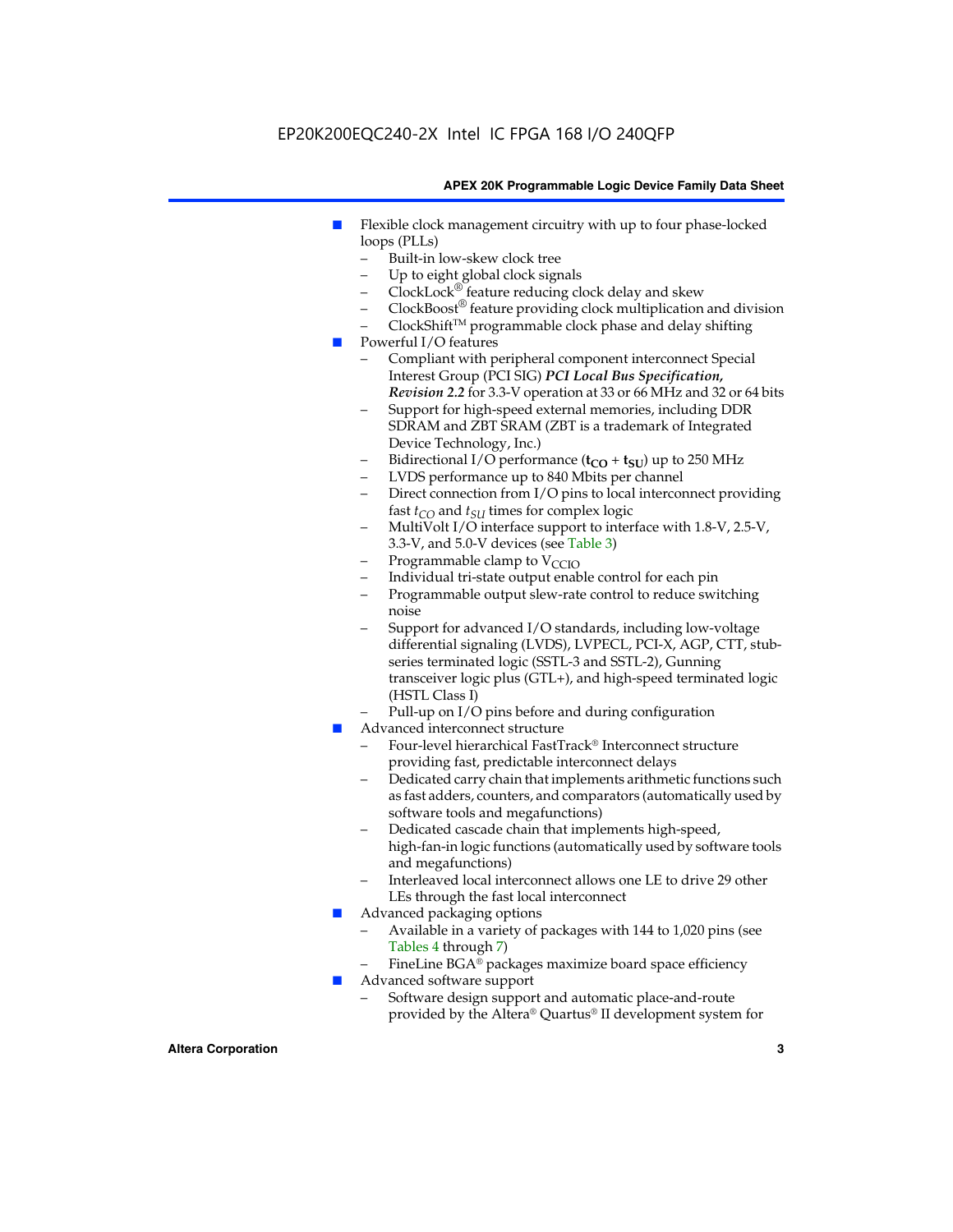Windows-based PCs, Sun SPARCstations, and HP 9000 Series 700/800 workstations

- Altera MegaCore® functions and Altera Megafunction Partners Program (AMPP<sup>SM</sup>) megafunctions
- NativeLink™ integration with popular synthesis, simulation, and timing analysis tools
- Quartus II SignalTap® embedded logic analyzer simplifies in-system design evaluation by giving access to internal nodes during device operation
- Supports popular revision-control software packages including PVCS, Revision Control System (RCS), and Source Code Control System (SCCS )

#### *Table 4. APEX 20K QFP, BGA & PGA Package Options & I/O Count Notes (1), (2)*

| <b>Device</b>   | 144-Pin<br><b>TQFP</b> | 208-Pin<br><b>PQFP</b><br><b>ROFP</b> | 240-Pin<br><b>PQFP</b><br><b>ROFP</b> |     | 356-Pin BGA   652-Pin BGA | 655-Pin PGA |
|-----------------|------------------------|---------------------------------------|---------------------------------------|-----|---------------------------|-------------|
| EP20K30E        | 92                     | 125                                   |                                       |     |                           |             |
| <b>EP20K60E</b> | 92                     | 148                                   | 151                                   | 196 |                           |             |
| EP20K100        | 101                    | 159                                   | 189                                   | 252 |                           |             |
| EP20K100E       | 92                     | 151                                   | 183                                   | 246 |                           |             |
| EP20K160E       | 88                     | 143                                   | 175                                   | 271 |                           |             |
| EP20K200        |                        | 144                                   | 174                                   | 277 |                           |             |
| EP20K200E       |                        | 136                                   | 168                                   | 271 | 376                       |             |
| EP20K300E       |                        |                                       | 152                                   |     | 408                       |             |
| EP20K400        |                        |                                       |                                       |     | 502                       | 502         |
| EP20K400E       |                        |                                       |                                       |     | 488                       |             |
| EP20K600E       |                        |                                       |                                       |     | 488                       |             |
| EP20K1000E      |                        |                                       |                                       |     | 488                       |             |
| EP20K1500E      |                        |                                       |                                       |     | 488                       |             |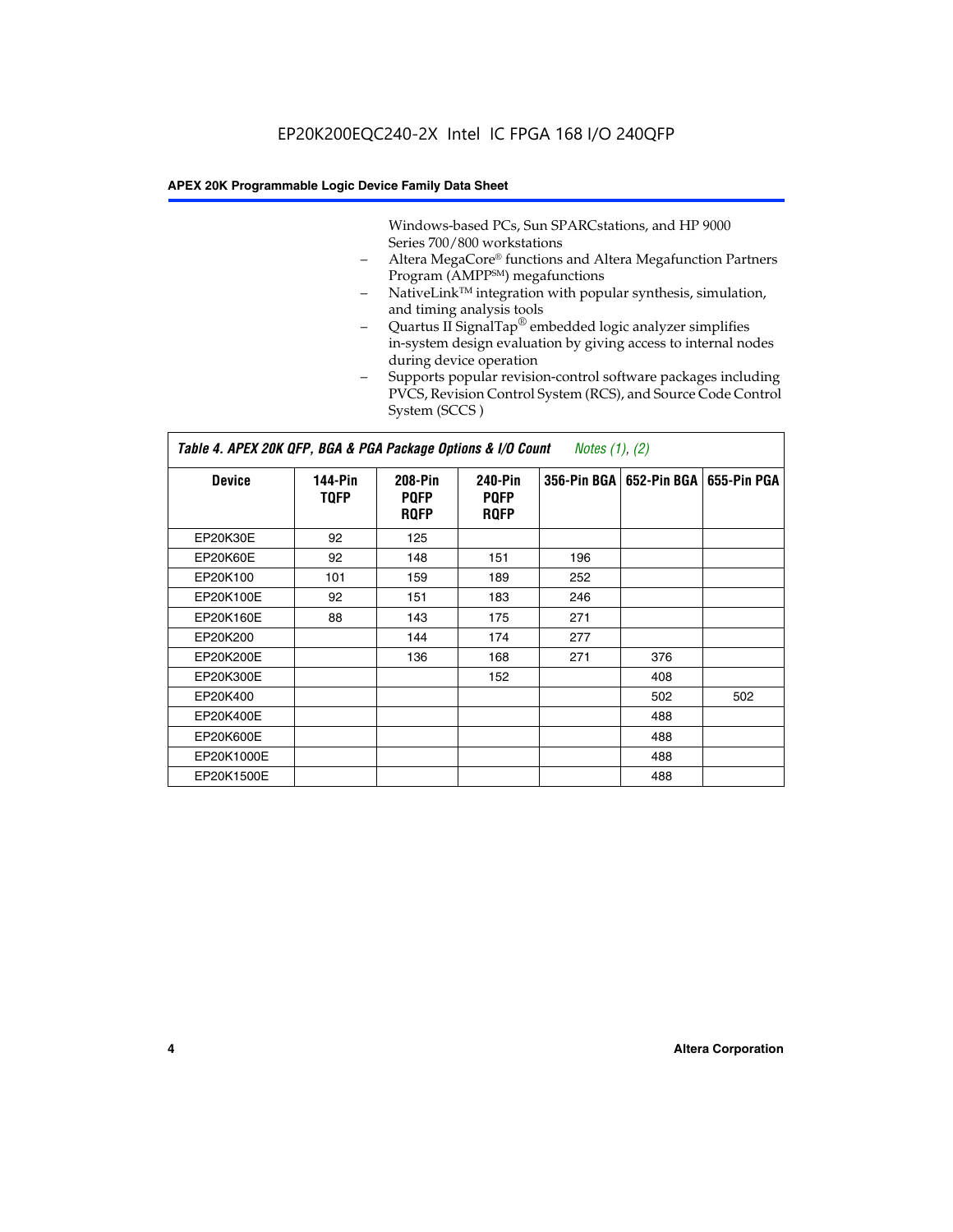| Table 5. APEX 20K FineLine BGA Package Options & I/O Count<br>Notes $(1)$ , $(2)$ |                |                |                |           |           |  |  |  |
|-----------------------------------------------------------------------------------|----------------|----------------|----------------|-----------|-----------|--|--|--|
| <b>Device</b>                                                                     | <b>144 Pin</b> | <b>324 Pin</b> | <b>484 Pin</b> | 672 Pin   | 1,020 Pin |  |  |  |
| EP20K30E                                                                          | 93             | 128            |                |           |           |  |  |  |
| <b>EP20K60E</b>                                                                   | 93             | 196            |                |           |           |  |  |  |
| EP20K100                                                                          |                | 252            |                |           |           |  |  |  |
| EP20K100E                                                                         | 93             | 246            |                |           |           |  |  |  |
| EP20K160E                                                                         |                |                | 316            |           |           |  |  |  |
| EP20K200                                                                          |                |                | 382            |           |           |  |  |  |
| EP20K200E                                                                         |                |                | 376            | 376       |           |  |  |  |
| EP20K300E                                                                         |                |                |                | 408       |           |  |  |  |
| EP20K400                                                                          |                |                |                | 502 $(3)$ |           |  |  |  |
| EP20K400E                                                                         |                |                |                | 488 $(3)$ |           |  |  |  |
| EP20K600E                                                                         |                |                |                | 508 $(3)$ | 588       |  |  |  |
| EP20K1000E                                                                        |                |                |                | 508 $(3)$ | 708       |  |  |  |
| EP20K1500E                                                                        |                |                |                |           | 808       |  |  |  |

#### *Notes to Tables 4 and 5:*

 $\Gamma$ 

(1) I/O counts include dedicated input and clock pins.

(2) APEX 20K device package types include thin quad flat pack (TQFP), plastic quad flat pack (PQFP), power quad flat pack (RQFP), 1.27-mm pitch ball-grid array (BGA), 1.00-mm pitch FineLine BGA, and pin-grid array (PGA) packages.

(3) This device uses a thermally enhanced package, which is taller than the regular package. Consult the *Altera Device Package Information Data Sheet* for detailed package size information.

| Table 6. APEX 20K QFP, BGA & PGA Package Sizes                                                                  |                |                    |                    |                |                |                    |  |  |  |
|-----------------------------------------------------------------------------------------------------------------|----------------|--------------------|--------------------|----------------|----------------|--------------------|--|--|--|
| 144-Pin TQFP<br>208-Pin OFP<br><b>240-Pin OFP</b><br>356-Pin BGA   652-Pin BGA<br>655-Pin PGA<br><b>Feature</b> |                |                    |                    |                |                |                    |  |  |  |
| Pitch (mm)                                                                                                      | 0.50           | 0.50               | 0.50               | 1.27           | 1.27           |                    |  |  |  |
| Area $(mm^2)$                                                                                                   | 484            | 924                | 1.218              | 1.225          | 2.025          | 3,906              |  |  |  |
| Length $\times$ Width<br>$(mm \times mm)$                                                                       | $22 \times 22$ | $30.4 \times 30.4$ | $34.9 \times 34.9$ | $35 \times 35$ | $45 \times 45$ | $62.5 \times 62.5$ |  |  |  |

| Table 7. APEX 20K FineLine BGA Package Sizes                                          |                |                |                |                |                |  |  |  |
|---------------------------------------------------------------------------------------|----------------|----------------|----------------|----------------|----------------|--|--|--|
| 1,020 Pin<br><b>144 Pin</b><br><b>324 Pin</b><br>672 Pin<br>484 Pin<br><b>Feature</b> |                |                |                |                |                |  |  |  |
| Pitch (mm)                                                                            | 1.00           | 1.00           | 1.00           | 1.00           | 1.00           |  |  |  |
| Area ( $mm2$ )                                                                        | 169            | 361            | 529            | 729            | 1,089          |  |  |  |
| Length $\times$ Width (mm $\times$ mm)                                                | $13 \times 13$ | $19 \times 19$ | $23 \times 23$ | $27 \times 27$ | $33 \times 33$ |  |  |  |

٦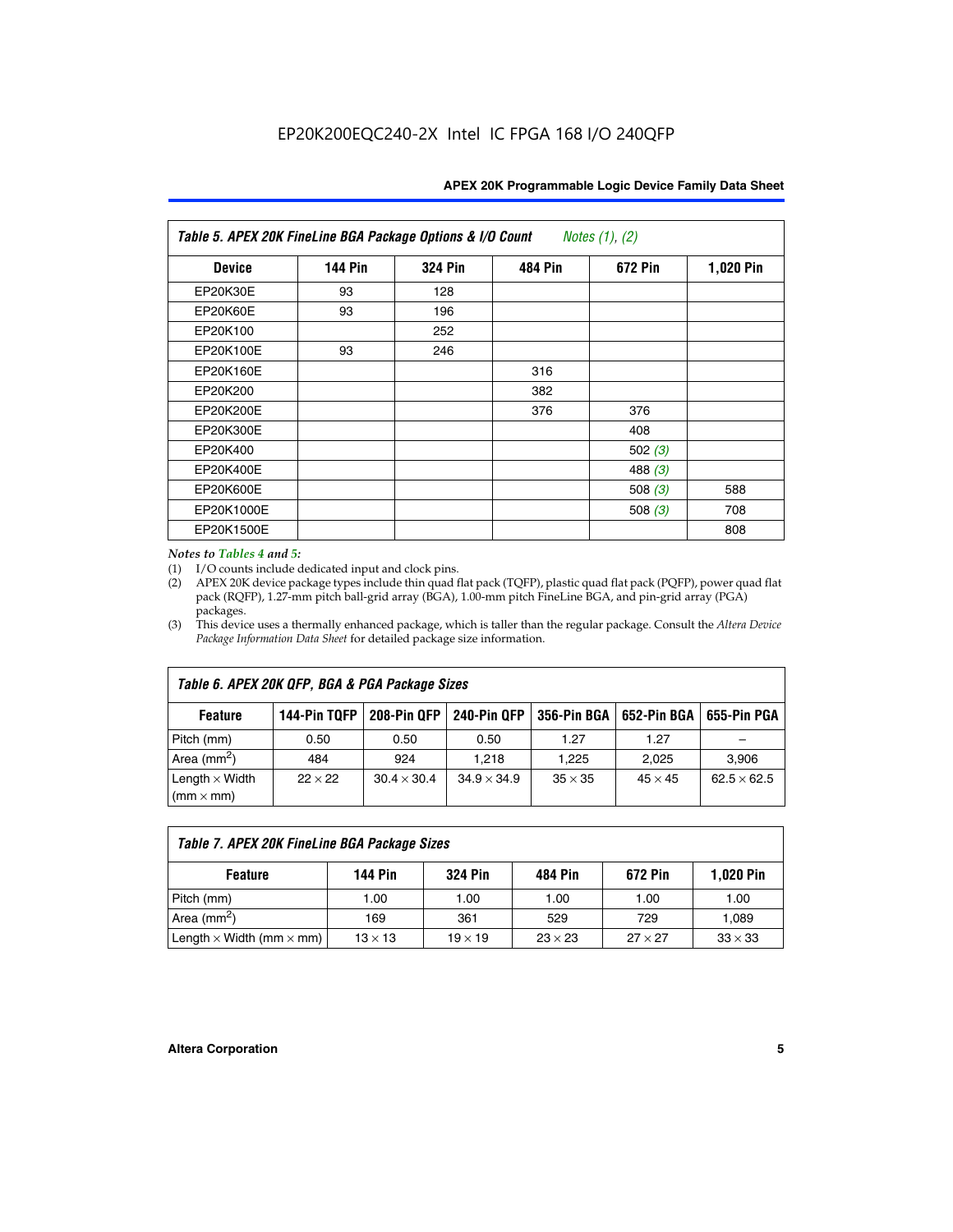### **General Description**

APEXTM 20K devices are the first PLDs designed with the MultiCore architecture, which combines the strengths of LUT-based and productterm-based devices with an enhanced memory structure. LUT-based logic provides optimized performance and efficiency for data-path, registerintensive, mathematical, or digital signal processing (DSP) designs. Product-term-based logic is optimized for complex combinatorial paths, such as complex state machines. LUT- and product-term-based logic combined with memory functions and a wide variety of MegaCore and AMPP functions make the APEX 20K device architecture uniquely suited for system-on-a-programmable-chip designs. Applications historically requiring a combination of LUT-, product-term-, and memory-based devices can now be integrated into one APEX 20K device.

APEX 20KE devices are a superset of APEX 20K devices and include additional features such as advanced I/O standard support, CAM, additional global clocks, and enhanced ClockLock clock circuitry. In addition, APEX 20KE devices extend the APEX 20K family to 1.5 million gates. APEX 20KE devices are denoted with an "E" suffix in the device name (e.g., the EP20K1000E device is an APEX 20KE device). Table 8 compares the features included in APEX 20K and APEX 20KE devices.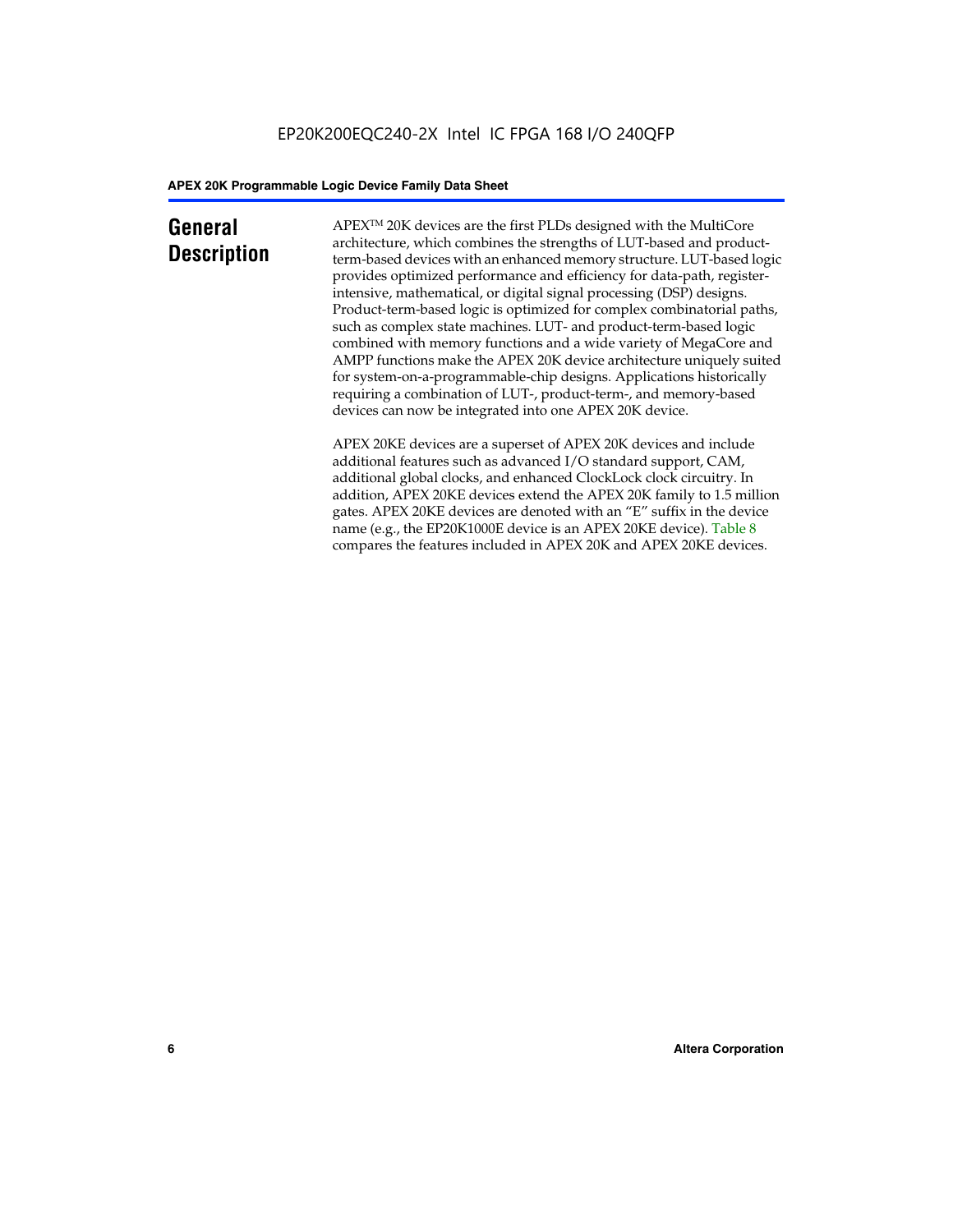| Table 8. Comparison of APEX 20K & APEX 20KE Features |                                                                                                                                                                     |                                                                                                                                                                                                                                                                                                                                                                                                                                                                                       |  |  |  |  |  |
|------------------------------------------------------|---------------------------------------------------------------------------------------------------------------------------------------------------------------------|---------------------------------------------------------------------------------------------------------------------------------------------------------------------------------------------------------------------------------------------------------------------------------------------------------------------------------------------------------------------------------------------------------------------------------------------------------------------------------------|--|--|--|--|--|
| <b>Feature</b>                                       | <b>APEX 20K Devices</b>                                                                                                                                             | <b>APEX 20KE Devices</b>                                                                                                                                                                                                                                                                                                                                                                                                                                                              |  |  |  |  |  |
| MultiCore system integration                         | Full support                                                                                                                                                        | Full support                                                                                                                                                                                                                                                                                                                                                                                                                                                                          |  |  |  |  |  |
| SignalTap logic analysis                             | Full support                                                                                                                                                        | Full support                                                                                                                                                                                                                                                                                                                                                                                                                                                                          |  |  |  |  |  |
| 32/64-Bit, 33-MHz PCI                                | Full compliance in -1, -2 speed<br>grades                                                                                                                           | Full compliance in -1, -2 speed grades                                                                                                                                                                                                                                                                                                                                                                                                                                                |  |  |  |  |  |
| 32/64-Bit, 66-MHz PCI                                |                                                                                                                                                                     | Full compliance in -1 speed grade                                                                                                                                                                                                                                                                                                                                                                                                                                                     |  |  |  |  |  |
| MultiVolt I/O                                        | 2.5-V or 3.3-V V <sub>CCIO</sub><br>V <sub>CCIO</sub> selected for device<br>Certain devices are 5.0-V tolerant                                                     | 1.8-V, 2.5-V, or 3.3-V V <sub>CCIO</sub><br>V <sub>CCIO</sub> selected block-by-block<br>5.0-V tolerant with use of external resistor                                                                                                                                                                                                                                                                                                                                                 |  |  |  |  |  |
| ClockLock support                                    | Clock delay reduction<br>$2\times$ and $4\times$ clock multiplication                                                                                               | Clock delay reduction<br>$m/(n \times v)$ or $m/(n \times k)$ clock multiplication<br>Drive ClockLock output off-chip<br>External clock feedback<br><b>ClockShift</b><br>LVDS support<br>Up to four PLLs<br>ClockShift, clock phase adjustment                                                                                                                                                                                                                                        |  |  |  |  |  |
| Dedicated clock and input pins                       | <b>Six</b>                                                                                                                                                          | Eight                                                                                                                                                                                                                                                                                                                                                                                                                                                                                 |  |  |  |  |  |
| I/O standard support                                 | 2.5-V, 3.3-V, 5.0-V I/O<br>3.3-V PCI<br>Low-voltage complementary<br>metal-oxide semiconductor<br>(LVCMOS)<br>Low-voltage transistor-to-transistor<br>logic (LVTTL) | 1.8-V, 2.5-V, 3.3-V, 5.0-V I/O<br>2.5-V I/O<br>3.3-V PCI and PCI-X<br>3.3-V Advanced Graphics Port (AGP)<br>Center tap terminated (CTT)<br>$GTL+$<br><b>LVCMOS</b><br>LVTTL<br>True-LVDS and LVPECL data pins<br>(in EP20K300E and larger devices)<br>LVDS and LVPECL signaling (in all BGA<br>and FineLine BGA devices)<br>LVDS and LVPECL data pins up to<br>156 Mbps (in -1 speed grade devices)<br><b>HSTL Class I</b><br>PCI-X<br>SSTL-2 Class I and II<br>SSTL-3 Class I and II |  |  |  |  |  |
| Memory support                                       | Dual-port RAM<br><b>FIFO</b><br><b>RAM</b><br><b>ROM</b>                                                                                                            | CAM<br>Dual-port RAM<br><b>FIFO</b><br>RAM<br><b>ROM</b>                                                                                                                                                                                                                                                                                                                                                                                                                              |  |  |  |  |  |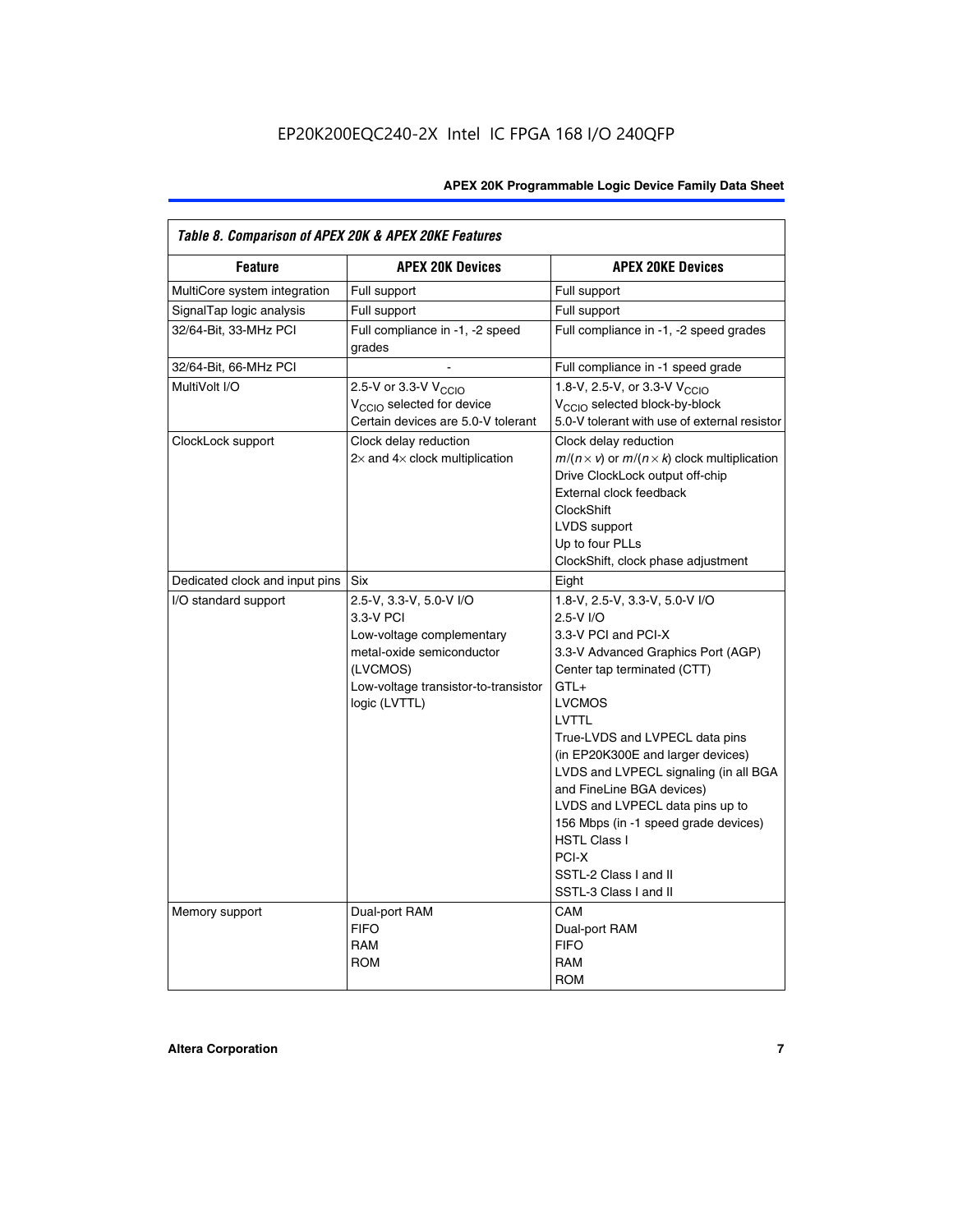All APEX 20K devices are reconfigurable and are 100% tested prior to shipment. As a result, test vectors do not have to be generated for fault coverage purposes. Instead, the designer can focus on simulation and design verification. In addition, the designer does not need to manage inventories of different application-specific integrated circuit (ASIC) designs; APEX 20K devices can be configured on the board for the specific functionality required.

APEX 20K devices are configured at system power-up with data stored in an Altera serial configuration device or provided by a system controller. Altera offers in-system programmability (ISP)-capable EPC1, EPC2, and EPC16 configuration devices, which configure APEX 20K devices via a serial data stream. Moreover, APEX 20K devices contain an optimized interface that permits microprocessors to configure APEX 20K devices serially or in parallel, and synchronously or asynchronously. The interface also enables microprocessors to treat APEX 20K devices as memory and configure the device by writing to a virtual memory location, making reconfiguration easy.

After an APEX 20K device has been configured, it can be reconfigured in-circuit by resetting the device and loading new data. Real-time changes can be made during system operation, enabling innovative reconfigurable computing applications.

APEX 20K devices are supported by the Altera Quartus II development system, a single, integrated package that offers HDL and schematic design entry, compilation and logic synthesis, full simulation and worst-case timing analysis, SignalTap logic analysis, and device configuration. The Quartus II software runs on Windows-based PCs, Sun SPARCstations, and HP 9000 Series 700/800 workstations.

The Quartus II software provides NativeLink interfaces to other industrystandard PC- and UNIX workstation-based EDA tools. For example, designers can invoke the Quartus II software from within third-party design tools. Further, the Quartus II software contains built-in optimized synthesis libraries; synthesis tools can use these libraries to optimize designs for APEX 20K devices. For example, the Synopsys Design Compiler library, supplied with the Quartus II development system, includes DesignWare functions optimized for the APEX 20K architecture.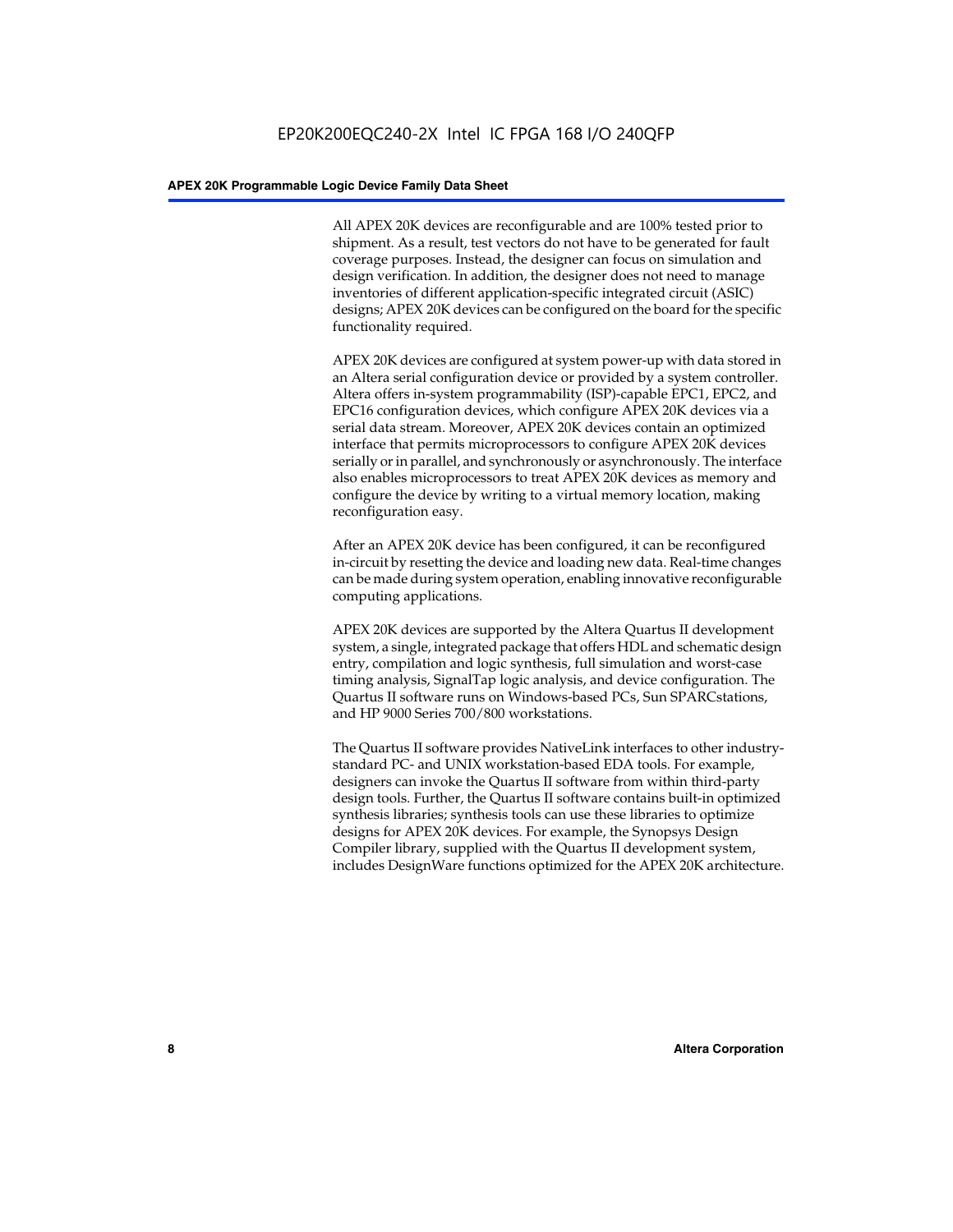| <b>Functional</b><br><b>Description</b> | APEX 20K devices incorporate LUT-based logic, product-term-based<br>logic, and memory into one device. Signal interconnections within<br>APEX 20K devices (as well as to and from device pins) are provided by the<br>FastTrack <sup>®</sup> Interconnect—a series of fast, continuous row and column<br>channels that run the entire length and width of the device.                                                                                                                                                                                                                                                                                                                                                                                              |
|-----------------------------------------|--------------------------------------------------------------------------------------------------------------------------------------------------------------------------------------------------------------------------------------------------------------------------------------------------------------------------------------------------------------------------------------------------------------------------------------------------------------------------------------------------------------------------------------------------------------------------------------------------------------------------------------------------------------------------------------------------------------------------------------------------------------------|
|                                         | Each I/O pin is fed by an I/O element (IOE) located at the end of each row<br>and column of the FastTrack Interconnect. Each IOE contains a<br>bidirectional I/O buffer and a register that can be used as either an input<br>or output register to feed input, output, or bidirectional signals. When<br>used with a dedicated clock pin, these registers provide exceptional<br>performance. IOEs provide a variety of features, such as 3.3-V, 64-bit,<br>66-MHz PCI compliance; JTAG BST support; slew-rate control; and<br>tri-state buffers. APEX 20KE devices offer enhanced I/O support,<br>including support for 1.8-V I/O, 2.5-V I/O, LVCMOS, LVTTL, LVPECL,<br>3.3-V PCI, PCI-X, LVDS, GTL+, SSTL-2, SSTL-3, HSTL, CTT, and 3.3-V<br>AGP I/O standards. |
|                                         | The ESB can implement a variety of memory functions, including CAM,<br>RAM, dual-port RAM, ROM, and FIFO functions. Embedding the<br>memory directly into the die improves performance and reduces die area<br>compared to distributed-RAM implementations. Moreover, the<br>abundance of cascadable ESBs ensures that the APEX 20K device can<br>implement multiple wide memory blocks for high-density designs. The<br>ESB's high speed ensures it can implement small memory blocks without<br>any speed penalty. The abundance of ESBs ensures that designers can                                                                                                                                                                                              |



create as many different-sized memory blocks as the system requires.

Figure 1 shows an overview of the APEX 20K device.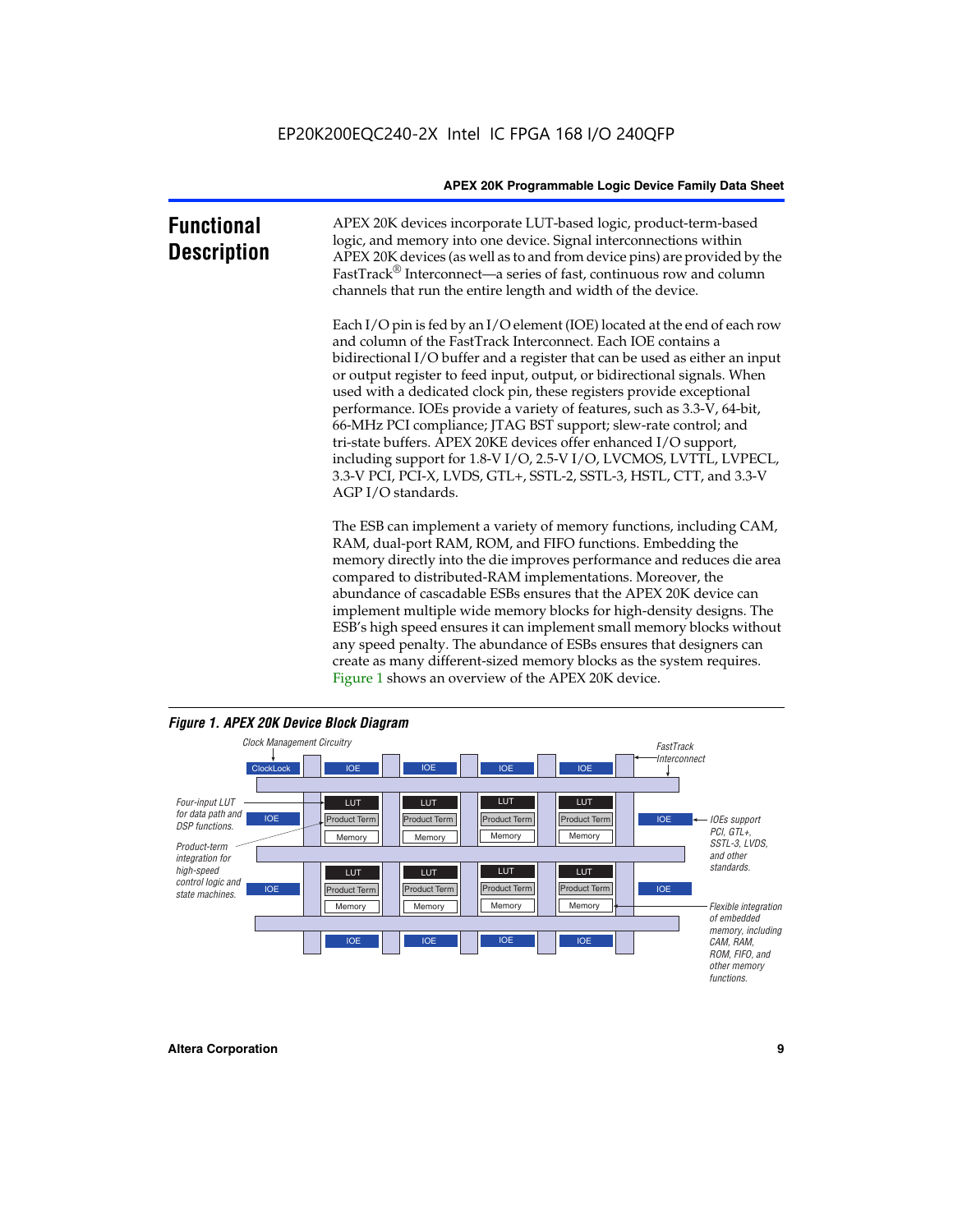APEX 20K devices provide two dedicated clock pins and four dedicated input pins that drive register control inputs. These signals ensure efficient distribution of high-speed, low-skew control signals. These signals use dedicated routing channels to provide short delays and low skews. Four of the dedicated inputs drive four global signals. These four global signals can also be driven by internal logic, providing an ideal solution for a clock divider or internally generated asynchronous clear signals with high fan-out. The dedicated clock pins featured on the APEX 20K devices can also feed logic. The devices also feature ClockLock and ClockBoost clock management circuitry. APEX 20KE devices provide two additional dedicated clock pins, for a total of four dedicated clock pins.

#### **MegaLAB Structure**

APEX 20K devices are constructed from a series of MegaLAB<sup>™</sup> structures. Each MegaLAB structure contains a group of logic array blocks (LABs), one ESB, and a MegaLAB interconnect, which routes signals within the MegaLAB structure. The EP20K30E device has 10 LABs, EP20K60E through EP20K600E devices have 16 LABs, and the EP20K1000E and EP20K1500E devices have 24 LABs. Signals are routed between MegaLAB structures and I/O pins via the FastTrack Interconnect. In addition, edge LABs can be driven by I/O pins through the local interconnect. Figure 2 shows the MegaLAB structure.



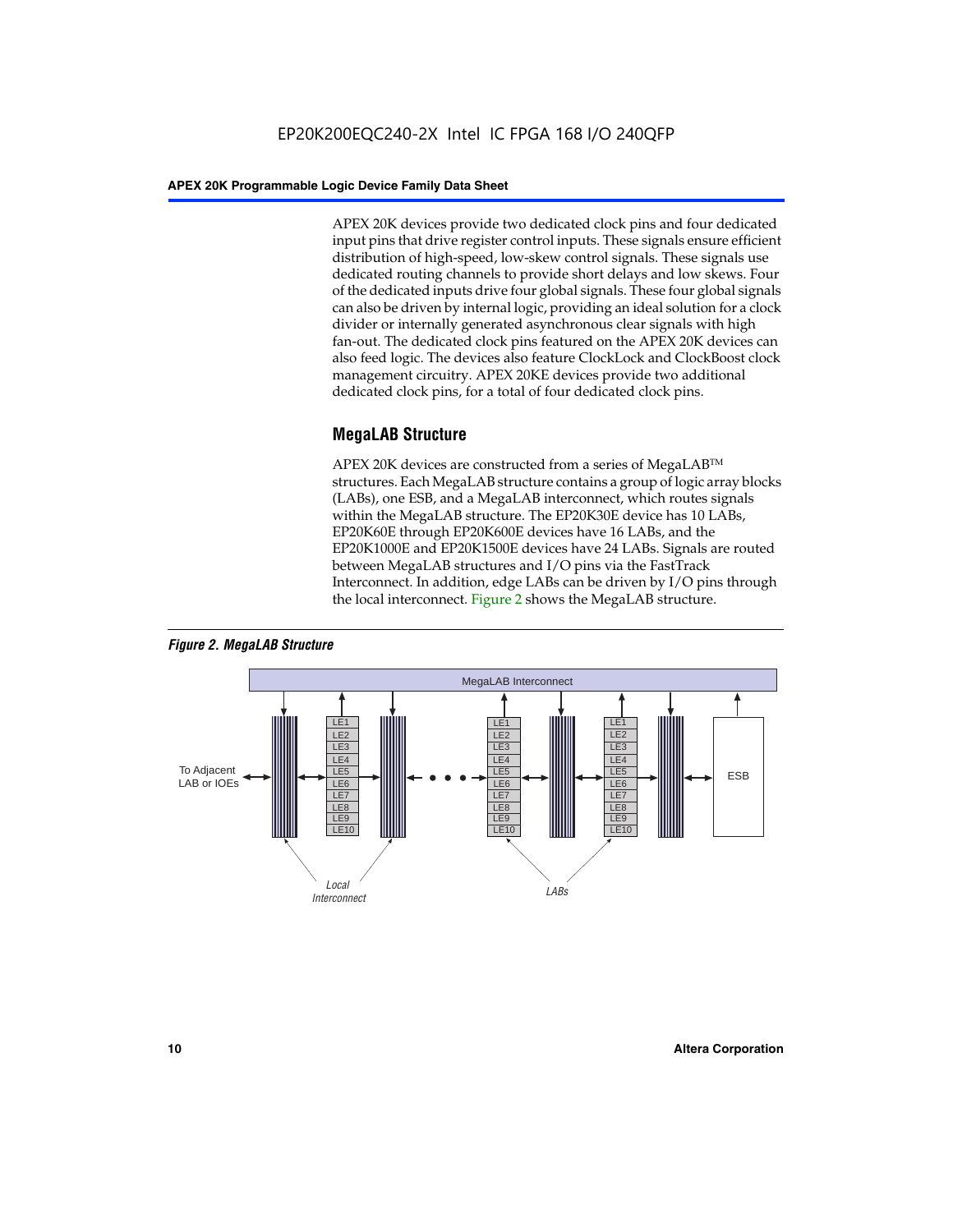#### **Logic Array Block**

Each LAB consists of 10 LEs, the LEs' associated carry and cascade chains, LAB control signals, and the local interconnect. The local interconnect transfers signals between LEs in the same or adjacent LABs, IOEs, or ESBs. The Quartus II Compiler places associated logic within an LAB or adjacent LABs, allowing the use of a fast local interconnect for high performance. Figure 3 shows the APEX 20K LAB.

APEX 20K devices use an interleaved LAB structure. This structure allows each LE to drive two local interconnect areas. This feature minimizes use of the MegaLAB and FastTrack interconnect, providing higher performance and flexibility. Each LE can drive 29 other LEs through the fast local interconnect.

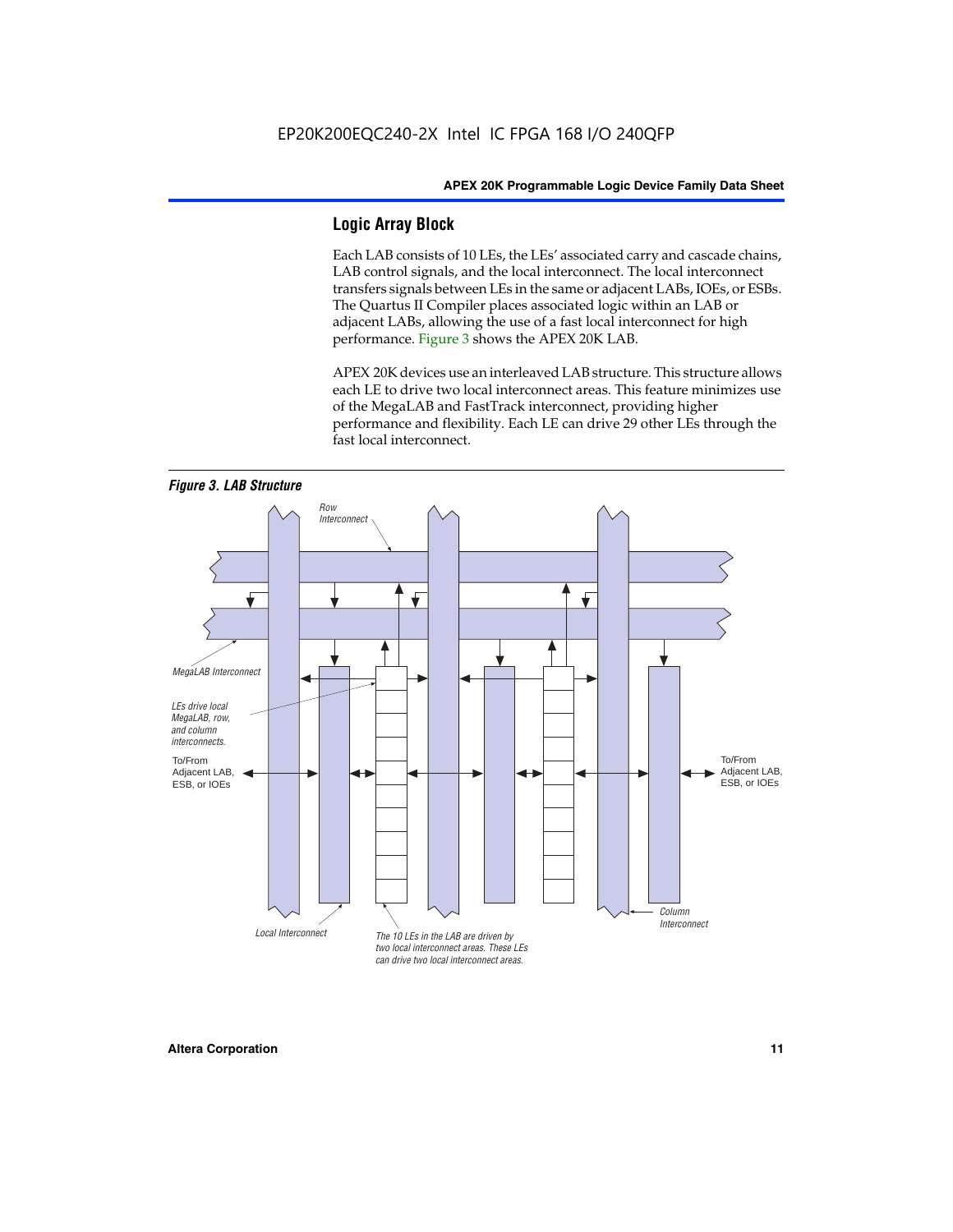Each LAB contains dedicated logic for driving control signals to its LEs and ESBs. The control signals include clock, clock enable, asynchronous clear, asynchronous preset, asynchronous load, synchronous clear, and synchronous load signals. A maximum of six control signals can be used at a time. Although synchronous load and clear signals are generally used when implementing counters, they can also be used with other functions.

Each LAB can use two clocks and two clock enable signals. Each LAB's clock and clock enable signals are linked (e.g., any LE in a particular LAB using CLK1 will also use CLKENA1). LEs with the same clock but different clock enable signals either use both clock signals in one LAB or are placed into separate LABs.

If both the rising and falling edges of a clock are used in a LAB, both LABwide clock signals are used.

The LAB-wide control signals can be generated from the LAB local interconnect, global signals, and dedicated clock pins. The inherent low skew of the FastTrack Interconnect enables it to be used for clock distribution. Figure 4 shows the LAB control signal generation circuit.



#### *Figure 4. LAB Control Signal Generation*

#### *Notes to Figure 4:*

- (1) APEX 20KE devices have four dedicated clocks.
- (2) The LABCLR1 and LABCLR2 signals also control asynchronous load and asynchronous preset for LEs within the LAB.
- (3) The SYNCCLR signal can be generated by the local interconnect or global signals.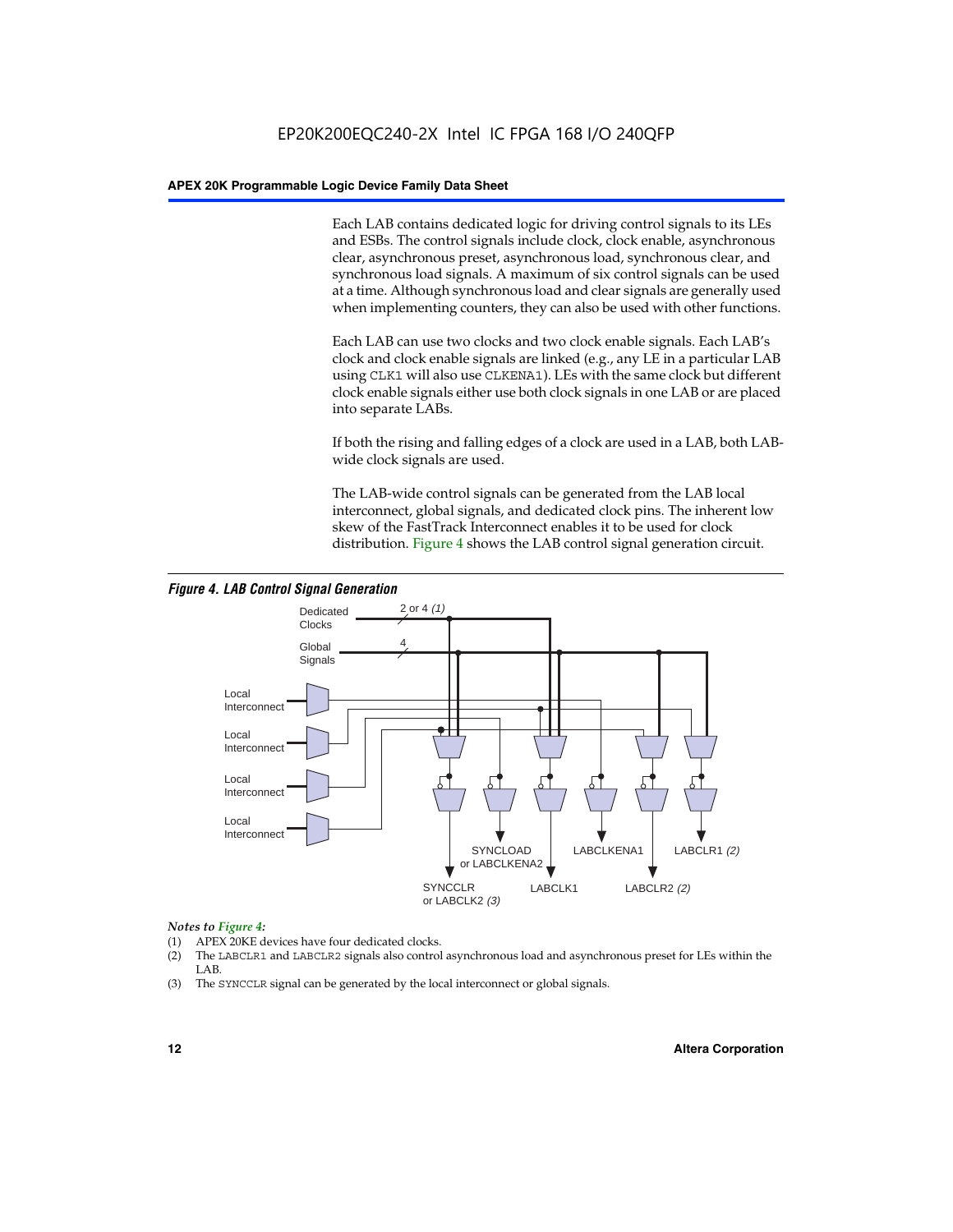#### **Logic Element**

The LE, the smallest unit of logic in the APEX 20K architecture, is compact and provides efficient logic usage. Each LE contains a four-input LUT, which is a function generator that can quickly implement any function of four variables. In addition, each LE contains a programmable register and carry and cascade chains. Each LE drives the local interconnect, MegaLAB interconnect, and FastTrack Interconnect routing structures. See Figure 5.



*Figure 5. APEX 20K Logic Element*

Each LE's programmable register can be configured for D, T, JK, or SR operation. The register's clock and clear control signals can be driven by global signals, general-purpose I/O pins, or any internal logic. For combinatorial functions, the register is bypassed and the output of the LUT drives the outputs of the LE.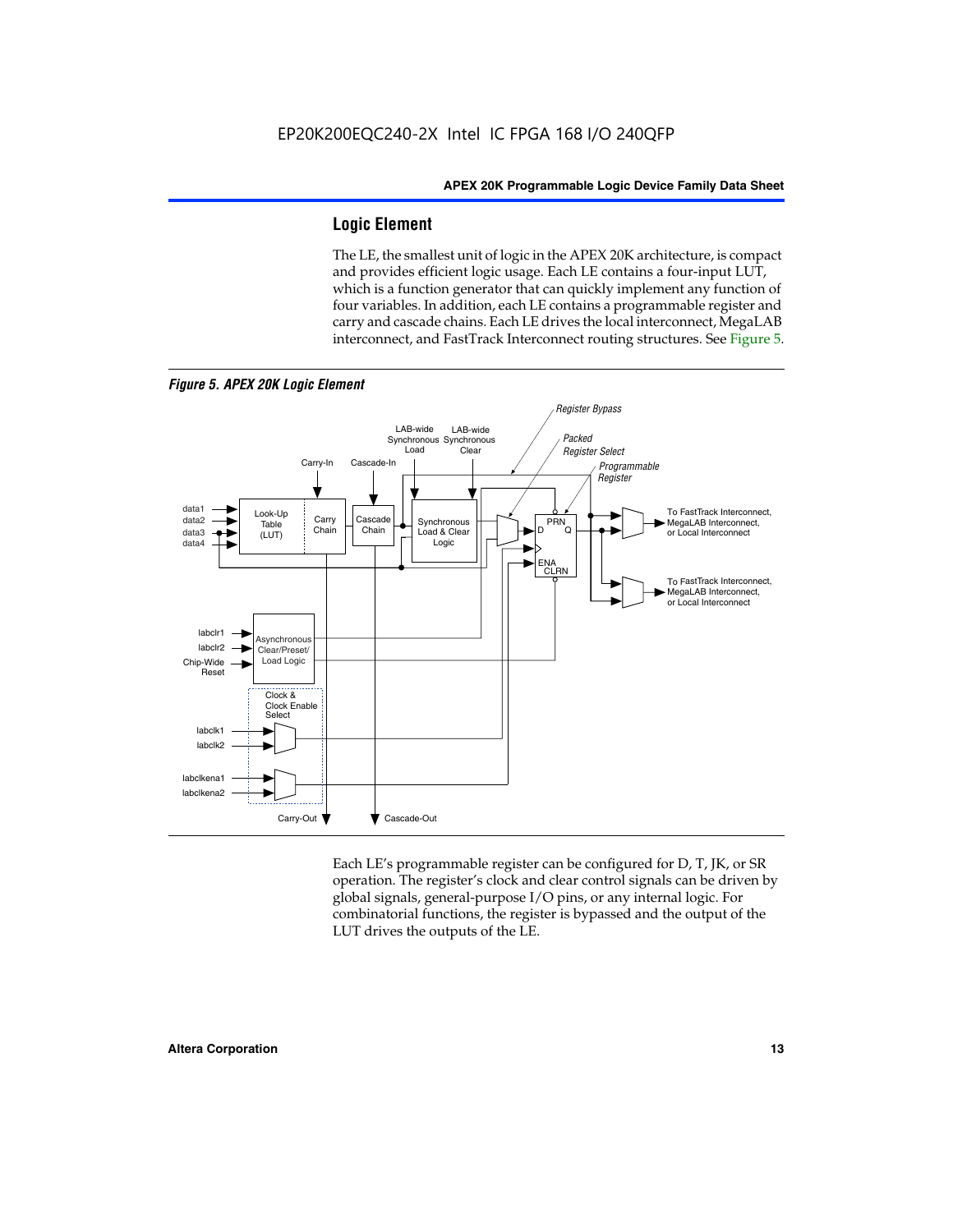Each LE has two outputs that drive the local, MegaLAB, or FastTrack Interconnect routing structure. Each output can be driven independently by the LUT's or register's output. For example, the LUT can drive one output while the register drives the other output. This feature, called register packing, improves device utilization because the register and the LUT can be used for unrelated functions. The LE can also drive out registered and unregistered versions of the LUT output.

The APEX 20K architecture provides two types of dedicated high-speed data paths that connect adjacent LEs without using local interconnect paths: carry chains and cascade chains. A carry chain supports high-speed arithmetic functions such as counters and adders, while a cascade chain implements wide-input functions such as equality comparators with minimum delay. Carry and cascade chains connect LEs 1 through 10 in an LAB and all LABs in the same MegaLAB structure.

#### *Carry Chain*

The carry chain provides a very fast carry-forward function between LEs. The carry-in signal from a lower-order bit drives forward into the higherorder bit via the carry chain, and feeds into both the LUT and the next portion of the carry chain. This feature allows the APEX 20K architecture to implement high-speed counters, adders, and comparators of arbitrary width. Carry chain logic can be created automatically by the Quartus II software Compiler during design processing, or manually by the designer during design entry. Parameterized functions such as library of parameterized modules (LPM) and DesignWare functions automatically take advantage of carry chains for the appropriate functions.

The Quartus II software Compiler creates carry chains longer than ten LEs by linking LABs together automatically. For enhanced fitting, a long carry chain skips alternate LABs in a MegaLAB<sup>™</sup> structure. A carry chain longer than one LAB skips either from an even-numbered LAB to the next evennumbered LAB, or from an odd-numbered LAB to the next oddnumbered LAB. For example, the last LE of the first LAB in the upper-left MegaLAB structure carries to the first LE of the third LAB in the MegaLAB structure.

Figure 6 shows how an *n*-bit full adder can be implemented in *n* + 1 LEs with the carry chain. One portion of the LUT generates the sum of two bits using the input signals and the carry-in signal; the sum is routed to the output of the LE. The register can be bypassed for simple adders or used for accumulator functions. Another portion of the LUT and the carry chain logic generates the carry-out signal, which is routed directly to the carryin signal of the next-higher-order bit. The final carry-out signal is routed to an LE, where it is driven onto the local, MegaLAB, or FastTrack Interconnect routing structures.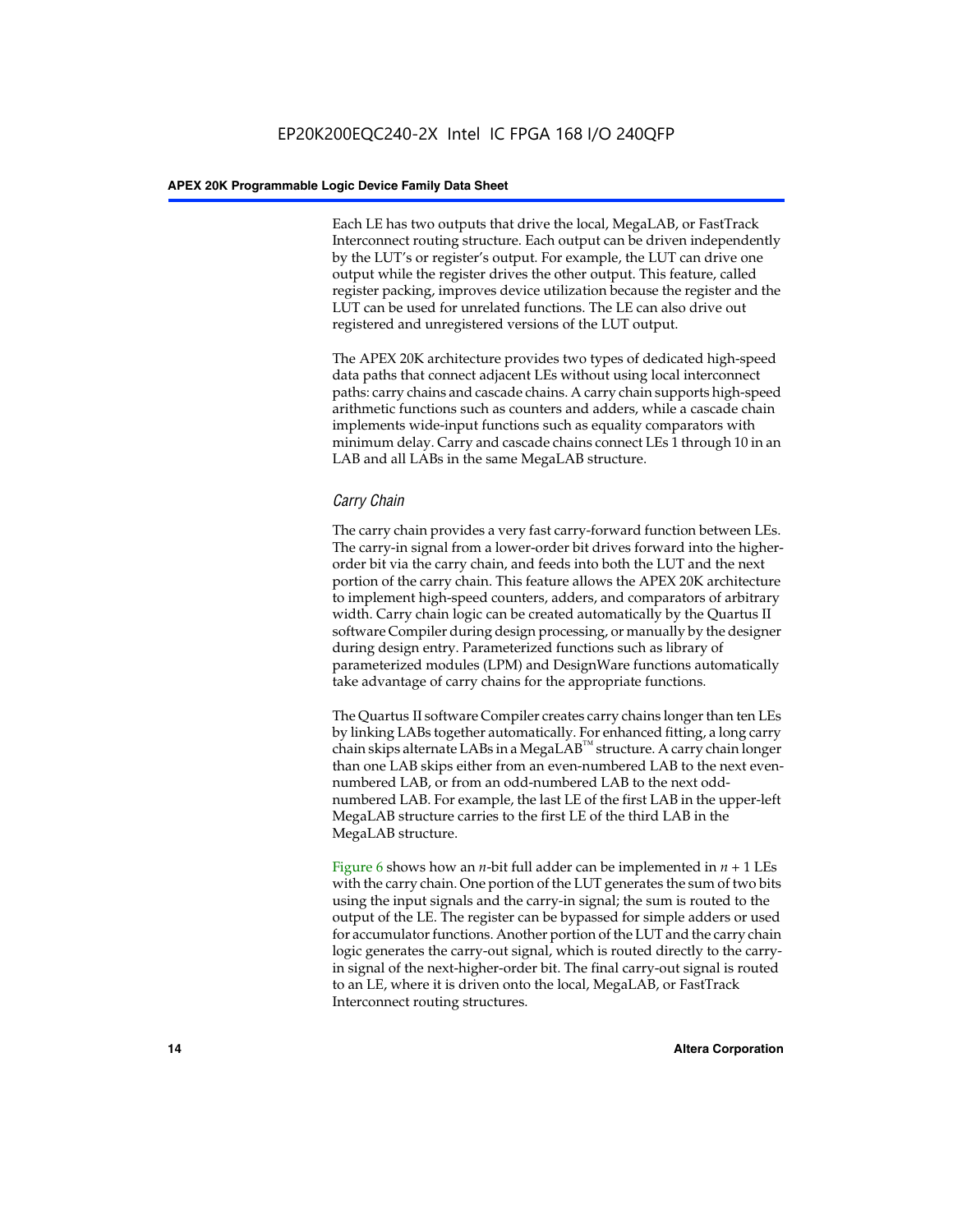

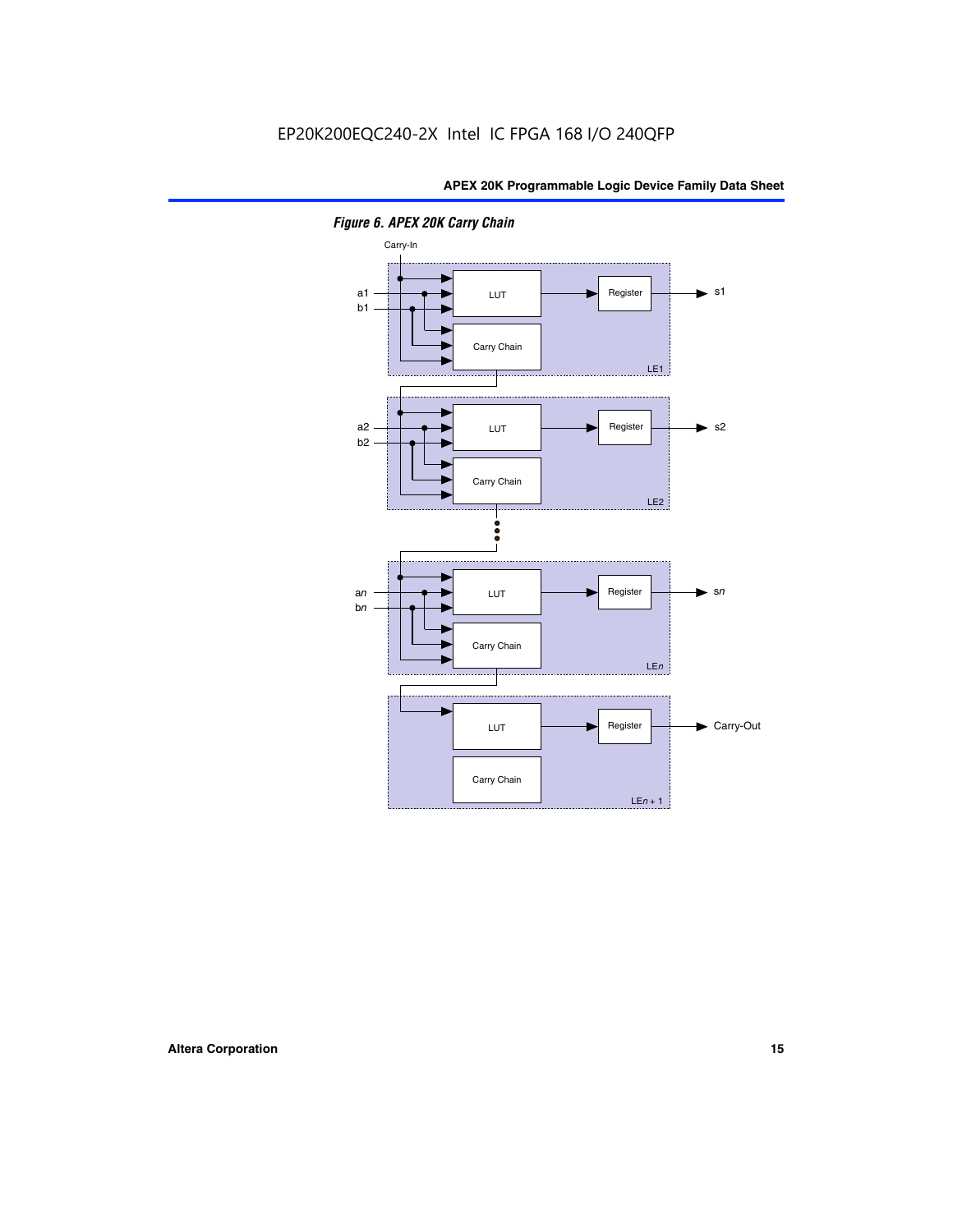#### *Cascade Chain*

With the cascade chain, the APEX 20K architecture can implement functions with a very wide fan-in. Adjacent LUTs can compute portions of a function in parallel; the cascade chain serially connects the intermediate values. The cascade chain can use a logical AND or logical OR (via De Morgan's inversion) to connect the outputs of adjacent LEs. Each additional LE provides four more inputs to the effective width of a function, with a short cascade delay. Cascade chain logic can be created automatically by the Quartus II software Compiler during design processing, or manually by the designer during design entry.

Cascade chains longer than ten LEs are implemented automatically by linking LABs together. For enhanced fitting, a long cascade chain skips alternate LABs in a MegaLAB structure. A cascade chain longer than one LAB skips either from an even-numbered LAB to the next even-numbered LAB, or from an odd-numbered LAB to the next odd-numbered LAB. For example, the last LE of the first LAB in the upper-left MegaLAB structure carries to the first LE of the third LAB in the MegaLAB structure. Figure 7 shows how the cascade function can connect adjacent LEs to form functions with a wide fan-in.



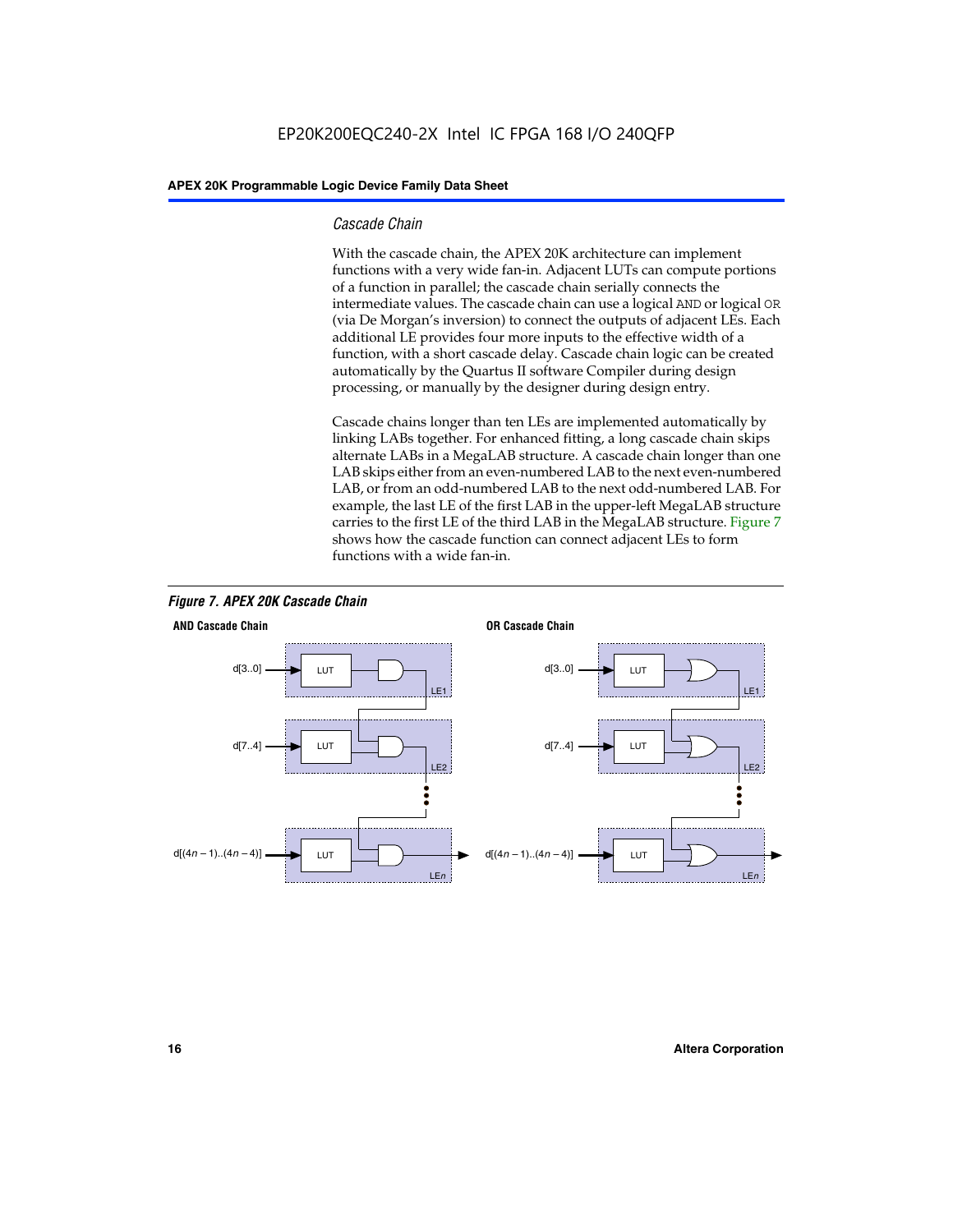#### *LE Operating Modes*

The APEX 20K LE can operate in one of the following three modes:

- Normal mode
- Arithmetic mode
- Counter mode

Each mode uses LE resources differently. In each mode, seven available inputs to the LE—the four data inputs from the LAB local interconnect, the feedback from the programmable register, and the carry-in and cascade-in from the previous LE—are directed to different destinations to implement the desired logic function. LAB-wide signals provide clock, asynchronous clear, asynchronous preset, asynchronous load, synchronous clear, synchronous load, and clock enable control for the register. These LAB-wide signals are available in all LE modes.

The Quartus II software, in conjunction with parameterized functions such as LPM and DesignWare functions, automatically chooses the appropriate mode for common functions such as counters, adders, and multipliers. If required, the designer can also create special-purpose functions that specify which LE operating mode to use for optimal performance. Figure 8 shows the LE operating modes.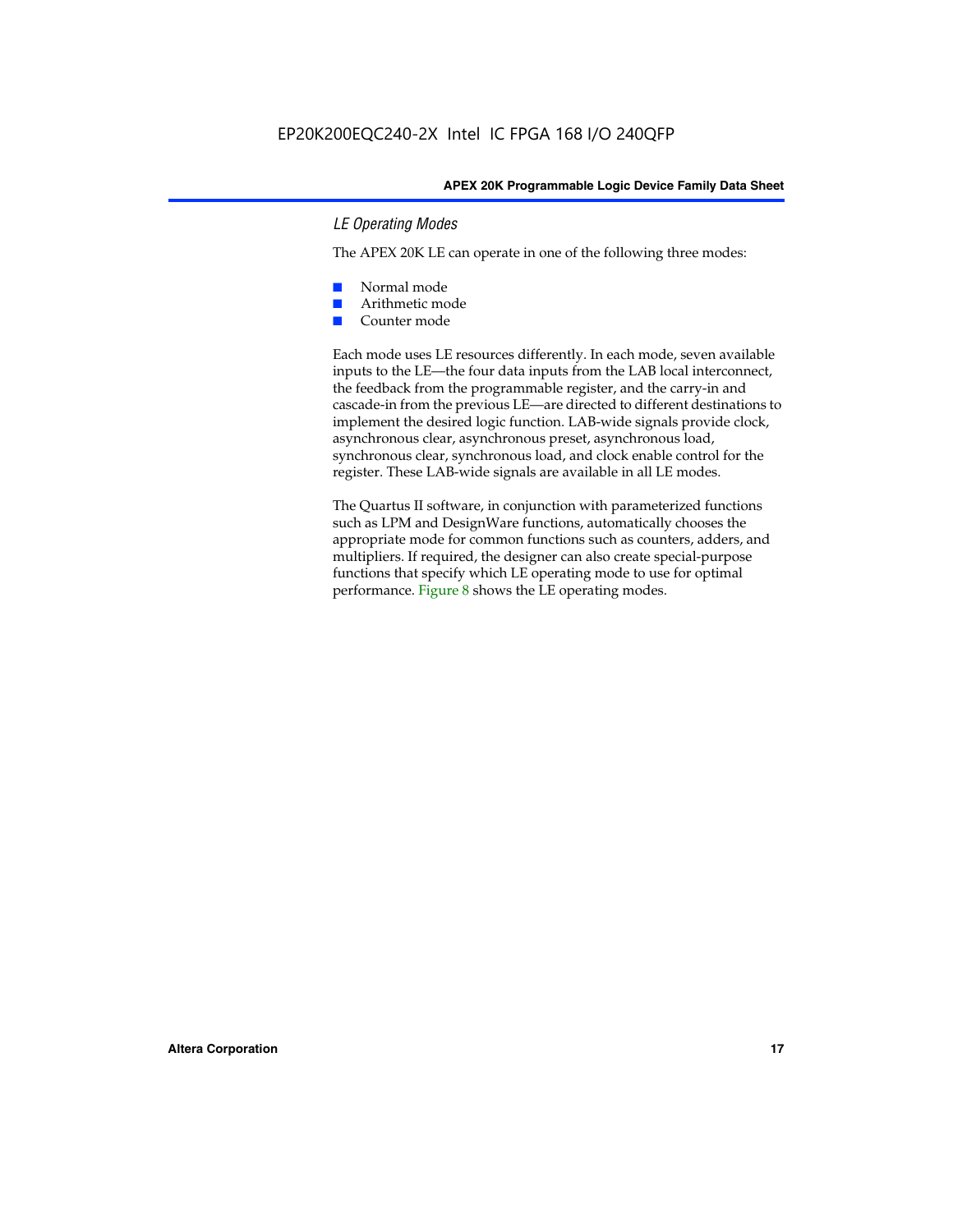#### *Figure 8. APEX 20K LE Operating Modes*



#### *Notes to Figure 8:*

- (1) LEs in normal mode support register packing.
- (2) There are two LAB-wide clock enables per LAB.
- (3) When using the carry-in in normal mode, the packed register feature is unavailable.
- (4) A register feedback multiplexer is available on LE1 of each LAB.
- (5) The DATA1 and DATA2 input signals can supply counter enable, up or down control, or register feedback signals for LEs other than the second LE in an LAB.
- (6) The LAB-wide synchronous clear and LAB wide synchronous load affect all registers in an LAB.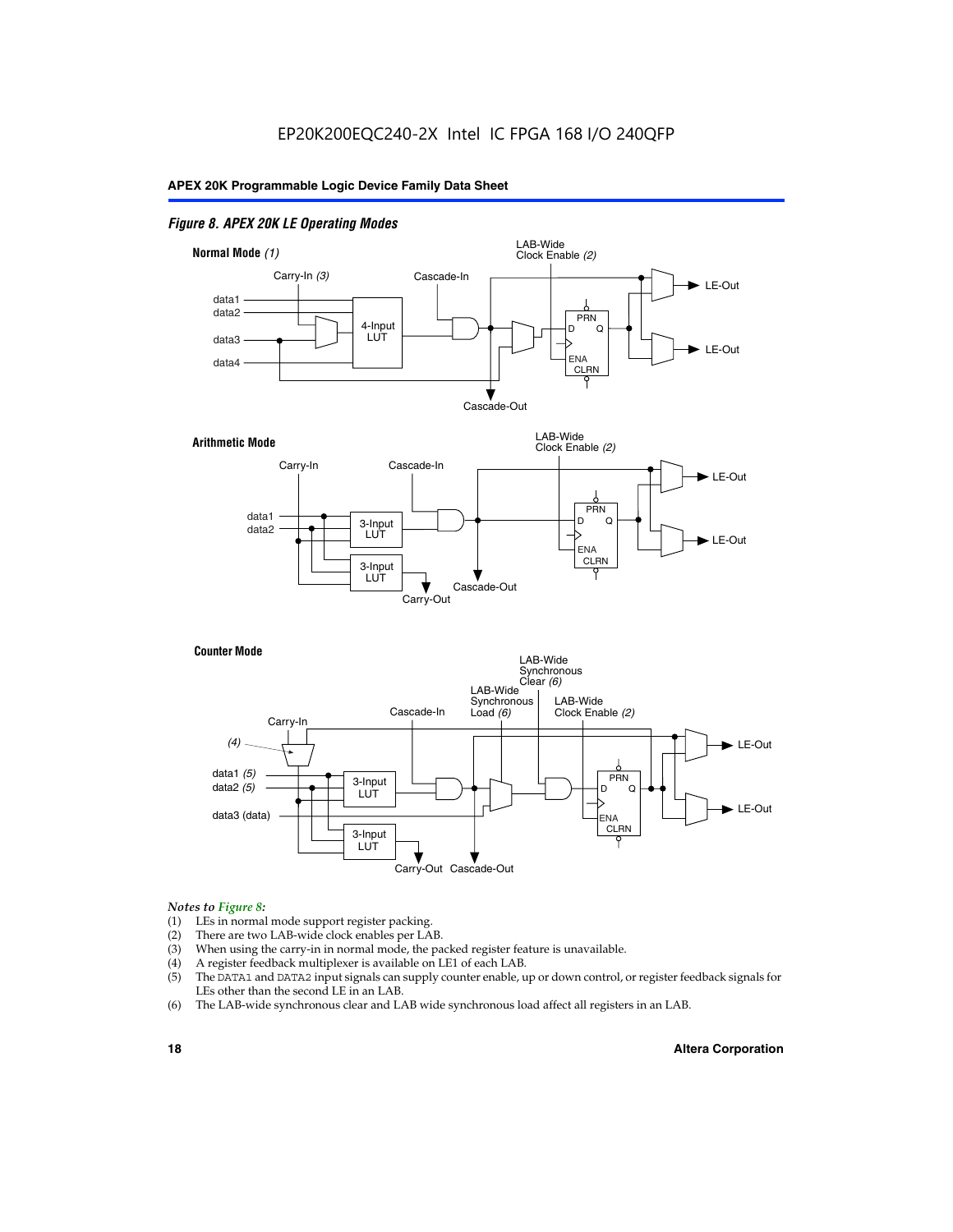#### **Normal Mode**

The normal mode is suitable for general logic applications, combinatorial functions, or wide decoding functions that can take advantage of a cascade chain. In normal mode, four data inputs from the LAB local interconnect and the carry-in are inputs to a four-input LUT. The Quartus II software Compiler automatically selects the carry-in or the DATA3 signal as one of the inputs to the LUT. The LUT output can be combined with the cascade-in signal to form a cascade chain through the cascade-out signal. LEs in normal mode support packed registers.

#### **Arithmetic Mode**

The arithmetic mode is ideal for implementing adders, accumulators, and comparators. An LE in arithmetic mode uses two 3-input LUTs. One LUT computes a three-input function; the other generates a carry output. As shown in Figure 8, the first LUT uses the carry-in signal and two data inputs from the LAB local interconnect to generate a combinatorial or registered output. For example, when implementing an adder, this output is the sum of three signals: DATA1, DATA2, and carry-in. The second LUT uses the same three signals to generate a carry-out signal, thereby creating a carry chain. The arithmetic mode also supports simultaneous use of the cascade chain. LEs in arithmetic mode can drive out registered and unregistered versions of the LUT output.

The Quartus II software implements parameterized functions that use the arithmetic mode automatically where appropriate; the designer does not need to specify how the carry chain will be used.

#### **Counter Mode**

The counter mode offers clock enable, counter enable, synchronous up/down control, synchronous clear, and synchronous load options. The counter enable and synchronous up/down control signals are generated from the data inputs of the LAB local interconnect. The synchronous clear and synchronous load options are LAB-wide signals that affect all registers in the LAB. Consequently, if any of the LEs in an LAB use the counter mode, other LEs in that LAB must be used as part of the same counter or be used for a combinatorial function. The Quartus II software automatically places any registers that are not used by the counter into other LABs.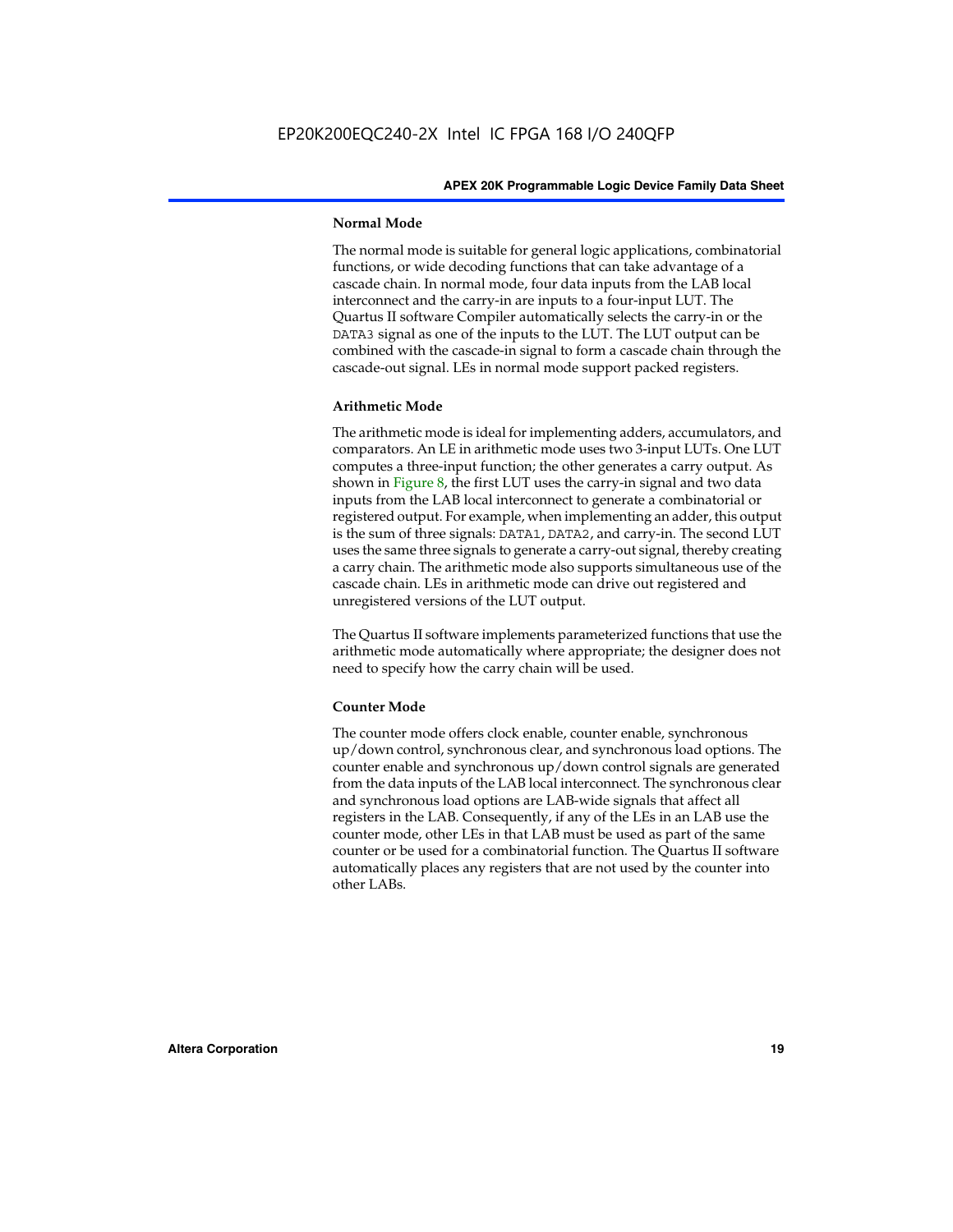The counter mode uses two three-input LUTs: one generates the counter data, and the other generates the fast carry bit. A 2-to-1 multiplexer provides synchronous loading, and another AND gate provides synchronous clearing. If the cascade function is used by an LE in counter mode, the synchronous clear or load overrides any signal carried on the cascade chain. The synchronous clear overrides the synchronous load. LEs in arithmetic mode can drive out registered and unregistered versions of the LUT output.

#### *Clear & Preset Logic Control*

Logic for the register's clear and preset signals is controlled by LAB-wide signals. The LE directly supports an asynchronous clear function. The Quartus II software Compiler can use a NOT-gate push-back technique to emulate an asynchronous preset. Moreover, the Quartus II software Compiler can use a programmable NOT-gate push-back technique to emulate simultaneous preset and clear or asynchronous load. However, this technique uses three additional LEs per register. All emulation is performed automatically when the design is compiled. Registers that emulate simultaneous preset and load will enter an unknown state upon power-up or when the chip-wide reset is asserted.

In addition to the two clear and preset modes, APEX 20K devices provide a chip-wide reset pin (DEV\_CLRn) that resets all registers in the device. Use of this pin is controlled through an option in the Quartus II software that is set before compilation. The chip-wide reset overrides all other control signals. Registers using an asynchronous preset are preset when the chip-wide reset is asserted; this effect results from the inversion technique used to implement the asynchronous preset.

#### **FastTrack Interconnect**

In the APEX 20K architecture, connections between LEs, ESBs, and I/O pins are provided by the FastTrack Interconnect. The FastTrack Interconnect is a series of continuous horizontal and vertical routing channels that traverse the device. This global routing structure provides predictable performance, even in complex designs. In contrast, the segmented routing in FPGAs requires switch matrices to connect a variable number of routing paths, increasing the delays between logic resources and reducing performance.

The FastTrack Interconnect consists of row and column interconnect channels that span the entire device. The row interconnect routes signals throughout a row of MegaLAB structures; the column interconnect routes signals throughout a column of MegaLAB structures. When using the row and column interconnect, an LE, IOE, or ESB can drive any other LE, IOE, or ESB in a device. See Figure 9.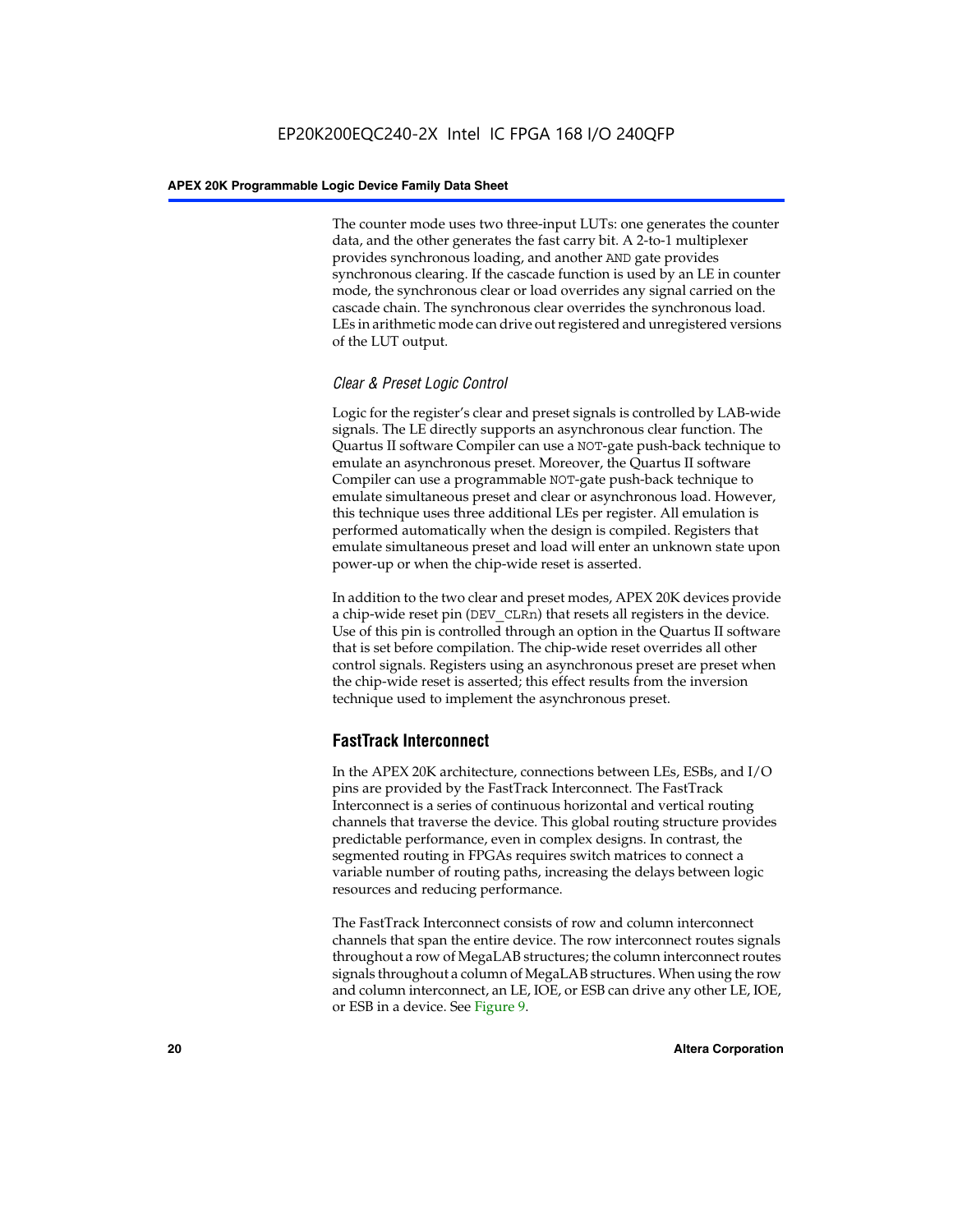



#### *Figure 9. APEX 20K Interconnect Structure*

A row line can be driven directly by LEs, IOEs, or ESBs in that row. Further, a column line can drive a row line, allowing an LE, IOE, or ESB to drive elements in a different row via the column and row interconnect. The row interconnect drives the MegaLAB interconnect to drive LEs, IOEs, or ESBs in a particular MegaLAB structure.

A column line can be directly driven by LEs, IOEs, or ESBs in that column. A column line on a device's left or right edge can also be driven by row IOEs. The column line is used to route signals from one row to another. A column line can drive a row line; it can also drive the MegaLAB interconnect directly, allowing faster connections between rows.

Figure 10 shows how the FastTrack Interconnect uses the local interconnect to drive LEs within MegaLAB structures.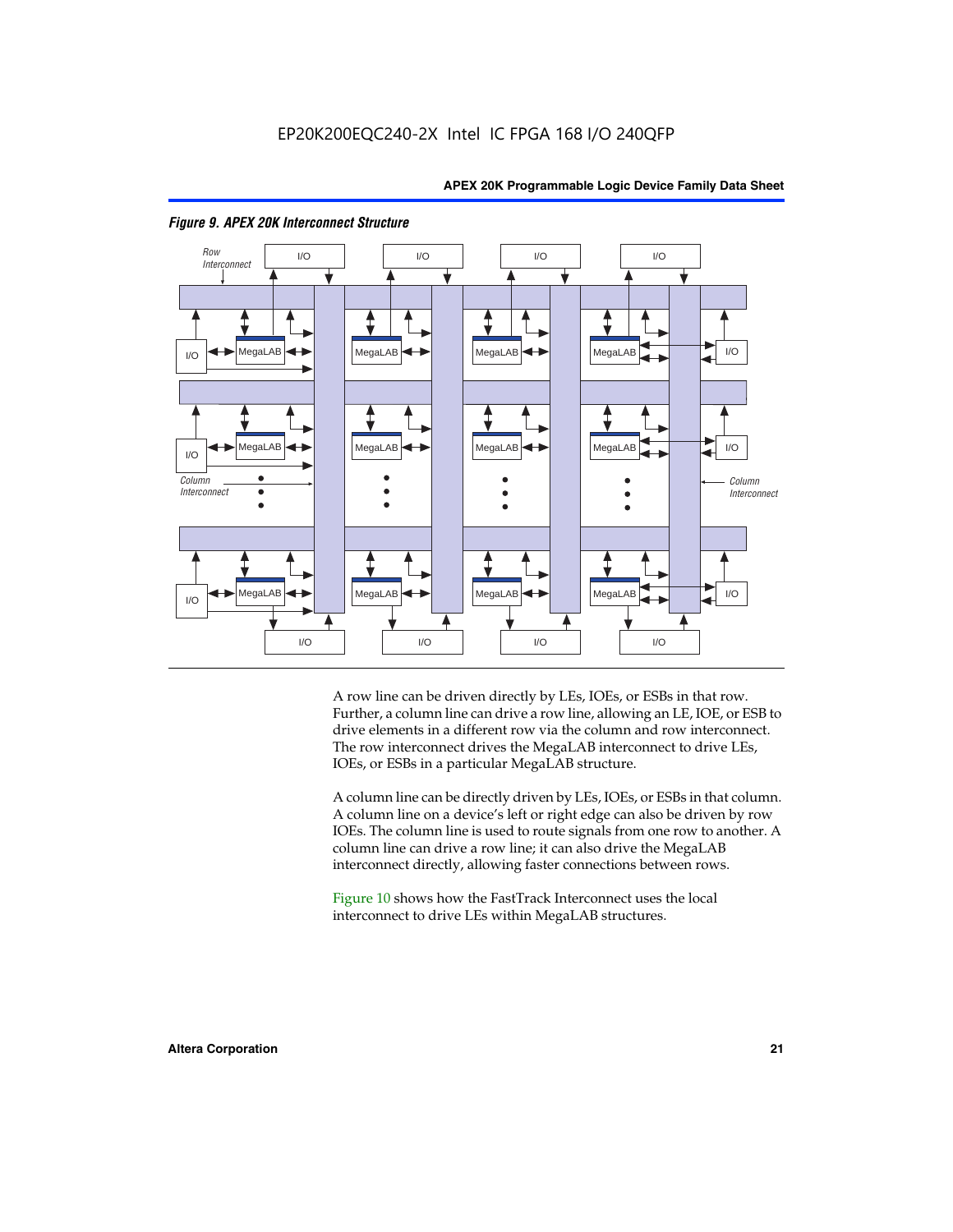

*Figure 10. FastTrack Connection to Local Interconnect*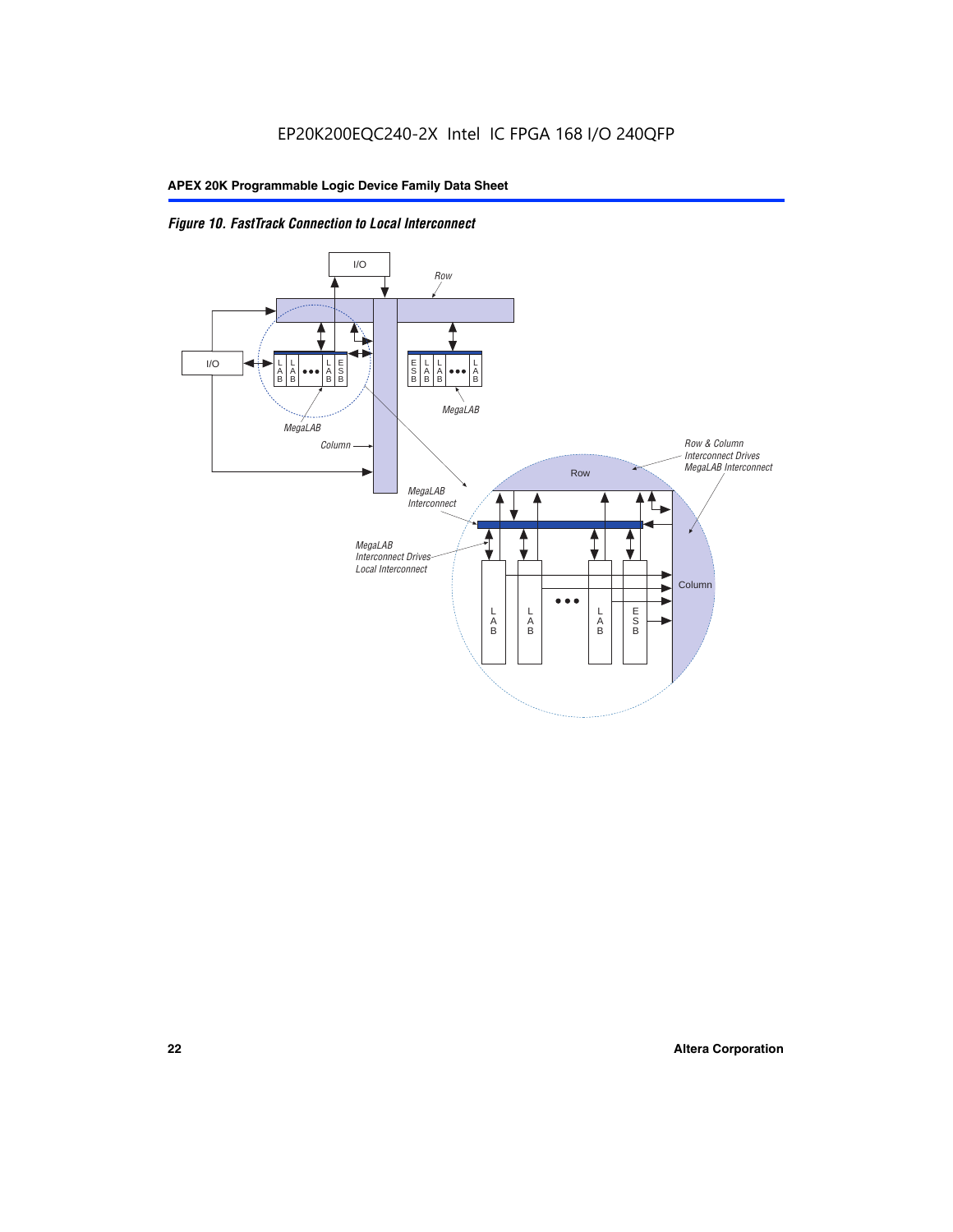Figure 11 shows the intersection of a row and column interconnect, and how these forms of interconnects and LEs drive each other.



*Figure 11. Driving the FastTrack Interconnect*

APEX 20KE devices include an enhanced interconnect structure for faster routing of input signals with high fan-out. Column I/O pins can drive the FastRow<sup>™</sup> interconnect, which routes signals directly into the local interconnect without having to drive through the MegaLAB interconnect. FastRow lines traverse two MegaLAB structures. Also, these pins can drive the local interconnect directly for fast setup times. On EP20K300E and larger devices, the FastRow interconnect drives the two MegaLABs in the top left corner, the two MegaLABs in the top right corner, the two MegaLABS in the bottom left corner, and the two MegaLABs in the bottom right corner. On EP20K200E and smaller devices, FastRow interconnect drives the two MegaLABs on the top and the two MegaLABs on the bottom of the device. On all devices, the FastRow interconnect drives all local interconnect in the appropriate MegaLABs except the local interconnect on the side of the MegaLAB opposite the ESB. Pins using the FastRow interconnect achieve a faster set-up time, as the signal does not need to use a MegaLAB interconnect line to reach the destination LE. Figure 12 shows the FastRow interconnect.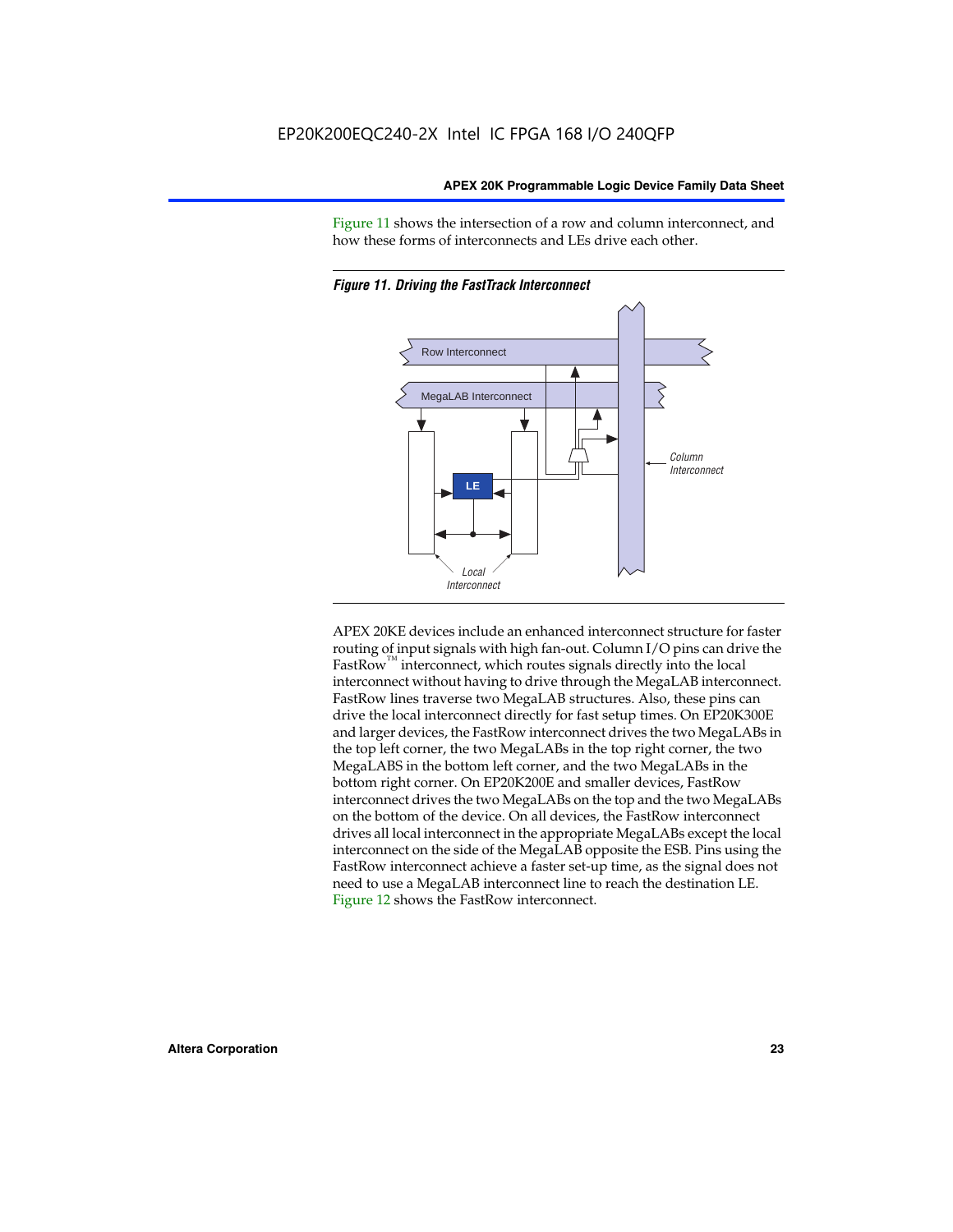

*Figure 12. APEX 20KE FastRow Interconnect*

Table 9 summarizes how various elements of the APEX 20K architecture drive each other.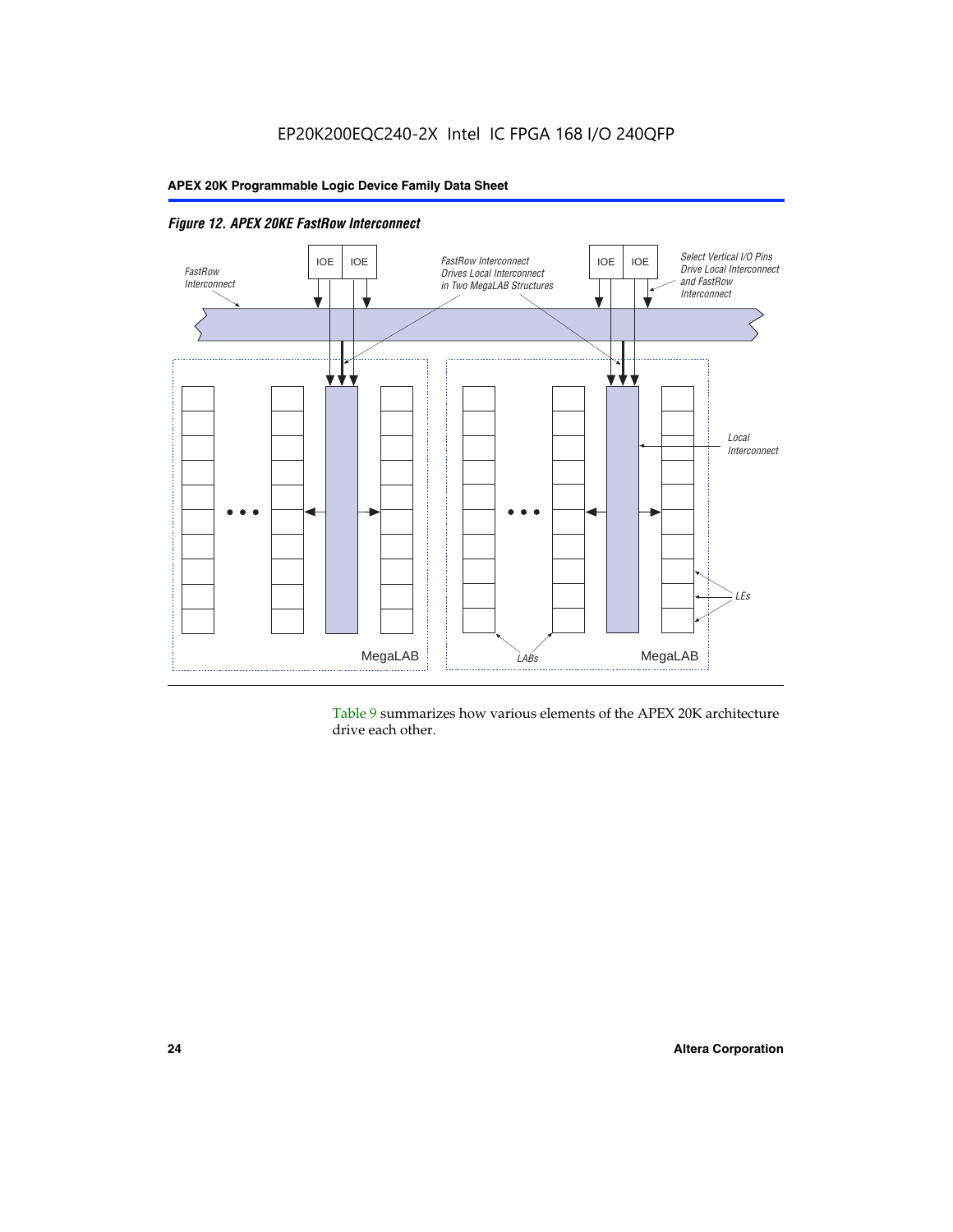| <b>Table 9. APEX 20K Routing Scheme</b> |                  |                   |              |              |                              |                                |                                                |                                            |                                |  |  |
|-----------------------------------------|------------------|-------------------|--------------|--------------|------------------------------|--------------------------------|------------------------------------------------|--------------------------------------------|--------------------------------|--|--|
| <b>Source</b>                           |                  |                   |              |              |                              | <b>Destination</b>             |                                                |                                            |                                |  |  |
|                                         | Row<br>$1/0$ Pin | Column<br>I/O Pin | LE           | <b>ESB</b>   | Local<br><b>Interconnect</b> | <b>MegaLAB</b><br>Interconnect | Row<br><b>FastTrack</b><br><b>Interconnect</b> | Column<br><b>FastTrack</b><br>Interconnect | <b>FastRow</b><br>Interconnect |  |  |
| Row I/O Pin                             |                  |                   |              |              | $\checkmark$                 | $\checkmark$                   | $\checkmark$                                   | $\checkmark$                               |                                |  |  |
| Column I/O<br>Pin                       |                  |                   |              |              |                              |                                |                                                | $\checkmark$                               | $\checkmark$<br>(1)            |  |  |
| LE                                      |                  |                   |              |              | $\checkmark$                 | $\checkmark$                   | $\checkmark$                                   | $\checkmark$                               |                                |  |  |
| <b>ESB</b>                              |                  |                   |              |              | $\checkmark$                 | $\checkmark$                   | $\checkmark$                                   | $\checkmark$                               |                                |  |  |
| Local<br>Interconnect                   | $\checkmark$     | $\checkmark$      | $\checkmark$ | $\checkmark$ |                              |                                |                                                |                                            |                                |  |  |
| MegaLAB<br>Interconnect                 |                  |                   |              |              | $\checkmark$                 |                                |                                                |                                            |                                |  |  |
| Row<br>FastTrack<br>Interconnect        |                  |                   |              |              |                              | $\checkmark$                   |                                                | $\checkmark$                               |                                |  |  |
| Column<br>FastTrack<br>Interconnect     |                  |                   |              |              |                              | $\checkmark$                   | $\checkmark$                                   |                                            |                                |  |  |
| FastRow<br>Interconnect                 |                  |                   |              |              | $\checkmark$<br>(1)          |                                |                                                |                                            |                                |  |  |

#### *Note to Table 9:*

(1) This connection is supported in APEX 20KE devices only.

### **Product-Term Logic**

The product-term portion of the MultiCore architecture is implemented with the ESB. The ESB can be configured to act as a block of macrocells on an ESB-by-ESB basis. Each ESB is fed by 32 inputs from the adjacent local interconnect; therefore, it can be driven by the MegaLAB interconnect or the adjacent LAB. Also, nine ESB macrocells feed back into the ESB through the local interconnect for higher performance. Dedicated clock pins, global signals, and additional inputs from the local interconnect drive the ESB control signals.

In product-term mode, each ESB contains 16 macrocells. Each macrocell consists of two product terms and a programmable register. Figure 13 shows the ESB in product-term mode.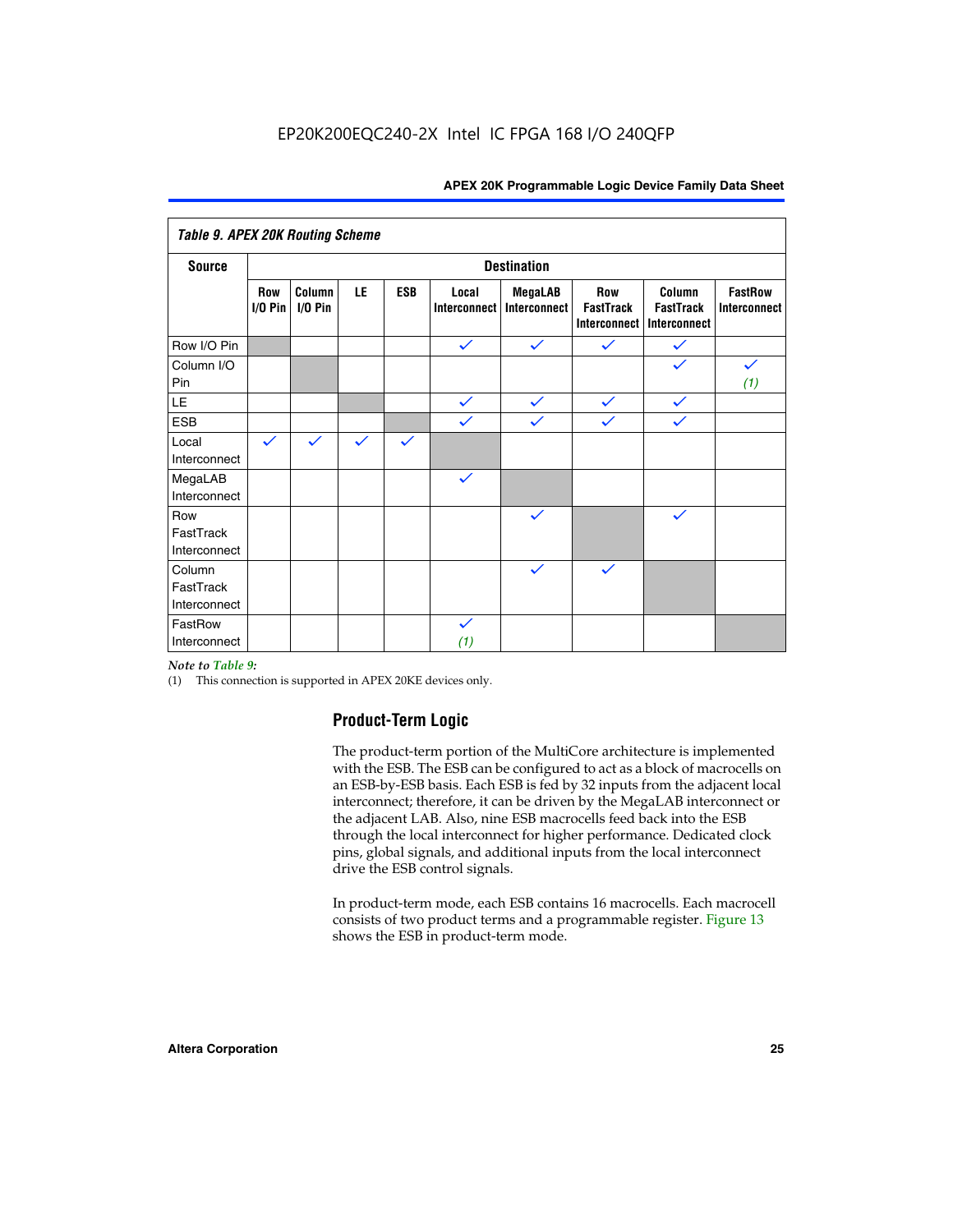#### *Figure 13. Product-Term Logic in ESB*



(1) APEX 20KE devices have four dedicated clocks.

#### *Macrocells*

APEX 20K macrocells can be configured individually for either sequential or combinatorial logic operation. The macrocell consists of three functional blocks: the logic array, the product-term select matrix, and the programmable register.

Combinatorial logic is implemented in the product terms. The productterm select matrix allocates these product terms for use as either primary logic inputs (to the OR and XOR gates) to implement combinatorial functions, or as parallel expanders to be used to increase the logic available to another macrocell. One product term can be inverted; the Quartus II software uses this feature to perform DeMorgan's inversion for more efficient implementation of wide OR functions. The Quartus II software Compiler can use a NOT-gate push-back technique to emulate an asynchronous preset. Figure 14 shows the APEX 20K macrocell.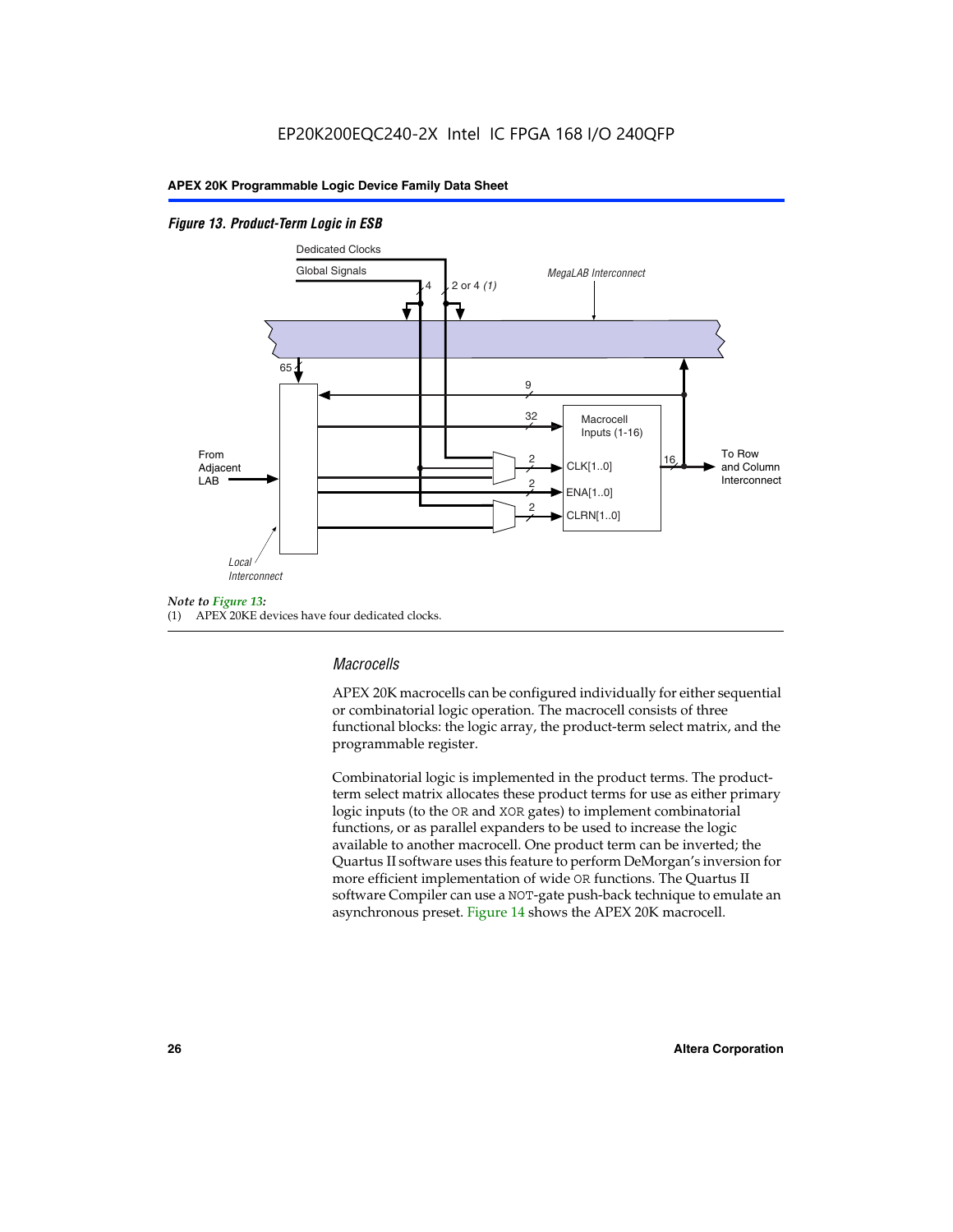

#### *Figure 14. APEX 20K Macrocell*

For registered functions, each macrocell register can be programmed individually to implement D, T, JK, or SR operation with programmable clock control. The register can be bypassed for combinatorial operation. During design entry, the designer specifies the desired register type; the Quartus II software then selects the most efficient register operation for each registered function to optimize resource utilization. The Quartus II software or other synthesis tools can also select the most efficient register operation automatically when synthesizing HDL designs.

Each programmable register can be clocked by one of two ESB-wide clocks. The ESB-wide clocks can be generated from device dedicated clock pins, global signals, or local interconnect. Each clock also has an associated clock enable, generated from the local interconnect. The clock and clock enable signals are related for a particular ESB; any macrocell using a clock also uses the associated clock enable.

If both the rising and falling edges of a clock are used in an ESB, both ESB-wide clock signals are used.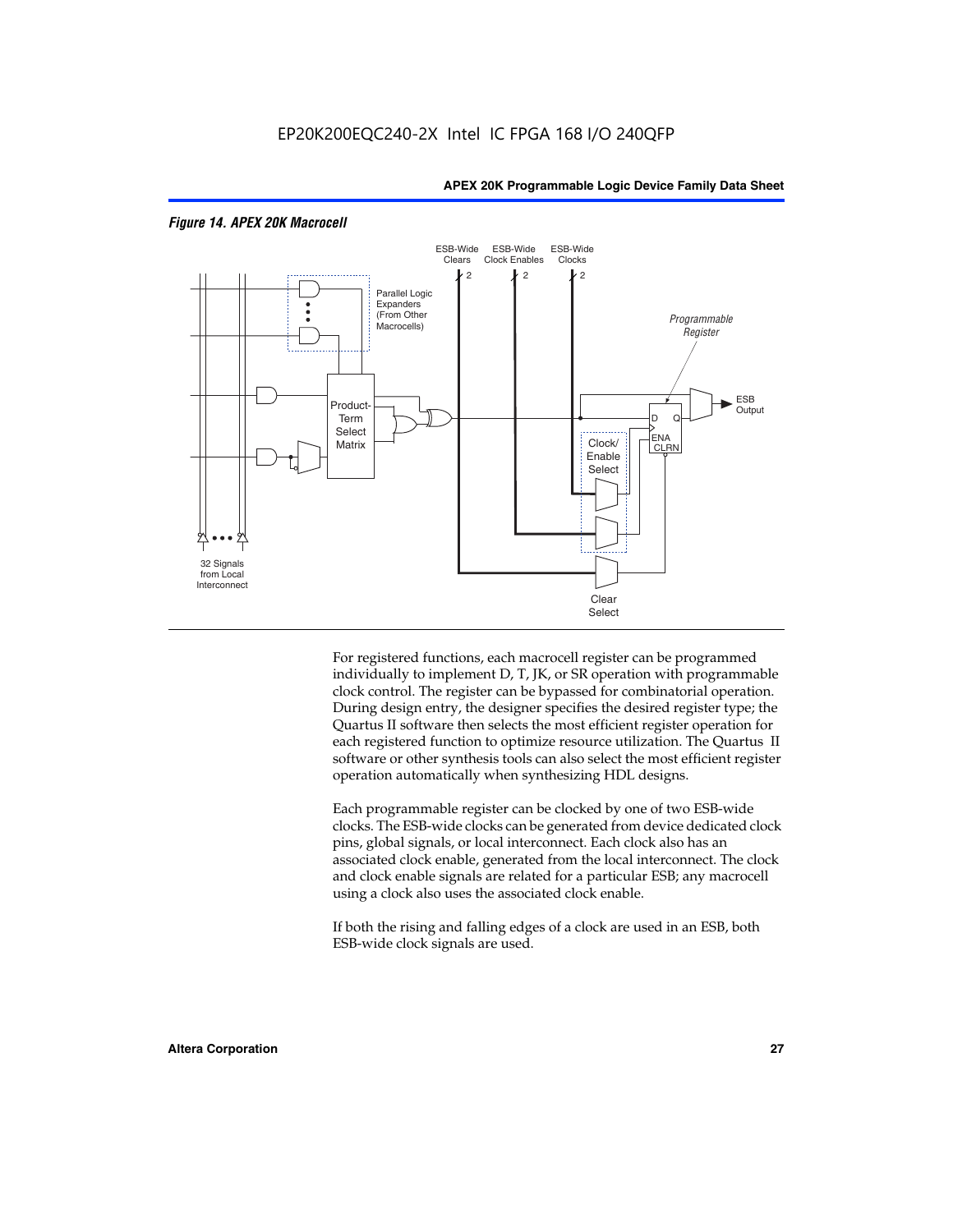The programmable register also supports an asynchronous clear function. Within the ESB, two asynchronous clears are generated from global signals and the local interconnect. Each macrocell can either choose between the two asynchronous clear signals or choose to not be cleared. Either of the two clear signals can be inverted within the ESB. Figure 15 shows the ESB control logic when implementing product-terms.





(1) APEX 20KE devices have four dedicated clocks.

#### *Parallel Expanders*

Parallel expanders are unused product terms that can be allocated to a neighboring macrocell to implement fast, complex logic functions. Parallel expanders allow up to 32 product terms to feed the macrocell OR logic directly, with two product terms provided by the macrocell and 30 parallel expanders provided by the neighboring macrocells in the ESB.

The Quartus II software Compiler can allocate up to 15 sets of up to two parallel expanders per set to the macrocells automatically. Each set of two parallel expanders incurs a small, incremental timing delay. Figure 16 shows the APEX 20K parallel expanders.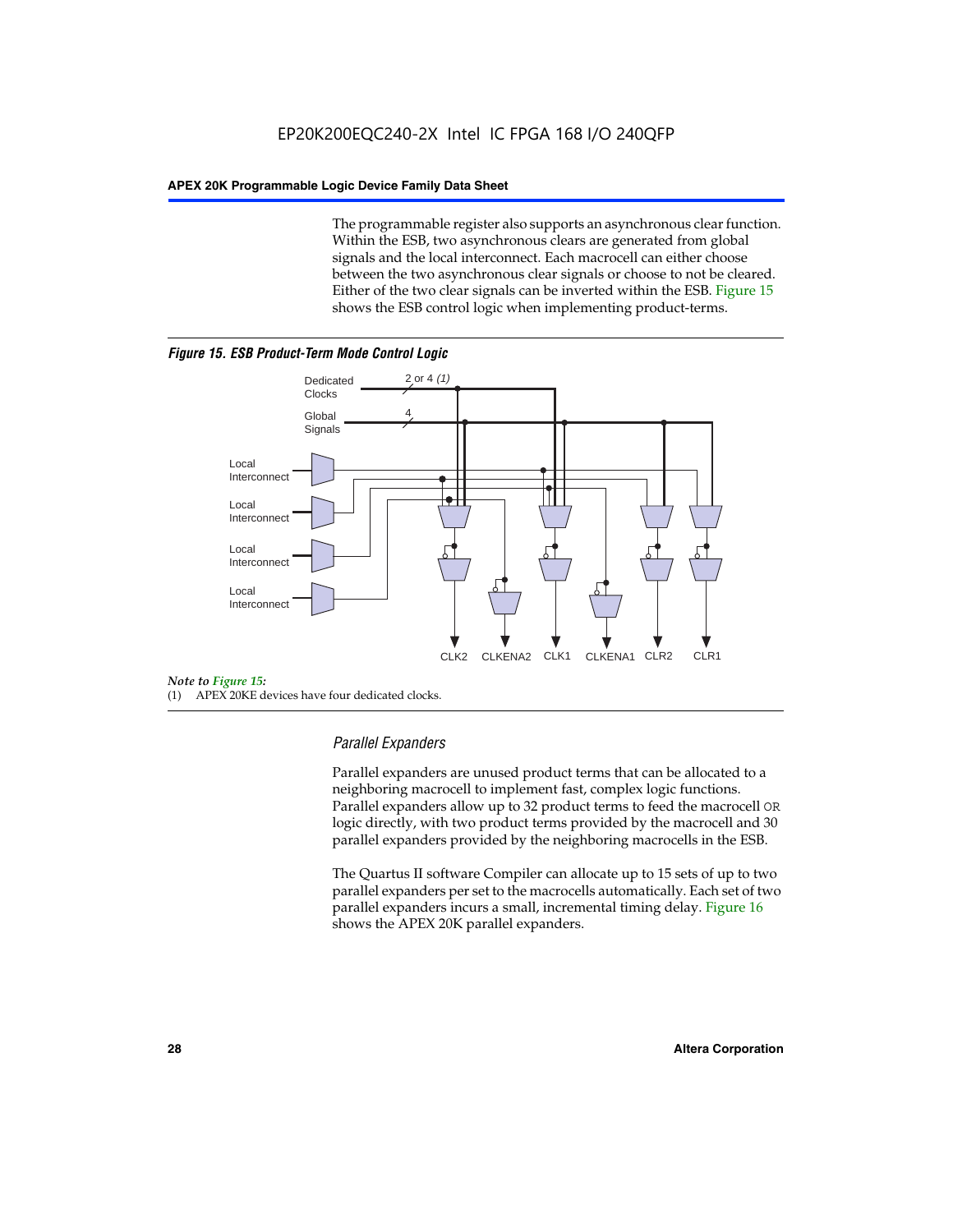



## **Embedded System Block**

The ESB can implement various types of memory blocks, including dual-port RAM, ROM, FIFO, and CAM blocks. The ESB includes input and output registers; the input registers synchronize writes, and the output registers can pipeline designs to improve system performance. The ESB offers a dual-port mode, which supports simultaneous reads and writes at two different clock frequencies. Figure 17 shows the ESB block diagram.



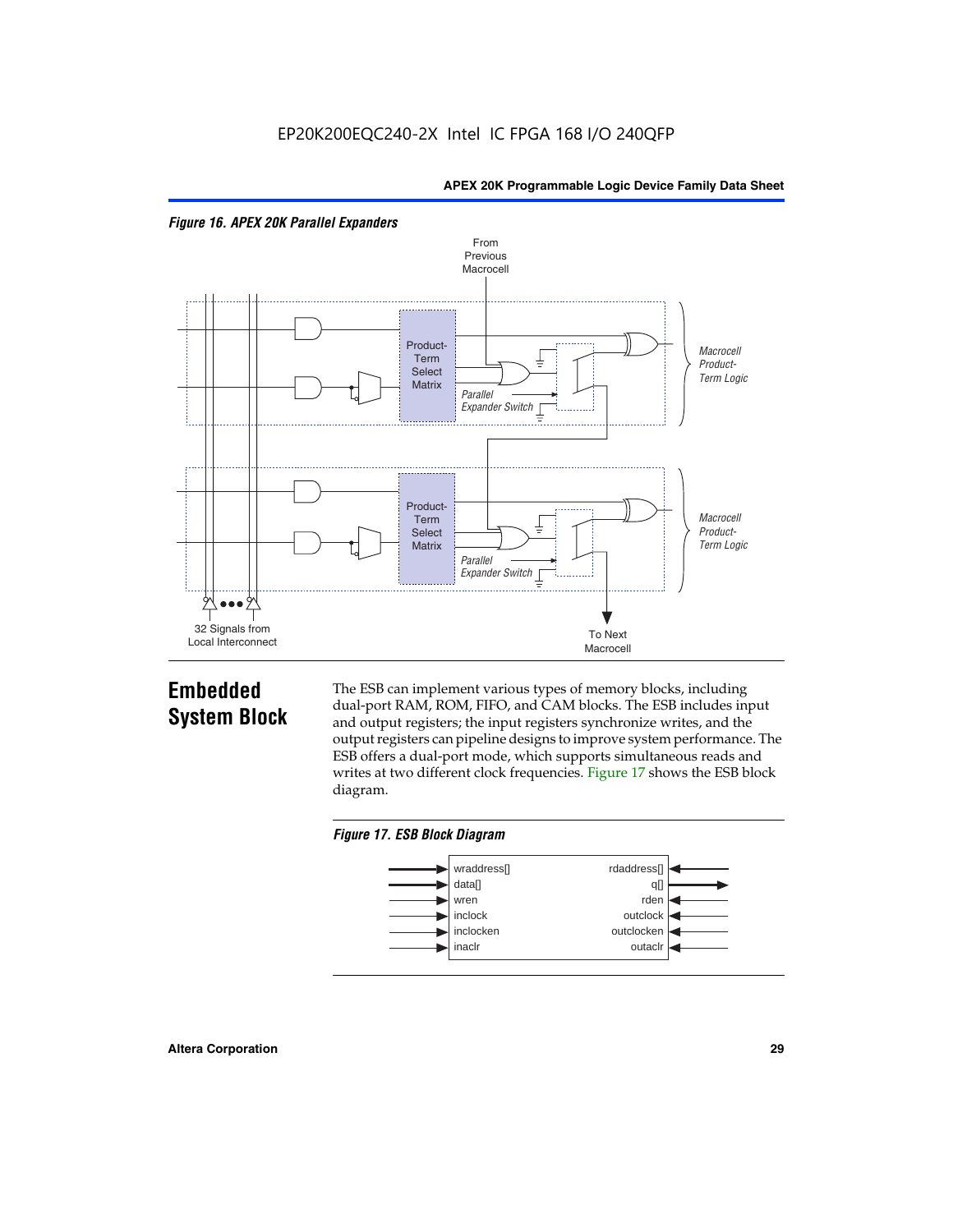ESBs can implement synchronous RAM, which is easier to use than asynchronous RAM. A circuit using asynchronous RAM must generate the RAM write enable (WE) signal, while ensuring that its data and address signals meet setup and hold time specifications relative to the WE signal. In contrast, the ESB's synchronous RAM generates its own WE signal and is self-timed with respect to the global clock. Circuits using the ESB's selftimed RAM must only meet the setup and hold time specifications of the global clock.

ESB inputs are driven by the adjacent local interconnect, which in turn can be driven by the MegaLAB or FastTrack Interconnect. Because the ESB can be driven by the local interconnect, an adjacent LE can drive it directly for fast memory access. ESB outputs drive the MegaLAB and FastTrack Interconnect. In addition, ten ESB outputs, nine of which are unique output lines, drive the local interconnect for fast connection to adjacent LEs or for fast feedback product-term logic.

When implementing memory, each ESB can be configured in any of the following sizes:  $128 \times 16$ ,  $256 \times 8$ ,  $512 \times 4$ ,  $1,024 \times 2$ , or  $2,048 \times 1$ . By combining multiple ESBs, the Quartus II software implements larger memory blocks automatically. For example, two  $128 \times 16$  RAM blocks can be combined to form a  $128 \times 32$  RAM block, and two  $512 \times 4$  RAM blocks can be combined to form a  $512 \times 8$  RAM block. Memory performance does not degrade for memory blocks up to 2,048 words deep. Each ESB can implement a 2,048-word-deep memory; the ESBs are used in parallel, eliminating the need for any external control logic and its associated delays.

To create a high-speed memory block that is more than 2,048 words deep, ESBs drive tri-state lines. Each tri-state line connects all ESBs in a column of MegaLAB structures, and drives the MegaLAB interconnect and row and column FastTrack Interconnect throughout the column. Each ESB incorporates a programmable decoder to activate the tri-state driver appropriately. For instance, to implement 8,192-word-deep memory, four ESBs are used. Eleven address lines drive the ESB memory, and two more drive the tri-state decoder. Depending on which 2,048-word memory page is selected, the appropriate ESB driver is turned on, driving the output to the tri-state line. The Quartus II software automatically combines ESBs with tri-state lines to form deeper memory blocks. The internal tri-state control logic is designed to avoid internal contention and floating lines. See Figure 18.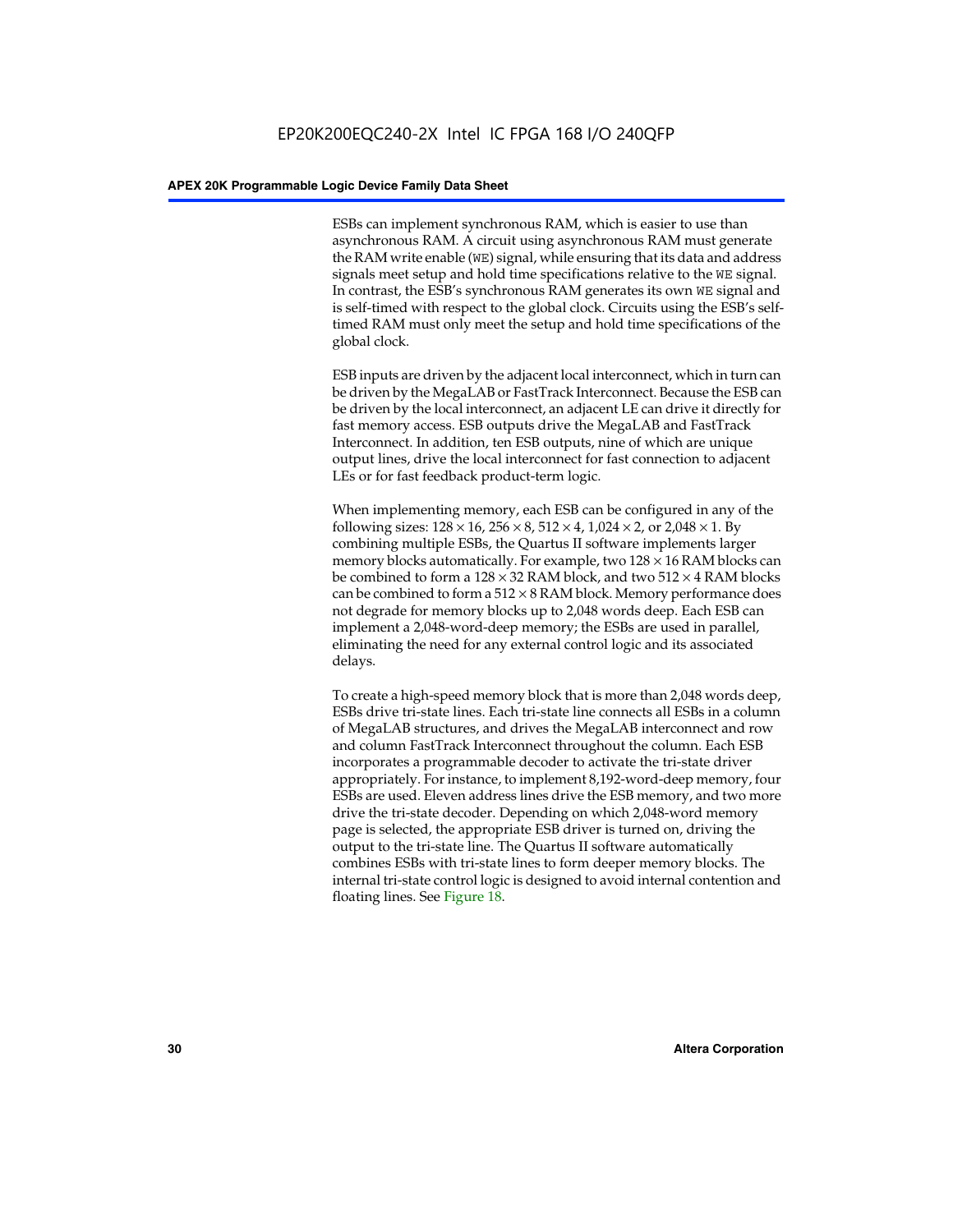

*Figure 18. Deep Memory Block Implemented with Multiple ESBs*

The ESB implements two forms of dual-port memory: read/write clock mode and input/output clock mode. The ESB can also be used for bidirectional, dual-port memory applications in which two ports read or write simultaneously. To implement this type of dual-port memory, two or four ESBs are used to support two simultaneous reads or writes. This functionality is shown in Figure 19.

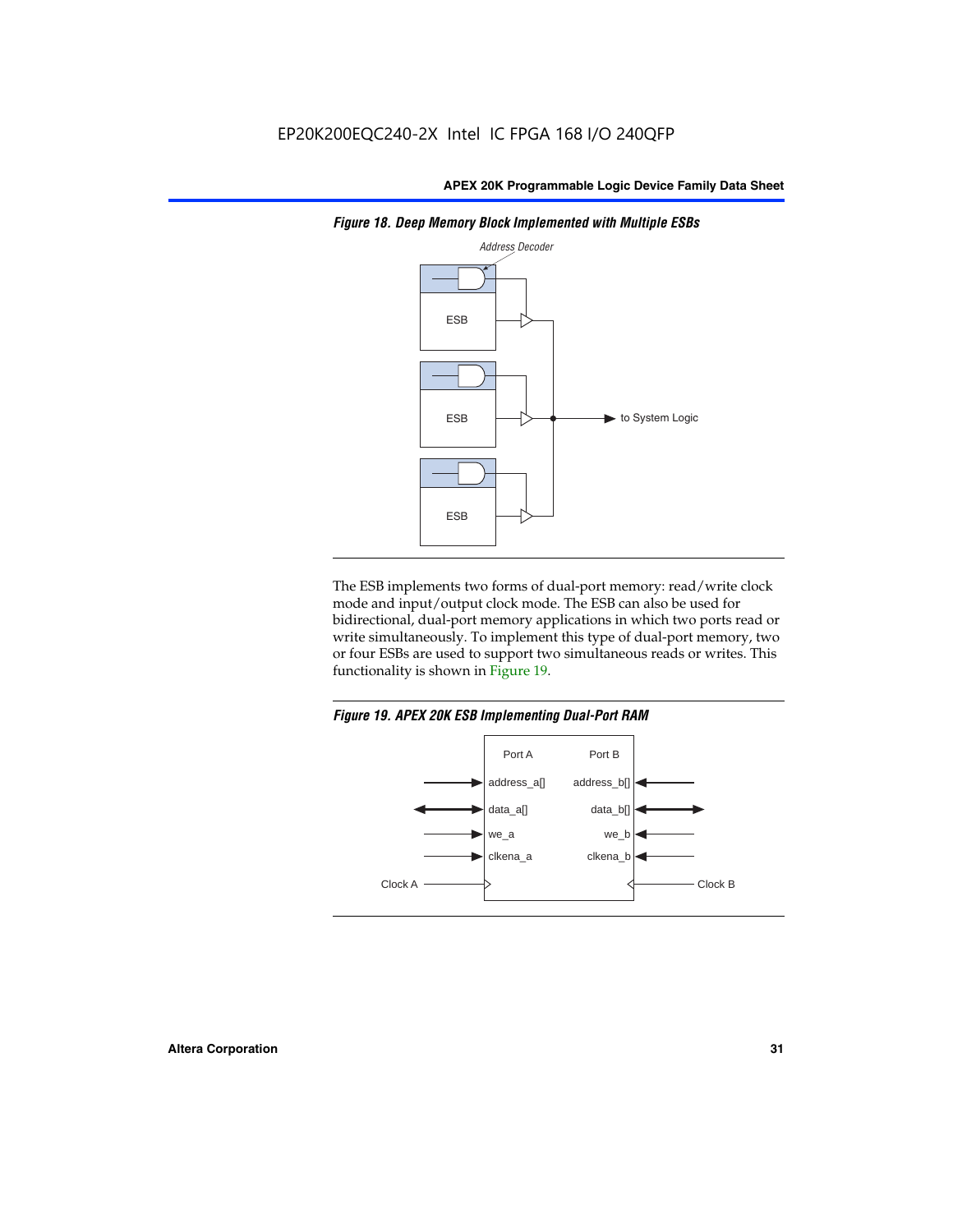#### **Read/Write Clock Mode**

The read/write clock mode contains two clocks. One clock controls all registers associated with writing: data input, WE, and write address. The other clock controls all registers associated with reading: read enable (RE), read address, and data output. The ESB also supports clock enable and asynchronous clear signals; these signals also control the read and write registers independently. Read/write clock mode is commonly used for applications where reads and writes occur at different system frequencies. Figure 20 shows the ESB in read/write clock mode.



## *Notes to Figure 20:*

- (1) All registers can be cleared asynchronously by ESB local interconnect signals, global signals, or the chip-wide reset.
- (2) APEX 20KE devices have four dedicated clocks.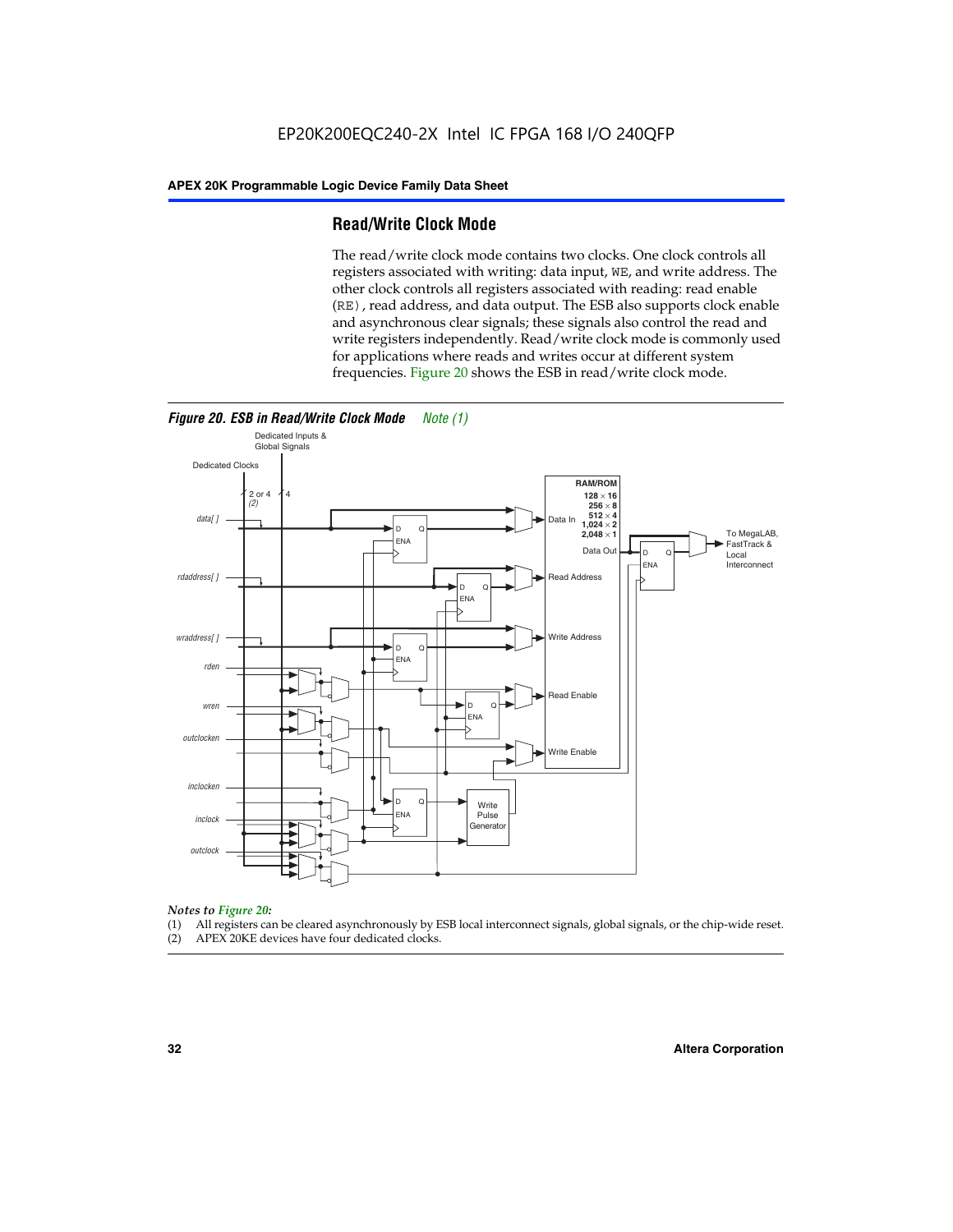#### **Input/Output Clock Mode**

The input/output clock mode contains two clocks. One clock controls all registers for inputs into the ESB: data input, WE, RE, read address, and write address. The other clock controls the ESB data output registers. The ESB also supports clock enable and asynchronous clear signals; these signals also control the reading and writing of registers independently. Input/output clock mode is commonly used for applications where the reads and writes occur at the same system frequency, but require different clock enable signals for the input and output registers. Figure 21 shows the ESB in input/output clock mode.



#### *Figure 21. ESB in Input/Output Clock Mode Note (1)*

#### *Notes to Figure 21:*

(1) All registers can be cleared asynchronously by ESB local interconnect signals, global signals, or the chip-wide reset.

(2) APEX 20KE devices have four dedicated clocks.

#### **Single-Port Mode**

The APEX 20K ESB also supports a single-port mode, which is used when simultaneous reads and writes are not required. See Figure 22.

#### **Altera Corporation 33**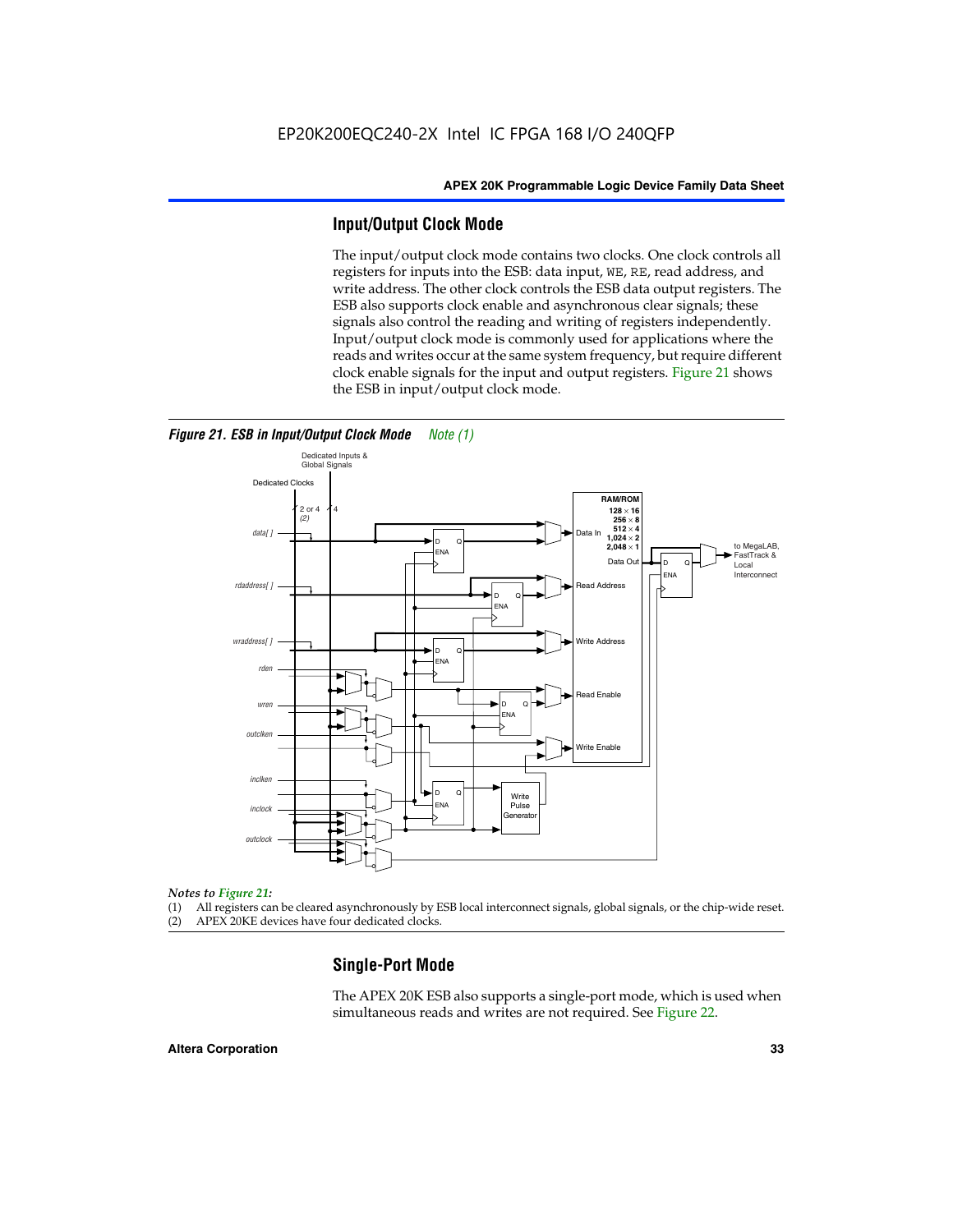#### *Figure 22. ESB in Single-Port Mode Note (1)*



#### *Notes to Figure 22:*

(1) All registers can be asynchronously cleared by ESB local interconnect signals, global signals, or the chip-wide reset.

#### (2) APEX 20KE devices have four dedicated clocks.

#### **Content-Addressable Memory**

In APEX 20KE devices, the ESB can implement CAM. CAM can be thought of as the inverse of RAM. When read, RAM outputs the data for a given address. Conversely, CAM outputs an address for a given data word. For example, if the data FA12 is stored in address 14, the CAM outputs 14 when FA12 is driven into it.

CAM is used for high-speed search operations. When searching for data within a RAM block, the search is performed serially. Thus, finding a particular data word can take many cycles. CAM searches all addresses in parallel and outputs the address storing a particular word. When a match is found, a match flag is set high. Figure 23 shows the CAM block diagram.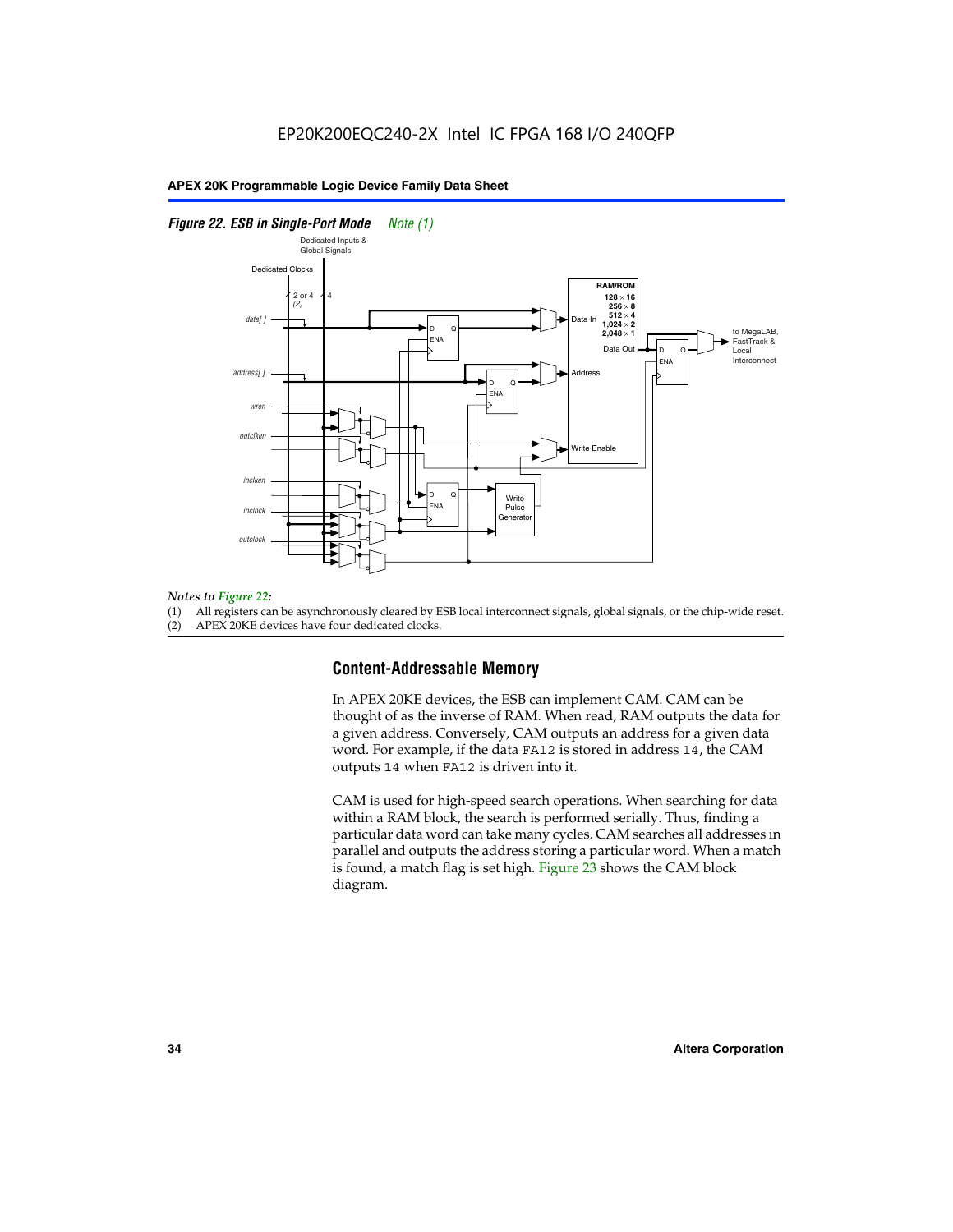

#### *Figure 23. APEX 20KE CAM Block Diagram*

CAM can be used in any application requiring high-speed searches, such as networking, communications, data compression, and cache management.

The APEX 20KE on-chip CAM provides faster system performance than traditional discrete CAM. Integrating CAM and logic into the APEX 20KE device eliminates off-chip and on-chip delays, improving system performance.

When in CAM mode, the ESB implements 32-word, 32-bit CAM. Wider or deeper CAM can be implemented by combining multiple CAMs with some ancillary logic implemented in LEs. The Quartus II software combines ESBs and LEs automatically to create larger CAMs.

CAM supports writing "don't care" bits into words of the memory. The "don't-care" bit can be used as a mask for CAM comparisons; any bit set to "don't-care" has no effect on matches.

The output of the CAM can be encoded or unencoded. When encoded, the ESB outputs an encoded address of the data's location. For instance, if the data is located in address 12, the ESB output is 12. When unencoded, the ESB uses its 16 outputs to show the location of the data over two clock cycles. In this case, if the data is located in address 12, the 12th output line goes high. When using unencoded outputs, two clock cycles are required to read the output because a 16-bit output bus is used to show the status of 32 words.

The encoded output is better suited for designs that ensure duplicate data is not written into the CAM. If duplicate data is written into two locations, the CAM's output will be incorrect. If the CAM may contain duplicate data, the unencoded output is a better solution; CAM with unencoded outputs can distinguish multiple data locations.

CAM can be pre-loaded with data during configuration, or it can be written during system operation. In most cases, two clock cycles are required to write each word into CAM. When "don't-care" bits are used, a third clock cycle is required.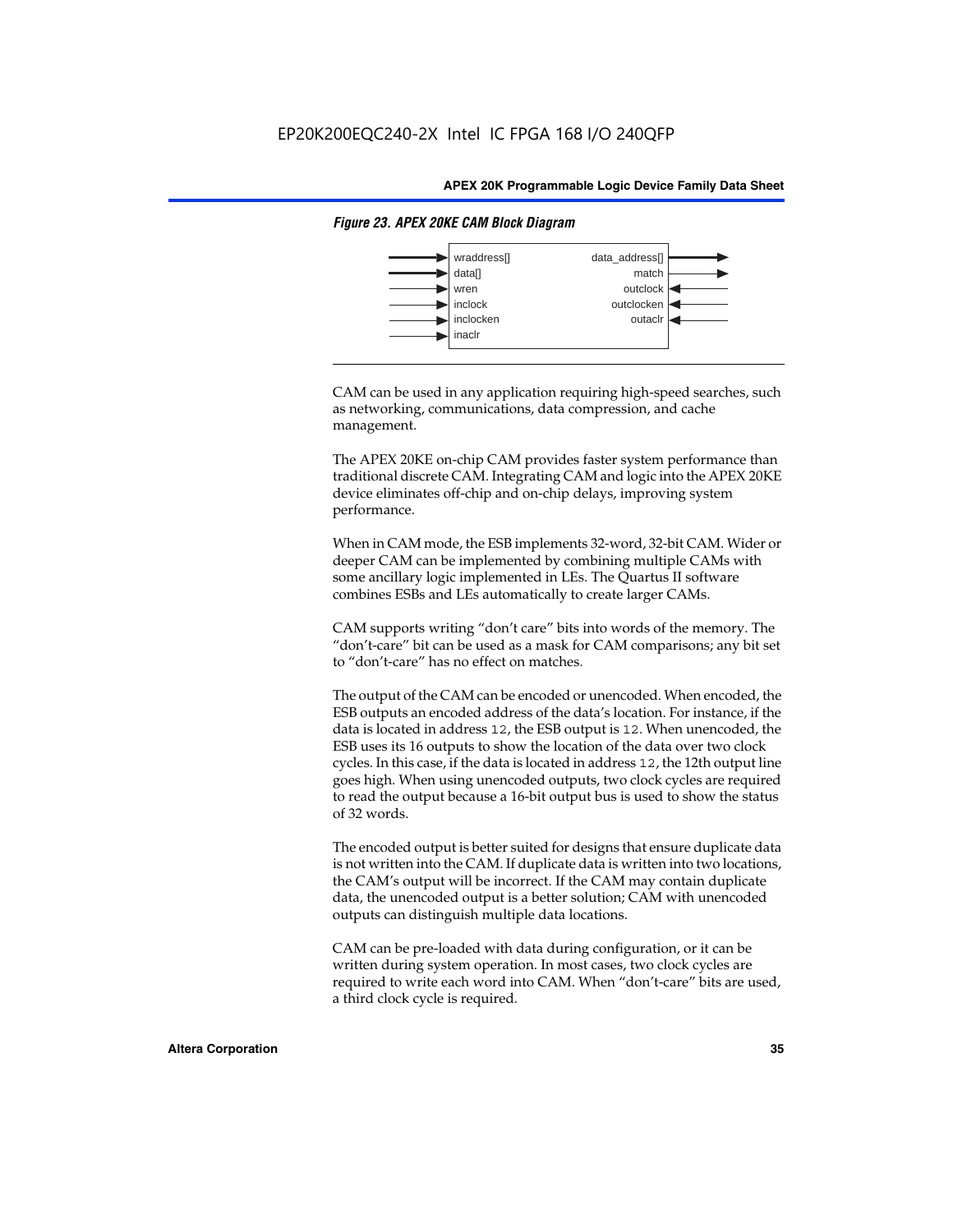

For more information on APEX 20KE devices and CAM, see *Application Note 119 (Implementing High-Speed Search Applications with APEX CAM).*

# **Driving Signals to the ESB**

ESBs provide flexible options for driving control signals. Different clocks can be used for the ESB inputs and outputs. Registers can be inserted independently on the data input, data output, read address, write address, WE, and RE signals. The global signals and the local interconnect can drive the WE and RE signals. The global signals, dedicated clock pins, and local interconnect can drive the ESB clock signals. Because the LEs drive the local interconnect, the LEs can control the WE and RE signals and the ESB clock, clock enable, and asynchronous clear signals. Figure 24 shows the ESB control signal generation logic.





### *Note to Figure 24:*

(1) APEX 20KE devices have four dedicated clocks.

An ESB is fed by the local interconnect, which is driven by adjacent LEs (for high-speed connection to the ESB) or the MegaLAB interconnect. The ESB can drive the local, MegaLAB, or FastTrack Interconnect routing structure to drive LEs and IOEs in the same MegaLAB structure or anywhere in the device.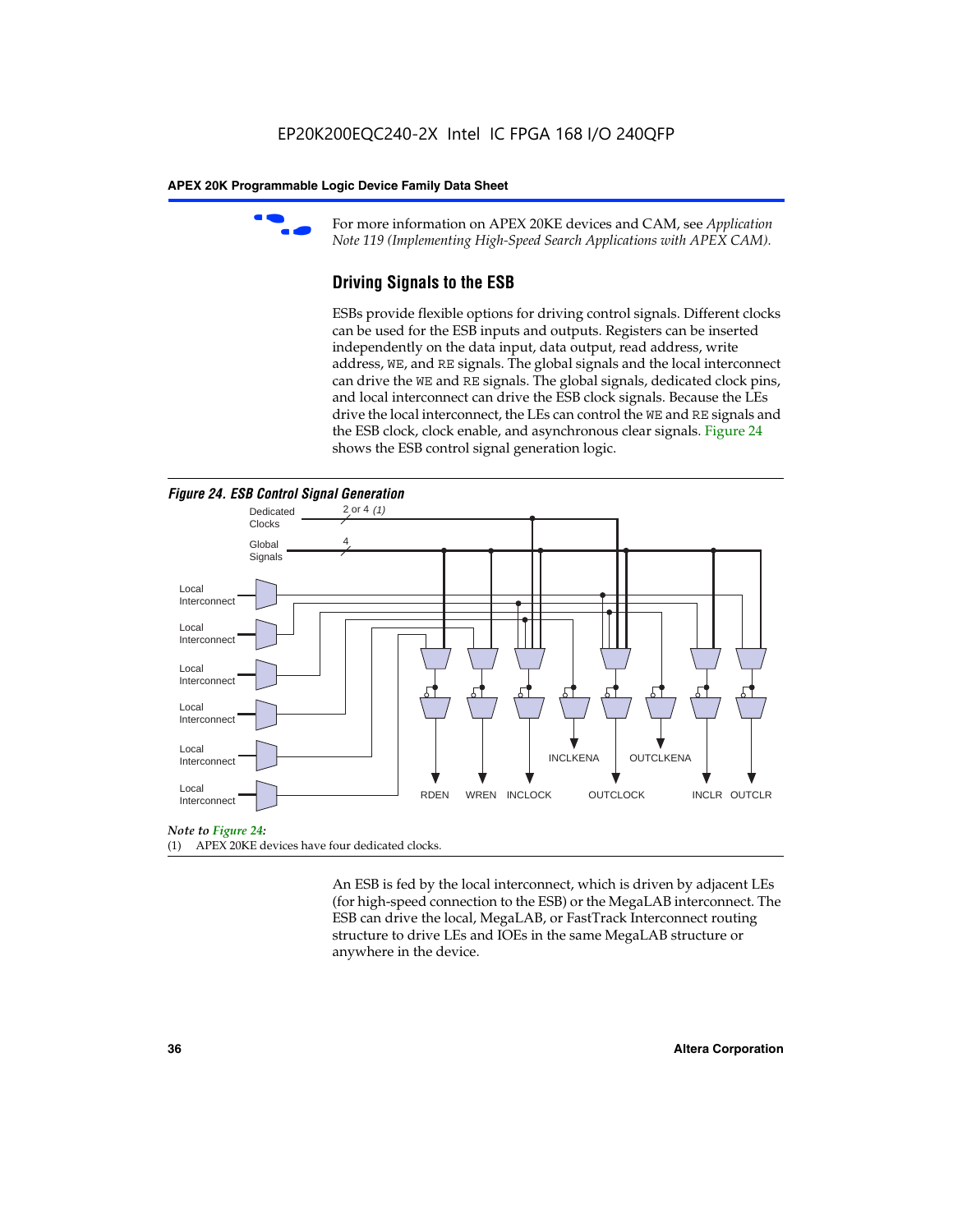# **Implementing Logic in ROM**

In addition to implementing logic with product terms, the ESB can implement logic functions when it is programmed with a read-only pattern during configuration, creating a large LUT. With LUTs, combinatorial functions are implemented by looking up the results, rather than by computing them. This implementation of combinatorial functions can be faster than using algorithms implemented in general logic, a performance advantage that is further enhanced by the fast access times of ESBs. The large capacity of ESBs enables designers to implement complex functions in one logic level without the routing delays associated with linked LEs or distributed RAM blocks. Parameterized functions such as LPM functions can take advantage of the ESB automatically. Further, the Quartus II software can implement portions of a design with ESBs where appropriate.

# **Programmable Speed/Power Control**

APEX 20K ESBs offer a high-speed mode that supports very fast operation on an ESB-by-ESB basis. When high speed is not required, this feature can be turned off to reduce the ESB's power dissipation by up to 50%. ESBs that run at low power incur a nominal timing delay adder. This Turbo  $Bit^{TM}$  option is available for ESBs that implement product-term logic or memory functions. An ESB that is not used will be powered down so that it does not consume DC current.

Designers can program each ESB in the APEX 20K device for either high-speed or low-power operation. As a result, speed-critical paths in the design can run at high speed, while the remaining paths operate at reduced power.

**I/O Structure** The APEX 20K IOE contains a bidirectional I/O buffer and a register that can be used either as an input register for external data requiring fast setup times, or as an output register for data requiring fast clock-to-output performance. IOEs can be used as input, output, or bidirectional pins. For fast bidirectional I/O timing, LE registers using local routing can improve setup times and OE timing. The Quartus II software Compiler uses the programmable inversion option to invert signals from the row and column interconnect automatically where appropriate. Because the APEX 20K IOE offers one output enable per pin, the Quartus II software Compiler can emulate open-drain operation efficiently.

> The APEX 20K IOE includes programmable delays that can be activated to ensure zero hold times, minimum clock-to-output times, input IOE register-to-core register transfers, or core-to-output IOE register transfers. A path in which a pin directly drives a register may require the delay to ensure zero hold time, whereas a path in which a pin drives a register through combinatorial logic may not require the delay.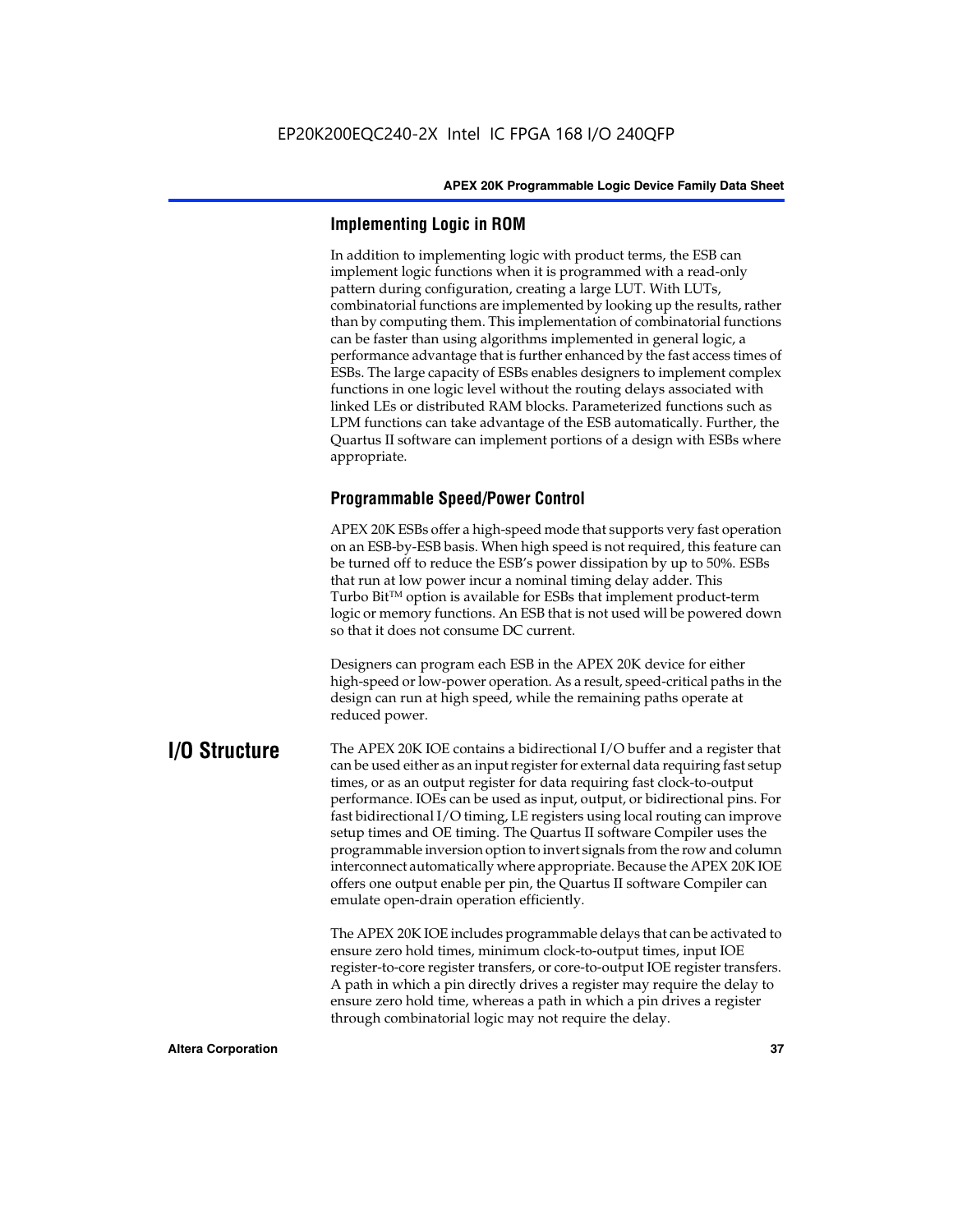Table 10 describes the APEX 20K programmable delays and their logic options in the Quartus II software.

| Table 10. APEX 20K Programmable Delay Chains |                                         |  |  |
|----------------------------------------------|-----------------------------------------|--|--|
| <b>Programmable Delays</b>                   | <b>Quartus II Logic Option</b>          |  |  |
| Input pin to core delay                      | Decrease input delay to internal cells  |  |  |
| Input pin to input register delay            | Decrease input delay to input register  |  |  |
| Core to output register delay                | Decrease input delay to output register |  |  |
| Output register $t_{\rm CO}$ delay           | Increase delay to output pin            |  |  |

The Quartus II software compiler can program these delays automatically to minimize setup time while providing a zero hold time. Figure 25 shows how fast bidirectional I/Os are implemented in APEX 20K devices.

The register in the APEX 20K IOE can be programmed to power-up high or low after configuration is complete. If it is programmed to power-up low, an asynchronous clear can control the register. If it is programmed to power-up high, the register cannot be asynchronously cleared or preset. This feature is useful for cases where the APEX 20K device controls an active-low input or another device; it prevents inadvertent activation of the input upon power-up.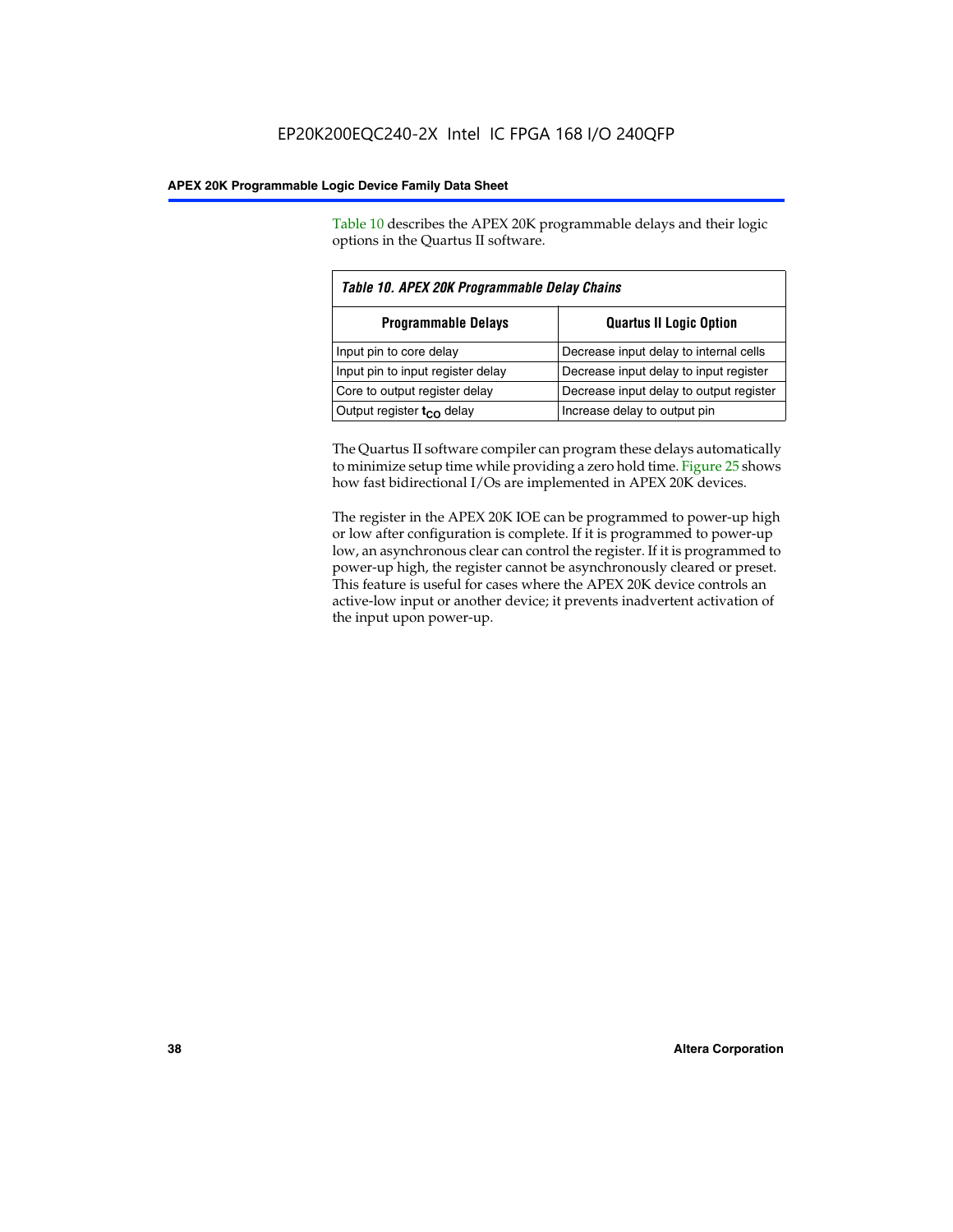

# *Figure 25. APEX 20K Bidirectional I/O Registers Note (1)*



### **Altera Corporation 39**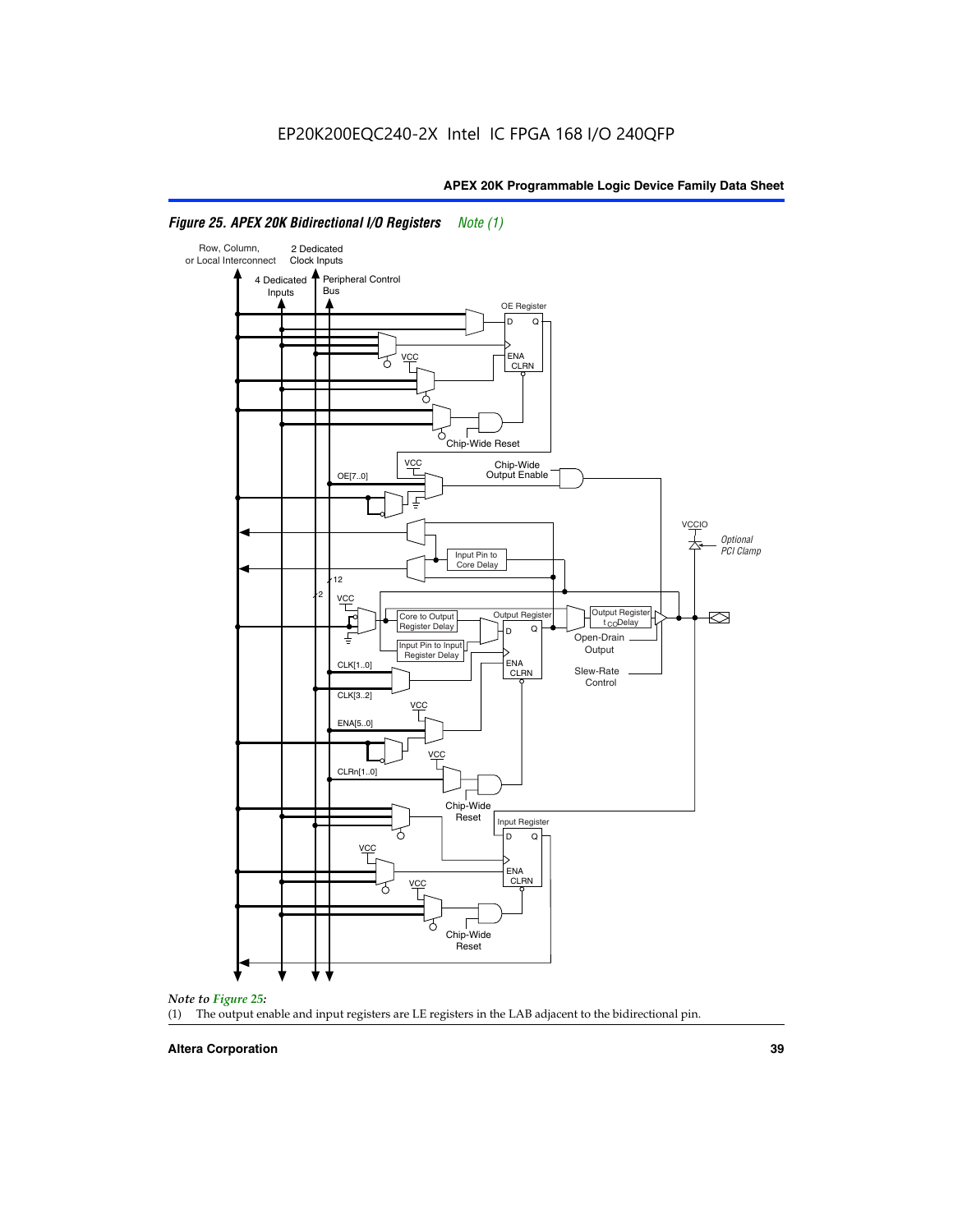APEX 20KE devices include an enhanced IOE, which drives the FastRow interconnect. The FastRow interconnect connects a column I/O pin directly to the LAB local interconnect within two MegaLAB structures. This feature provides fast setup times for pins that drive high fan-outs with complex logic, such as PCI designs. For fast bidirectional I/O timing, LE registers using local routing can improve setup times and OE timing. The APEX 20KE IOE also includes direct support for open-drain operation, giving faster clock-to-output for open-drain signals. Some programmable delays in the APEX 20KE IOE offer multiple levels of delay to fine-tune setup and hold time requirements. The Quartus II software compiler can set these delays automatically to minimize setup time while providing a zero hold time.

Table 11 describes the APEX 20KE programmable delays and their logic options in the Quartus II software.

| Table 11. APEX 20KE Programmable Delay Chains |                                         |  |  |  |
|-----------------------------------------------|-----------------------------------------|--|--|--|
| <b>Programmable Delays</b>                    | <b>Quartus II Logic Option</b>          |  |  |  |
| Input Pin to Core Delay                       | Decrease input delay to internal cells  |  |  |  |
| Input Pin to Input Register Delay             | Decrease input delay to input registers |  |  |  |
| Core to Output Register Delay                 | Decrease input delay to output register |  |  |  |
| Output Register t <sub>CO</sub> Delay         | Increase delay to output pin            |  |  |  |
| <b>Clock Enable Delay</b>                     | Increase clock enable delay             |  |  |  |

The register in the APEX 20KE IOE can be programmed to power-up high or low after configuration is complete. If it is programmed to power-up low, an asynchronous clear can control the register. If it is programmed to power-up high, an asynchronous preset can control the register. Figure 26 shows how fast bidirectional I/O pins are implemented in APEX 20KE devices. This feature is useful for cases where the APEX 20KE device controls an active-low input or another device; it prevents inadvertent activation of the input upon power-up.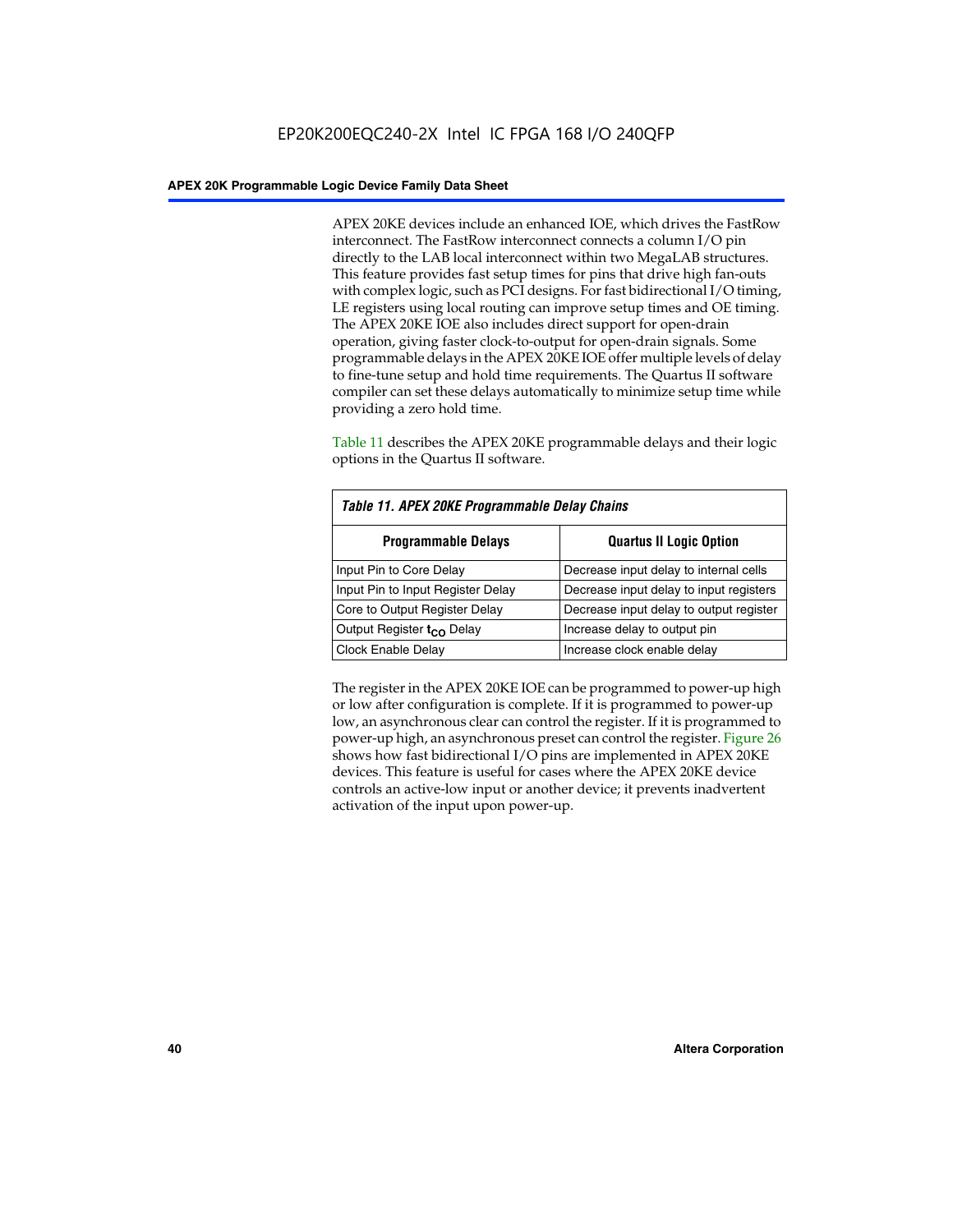### Row, Column, FastRow, 4 Dedicated or Local Interconnect Clock Inputs Peripheral Control 4 Dedicated **Bus** Inputs OE Register D Q ENA VCC CLRN 7 Chip-Wide Reset YCC Chip-Wide Output Enable OE[7..0] VC Input Pin to **Optional** Core Delay (1) PCI Clamp Input Pin to Core Delay (1) 12 4 **VCC** Output Register **Output Registe**  $\approx$ Core to Output | Output Hegister | Durbut Tropieding | Contput Tropieding | Durbut Tropieding | Output Tropied<br>Register Delay | Durbut Tropieding | Contput Tropieding | Contput Tropieding | O t<sub>CO</sub>Delay  $D$  Q ŧ Open-Drain Input Pin to Input **Output** Register Delay ENA CLK[1..0] CLRN/ Slew-Rate PR<sub>N</sub> Control CLK[3..0] VCC ENA[5..0] Clock Enable Delay (1) VCC CLRn[1..0] Chip-Wide Input Pin to Core Delay (1) Reset Input Register D Q VCC .<br>ENA CLRN **VCC** Chip-Wide Reset

# *Figure 26. APEX 20KE Bidirectional I/O Registers Notes (1), (2)*

### *Notes to Figure 26:*

- (1) This programmable delay has four settings: off and three levels of delay.<br>(2) The output enable and input registers are LE registers in the LAB adjacer
- The output enable and input registers are LE registers in the LAB adjacent to the bidirectional pin.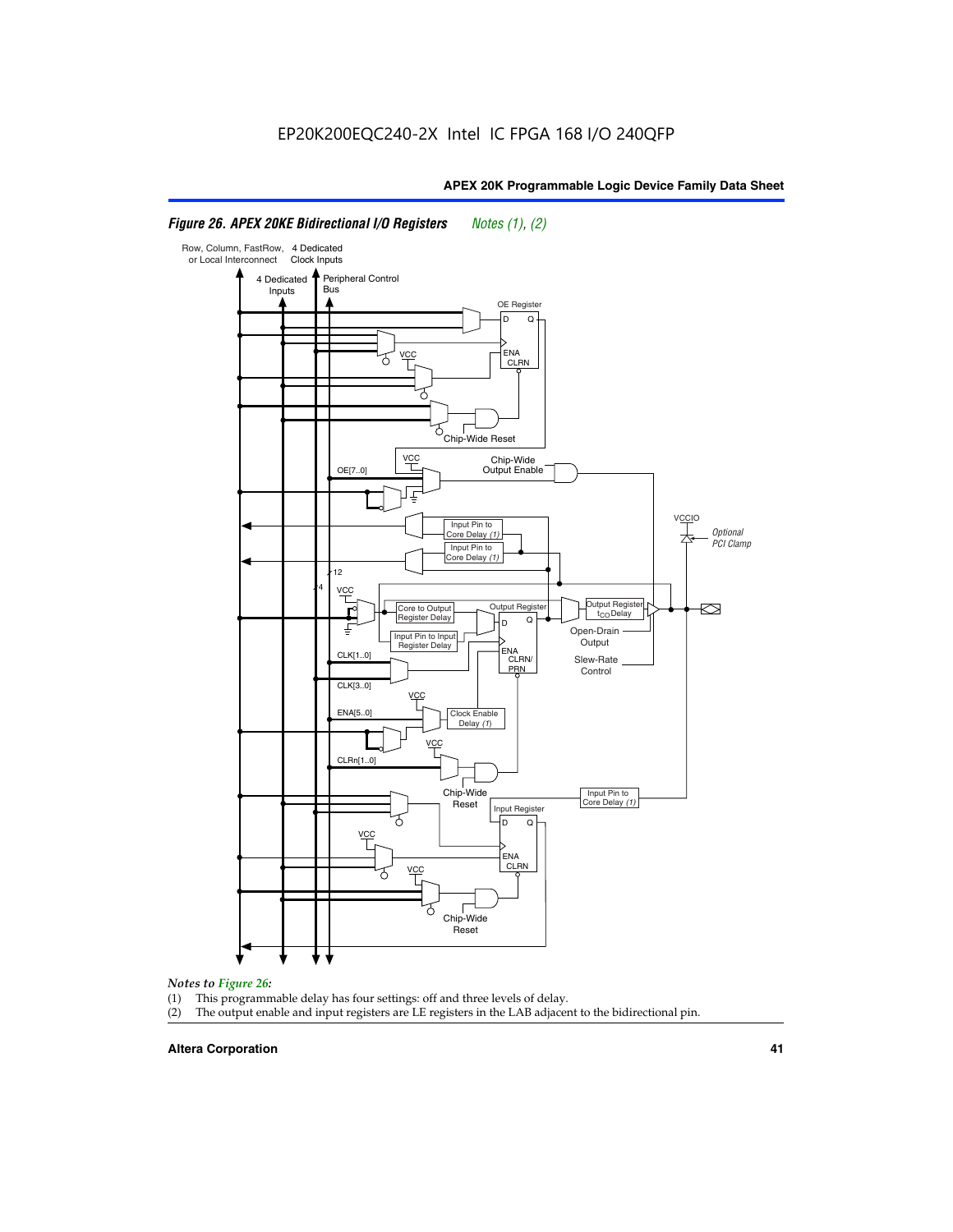Each IOE drives a row, column, MegaLAB, or local interconnect when used as an input or bidirectional pin. A row IOE can drive a local, MegaLAB, row, and column interconnect; a column IOE can drive the column interconnect. Figure 27 shows how a row IOE connects to the interconnect.

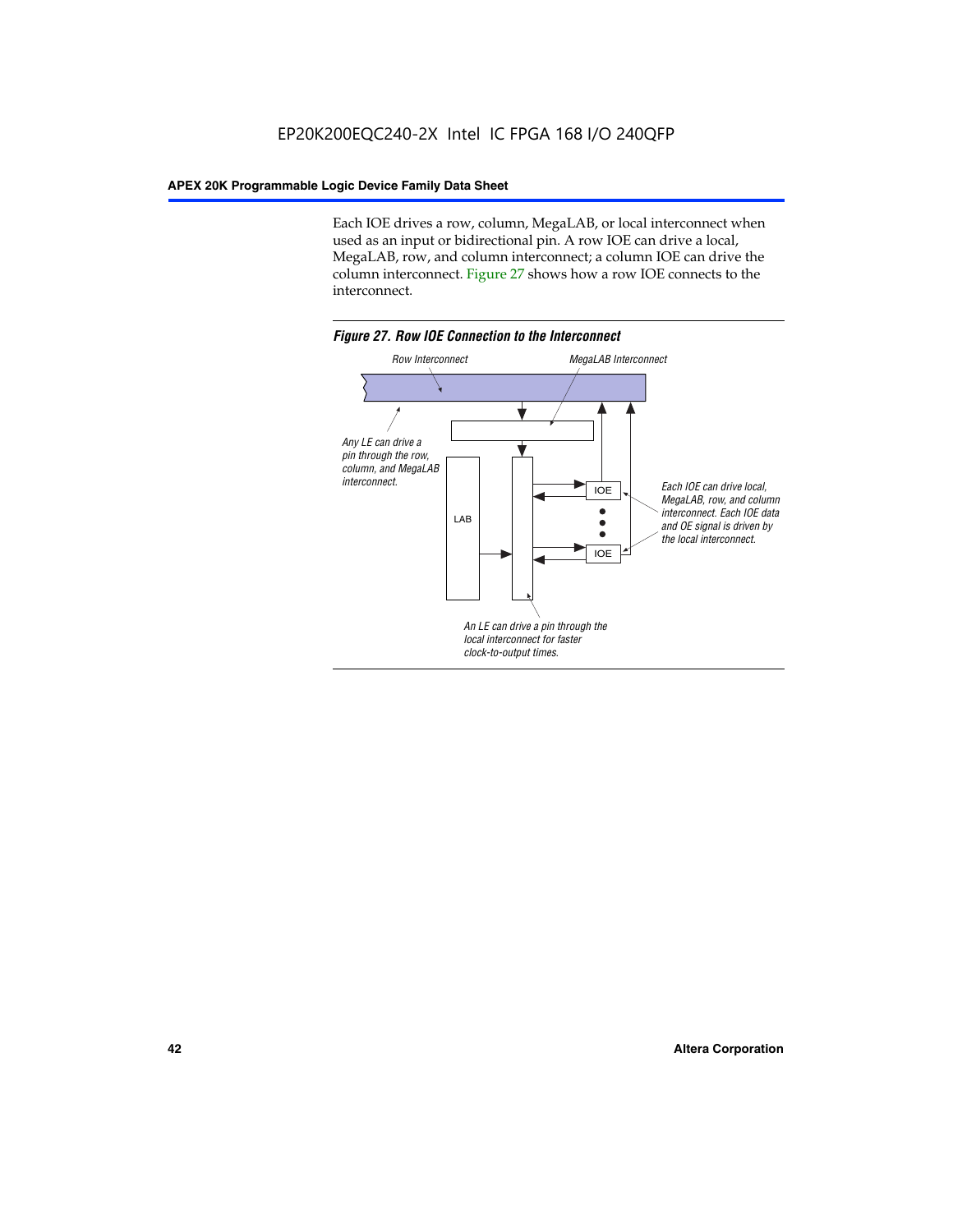Figure 28 shows how a column IOE connects to the interconnect.

# *Figure 28. Column IOE Connection to the Interconnect*



# **Dedicated Fast I/O Pins**

APEX 20KE devices incorporate an enhancement to support bidirectional pins with high internal fanout such as PCI control signals. These pins are called Dedicated Fast I/O pins (FAST1, FAST2, FAST3, and FAST4) and replace dedicated inputs. These pins can be used for fast clock, clear, or high fanout logic signal distribution. They also can drive out. The Dedicated Fast I/O pin data output and tri-state control are driven by local interconnect from the adjacent MegaLAB for high speed.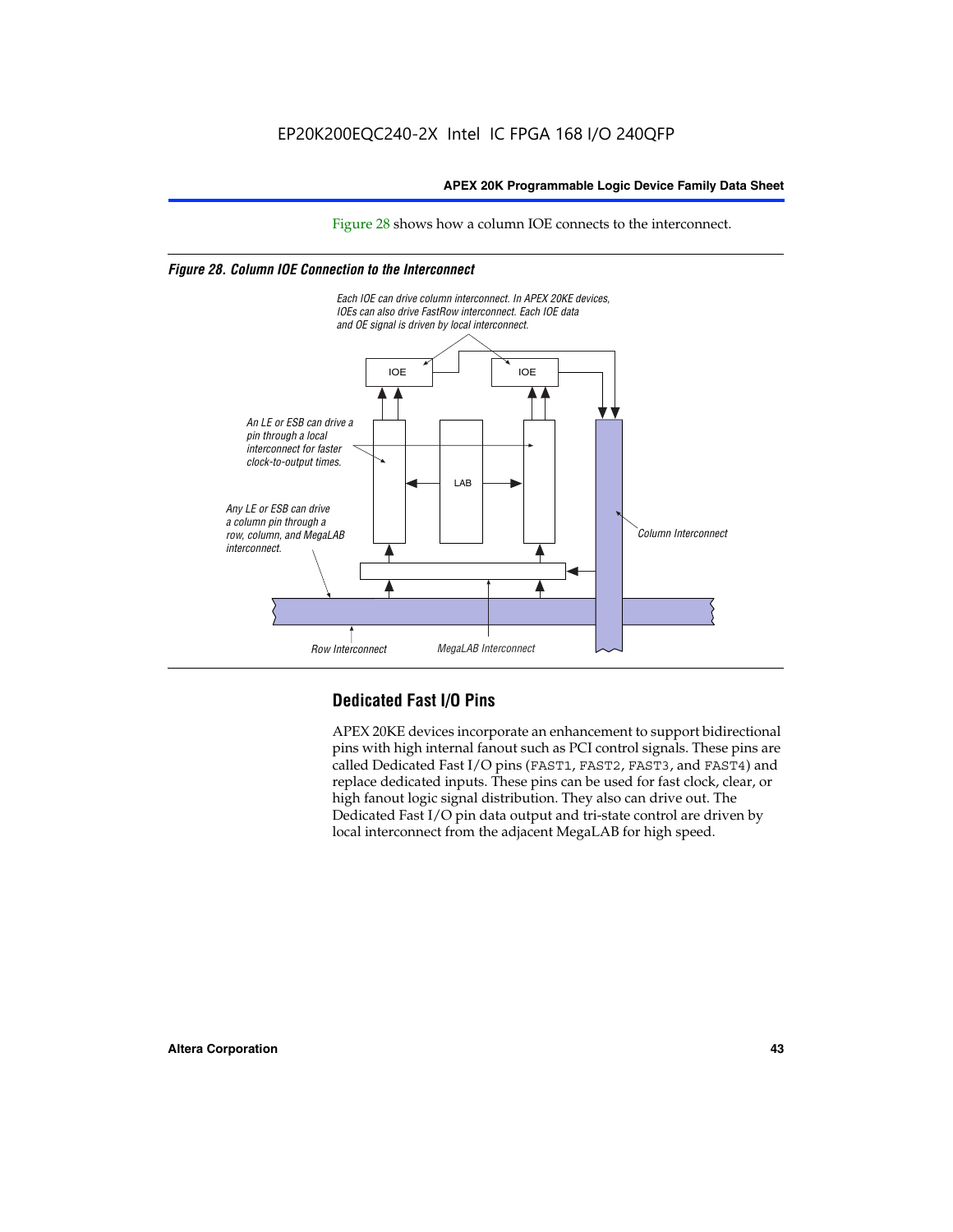# **Advanced I/O Standard Support**

APEX 20KE IOEs support the following I/O standards: LVTTL, LVCMOS, 1.8-V I/O, 2.5-V I/O, 3.3-V PCI, PCI-X, 3.3-V AGP, LVDS, LVPECL, GTL+, CTT, HSTL Class I, SSTL-3 Class I and II, and SSTL-2 Class I and II.



For more information on I/O standards supported by APEX 20KE devices, see *Application Note 117 (Using Selectable I/O Standards in Altera Devices)*.

The APEX 20KE device contains eight I/O banks. In QFP packages, the banks are linked to form four I/O banks. The I/O banks directly support all standards except LVDS and LVPECL. All I/O banks can support LVDS and LVPECL with the addition of external resistors. In addition, one block within a bank contains circuitry to support high-speed True-LVDS and LVPECL inputs, and another block within a particular bank supports high-speed True-LVDS and LVPECL outputs. The LVDS blocks support all of the I/O standards. Each I/O bank has its own VCCIO pins. A single device can support 1.8-V, 2.5-V, and 3.3-V interfaces; each bank can support a different standard independently. Each bank can also use a separate  $V_{\text{REF}}$  level so that each bank can support any of the terminated standards (such as SSTL-3) independently. Within a bank, any one of the terminated standards can be supported. EP20K300E and larger APEX 20KE devices support the LVDS interface for data pins (smaller devices support LVDS clock pins, but not data pins). All EP20K300E and larger devices support the LVDS interface for data pins up to 155 Mbit per channel; EP20K400E devices and larger with an X-suffix on the ordering code add a serializer/deserializer circuit and PLL for higher-speed support.

Each bank can support multiple standards with the same VCCIO for output pins. Each bank can support one voltage-referenced I/O standard, but it can support multiple I/O standards with the same VCCIO voltage level. For example, when VCCIO is 3.3 V, a bank can support LVTTL, LVCMOS, 3.3-V PCI, and SSTL-3 for inputs and outputs.

When the LVDS banks are not used as LVDS I/O banks, they support all of the other I/O standards. Figure 29 shows the arrangement of the APEX 20KE I/O banks.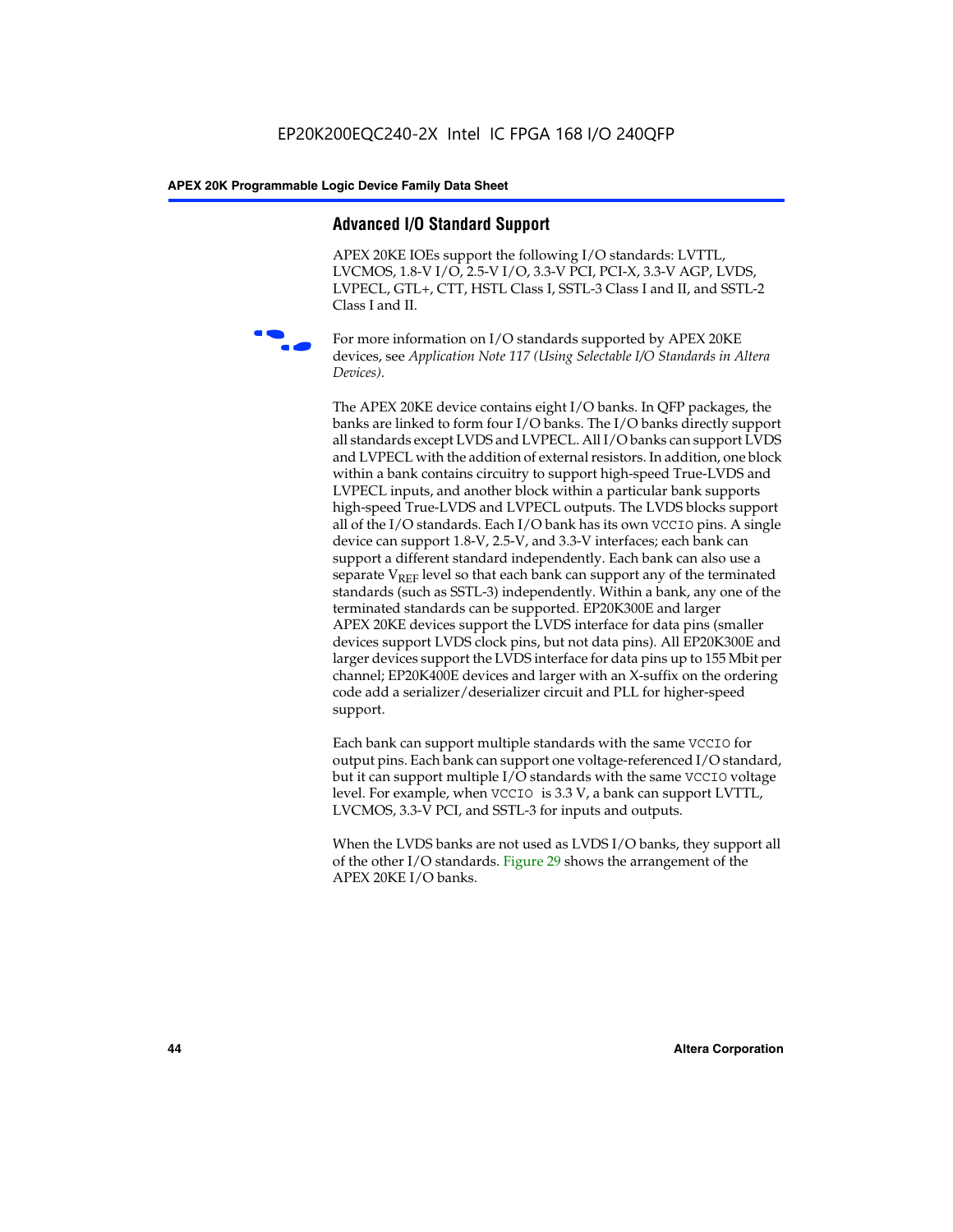

# *Figure 29. APEX 20KE I/O Banks*

### *Notes to Figure 29:*

- (1) For more information on placing I/O pins in LVDS blocks, refer to the *Guidelines for Using LVDS Blocks* section in *Application Note 120 (Using LVDS in APEX 20KE Devices*).
- (2) If the LVDS input and output blocks are not used for LVDS, they can support all of the I/O standards and can be used as input, output, or bidirectional pins with  $V_{\text{C} \cap \text{O}}$  set to 3.3 V, 2.5 V, or 1.8 V.

# **Power Sequencing & Hot Socketing**

Because APEX 20K and APEX 20KE devices can be used in a mixedvoltage environment, they have been designed specifically to tolerate any possible power-up sequence. Therefore, the  $V_{\text{CCIO}}$  and  $V_{\text{CCINT}}$  power supplies may be powered in any order.

For more information, please refer to the "Power Sequencing Considerations" section in the *Configuring APEX 20KE & APEX 20KC Devices* chapter of the *Configuration Devices Handbook*.

Signals can be driven into APEX 20K devices before and during power-up without damaging the device. In addition, APEX 20K devices do not drive out during power-up. Once operating conditions are reached and the device is configured, APEX 20K and APEX 20KE devices operate as specified by the user.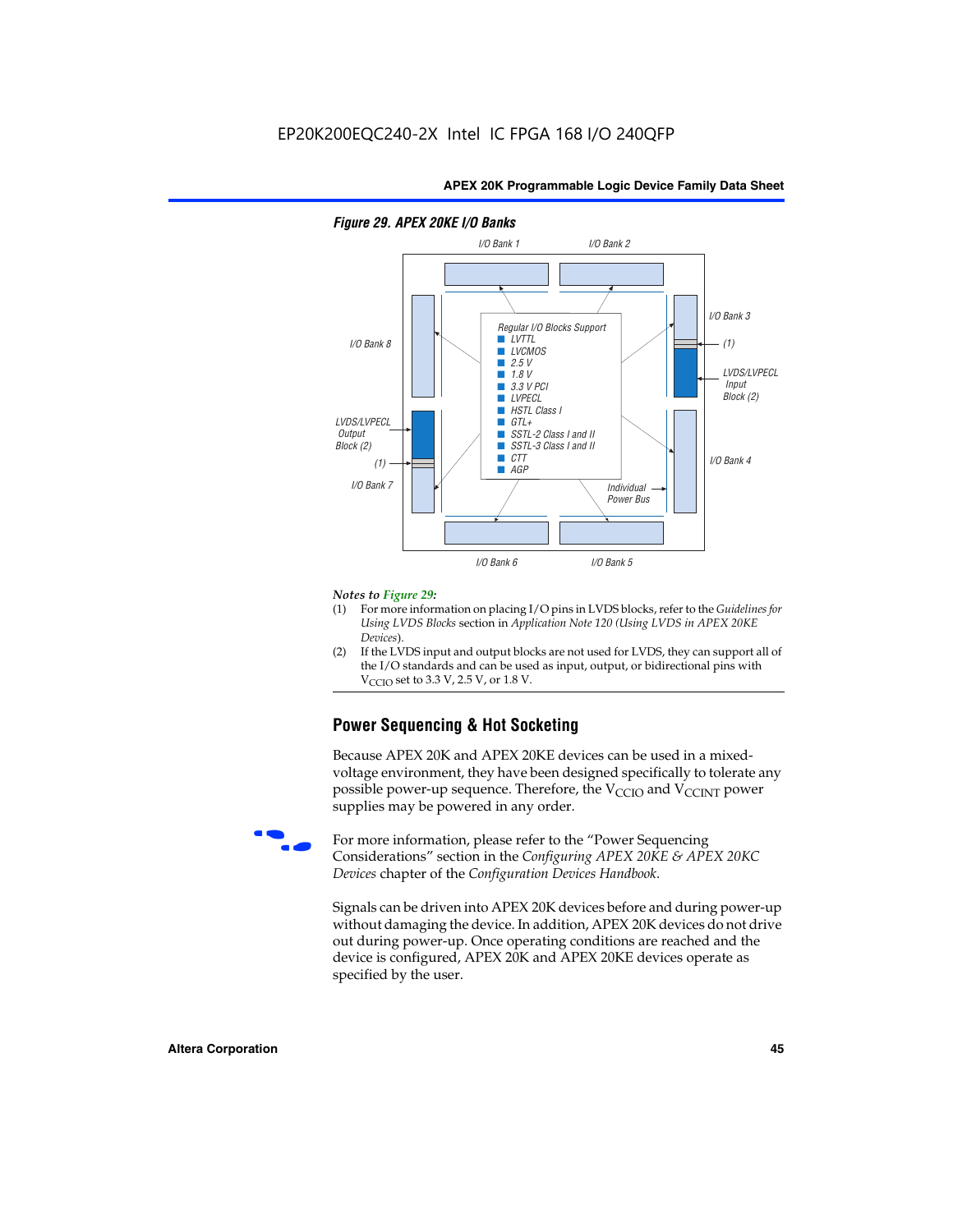Under hot socketing conditions, APEX 20KE devices will not sustain any damage, but the I/O pins will drive out.

# **MultiVolt I/O Interface**

The APEX device architecture supports the MultiVolt I/O interface feature, which allows APEX devices in all packages to interface with systems of different supply voltages. The devices have one set of VCC pins for internal operation and input buffers (VCCINT), and another set for I/O output drivers (VCCIO).

The APEX 20K VCCINT pins must always be connected to a 2.5 V power supply. With a 2.5-V  $V_{\text{CCMT}}$  level, input pins are 2.5-V, 3.3-V, and 5.0-V tolerant. The VCCIO pins can be connected to either a 2.5-V or 3.3-V power supply, depending on the output requirements. When VCCIO pins are connected to a 2.5-V power supply, the output levels are compatible with 2.5-V systems. When the VCCIO pins are connected to a 3.3-V power supply, the output high is 3.3 V and is compatible with 3.3-V or 5.0-V systems.

|                      | Table 12. 5.0-V Tolerant APEX 20K MultiVolt I/O Support |                                                |     |     |     |     |
|----------------------|---------------------------------------------------------|------------------------------------------------|-----|-----|-----|-----|
| $V_{\text{CCIO}}(V)$ |                                                         | Input Signals (V)<br><b>Output Signals (V)</b> |     |     |     |     |
|                      | 2.5                                                     | 3.3                                            | 5.0 | 2.5 | 3.3 | 5.0 |
| 2.5                  |                                                         | $\checkmark$ (1)                               |     |     |     |     |
| 3.3                  |                                                         |                                                |     |     |     |     |

Table 12 summarizes 5.0-V tolerant APEX 20K MultiVolt I/O support.

### *Notes to Table 12:*

- (1) The PCI clamping diode must be disabled to drive an input with voltages higher than  $V_{CCIO}$ .
- (2) When  $V_{CCIO} = 3.3 V$ , an APEX 20K device can drive a 2.5-V device with 3.3-V tolerant inputs.

Open-drain output pins on 5.0-V tolerant APEX 20K devices (with a pullup resistor to the 5.0-V supply) can drive 5.0-V CMOS input pins that require a  $V_{IH}$  of 3.5 V. When the pin is inactive, the trace will be pulled up to 5.0 V by the resistor. The open-drain pin will only drive low or tri-state; it will never drive high. The rise time is dependent on the value of the pullup resistor and load impedance. The  $I_{OI}$  current specification should be considered when selecting a pull-up resistor.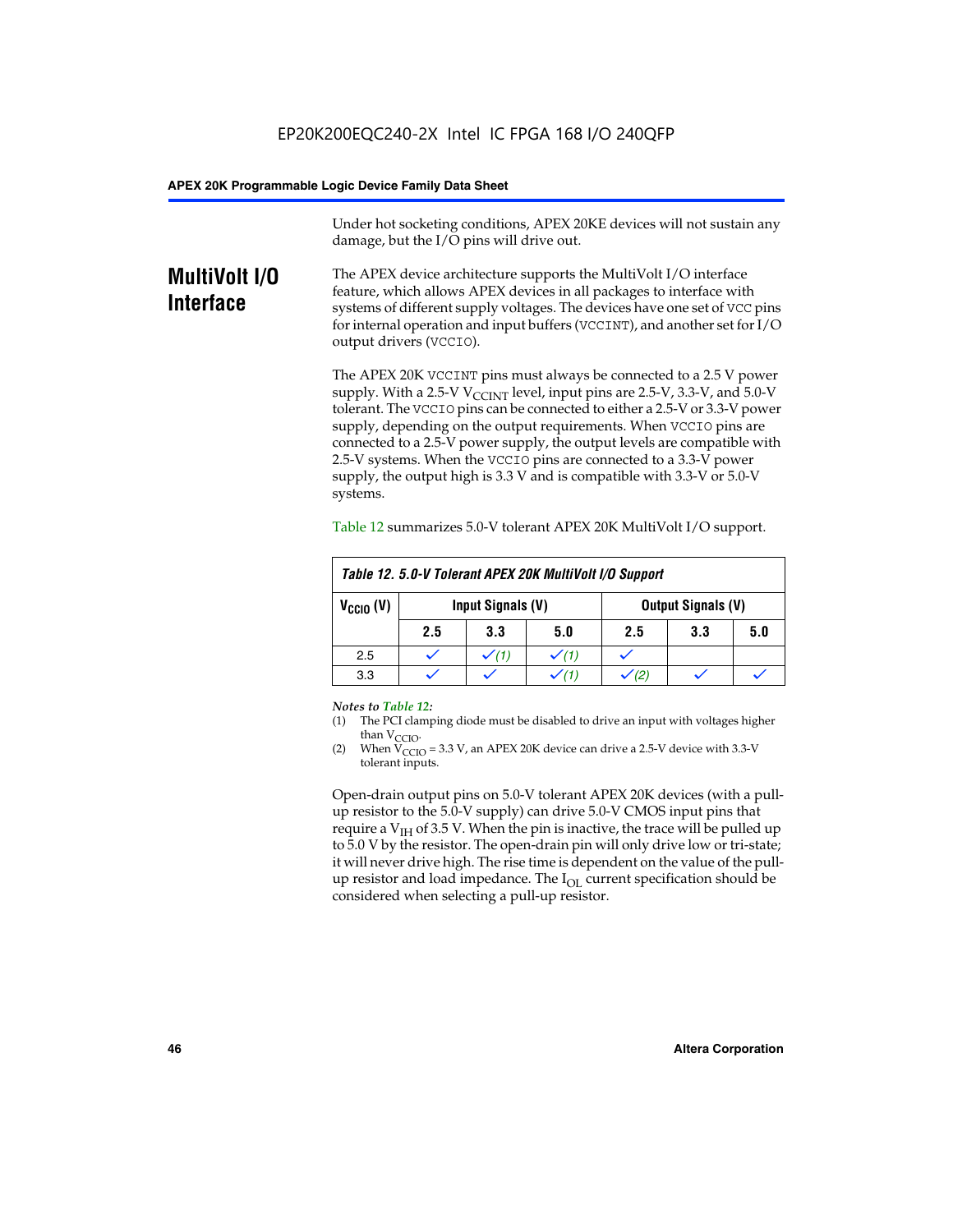APEX 20KE devices also support the MultiVolt I/O interface feature. The APEX 20KE VCCINT pins must always be connected to a 1.8-V power supply. With a 1.8-V  $V_{\text{CCINT}}$  level, input pins are 1.8-V, 2.5-V, and 3.3-V tolerant. The VCCIO pins can be connected to either a 1.8-V, 2.5-V, or 3.3-V power supply, depending on the I/O standard requirements. When the VCCIO pins are connected to a 1.8-V power supply, the output levels are compatible with 1.8-V systems. When VCCIO pins are connected to a 2.5-V power supply, the output levels are compatible with 2.5-V systems. When VCCIO pins are connected to a 3.3-V power supply, the output high is 3.3 V and compatible with 3.3-V or 5.0-V systems. An APEX 20KE device is 5.0-V tolerant with the addition of a resistor.

# Table 13 summarizes APEX 20KE MultiVolt I/O support.

| Table 13. APEX 20KE MultiVolt I/O Support<br>Note (1)                  |     |     |     |     |     |     |     |     |
|------------------------------------------------------------------------|-----|-----|-----|-----|-----|-----|-----|-----|
| $V_{\text{CCIO}}(V)$<br>Input Signals (V)<br><b>Output Signals (V)</b> |     |     |     |     |     |     |     |     |
|                                                                        | 1.8 | 2.5 | 3.3 | 5.0 | 1.8 | 2.5 | 3.3 | 5.0 |
| 1.8                                                                    |     |     |     |     |     |     |     |     |
| 2.5                                                                    |     |     |     |     |     |     |     |     |
| 3.3                                                                    |     |     |     | (2) |     |     | (3) |     |

## *Notes to Table 13:*

(1) The PCI clamping diode must be disabled to drive an input with voltages higher than  $V_{CCIO}$ , except for the 5.0-V input case.

(2) An APEX 20KE device can be made 5.0-V tolerant with the addition of an external resistor. You also need a PCI clamp and series resistor.

(3) When  $V_{\text{CCIO}} = 3.3$  V, an APEX 20KE device can drive a 2.5-V device with 3.3-V tolerant inputs.

# **ClockLock & ClockBoost Features**

APEX 20K devices support the ClockLock and ClockBoost clock management features, which are implemented with PLLs. The ClockLock circuitry uses a synchronizing PLL that reduces the clock delay and skew within a device. This reduction minimizes clock-to-output and setup times while maintaining zero hold times. The ClockBoost circuitry, which provides a clock multiplier, allows the designer to enhance device area efficiency by sharing resources within the device. The ClockBoost circuitry allows the designer to distribute a low-speed clock and multiply that clock on-device. APEX 20K devices include a high-speed clock tree; unlike ASICs, the user does not have to design and optimize the clock tree. The ClockLock and ClockBoost features work in conjunction with the APEX 20K device's high-speed clock to provide significant improvements in system performance and band-width. Devices with an X-suffix on the ordering code include the ClockLock circuit.

The ClockLock and ClockBoost features in APEX 20K devices are enabled through the Quartus II software. External devices are not required to use these features.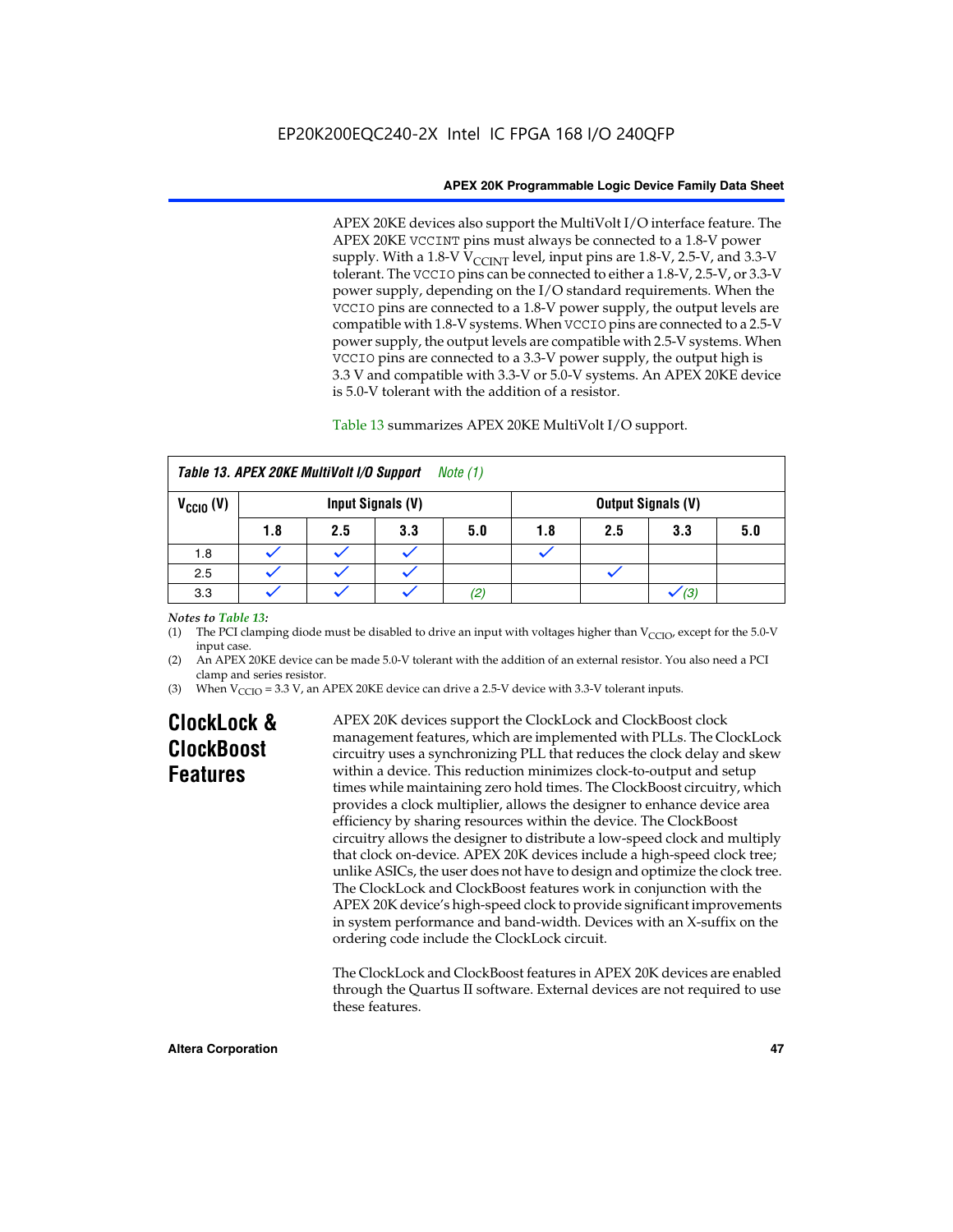For designs that require both a multiplied and non-multiplied clock, the clock trace on the board can be connected to CLK2p. Table 14 shows the combinations supported by the ClockLock and ClockBoost circuitry. The CLK2p pin can feed both the ClockLock and ClockBoost circuitry in the APEX 20K device. However, when both circuits are used, the other clock pin (CLK1p) cannot be used.

| <b>Table 14. Multiplication Factor Combinations</b> |                    |  |
|-----------------------------------------------------|--------------------|--|
| Clock <sub>1</sub>                                  | Clock <sub>2</sub> |  |
| $\times$ 1                                          | ×1                 |  |
| $\times$ 1, $\times$ 2                              | $\times 2$         |  |
| $\times$ 1, $\times$ 2, $\times$ 4                  | ×4                 |  |

# **APEX 20KE ClockLock Feature**

APEX 20KE devices include an enhanced ClockLock feature set. These devices include up to four PLLs, which can be used independently. Two PLLs are designed for either general-purpose use or LVDS use (on devices that support LVDS I/O pins). The remaining two PLLs are designed for general-purpose use. The EP20K200E and smaller devices have two PLLs; the EP20K300E and larger devices have four PLLs.

The following sections describe some of the features offered by the APEX 20KE PLLs.

# *External PLL Feedback*

The ClockLock circuit's output can be driven off-chip to clock other devices in the system; further, the feedback loop of the PLL can be routed off-chip. This feature allows the designer to exercise fine control over the I/O interface between the APEX 20KE device and another high-speed device, such as SDRAM.

# *Clock Multiplication*

The APEX 20KE ClockBoost circuit can multiply or divide clocks by a programmable number. The clock can be multiplied by *m*/(*n* × *k*) or  $m/(n \times v)$ , where *m* and *k* range from 2 to 160, and *n* and *v* range from 1 to 16. Clock multiplication and division can be used for time-domain multiplexing and other functions, which can reduce design LE requirements.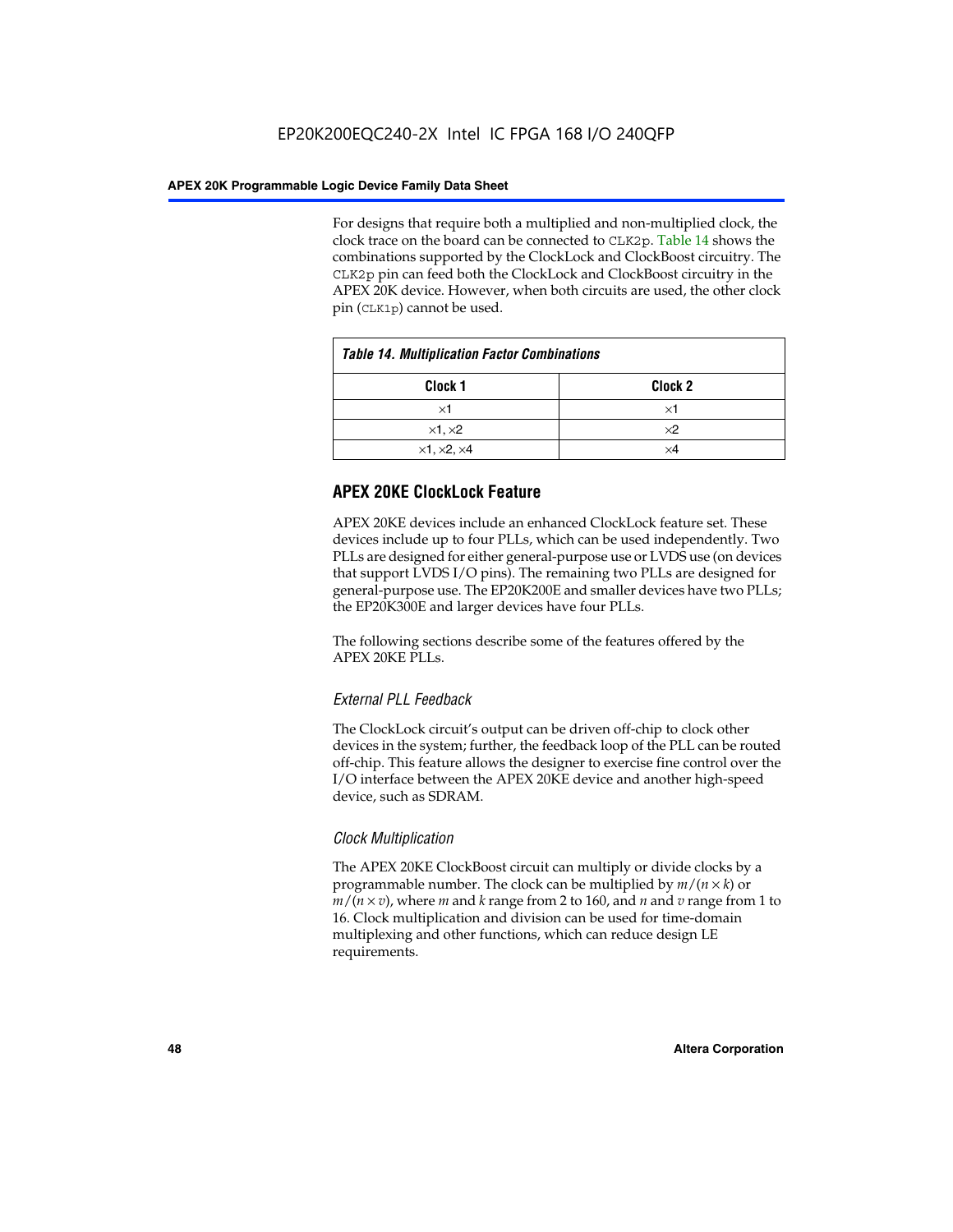# *Clock Phase & Delay Adjustment*

The APEX 20KE ClockShift feature allows the clock phase and delay to be adjusted. The clock phase can be adjusted by 90° steps. The clock delay can be adjusted to increase or decrease the clock delay by an arbitrary amount, up to one clock period.

# *LVDS Support*

Two PLLs are designed to support the LVDS interface. When using LVDS, the I/O clock runs at a slower rate than the data transfer rate. Thus, PLLs are used to multiply the I/O clock internally to capture the LVDS data. For example, an I/O clock may run at 105 MHz to support 840 megabits per second (Mbps) LVDS data transfer. In this example, the PLL multiplies the incoming clock by eight to support the high-speed data transfer. You can use PLLs in EP20K400E and larger devices for high-speed LVDS interfacing.

# *Lock Signals*

The APEX 20KE ClockLock circuitry supports individual LOCK signals. The LOCK signal drives high when the ClockLock circuit has locked onto the input clock. The LOCK signals are optional for each ClockLock circuit; when not used, they are I/O pins.

# **ClockLock & ClockBoost Timing Parameters**

For the ClockLock and ClockBoost circuitry to function properly, the incoming clock must meet certain requirements. If these specifications are not met, the circuitry may not lock onto the incoming clock, which generates an erroneous clock within the device. The clock generated by the ClockLock and ClockBoost circuitry must also meet certain specifications. If the incoming clock meets these requirements during configuration, the APEX 20K ClockLock and ClockBoost circuitry will lock onto the clock during configuration. The circuit will be ready for use immediately after configuration. In APEX 20KE devices, the clock input standard is programmable, so the PLL cannot respond to the clock until the device is configured. The PLL locks onto the input clock as soon as configuration is complete. Figure 30 shows the incoming and generated clock specifications.

 $\mathbb{I} \mathcal{F}$  For more information on ClockLock and ClockBoost circuitry, see *Application Note 115: Using the ClockLock and ClockBoost PLL Features in APEX Devices*.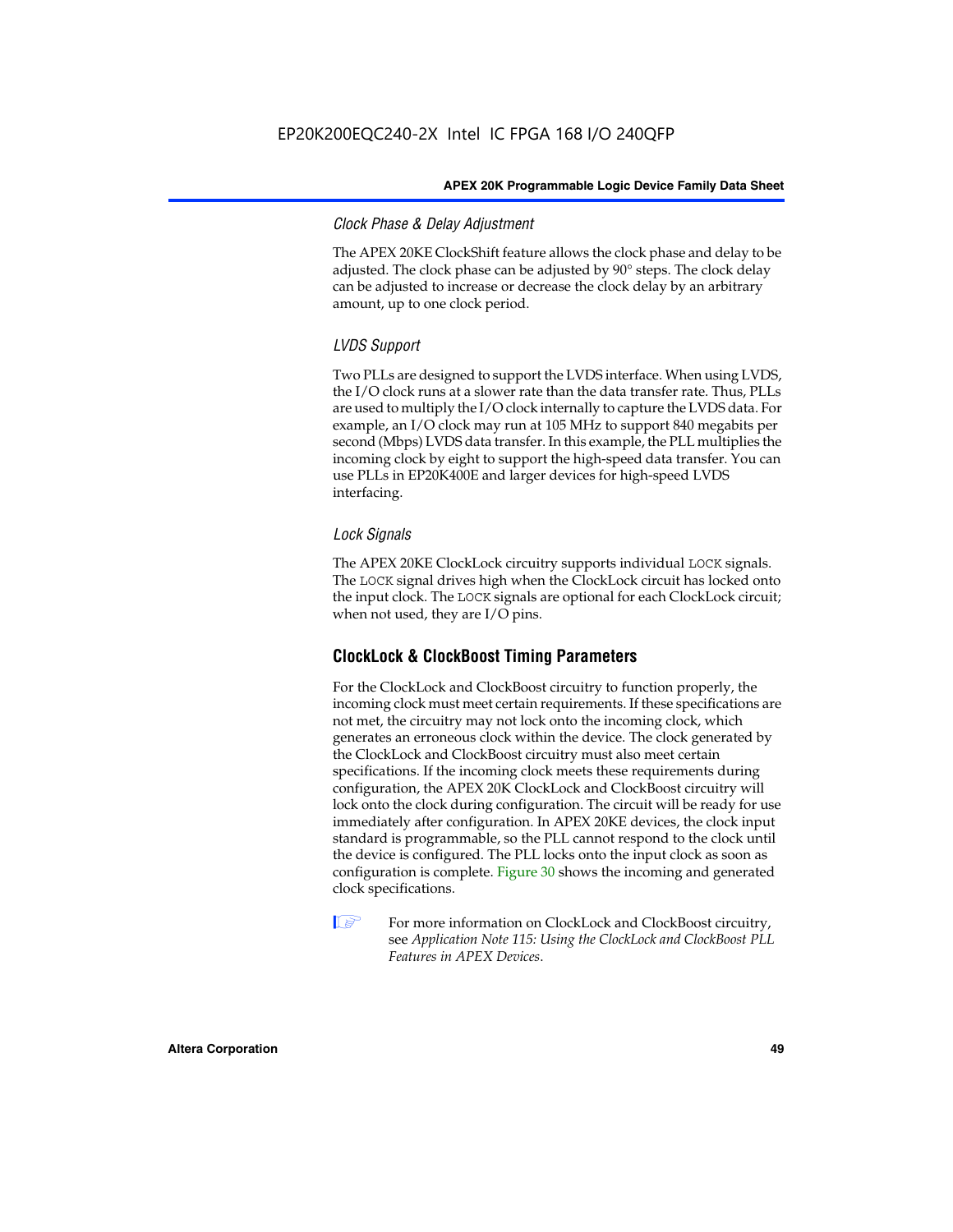

# *Figure 30. Specifications for the Incoming & Generated Clocks Note (1)*

# *Note to Figure 30:*

The tI parameter refers to the nominal input clock period; the tO parameter refers to the nominal output clock period.

Table 15 summarizes the APEX 20K ClockLock and ClockBoost parameters for -1 speed-grade devices.

| Table 15. APEX 20K ClockLock & ClockBoost Parameters for -1 Speed-Grade Devices (Part 1 of 2)                                                       |                                                                                        |     |            |             |
|-----------------------------------------------------------------------------------------------------------------------------------------------------|----------------------------------------------------------------------------------------|-----|------------|-------------|
| Symbol                                                                                                                                              | <b>Parameter</b>                                                                       | Min | Max        | <b>Unit</b> |
| $f_{OUT}$                                                                                                                                           | Output frequency                                                                       | 25  | 180        | <b>MHz</b>  |
| $f_{CLK1}$ $(1)$                                                                                                                                    | Input clock frequency (ClockBoost clock<br>multiplication factor equals 1)             | 25  | 180 $(1)$  | <b>MHz</b>  |
| $f_{CLK2}$                                                                                                                                          | 16<br>Input clock frequency (ClockBoost clock<br>90<br>multiplication factor equals 2) |     | <b>MHz</b> |             |
| $f_{CLK4}$                                                                                                                                          | Input clock frequency (ClockBoost clock<br>multiplication factor equals 4)             | 10  | 48         | <b>MHz</b>  |
| toutputy                                                                                                                                            | Duty cycle for ClockLock/ClockBoost-generated<br>40<br>clock                           |     | 60         | $\%$        |
| Input deviation from user specification in the<br><b>f</b> CLKDEV<br>Quartus II software (ClockBoost clock<br>multiplication factor equals 1) $(2)$ |                                                                                        |     | 25,000(3)  | <b>PPM</b>  |
| $t_{\mathsf{R}}$                                                                                                                                    | Input rise time                                                                        |     | 5          | ns          |
| $t_{\mathsf{F}}$                                                                                                                                    | Input fall time                                                                        |     | 5          | ns          |
| <sup>t</sup> LOCK                                                                                                                                   | Time required for ClockLock/ClockBoost to<br>acquire lock $(4)$                        |     | 10         | μs          |

 $\mathsf I$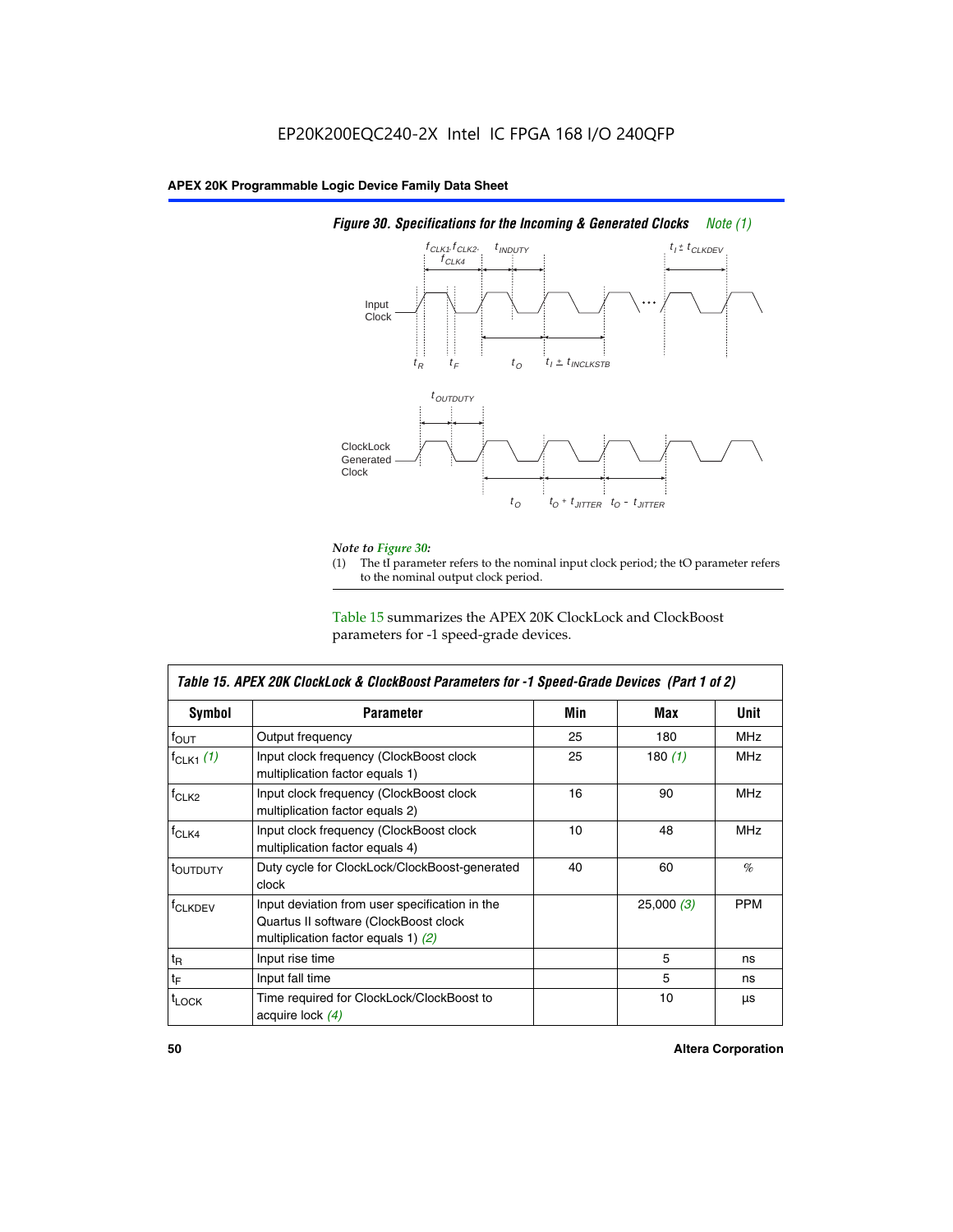| Table 15. APEX 20K ClockLock & ClockBoost Parameters for -1 Speed-Grade Devices (Part 2 of 2) |                                                                     |     |     |      |
|-----------------------------------------------------------------------------------------------|---------------------------------------------------------------------|-----|-----|------|
| <b>Symbol</b>                                                                                 | <b>Parameter</b>                                                    | Min | Max | Unit |
| t <sub>SKEW</sub>                                                                             | Skew delay between related<br>ClockLock/ClockBoost-generated clocks |     | 500 | ps   |
| <b>UITTER</b>                                                                                 | Jitter on ClockLock/ClockBoost-generated clock<br>(5)               |     | 200 | ps   |
| <b>INCLKSTB</b>                                                                               | Input clock stability (measured between adjacent<br>clocks)         |     | 50  | ps   |

*Notes to Table 15:*

- (1) The PLL input frequency range for the EP20K100-1X device for 1x multiplication is 25 MHz to 175 MHz.
- (2) All input clock specifications must be met. The PLL may not lock onto an incoming clock if the clock specifications are not met, creating an erroneous clock within the device.
- (3) During device configuration, the ClockLock and ClockBoost circuitry is configured first. If the incoming clock is supplied during configuration, the ClockLock and ClockBoost circuitry locks during configuration, because the lock time is less than the configuration time.
- (4) The jitter specification is measured under long-term observation.
- (5) If the input clock stability is 100 ps,  $t_{\text{JITTER}}$  is 250 ps.

# Table 16 summarizes the APEX 20K ClockLock and ClockBoost parameters for -2 speed grade devices.

| Symbol                | <b>Parameter</b>                                                                                                                   | Min | Max       | Unit       |
|-----------------------|------------------------------------------------------------------------------------------------------------------------------------|-----|-----------|------------|
| $f_{\text{OUT}}$      | Output frequency                                                                                                                   | 25  | 170       | <b>MHz</b> |
| <sup>T</sup> CLK1     | Input clock frequency (ClockBoost clock multiplication<br>factor equals 1)                                                         | 25  | 170       | <b>MHz</b> |
| $f_{CLK2}$            | Input clock frequency (ClockBoost clock multiplication<br>factor equals 2)                                                         | 16  | 80        | <b>MHz</b> |
| $tCLK4$               | Input clock frequency (ClockBoost clock multiplication<br>factor equals 4)                                                         | 10  | 34        | <b>MHz</b> |
| <sup>t</sup> OUTDUTY  | Duty cycle for ClockLock/ClockBoost-generated clock                                                                                | 40  | 60        | $\%$       |
| <sup>T</sup> CLKDEV   | Input deviation from user specification in the Quartus II<br>software (ClockBoost clock multiplication factor equals<br>one) $(1)$ |     | 25,000(2) | <b>PPM</b> |
| $t_{R}$               | Input rise time                                                                                                                    |     | 5         | ns         |
| $t_F$                 | Input fall time                                                                                                                    |     | 5         | ns         |
| $t_{\text{LOCK}}$     | Time required for ClockLock/ ClockBoost to acquire<br>lock $(3)$                                                                   |     | 10        | μs         |
| t <sub>SKEW</sub>     | Skew delay between related ClockLock/ ClockBoost-<br>generated clock                                                               | 500 | 500       | ps         |
| t <sub>JITTER</sub>   | Jitter on ClockLock/ ClockBoost-generated clock (4)                                                                                |     | 200       | ps         |
| <sup>I</sup> INCLKSTB | Input clock stability (measured between adjacent<br>clocks)                                                                        |     | 50        | ps         |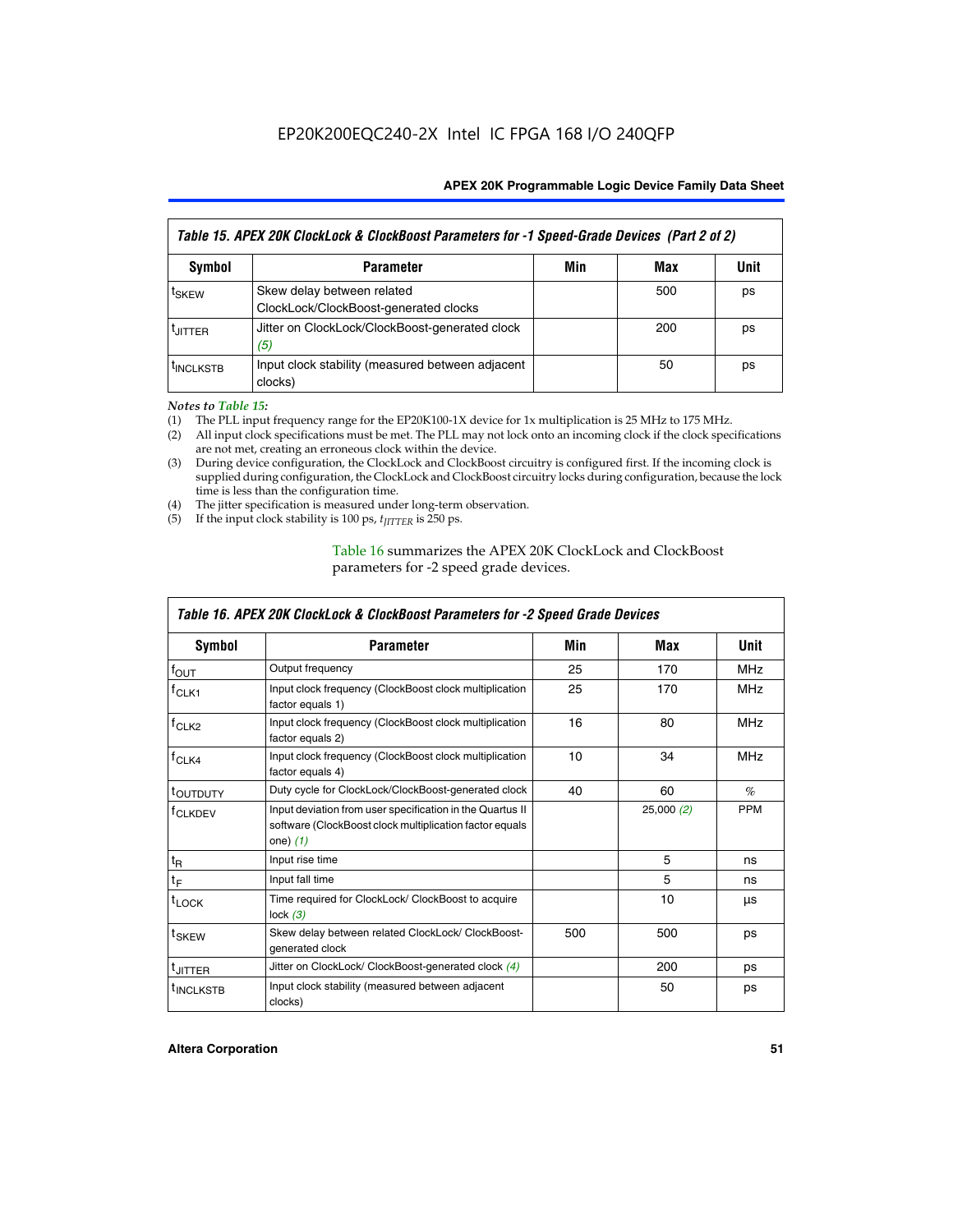### *Notes to Table 16:*

- (1) To implement the ClockLock and ClockBoost circuitry with the Quartus II software, designers must specify the input frequency. The Quartus II software tunes the PLL in the ClockLock and ClockBoost circuitry to this frequency. The *f<sub>CLKDEV</sub>* parameter specifies how much the incoming clock can differ from the specified frequency during device operation. Simulation does not reflect this parameter.
- (2) Twenty-five thousand parts per million (PPM) equates to 2.5% of input clock period.
- (3) During device configuration, the ClockLock and ClockBoost circuitry is configured before the rest of the device. If the incoming clock is supplied during configuration, the ClockLock and ClockBoost circuitry locks during configuration because the  $t_{LOCK}$  value is less than the time required for configuration.
- (4) The  $t_{\text{ITTTER}}$  specification is measured under long-term observation.

Tables 17 and 18 summarize the ClockLock and ClockBoost parameters for APEX 20KE devices.

| Table 17. APEX 20KE ClockLock & ClockBoost Parameters<br>Note (1) |                                                              |                   |     |     |                             |                  |
|-------------------------------------------------------------------|--------------------------------------------------------------|-------------------|-----|-----|-----------------------------|------------------|
| Symbol                                                            | <b>Parameter</b>                                             | <b>Conditions</b> | Min | Typ | Max                         | <b>Unit</b>      |
| $t_{R}$                                                           | Input rise time                                              |                   |     |     | 5                           | ns               |
| tF                                                                | Input fall time                                              |                   |     |     | 5                           | ns               |
| <sup>t</sup> INDUTY                                               | Input duty cycle                                             |                   | 40  |     | 60                          | %                |
| <sup>t</sup> INJITTER                                             | Input jitter peak-to-peak                                    |                   |     |     | 2% of input<br>period       | peak-to-<br>peak |
| <sup>t</sup> OUTJITTER                                            | Jitter on ClockLock or ClockBoost-<br>generated clock        |                   |     |     | $0.35%$ of<br>output period | <b>RMS</b>       |
| t <sub>outputy</sub>                                              | Duty cycle for ClockLock or<br>ClockBoost-generated clock    |                   | 45  |     | 55                          | $\%$             |
| $t_{\text{LOCK}}$ (2), (3)                                        | Time required for ClockLock or<br>ClockBoost to acquire lock |                   |     |     | 40                          | μs               |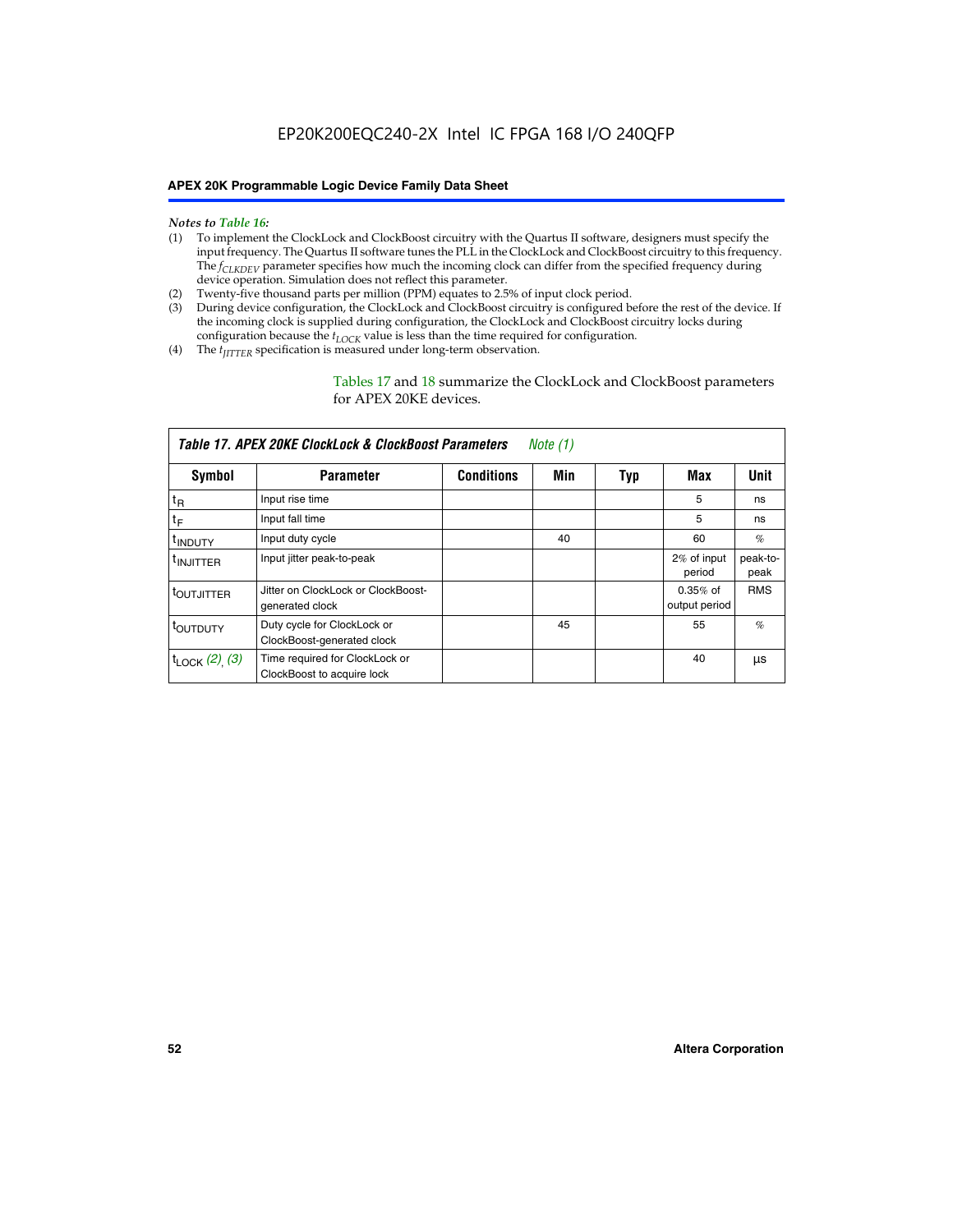| <b>Symbol</b>           | <b>Parameter</b>                                 | I/O Standard      |     | -1X Speed Grade | -2X Speed Grade |     | <b>Units</b> |
|-------------------------|--------------------------------------------------|-------------------|-----|-----------------|-----------------|-----|--------------|
|                         |                                                  |                   |     |                 |                 |     |              |
|                         |                                                  |                   | Min | Max             | Min             | Max |              |
| $f_{VCO}$ $(4)$         | Voltage controlled oscillator<br>operating range |                   | 200 | 500             | 200             | 500 | <b>MHz</b>   |
| f <sub>CLOCK0</sub>     | Clock0 PLL output frequency<br>for internal use  |                   | 1.5 | 335             | 1.5             | 200 | MHz          |
| f <sub>CLOCK1</sub>     | Clock1 PLL output frequency<br>for internal use  |                   | 20  | 335             | 20              | 200 | MHz          |
| f <sub>CLOCK0_EXT</sub> | Output clock frequency for                       | 3.3-V LVTTL       | 1.5 | 245             | 1.5             | 226 | <b>MHz</b>   |
|                         | external clock0 output                           | 2.5-V LVTTL       | 1.5 | 234             | 1.5             | 221 | <b>MHz</b>   |
|                         |                                                  | 1.8-V LVTTL       | 1.5 | 223             | 1.5             | 216 | <b>MHz</b>   |
|                         |                                                  | $GTL+$            | 1.5 | 205             | 1.5             | 193 | <b>MHz</b>   |
|                         |                                                  | SSTL-2 Class<br>L | 1.5 | 158             | 1.5             | 157 | <b>MHz</b>   |
|                         |                                                  | SSTL-2 Class<br>Ш | 1.5 | 142             | 1.5             | 142 | <b>MHz</b>   |
|                         |                                                  | SSTL-3 Class<br>I | 1.5 | 166             | 1.5             | 162 | <b>MHz</b>   |
|                         |                                                  | SSTL-3 Class<br>Ш | 1.5 | 149             | 1.5             | 146 | <b>MHz</b>   |
|                         |                                                  | <b>LVDS</b>       | 1.5 | 420             | 1.5             | 350 | <b>MHz</b>   |
| f <sub>CLOCK1_EXT</sub> | Output clock frequency for                       | 3.3-V LVTTL       | 20  | 245             | 20              | 226 | <b>MHz</b>   |
|                         | external clock1 output                           | 2.5-V LVTTL       | 20  | 234             | 20              | 221 | <b>MHz</b>   |
|                         |                                                  | 1.8-V LVTTL       | 20  | 223             | 20              | 216 | <b>MHz</b>   |
|                         |                                                  | $GTL+$            | 20  | 205             | 20              | 193 | MHz          |
|                         |                                                  | SSTL-2 Class      | 20  | 158             | 20              | 157 | <b>MHz</b>   |
|                         |                                                  | SSTL-2 Class<br>Ш | 20  | 142             | 20              | 142 | <b>MHz</b>   |
|                         |                                                  | SSTL-3 Class      | 20  | 166             | 20              | 162 | <b>MHz</b>   |
|                         |                                                  | SSTL-3 Class<br>Ш | 20  | 149             | 20              | 146 | <b>MHz</b>   |
|                         |                                                  | <b>LVDS</b>       | 20  | 420             | 20              | 350 | MHz          |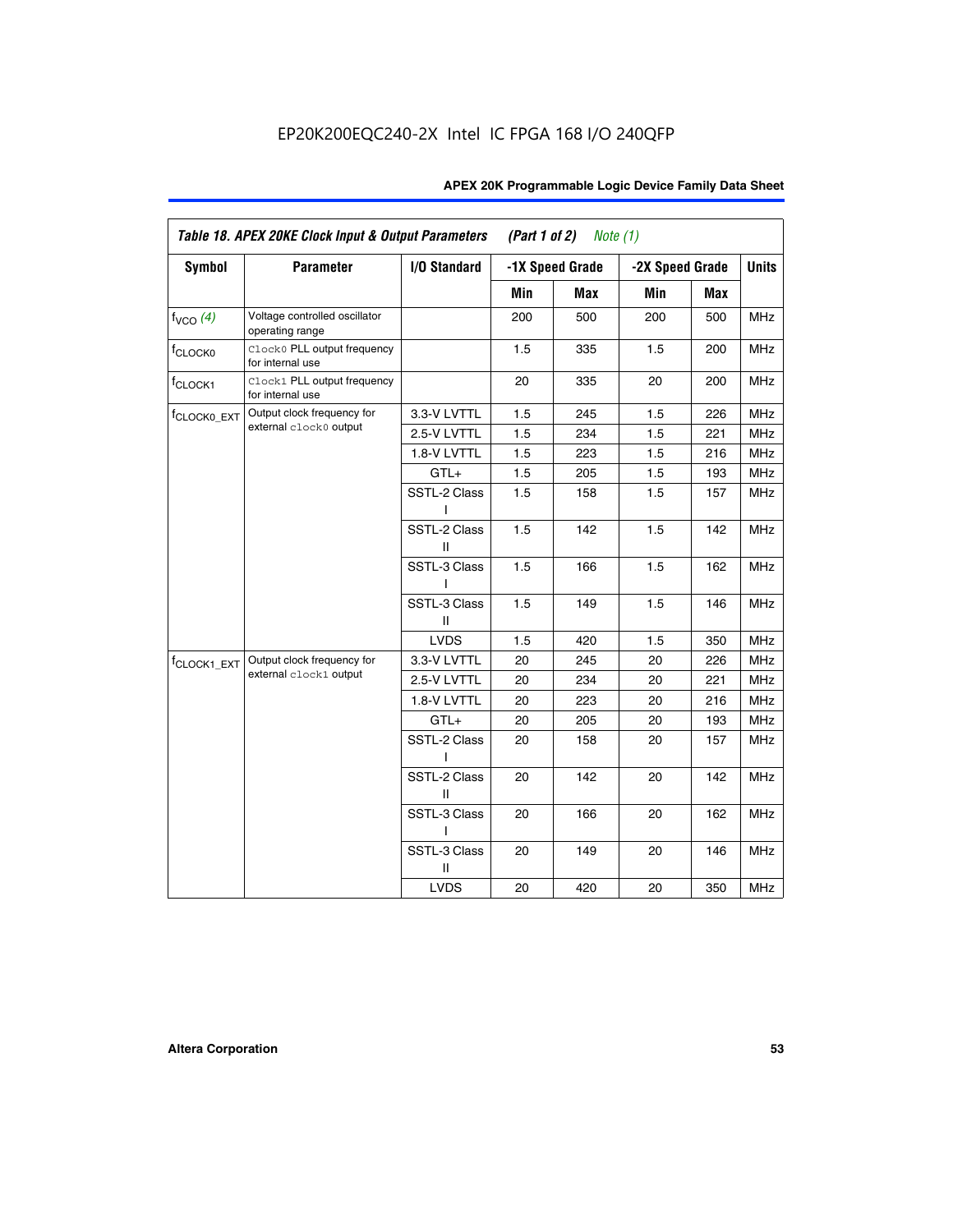| Table 18. APEX 20KE Clock Input & Output Parameters<br>(Part 2 of 2)<br>Note (1) |                       |                   |                 |     |              |     |            |
|----------------------------------------------------------------------------------|-----------------------|-------------------|-----------------|-----|--------------|-----|------------|
| <b>Symbol</b><br>I/O Standard<br><b>Parameter</b><br>-1X Speed Grade             |                       |                   | -2X Speed Grade |     | <b>Units</b> |     |            |
|                                                                                  |                       |                   | Min             | Max | Min          | Max |            |
| $f_{IN}$                                                                         | Input clock frequency | 3.3-V LVTTL       | 1.5             | 290 | 1.5          | 257 | <b>MHz</b> |
|                                                                                  |                       | 2.5-V LVTTL       | 1.5             | 281 | 1.5          | 250 | <b>MHz</b> |
|                                                                                  |                       | 1.8-V LVTTL       | 1.5             | 272 | 1.5          | 243 | <b>MHz</b> |
|                                                                                  |                       | $GTL+$            | 1.5             | 303 | 1.5          | 261 | <b>MHz</b> |
|                                                                                  |                       | SSTL-2 Class      | 1.5             | 291 | 1.5          | 253 | <b>MHz</b> |
|                                                                                  |                       | SSTL-2 Class<br>Ш | 1.5             | 291 | 1.5          | 253 | <b>MHz</b> |
|                                                                                  |                       | SSTL-3 Class      | 1.5             | 300 | 1.5          | 260 | <b>MHz</b> |
|                                                                                  |                       | SSTL-3 Class<br>Ш | 1.5             | 300 | 1.5          | 260 | <b>MHz</b> |
|                                                                                  |                       | <b>LVDS</b>       | 1.5             | 420 | 1.5          | 350 | <b>MHz</b> |

### *Notes to Tables 17 and 18:*

(1) All input clock specifications must be met. The PLL may not lock onto an incoming clock if the clock specifications are not met, creating an erroneous clock within the device.

- (2) The maximum lock time is 40 µs or 2000 input clock cycles, whichever occurs first.
- (3) Before configuration, the PLL circuits are disable and powered down. During configuration, the PLLs are still disabled. The PLLs begin to lock once the device is in the user mode. If the clock enable feature is used, lock begins once the CLKLK\_ENA pin goes high in user mode.
- (4) The PLL VCO operating range is 200 MHz  $\eth$  f<sub>VCO</sub>  $\eth$  840 MHz for LVDS mode.

# **SignalTap Embedded Logic Analyzer**

APEX 20K devices include device enhancements to support the SignalTap embedded logic analyzer. By including this circuitry, the APEX 20K device provides the ability to monitor design operation over a period of time through the IEEE Std. 1149.1 (JTAG) circuitry; a designer can analyze internal logic at speed without bringing internal signals to the I/O pins. This feature is particularly important for advanced packages such as FineLine BGA packages because adding a connection to a pin during the debugging process can be difficult after a board is designed and manufactured.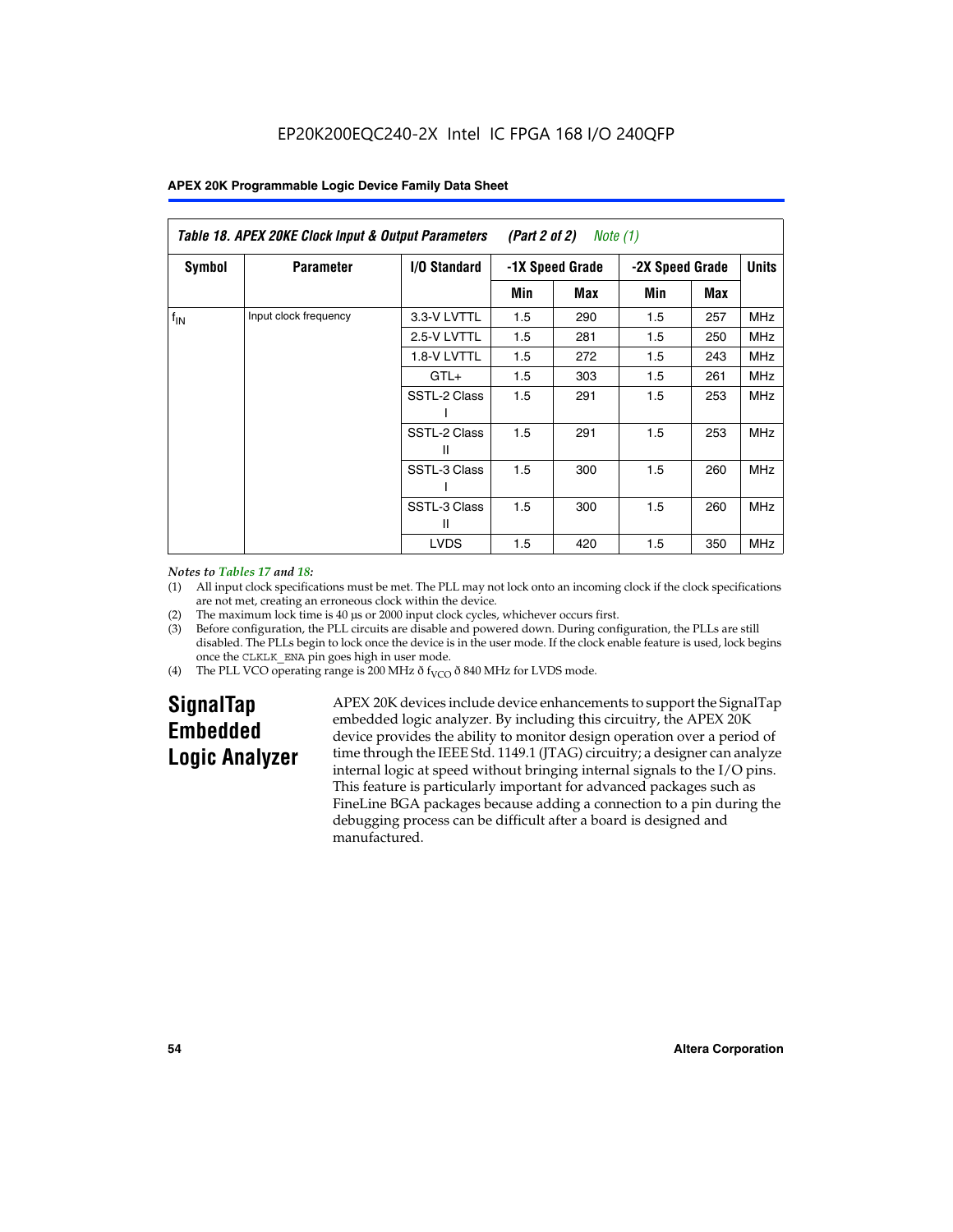# **IEEE Std. 1149.1 (JTAG) Boundary-Scan Support**

All APEX 20K devices provide JTAG BST circuitry that complies with the IEEE Std. 1149.1-1990 specification. JTAG boundary-scan testing can be performed before or after configuration, but not during configuration. APEX 20K devices can also use the JTAG port for configuration with the Quartus II software or with hardware using either Jam Files (**.jam**) or Jam Byte-Code Files (**.jbc**). Finally, APEX 20K devices use the JTAG port to monitor the logic operation of the device with the SignalTap embedded logic analyzer. APEX 20K devices support the JTAG instructions shown in Table 19. Although EP20K1500E devices support the JTAG BYPASS and SignalTap instructions, they do not support boundary-scan testing or the use of the JTAG port for configuration.

| <i><b>Table 19. APEX 20K JTAG Instructions</b></i> |                                                                                                                                                                                                                                            |  |  |
|----------------------------------------------------|--------------------------------------------------------------------------------------------------------------------------------------------------------------------------------------------------------------------------------------------|--|--|
| <b>JTAG Instruction</b>                            | <b>Description</b>                                                                                                                                                                                                                         |  |  |
| SAMPLE/PRELOAD                                     | Allows a snapshot of signals at the device pins to be captured and examined during<br>normal device operation, and permits an initial data pattern to be output at the device<br>pins. Also used by the SignalTap embedded logic analyzer. |  |  |
| <b>EXTEST</b>                                      | Allows the external circuitry and board-level interconnections to be tested by forcing a<br>test pattern at the output pins and capturing test results at the input pins.                                                                  |  |  |
| BYPASS (1)                                         | Places the 1-bit bypass register between the TDI and TDO pins, which allows the BST<br>data to pass synchronously through selected devices to adjacent devices during<br>normal device operation.                                          |  |  |
| <b>USERCODE</b>                                    | Selects the 32-bit USERCODE register and places it between the TDI and TDO pins,<br>allowing the USERCODE to be serially shifted out of TDO.                                                                                               |  |  |
| <b>IDCODE</b>                                      | Selects the IDCODE register and places it between TDI and TDO, allowing the<br><b>IDCODE</b> to be serially shifted out of TDO.                                                                                                            |  |  |
| <b>ICR Instructions</b>                            | Used when configuring an APEX 20K device via the JTAG port with a MasterBlaster™<br>or ByteBlasterMV™ download cable, or when using a Jam File or Jam Byte-Code File<br>via an embedded processor.                                         |  |  |
| SignalTap Instructions<br>(1)                      | Monitors internal device operation with the SignalTap embedded logic analyzer.                                                                                                                                                             |  |  |

# *Note to Table 19:*

(1) The EP20K1500E device supports the JTAG BYPASS instruction and the SignalTap instructions.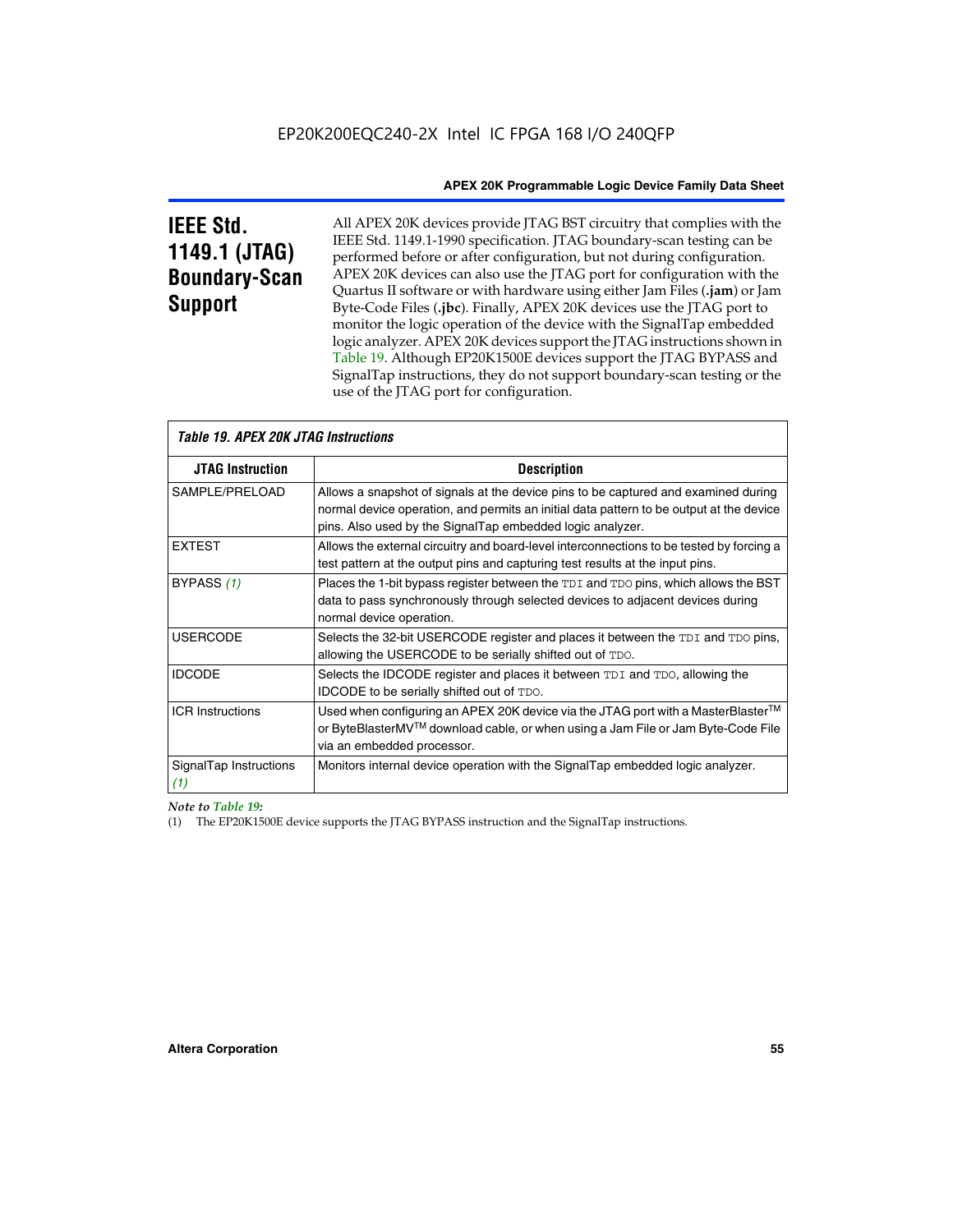The APEX 20K device instruction register length is 10 bits. The APEX 20K device USERCODE register length is 32 bits. Tables 20 and 21 show the boundary-scan register length and device IDCODE information for APEX 20K devices.

| Table 20. APEX 20K Boundary-Scan Register Length |                                      |  |  |  |
|--------------------------------------------------|--------------------------------------|--|--|--|
| <b>Device</b>                                    | <b>Boundary-Scan Register Length</b> |  |  |  |
| EP20K30E                                         | 420                                  |  |  |  |
| EP20K60E                                         | 624                                  |  |  |  |
| EP20K100                                         | 786                                  |  |  |  |
| EP20K100E                                        | 774                                  |  |  |  |
| EP20K160E                                        | 984                                  |  |  |  |
| EP20K200                                         | 1,176                                |  |  |  |
| EP20K200E                                        | 1,164                                |  |  |  |
| EP20K300E                                        | 1,266                                |  |  |  |
| EP20K400                                         | 1,536                                |  |  |  |
| EP20K400E                                        | 1,506                                |  |  |  |
| EP20K600E                                        | 1,806                                |  |  |  |
| EP20K1000E                                       | 2,190                                |  |  |  |
| EP20K1500E                                       | 1 $(1)$                              |  |  |  |

### *Note to Table 20:*

(1) This device does not support JTAG boundary scan testing.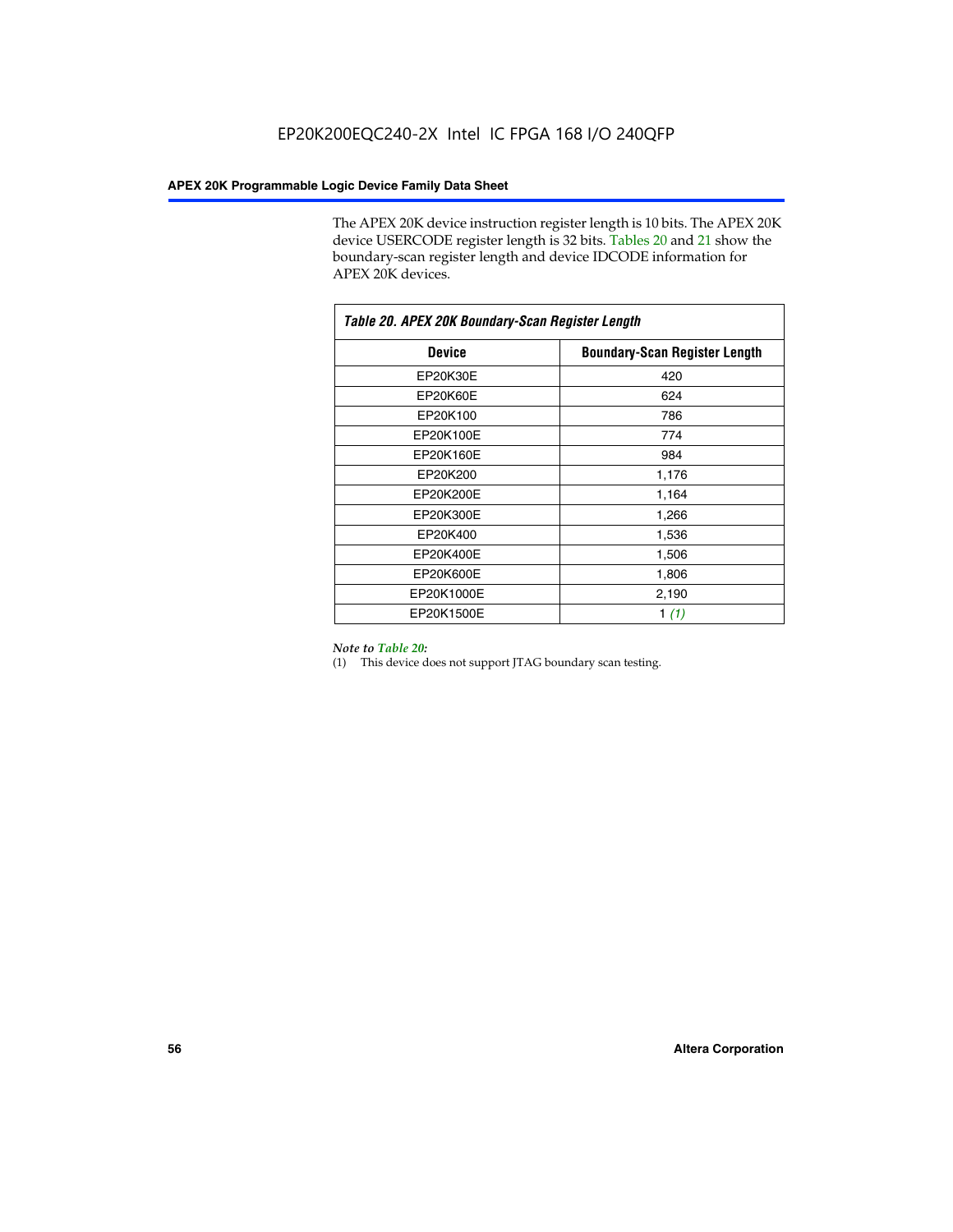| Table 21. 32-Bit APEX 20K Device IDCODE |                                          |                              |                                                  |                  |  |
|-----------------------------------------|------------------------------------------|------------------------------|--------------------------------------------------|------------------|--|
| <b>Device</b>                           | <b>IDCODE (32 Bits) <math>(1)</math></b> |                              |                                                  |                  |  |
|                                         | <b>Version</b><br>(4 Bits)               | Part Number (16 Bits)        | <b>Manufacturer</b><br><b>Identity (11 Bits)</b> | 1 (1 Bit)<br>(2) |  |
| EP20K30E                                | 0000                                     | 0000 0011 0000<br>1000       | 0110 1110<br>000                                 | 1                |  |
| EP20K60E                                | 0000                                     | 1000<br>0000 0110<br>0000    | 0110 1110<br>000                                 | 1                |  |
| EP20K100                                | 0000                                     | 0000<br>0100<br>0001 0110    | 000<br>0110 1110                                 | 1                |  |
| EP20K100E                               | 0000                                     | 1000<br>0001 0000<br>0000    | 0110 1110<br>000                                 | 1                |  |
| EP20K160E                               | 0000                                     | 0001 0110<br>0000<br>1000    | 000<br>0110 1110                                 | 1                |  |
| EP20K200                                | 0000                                     | 1000<br>0011 0010<br>0000    | 0110 1110<br>000                                 | 1                |  |
| EP20K200E                               | 0000                                     | 0010<br>0000<br>0000<br>1000 | 0110 1110<br>000                                 | 1                |  |
| EP20K300E                               | 0000                                     | 0011 0000<br>0000<br>1000    | 0110 1110<br>000                                 | 1                |  |
| EP20K400                                | 0000                                     | 0001<br>0110<br>0110<br>0100 | 0110 1110<br>000                                 | 1                |  |
| EP20K400E                               | 0000                                     | 0100<br>0000<br>0000<br>1000 | 0110 1110<br>000                                 | 1                |  |
| EP20K600E                               | 0000                                     | 1000<br>0110<br>0000<br>0000 | 0110 1110<br>000                                 | 1                |  |
| EP20K1000E                              | 0000                                     | 0000<br>0000<br>0000<br>1001 | 000<br>0110 1110                                 | 1                |  |

*Notes to Table 21:*

The most significant bit (MSB) is on the left.

(2) The IDCODE's least significant bit (LSB) is always 1.

# Figure 31 shows the timing requirements for the JTAG signals.



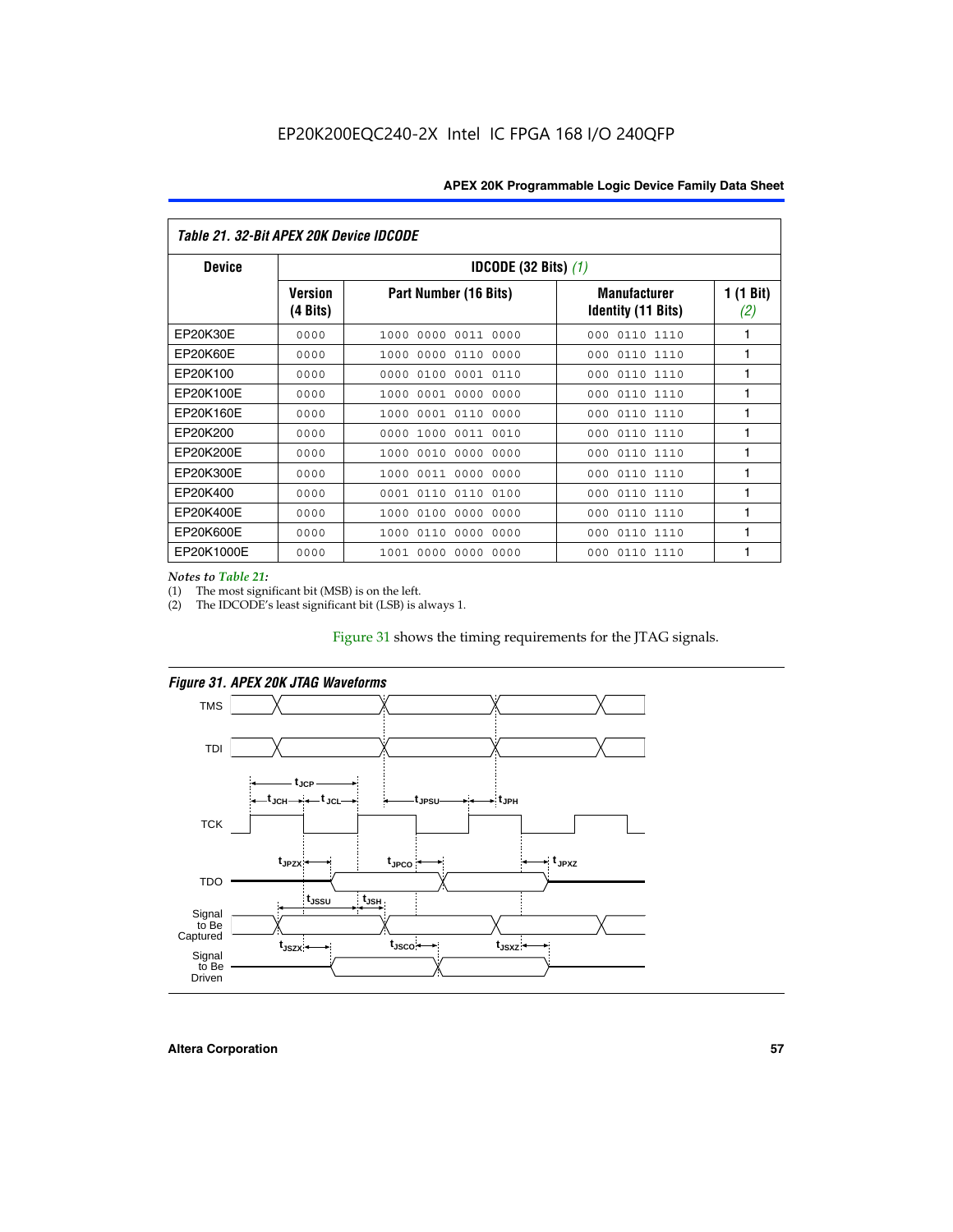Table 22 shows the JTAG timing parameters and values for APEX 20K devices.

|                               | TADIG LL. AF LA LUN JTAU TIMMIY FAIAMGIGIS & VAIUGS |     |     |      |
|-------------------------------|-----------------------------------------------------|-----|-----|------|
| <b>Symbol</b>                 | Parameter                                           | Min | Max | Unit |
| $t_{\text{JCP}}$              | <b>TCK clock period</b>                             | 100 |     | ns   |
| $t_{\sf JCH}$                 | TCK clock high time                                 | 50  |     | ns   |
| $\mathfrak{t}_{\mathsf{JCL}}$ | <b>TCK clock low time</b>                           | 50  |     | ns   |
| tjpsu                         | JTAG port setup time                                | 20  |     | ns   |
| t <sub>JPH</sub>              | JTAG port hold time                                 | 45  |     | ns   |
| tjpco                         | JTAG port clock to output                           |     | 25  | ns   |
| t <sub>JPZX</sub>             | JTAG port high impedance to valid output            |     | 25  | ns   |
| t <sub>JPXZ</sub>             | JTAG port valid output to high impedance            |     | 25  | ns   |
| tjssu                         | Capture register setup time                         | 20  |     | ns   |
| t <sub>JSH</sub>              | Capture register hold time                          | 45  |     | ns   |
| t <sub>JSCO</sub>             | Update register clock to output                     |     | 35  | ns   |
| t <sub>JSZX</sub>             | Update register high impedance to valid output      |     | 35  | ns   |
| t <sub>JSXZ</sub>             | Update register valid output to high impedance      |     | 35  | ns   |

*Table 22. APEX 20K JTAG Timing Parameters & Values*

For more information, see the following documents:

- *Application Note 39 (IEEE Std. 1149.1 (JTAG) Boundary-Scan Testing in Altera Devices)*
- Jam Programming & Test Language Specification

**Generic Testing** Each APEX 20K device is functionally tested. Complete testing of each configurable static random access memory (SRAM) bit and all logic functionality ensures 100% yield. AC test measurements for APEX 20K devices are made under conditions equivalent to those shown in Figure 32. Multiple test patterns can be used to configure devices during all stages of the production flow.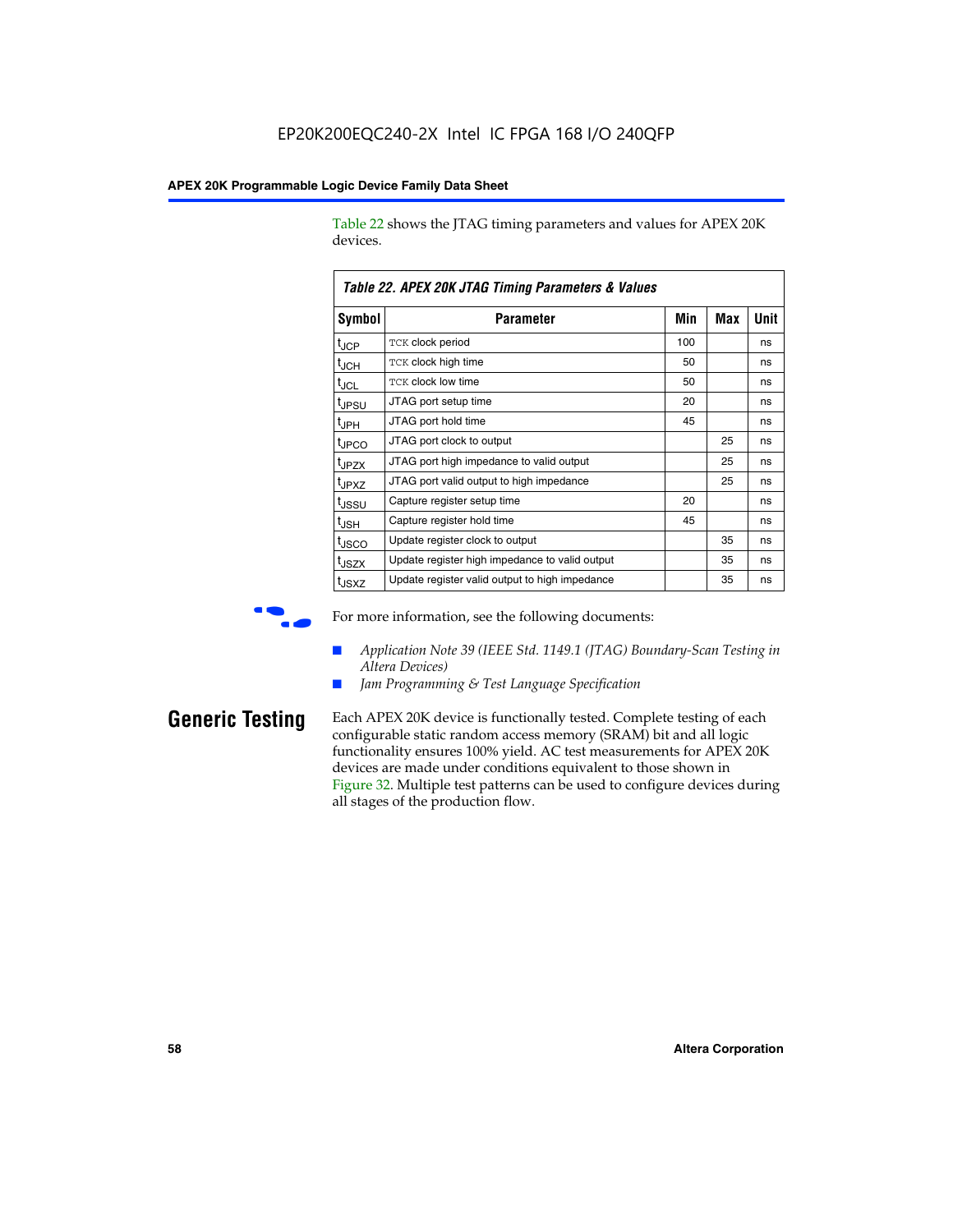

### *Note to Figure 32:*

(1) Power supply transients can affect AC measurements. Simultaneous transitions of multiple outputs should be avoided for accurate measurement. Threshold tests must not be performed under AC conditions. Large-amplitude, fast-groundcurrent transients normally occur as the device outputs discharge the load capacitances. When these transients flow through the parasitic inductance between the device ground pin and the test system ground, significant reductions in observable noise immunity can result.

# **Operating Conditions**

Tables 23 through 26 provide information on absolute maximum ratings, recommended operating conditions, DC operating conditions, and capacitance for 2.5-V APEX 20K devices.

|                           |                            | TUDIO LO: TH LA LOR 0.0 T TUIUIUM DUTIUU HUUUMIU MUAMMUM HUUMIYU | $110100 + 11, 141$ |      |              |
|---------------------------|----------------------------|------------------------------------------------------------------|--------------------|------|--------------|
| Symbol                    | <b>Parameter</b>           | <b>Conditions</b>                                                | Min                | Max  | <b>Unit</b>  |
| <b>V<sub>CCINT</sub></b>  | Supply voltage             | With respect to ground $(3)$                                     | $-0.5$             | 3.6  | v            |
| V <sub>CCIO</sub>         |                            |                                                                  | $-0.5$             | 4.6  | $\vee$       |
| $V_{1}$                   | DC input voltage           |                                                                  | $-2.0$             | 5.75 | v            |
| $I_{\text{OUT}}$          | DC output current, per pin |                                                                  | $-25$              | 25   | mA           |
| $\mathsf{T}_{\text{STG}}$ | Storage temperature        | No bias                                                          | $-65$              | 150  | $^{\circ}$ C |
| Т <sub>АМВ</sub>          | Ambient temperature        | Under bias                                                       | $-65$              | 135  | $^{\circ}$ C |
| $T_{\rm J}$               | Junction temperature       | PQFP, RQFP, TQFP, and BGA packages,<br>under bias                |                    | 135  | $^{\circ}$ C |
|                           |                            | Ceramic PGA packages, under bias                                 |                    | 150  | $^{\circ}$ C |

| <b>Table 23. APEX 20K 5.0-V Tolerant Device Absolute Maximum Ratings</b> Notes (1), (2) |  |
|-----------------------------------------------------------------------------------------|--|
|-----------------------------------------------------------------------------------------|--|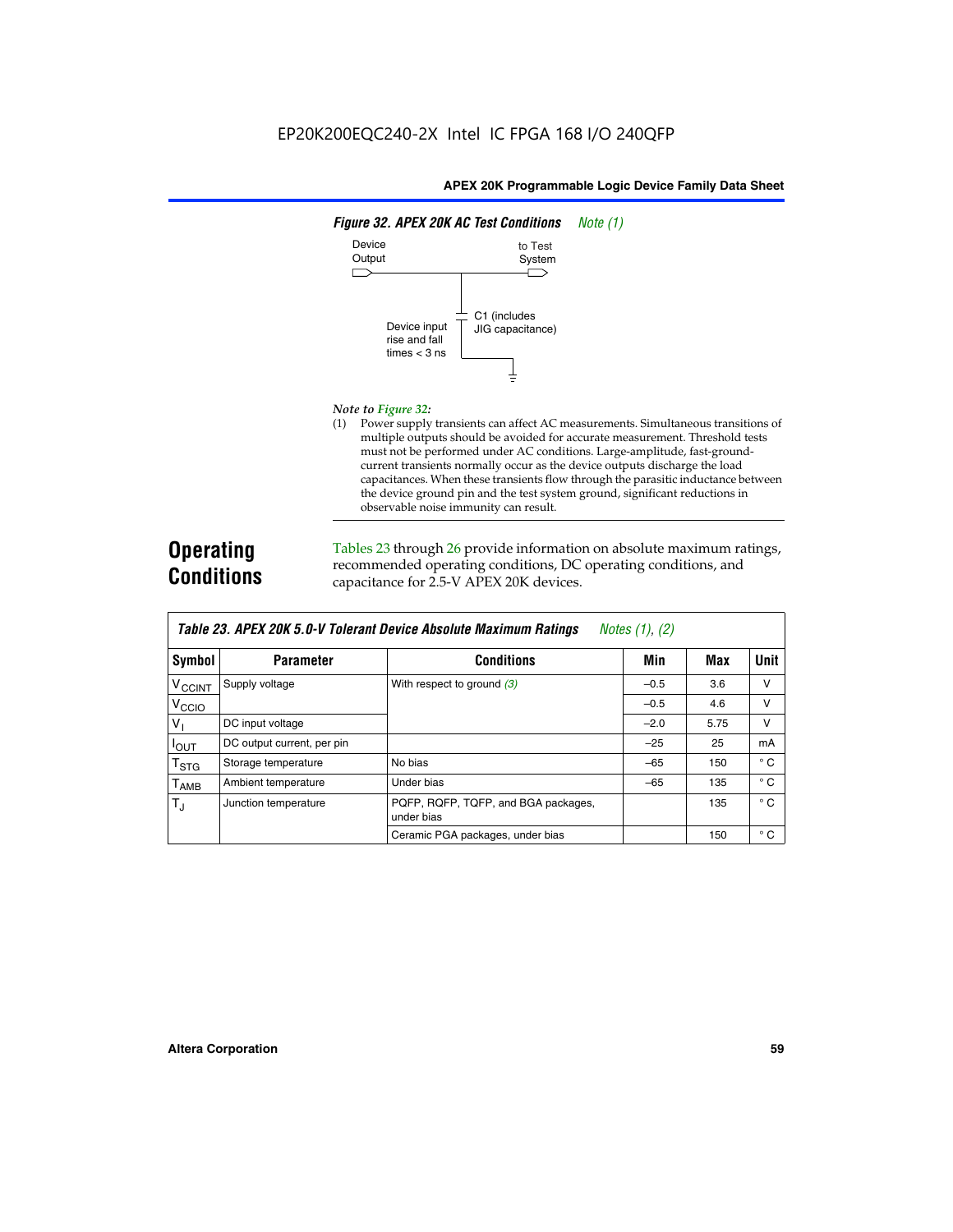# EP20K200EQC240-2X Intel IC FPGA 168 I/O 240QFP

# **APEX 20K Programmable Logic Device Family Data Sheet**

|                          | Table 24. APEX 20K 5.0-V Tolerant Device Recommended Operating Conditions<br>Note (2) |                    |                  |                   |              |
|--------------------------|---------------------------------------------------------------------------------------|--------------------|------------------|-------------------|--------------|
| Symbol                   | <b>Parameter</b>                                                                      | <b>Conditions</b>  | Min              | Max               | <b>Unit</b>  |
| <b>V<sub>CCINT</sub></b> | Supply voltage for internal logic<br>and input buffers                                | (4), (5)           | 2.375<br>(2.375) | 2.625<br>(2.625)  | $\vee$       |
| V <sub>CCIO</sub>        | Supply voltage for output buffers,<br>3.3-V operation                                 | (4), (5)           | 3.00(3.00)       | 3.60(3.60)        | $\vee$       |
|                          | Supply voltage for output buffers,<br>2.5-V operation                                 | (4), (5)           | 2.375<br>(2.375) | 2.625<br>(2.625)  | $\vee$       |
| V <sub>1</sub>           | Input voltage                                                                         | (3), (6)           | $-0.5$           | 5.75              | v            |
| $V_{\rm O}$              | Output voltage                                                                        |                    | $\Omega$         | V <sub>CCIO</sub> | $\vee$       |
| $T_{\rm J}$              | Junction temperature                                                                  | For commercial use | 0                | 85                | $^{\circ}$ C |
|                          |                                                                                       | For industrial use | $-40$            | 100               | $^{\circ}$ C |
| $t_{R}$                  | Input rise time                                                                       |                    |                  | 40                | ns           |
| $t_{\mathsf{F}}$         | Input fall time                                                                       |                    |                  | 40                | ns           |

|                 | Table 25. APEX 20K 5.0-V Tolerant Device DC Operating Conditions (Part 1 of 2) Notes (2), (7), (8) |                                                                        |                                          |     |                                          |              |  |  |
|-----------------|----------------------------------------------------------------------------------------------------|------------------------------------------------------------------------|------------------------------------------|-----|------------------------------------------|--------------|--|--|
| Symbol          | <b>Parameter</b>                                                                                   | <b>Conditions</b>                                                      | Min                                      | Typ | Max                                      | Unit         |  |  |
| $V_{\text{IH}}$ | High-level input voltage                                                                           |                                                                        | 1.7, $0.5 \times V_{\text{CCIO}}$<br>(9) |     | 5.75                                     | v            |  |  |
| $V_{\parallel}$ | Low-level input voltage                                                                            |                                                                        | $-0.5$                                   |     | 0.8, $0.3 \times V_{\text{CCIO}}$<br>(9) | $\vee$       |  |  |
| $V_{OH}$        | 3.3-V high-level TTL output<br>voltage                                                             | $I_{OH} = -8$ mA DC,<br>$V_{\text{CCIO}} = 3.00 V (10)$                | 2.4                                      |     |                                          | $\vee$       |  |  |
|                 | 3.3-V high-level CMOS output<br>voltage                                                            | $I_{OH} = -0.1$ mA DC,<br>$V_{\text{CCIO}} = 3.00 \text{ V} (10)$      | $V_{\text{CCIO}} - 0.2$                  |     |                                          | $\vee$       |  |  |
|                 | 3.3-V high-level PCI output voltage $ I_{OH} = -0.5$ mA DC,                                        | $V_{\text{CCIO}} = 3.00$ to 3.60 V<br>(10)                             | $0.9 \times V_{\text{CCIO}}$             |     |                                          | v            |  |  |
|                 | 2.5-V high-level output voltage                                                                    | $I_{OH} = -0.1$ mA DC,<br>$V_{\text{CCIO}} = 2.30 V (10)$              | 2.1                                      |     |                                          | $\mathsf{v}$ |  |  |
|                 |                                                                                                    | $I_{\text{OH}} = -1 \text{ mA DC},$<br>$V_{\text{CCIO}} = 2.30 V (10)$ | 2.0                                      |     |                                          | $\vee$       |  |  |
|                 |                                                                                                    | $I_{OH} = -2$ mA DC,<br>$V_{\text{CCIO}} = 2.30 V (10)$                | 1.7                                      |     |                                          | v            |  |  |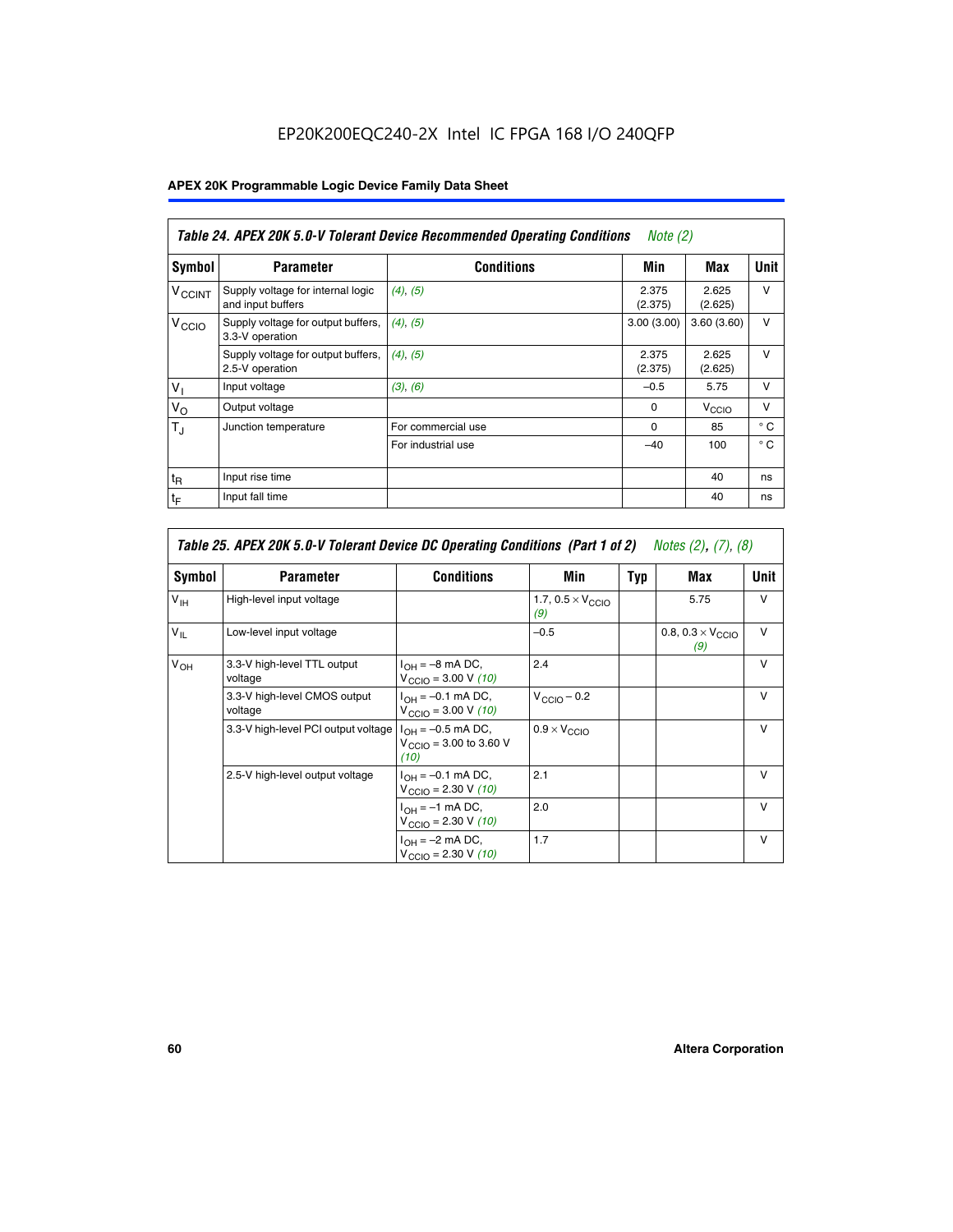|                   | Table 25. APEX 20K 5.0-V Tolerant Device DC Operating Conditions (Part 2 of 2) Notes (2), (7), (8) |                                                                                    |       |     |                              |        |  |
|-------------------|----------------------------------------------------------------------------------------------------|------------------------------------------------------------------------------------|-------|-----|------------------------------|--------|--|
| Symbol            | <b>Parameter</b>                                                                                   | <b>Conditions</b>                                                                  | Min   | Typ | Max                          | Unit   |  |
| $V_{OL}$          | 3.3-V low-level TTL output voltage                                                                 | $I_{\Omega}$ = 12 mA DC,<br>$V_{\text{CCIO}} = 3.00 V (11)$                        |       |     | 0.45                         | $\vee$ |  |
|                   | 3.3-V low-level CMOS output<br>voltage                                                             | $I_{\Omega I} = 0.1$ mA DC,<br>$V_{\text{CCIO}} = 3.00 V (11)$                     |       |     | 0.2                          | $\vee$ |  |
|                   | 3.3-V low-level PCI output voltage                                                                 | $I_{\Omega}$ = 1.5 mA DC,<br>$V_{CClO}$ = 3.00 to 3.60 V<br>(11)                   |       |     | $0.1 \times V_{\text{CCLO}}$ | $\vee$ |  |
|                   | 2.5-V low-level output voltage                                                                     | $I_{\Omega I} = 0.1$ mA DC,<br>$V_{\text{CCIO}} = 2.30 V (11)$                     |       |     | 0.2                          | $\vee$ |  |
|                   |                                                                                                    | $I_{\Omega}$ = 1 mA DC,<br>$V_{\text{CCIO}} = 2.30 V (11)$                         |       |     | 0.4                          | $\vee$ |  |
|                   |                                                                                                    | $I_{\Omega}$ = 2 mA DC,<br>$V_{\text{CCIO}} = 2.30 V (11)$                         |       |     | 0.7                          | $\vee$ |  |
| Τ,                | Input pin leakage current                                                                          | $V_1 = 5.75$ to $-0.5$ V                                                           | $-10$ |     | 10                           | μA     |  |
| $I_{OZ}$          | Tri-stated I/O pin leakage current                                                                 | $V_{\Omega}$ = 5.75 to -0.5 V                                                      | $-10$ |     | 10                           | μA     |  |
| $I_{CC0}$         | $V_{CC}$ supply current (standby)<br>(All ESBs in power-down mode)                                 | $V_1$ = ground, no load, no<br>toggling inputs, -1 speed<br>grade $(12)$           |       | 10  |                              | mA     |  |
|                   |                                                                                                    | $V_1$ = ground, no load, no<br>toggling inputs,<br>$-2$ , $-3$ speed grades $(12)$ |       | 5   |                              | mA     |  |
| R <sub>CONF</sub> | Value of I/O pin pull-up resistor                                                                  | $V_{\text{CCIO}} = 3.0 V (13)$                                                     | 20    |     | 50                           | W      |  |
|                   | before and during configuration                                                                    | $V_{\text{CCIO}} = 2.375 \text{ V} (13)$                                           | 30    |     | 80                           | W      |  |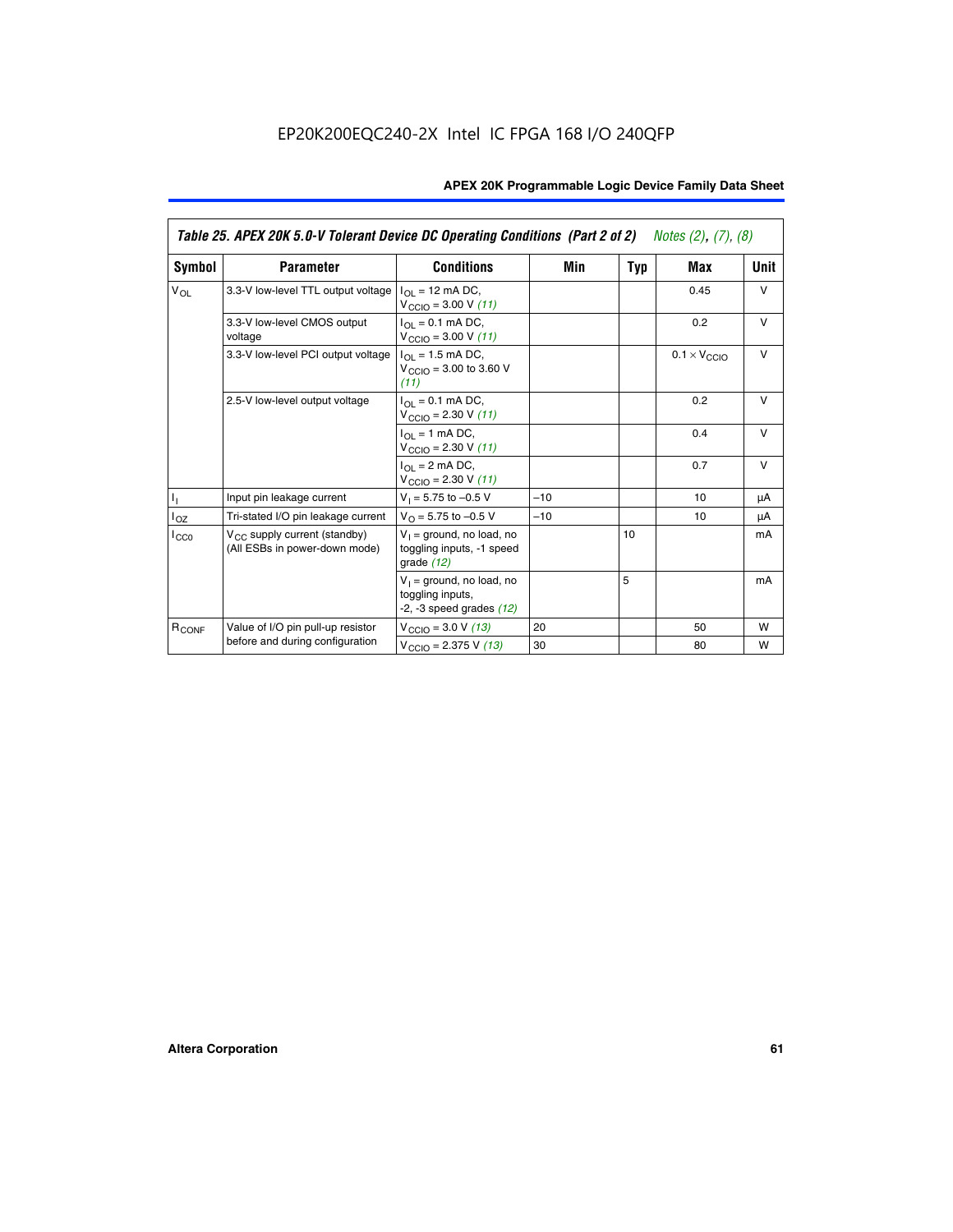| Table 26. APEX 20K 5.0-V Tolerant Device Capacitance<br>Notes (2), (14) |                                             |                                     |     |     |      |
|-------------------------------------------------------------------------|---------------------------------------------|-------------------------------------|-----|-----|------|
| Symbol                                                                  | <b>Parameter</b>                            | <b>Conditions</b>                   | Min | Max | Unit |
| $C_{IN}$                                                                | Input capacitance                           | $V_{1N} = 0 V$ , f = 1.0 MHz        |     | 8   | pF   |
| $C_{\text{INCLK}}$                                                      | Input capacitance on dedicated<br>clock pin | $V_{IN} = 0 V$ , f = 1.0 MHz        |     | 12  | pF   |
| $C_{OUT}$                                                               | Output capacitance                          | $V_{\text{OUT}} = 0 V, f = 1.0 MHz$ |     | 8   | pF   |

### *Notes to Tables 23 through 26:*

- (1) See the *Operating Requirements for Altera Devices Data Sheet*.
- (2) All APEX 20K devices are 5.0-V tolerant.
- (3) Minimum DC input is –0.5 V. During transitions, the inputs may undershoot to –2.0 V or overshoot to 5.75 V for input currents less than 100 mA and periods shorter than 20 ns.
- (4) Numbers in parentheses are for industrial-temperature-range devices.
- (5) Maximum  $V_{CC}$  rise time is 100 ms, and  $V_{CC}$  must rise monotonically.<br>(6) All pins, including dedicated inputs, clock I/O, and JTAG pins, may b
- All pins, including dedicated inputs, clock I/O, and JTAG pins, may be driven before  $V_{\text{CCINT}}$  and  $V_{\text{CCIO}}$  are powered.
- (7) Typical values are for  $T_A = 25^\circ$  C, V<sub>CCINT</sub> = 2.5 V, and V<sub>CCIO</sub> = 2.5 or 3.3 V.<br>(8) These values are specified in the APEX 20K device recommended operat
- These values are specified in the APEX 20K device recommended operating conditions, shown in Table 26 on page 62.
- (9) The APEX 20K input buffers are compatible with 2.5-V and 3.3-V (LVTTL and LVCMOS) signals. Additionally, the input buffers are 3.3-V PCI compliant when  $V_{\text{CCIO}}$  and  $V_{\text{CCINI}}$  meet the relationship shown in Figure 33 on page 68.
- (10) The  $I<sub>OH</sub>$  parameter refers to high-level TTL, PCI or CMOS output current.
- (11) The I<sub>OL</sub> parameter refers to low-level TTL, PCI, or CMOS output current. This parameter applies to open-drain pins as well as output pins.
- (12) This value is specified for normal device operation. The value may vary during power-up.
- (13) Pin pull-up resistance values will be lower if an external source drives the pin higher than  $V_{\text{CCIO}}$ .
- (14) Capacitance is sample-tested only.

Tables 27 through 30 provide information on absolute maximum ratings, recommended operating conditions, DC operating conditions, and capacitance for 1.8-V APEX 20KE devices.

|                             | Table 27. APEX 20KE Device Absolute Maximum Ratings<br>Note (1) |                                                   |        |     |              |  |  |
|-----------------------------|-----------------------------------------------------------------|---------------------------------------------------|--------|-----|--------------|--|--|
| Symbol                      | <b>Parameter</b>                                                | <b>Conditions</b>                                 | Min    | Max | Unit         |  |  |
| $V_{\text{CCINT}}$          | Supply voltage                                                  | With respect to ground (2)                        | $-0.5$ | 2.5 | v            |  |  |
| V <sub>CCIO</sub>           |                                                                 |                                                   | $-0.5$ | 4.6 | v            |  |  |
| $V_{1}$                     | DC input voltage                                                |                                                   | $-0.5$ | 4.6 | $\vee$       |  |  |
| $I_{OUT}$                   | DC output current, per pin                                      |                                                   | $-25$  | 25  | mA           |  |  |
| $\mathsf{T}_{\texttt{STG}}$ | Storage temperature                                             | No bias                                           | $-65$  | 150 | $^{\circ}$ C |  |  |
| Т <sub>АМВ</sub>            | Ambient temperature                                             | Under bias                                        | $-65$  | 135 | $^{\circ}$ C |  |  |
| $\mathsf{T}_{\text{d}}$     | Junction temperature                                            | PQFP, RQFP, TQFP, and BGA packages,<br>under bias |        | 135 | $^{\circ}$ C |  |  |
|                             |                                                                 | Ceramic PGA packages, under bias                  |        | 150 | $^{\circ}$ C |  |  |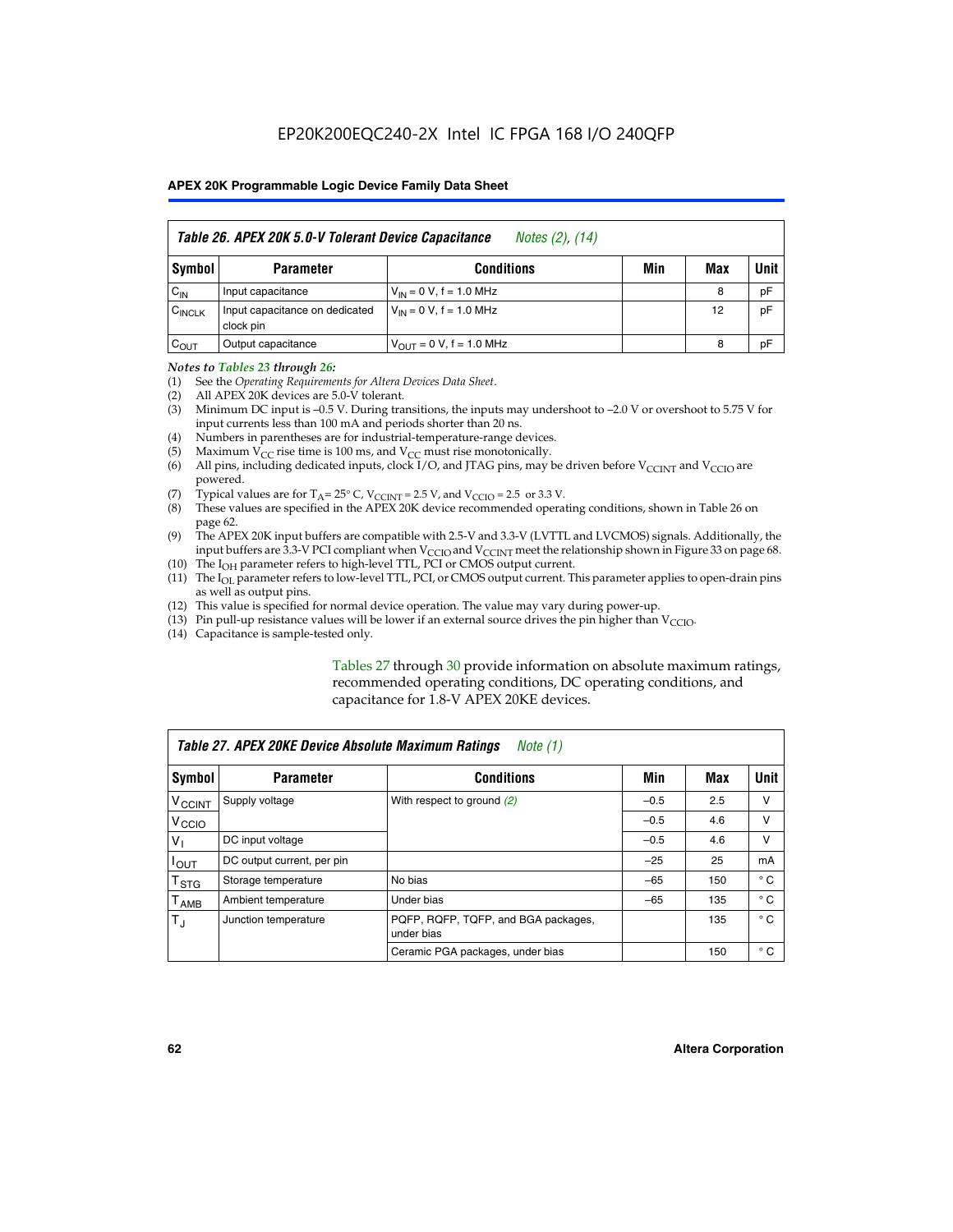|                          | <b>Table 28. APEX 20KE Device Recommended Operating Conditions</b> |                    |                  |                   |              |
|--------------------------|--------------------------------------------------------------------|--------------------|------------------|-------------------|--------------|
| <b>Symbol</b>            | <b>Parameter</b>                                                   | <b>Conditions</b>  | Min              | Max               | <b>Unit</b>  |
| <b>V<sub>CCINT</sub></b> | Supply voltage for internal logic and<br>input buffers             | (3), (4)           | 1.71(1.71)       | 1.89(1.89)        | $\vee$       |
| V <sub>CCIO</sub>        | Supply voltage for output buffers, 3.3-V<br>operation              | (3), (4)           | 3.00(3.00)       | 3.60(3.60)        | V            |
|                          | Supply voltage for output buffers, 2.5-V<br>operation              | (3), (4)           | 2.375<br>(2.375) | 2.625<br>(2.625)  | $\vee$       |
|                          | Supply voltage for output buffers, 1.8-V<br>operation              | (3), (4)           | 1.71(1.71)       | 1.89(1.89)        | V            |
| $V_1$                    | Input voltage                                                      | (5), (6)           | $-0.5$           | 4.0               | $\vee$       |
| $V_{\rm O}$              | Output voltage                                                     |                    | $\Omega$         | V <sub>CCIO</sub> | v            |
| $T_{\rm J}$              | Junction temperature                                               | For commercial use | $\Omega$         | 85                | $^{\circ}$ C |
|                          |                                                                    | For industrial use | $-40$            | 100               | $^{\circ}$ C |
| $t_{R}$                  | Input rise time                                                    |                    |                  | 40                | ns           |
| $t_{\mathsf{F}}$         | Input fall time                                                    |                    |                  | 40                | ns           |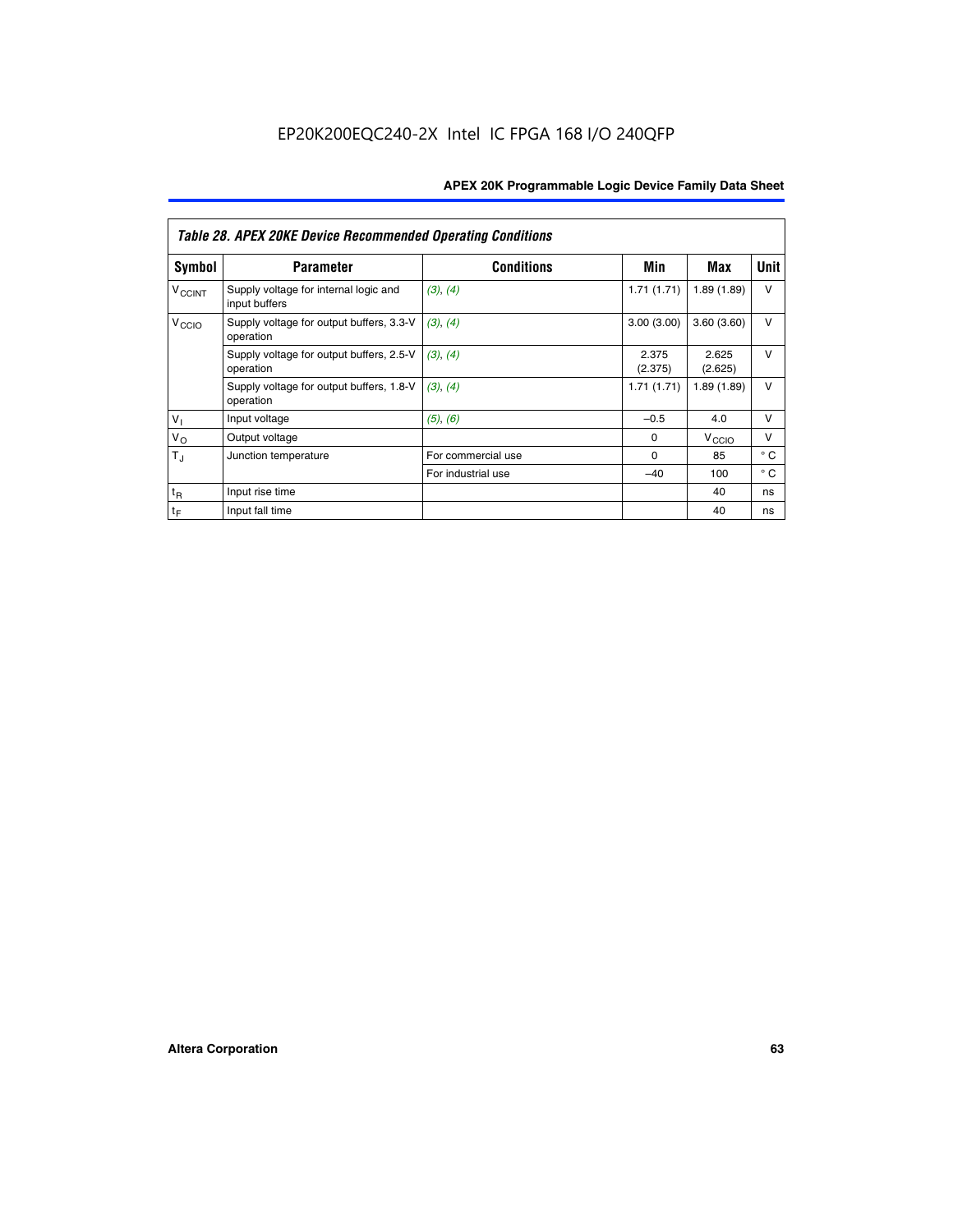# EP20K200EQC240-2X Intel IC FPGA 168 I/O 240QFP

# **APEX 20K Programmable Logic Device Family Data Sheet**

| Symbol                     | <b>Parameter</b>                                                   | <b>Conditions</b>                                                                        | Min                                       | <b>Typ</b> | Max                                       | Unit      |
|----------------------------|--------------------------------------------------------------------|------------------------------------------------------------------------------------------|-------------------------------------------|------------|-------------------------------------------|-----------|
| $V_{\text{IH}}$            | High-level LVTTL, CMOS, or 3.3-V<br>PCI input voltage              |                                                                                          | 1.7, $0.5 \times V_{\text{CCIO}}$<br>(10) |            | 4.1                                       | V         |
| $\mathsf{V}_{\mathsf{IL}}$ | Low-level LVTTL, CMOS, or 3.3-V<br>PCI input voltage               |                                                                                          | $-0.5$                                    |            | 0.8, $0.3 \times V_{\text{CCIO}}$<br>(10) | $\vee$    |
| $V_{OH}$                   | 3.3-V high-level LVTTL output<br>voltage                           | $I_{OH} = -12$ mA DC,<br>$V_{\text{CCIO}} = 3.00 V (11)$                                 | 2.4                                       |            |                                           | v         |
|                            | 3.3-V high-level LVCMOS output<br>voltage                          | $I_{OH} = -0.1$ mA DC,<br>$V_{\text{CCIO}} = 3.00 V (11)$                                | $V_{\text{CCIO}} - 0.2$                   |            |                                           | V         |
|                            | 3.3-V high-level PCI output voltage $ I_{OH} = -0.5$ mA DC,        | $V_{\text{CCIO}} = 3.00$ to 3.60 V<br>(11)                                               | $0.9 \times V_{\text{CCIO}}$              |            |                                           | $\vee$    |
|                            | 2.5-V high-level output voltage                                    | $I_{OH} = -0.1$ mA DC,<br>$V_{\text{CCIO}} = 2.30 V (11)$                                | 2.1                                       |            |                                           | v         |
|                            |                                                                    | $I_{OH} = -1$ mA DC,<br>$V_{\text{CCIO}} = 2.30 V (11)$                                  | 2.0                                       |            |                                           | v         |
|                            |                                                                    | $I_{OH} = -2$ mA DC,<br>$V_{\text{CCIO}}$ = 2.30 V (11)                                  | 1.7                                       |            |                                           | V         |
| $V_{OL}$                   | 3.3-V low-level LVTTL output<br>voltage                            | $I_{\Omega}$ = 12 mA DC,<br>$V_{\text{CCIO}}$ = 3.00 V (12)                              |                                           |            | 0.4                                       | ν         |
|                            | 3.3-V low-level LVCMOS output<br>voltage                           | $I_{\Omega} = 0.1$ mA DC,<br>$V_{\text{CCIO}} = 3.00 V (12)$                             |                                           |            | 0.2                                       | $\vee$    |
|                            | 3.3-V low-level PCI output voltage                                 | $I_{\Omega}$ = 1.5 mA DC,<br>$V_{\text{CGIQ}} = 3.00 \text{ to } 3.60 \text{ V}$<br>(12) |                                           |            | $0.1 \times V_{\text{CCIO}}$              | v         |
|                            | 2.5-V low-level output voltage                                     | $I_{OL} = 0.1$ mA DC,<br>$V_{\text{CCIO}}$ = 2.30 V (12)                                 |                                           |            | 0.2                                       | v         |
|                            |                                                                    | $I_{\Omega}$ = 1 mA DC,<br>$V_{\text{CCIO}} = 2.30 V (12)$                               |                                           |            | 0.4                                       | ν         |
|                            |                                                                    | $I_{OL}$ = 2 mA DC,<br>$V_{\text{CCIO}} = 2.30 V (12)$                                   |                                           |            | 0.7                                       | v         |
| т,                         | Input pin leakage current                                          | $V_1 = 4.1$ to -0.5 V (13)                                                               | $-10$                                     |            | 10                                        | μA        |
| $I_{OZ}$                   | Tri-stated I/O pin leakage current                                 | $V_{\Omega}$ = 4.1 to -0.5 V (13)                                                        | $-10$                                     |            | 10                                        | μA        |
| $I_{CC0}$                  | $V_{CC}$ supply current (standby)<br>(All ESBs in power-down mode) | $V_1$ = ground, no load, no<br>toggling inputs, -1 speed<br>grade                        |                                           | 10         |                                           | mA        |
|                            |                                                                    | $V_1$ = ground, no load, no<br>toggling inputs,<br>-2, -3 speed grades                   |                                           | 5          |                                           | mA        |
| R <sub>CONF</sub>          | Value of I/O pin pull-up resistor                                  | $V_{\text{CCIO}} = 3.0 V (14)$                                                           | 20                                        |            | 50                                        | $k\Omega$ |
|                            | before and during configuration                                    | $V_{\text{CCIO}} = 2.375 V (14)$                                                         | 30                                        |            | 80                                        | kΩ        |
|                            |                                                                    | $V_{\text{CCIO}} = 1.71 V (14)$                                                          | 60                                        |            | 150                                       | kΩ        |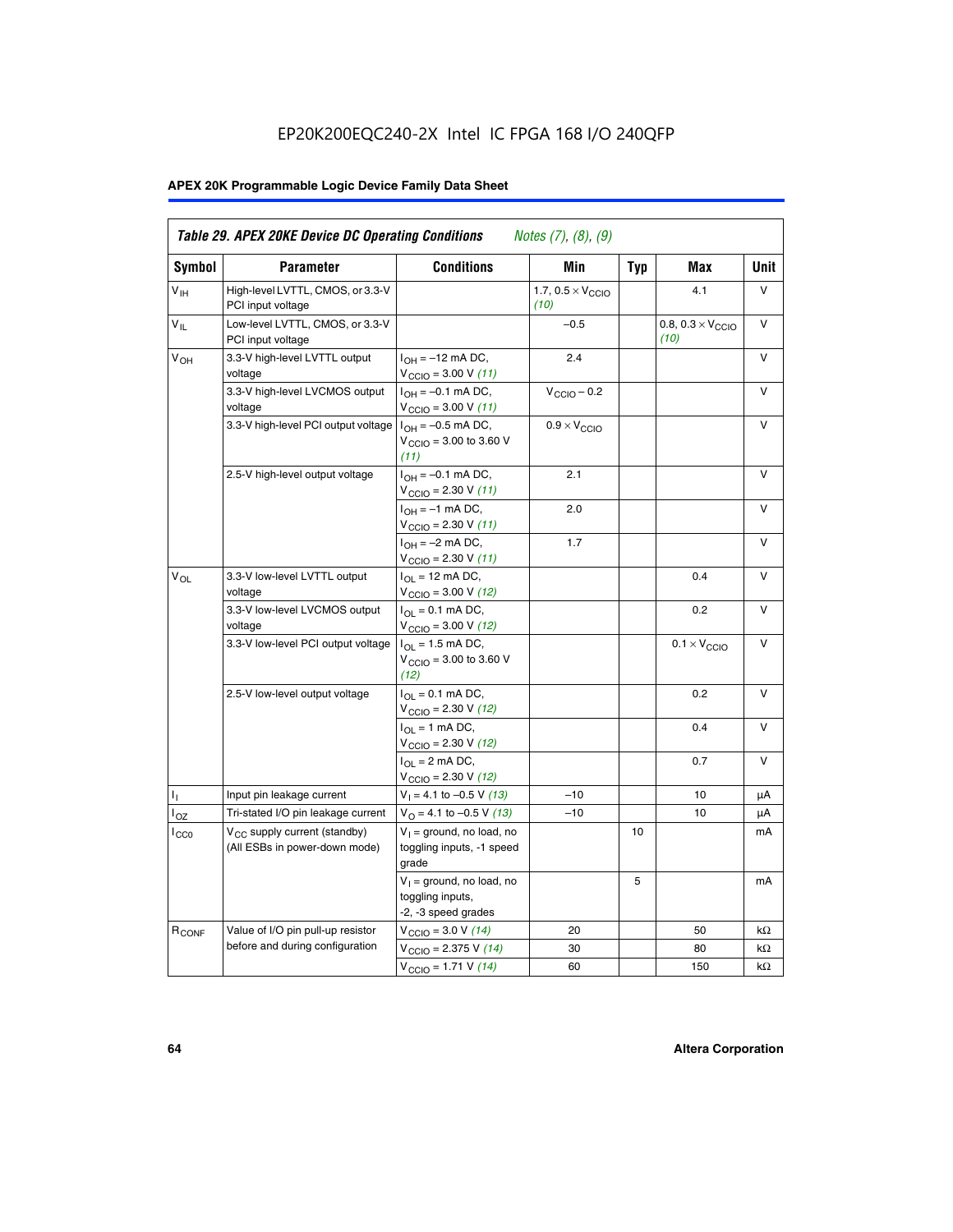**1 For DC Operating Specifications on APEX 20KE I/O standards,** please refer to *Application Note 117 (Using Selectable I/O Standards in Altera Devices).*

| Table 30. APEX 20KE Device Capacitance<br><i>Note</i> (15) |                                             |                                |     |     |      |  |
|------------------------------------------------------------|---------------------------------------------|--------------------------------|-----|-----|------|--|
| Symbol                                                     | <b>Parameter</b>                            | <b>Conditions</b>              | Min | Max | Unit |  |
| $C_{IN}$                                                   | Input capacitance                           | $V_{IN} = 0 V$ , f = 1.0 MHz   |     | 8   | рF   |  |
| $C_{\text{INCLK}}$                                         | Input capacitance on<br>dedicated clock pin | $V_{IN} = 0 V$ , f = 1.0 MHz   |     | 12  | pF   |  |
| $C_{OUT}$                                                  | Output capacitance                          | $V_{OUIT} = 0 V$ , f = 1.0 MHz |     | 8   | рF   |  |

- *Notes to Tables 27 through 30:* (1) See the *Operating Requirements for Altera Devices Data Sheet*.
- (2) Minimum DC input is –0.5 V. During transitions, the inputs may undershoot to –2.0 V or overshoot to 5.75 V for input currents less than 100 mA and periods shorter than 20 ns.
- (3) Numbers in parentheses are for industrial-temperature-range devices.
- (4) Maximum  $V_{CC}$  rise time is 100 ms, and  $V_{CC}$  must rise monotonically.<br>(5) Minimum DC input is -0.5 V. During transitions, the inputs may und
- Minimum DC input is  $-0.5$  V. During transitions, the inputs may undershoot to  $-2.0$  V or overshoot to the voltage shown in the following table based on input duty cycle for input currents less than 100 mA. The overshoot is dependent upon duty cycle of the signal. The DC case is equivalent to 100% duty cycle.

| Vin  | Max. Duty Cycle |
|------|-----------------|
| 4.0V | 100% (DC)       |
| 4.1  | 90%             |
| 4.2  | 50%             |
| 4.3  | 30%             |
| . .  |                 |

- 4.4 17%
- 4.5 10%
- (6) All pins, including dedicated inputs, clock, I/O, and JTAG pins, may be driven before  $V_{\text{CCINT}}$  and  $V_{\text{CCIO}}$  are powered.
- (7) Typical values are for  $T_A = 25^\circ$  C, V<sub>CCINT</sub> = 1.8 V, and V<sub>CCIO</sub> = 1.8 V, 2.5 V or 3.3 V.
- (8) These values are specified under the APEX 20KE device recommended operating conditions, shown in Table 24 on page 60.
- (9) Refer to *Application Note 117 (Using Selectable I/O Standards in Altera Devices)* for the V<sub>IH</sub>, V<sub>IL</sub>, V<sub>OH</sub>, V<sub>OL</sub>, and I<sub>I</sub> parameters when VCCIO = 1.8 V.
- (10) The APEX 20KE input buffers are compatible with 1.8-V, 2.5-V and 3.3-V (LVTTL and LVCMOS) signals. Additionally, the input buffers are 3.3-V PCI compliant. Input buffers also meet specifications for GTL+, CTT, AGP, SSTL-2, SSTL-3, and HSTL.
- (11) The  $I_{OH}$  parameter refers to high-level TTL, PCI, or CMOS output current.
- (12) The I<sub>OL</sub> parameter refers to low-level TTL, PCI, or CMOS output current. This parameter applies to open-drain pins as well as output pins.
- (13) This value is specified for normal device operation. The value may vary during power-up.
- (14) Pin pull-up resistance values will be lower if an external source drives the pin higher than  $V_{CCIO}$ .
- (15) Capacitance is sample-tested only.

Figure 33 shows the relationship between  $V_{\text{CCIO}}$  and  $V_{\text{CCINT}}$  for 3.3-V PCI compliance on APEX 20K devices.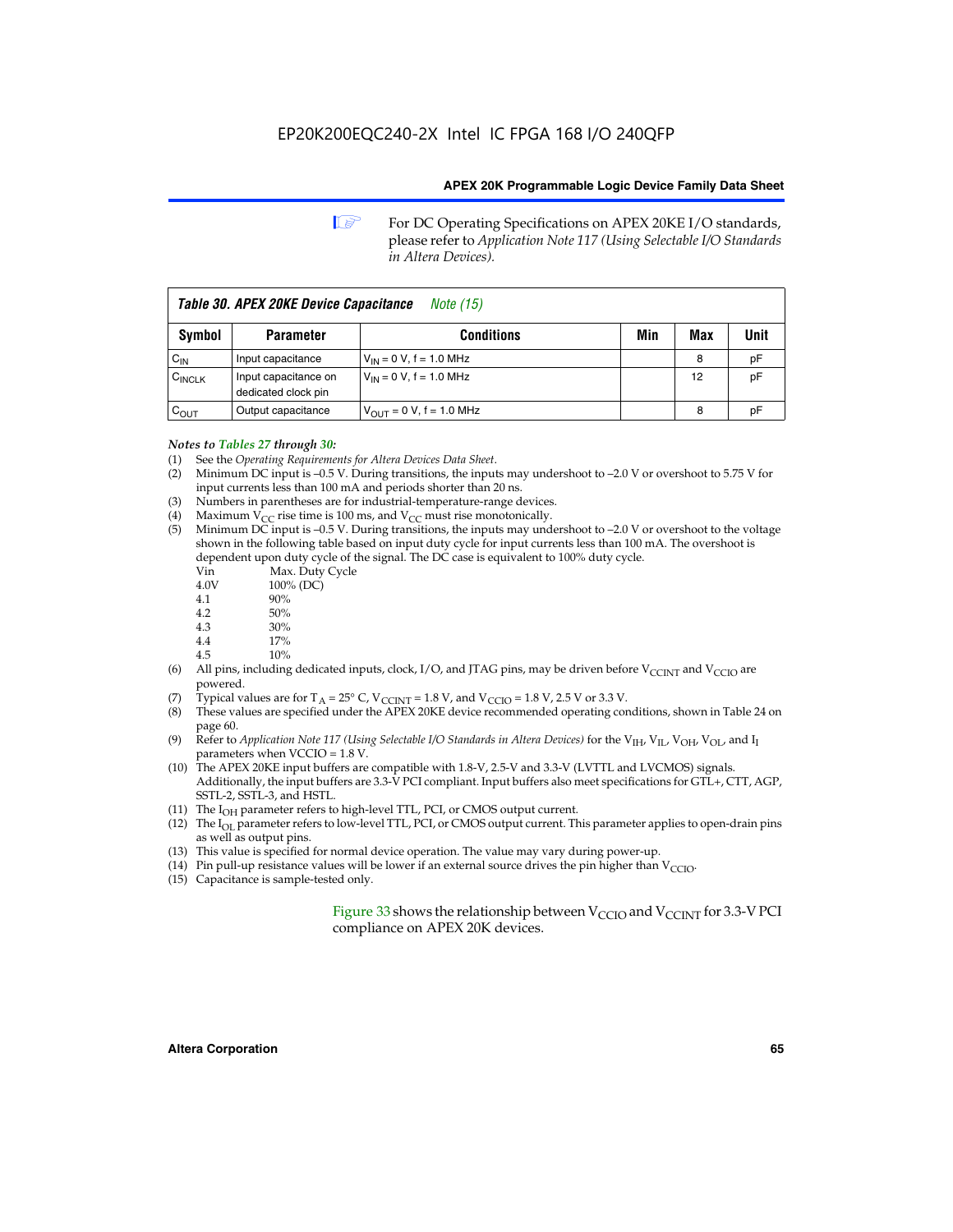

Figure 34 shows the typical output drive characteristics of APEX 20K devices with 3.3-V and 2.5-V V<sub>CCIO</sub>. The output driver is compatible with the 3.3-V *PCI Local Bus Specification, Revision 2.2* (when VCCIO pins are connected to 3.3 V). 5-V tolerant APEX 20K devices in the -1 speed grade are 5-V PCI compliant over all operating conditions.

*Figure 34. Output Drive Characteristics of APEX 20K Device Note (1)*





**66 Altera Corporation**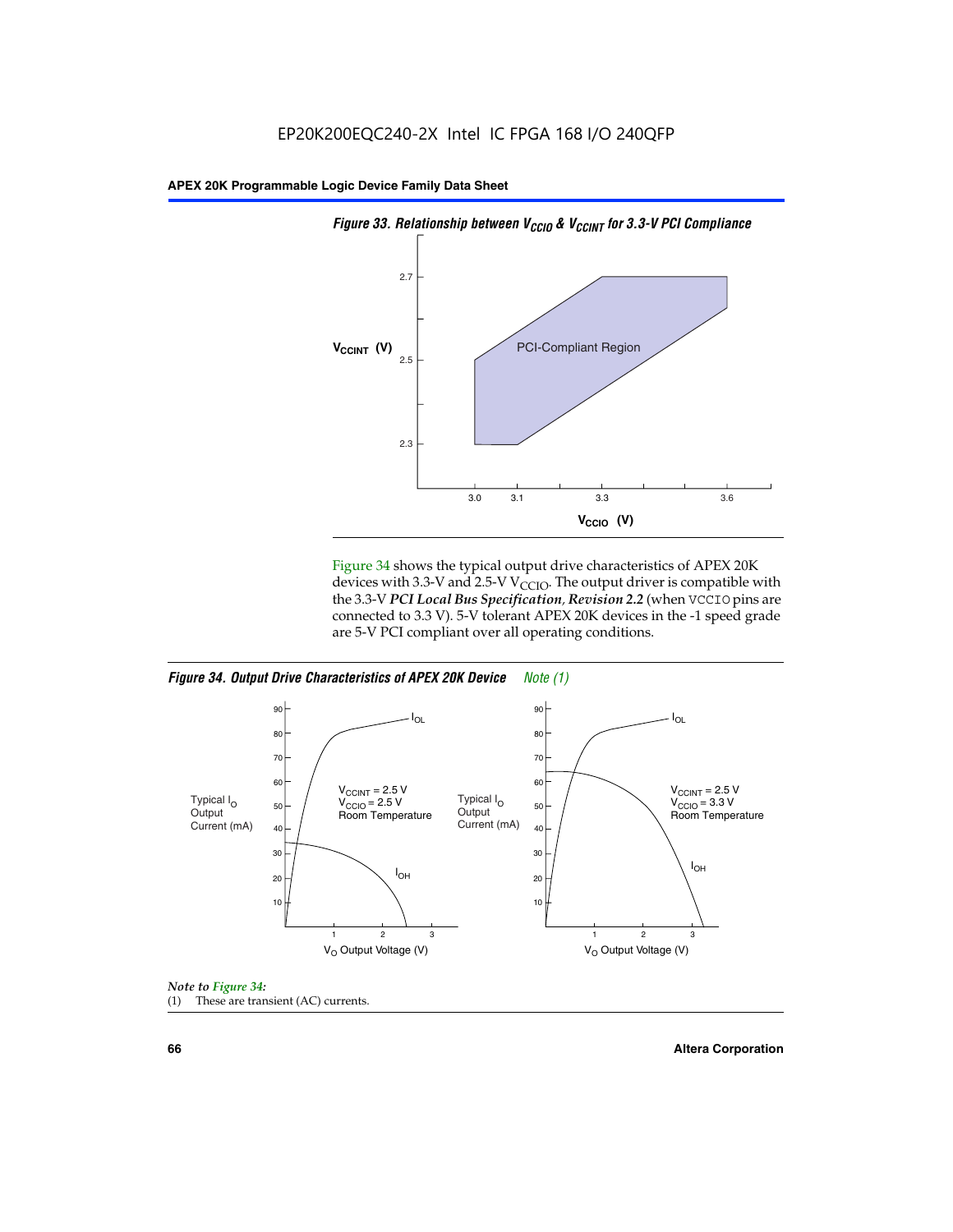

Figure 35 shows the output drive characteristics of APEX 20KE devices.

*Note to Figure 35:* (1) These are transient (AC) currents.

**Timing Model** The high-performance FastTrack and MegaLAB interconnect routing resources ensure predictable performance, accurate simulation, and accurate timing analysis. This predictable performance contrasts with that of FPGAs, which use a segmented connection scheme and therefore have unpredictable performance.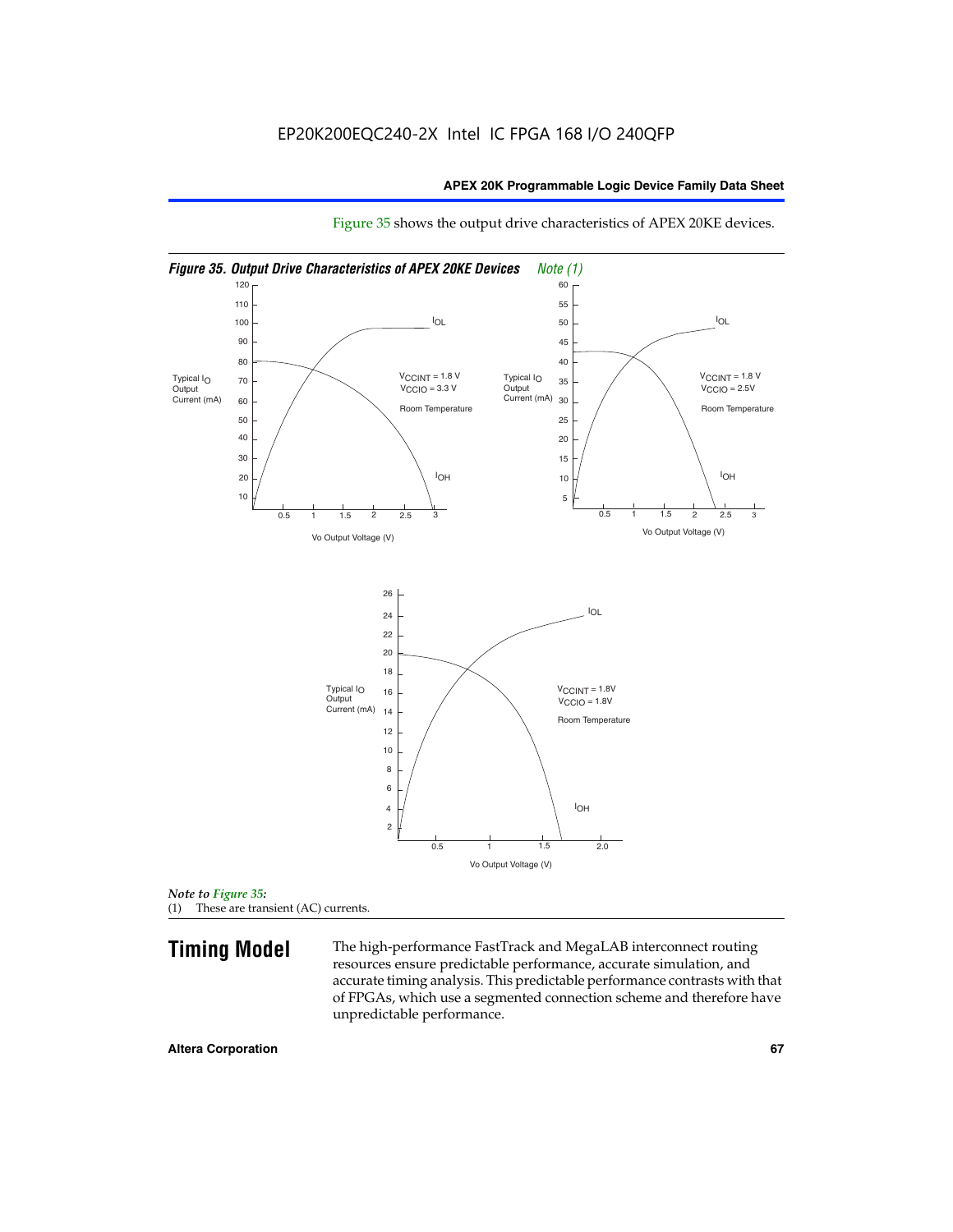All specifications are always representative of worst-case supply voltage and junction temperature conditions. All output-pin-timing specifications are reported for maximum driver strength.

Figure  $36$  shows the  $f_{MAX}$  timing model for APEX 20K devices.



Figure 37 shows the  $f_{MAX}$  timing model for APEX 20KE devices. These parameters can be used to estimate  $f_{MAX}$  for multiple levels of logic. Quartus II software timing analysis should be used for more accurate timing information.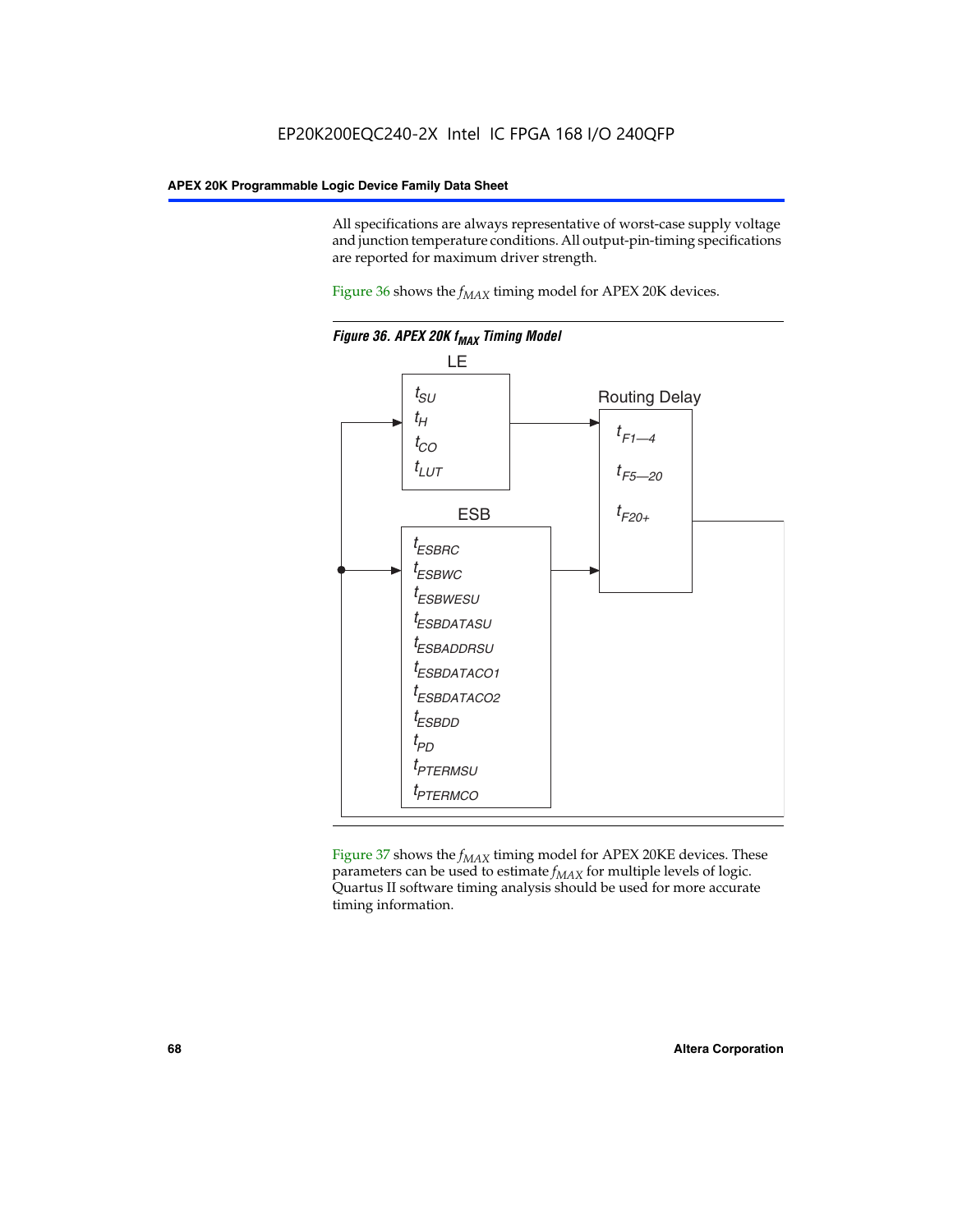

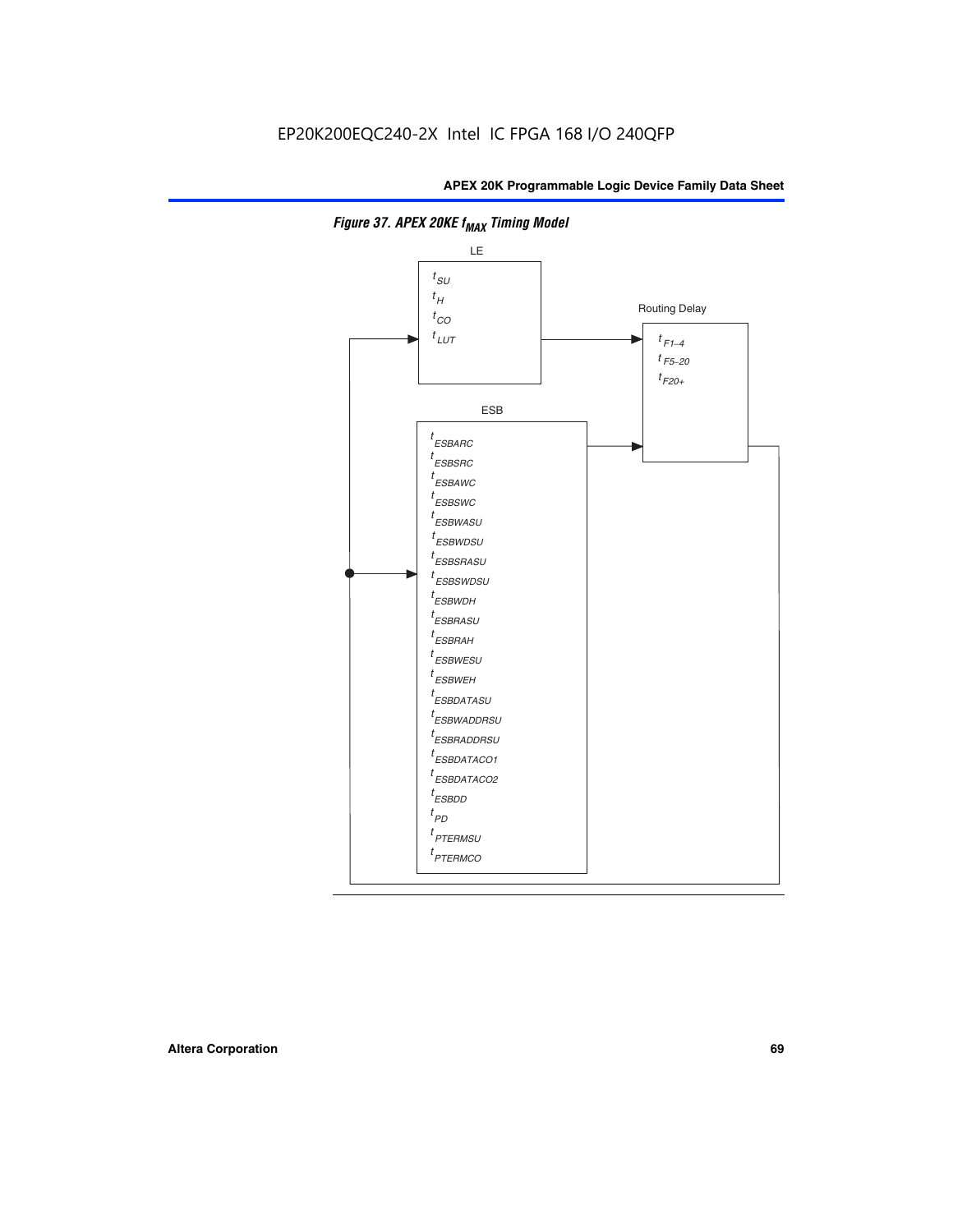Figures 38 and 39 show the asynchronous and synchronous timing waveforms, respectively, for the ESB macroparameters in Table 31.



*Figure 38. ESB Asynchronous Timing Waveforms*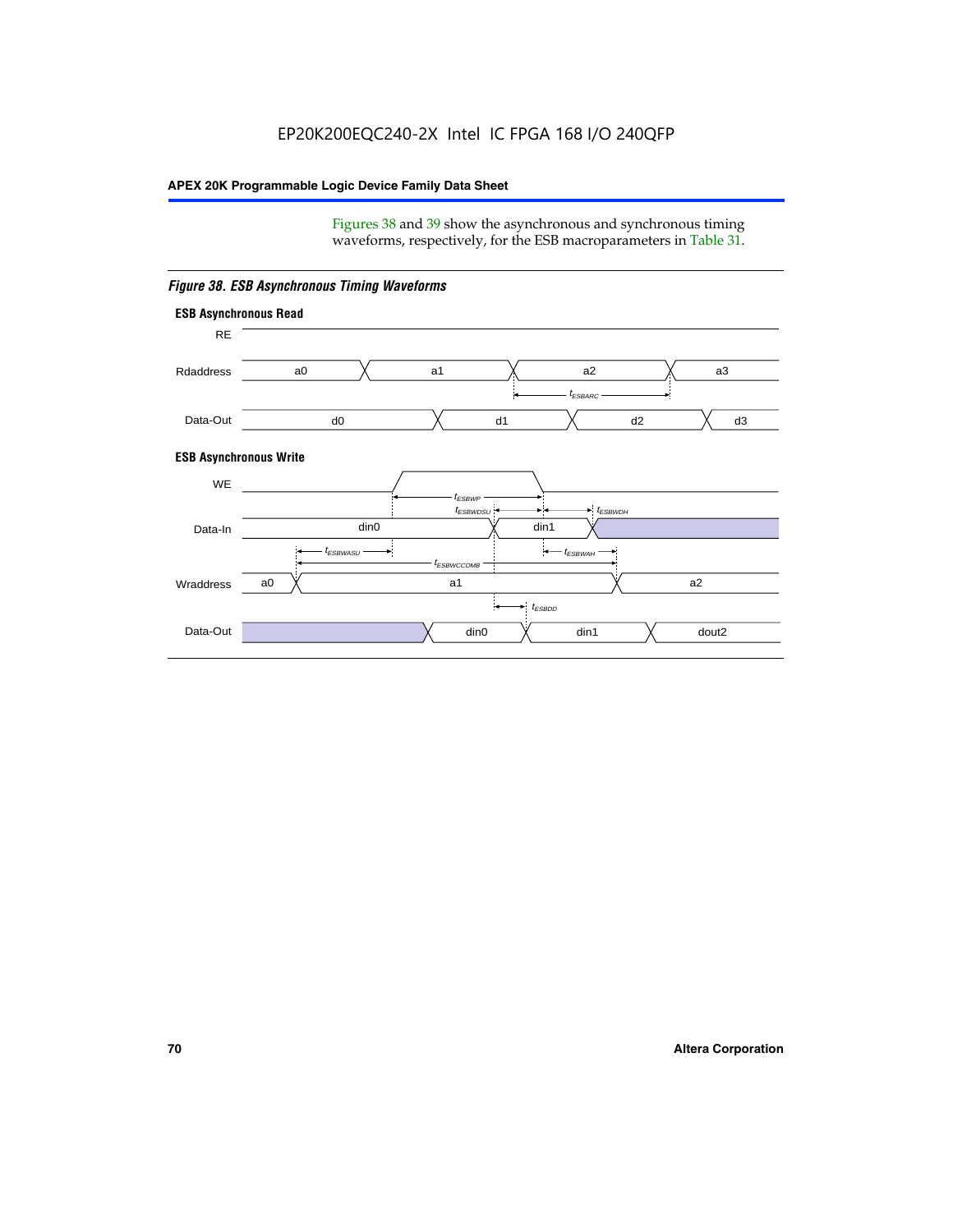# EP20K200EQC240-2X Intel IC FPGA 168 I/O 240QFP

# **APEX 20K Programmable Logic Device Family Data Sheet**



# *Figure 39. ESB Synchronous Timing Waveforms*

# **ESB Synchronous Write (ESB Output Registers Used)**



Figure 40 shows the timing model for bidirectional I/O pin timing.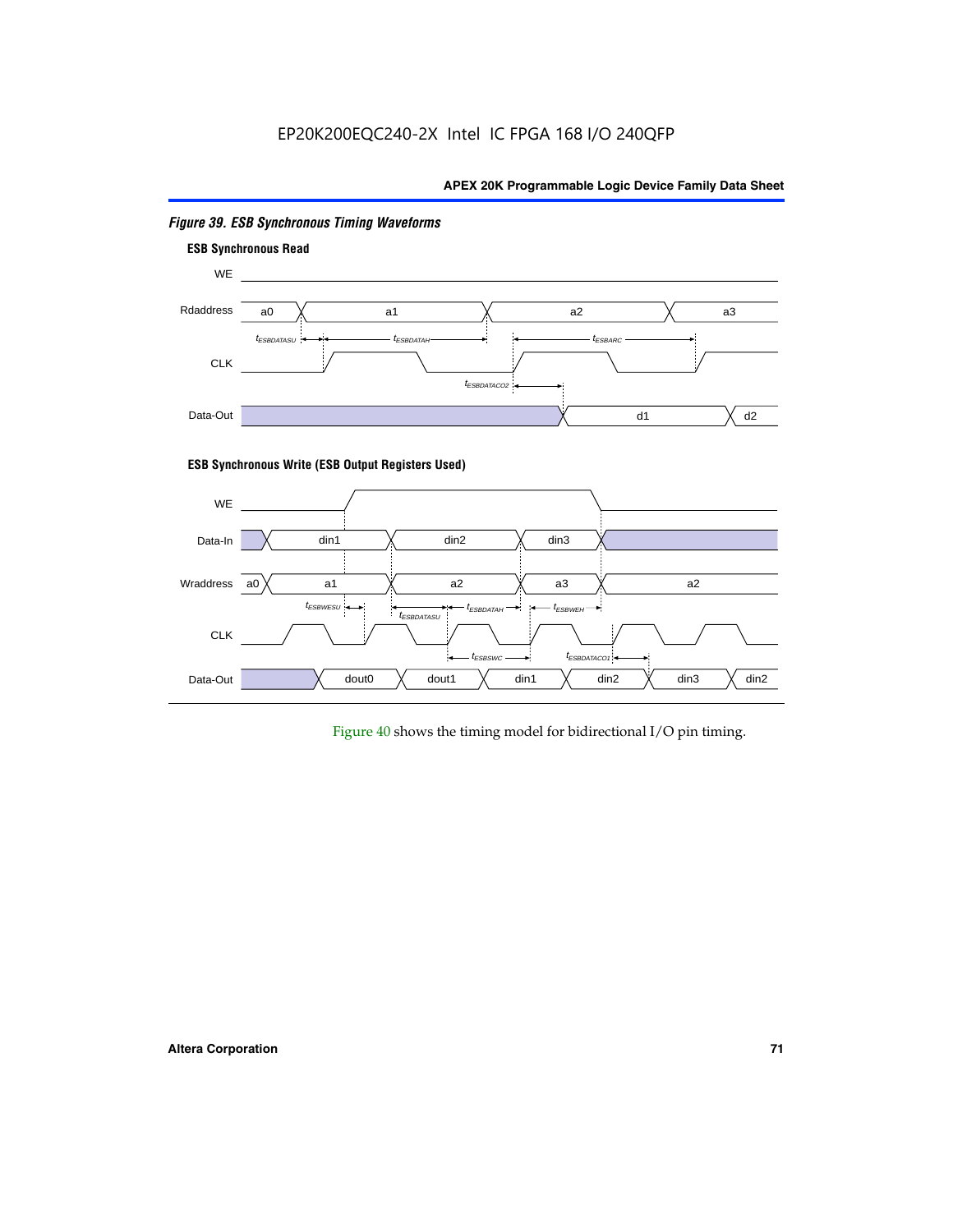

### *Figure 40. Synchronous Bidirectional Pin External Timing*

# *Notes to Figure 40:*

- The output enable and input registers are LE registers in the LAB adjacent to a bidirectional row pin. The output enable register is set with "Output Enable Routing= Signal-Pin" option in the Quartus II software.
- (2) The LAB adjacent input register is set with "Decrease Input Delay to Internal Cells= Off". This maintains a zero hold time for lab adjacent registers while giving a fast, position independent setup time. A faster setup time with zero hold time is possible by setting "Decrease Input Delay to Internal Cells= ON" and moving the input register farther away from the bidirectional pin. The exact position where zero hold occurs with the minimum setup time, varies with device density and speed grade.

Table 31 describes the  $f_{MAX}$  timing parameters shown in Figure 36 on page 68.

| Table 31. APEX 20K f <sub>MAX</sub> Timing Parameters<br>(Part 1 of 2) |                                                                |  |  |  |  |
|------------------------------------------------------------------------|----------------------------------------------------------------|--|--|--|--|
| Symbol                                                                 | <b>Parameter</b><br>LE register setup time before clock        |  |  |  |  |
| $t_{\text{SU}}$                                                        |                                                                |  |  |  |  |
| $t_H$                                                                  | LE register hold time after clock                              |  |  |  |  |
| $t_{CO}$                                                               | LE register clock-to-output delay                              |  |  |  |  |
| t <sub>LUT</sub>                                                       | LUT delay for data-in                                          |  |  |  |  |
| <sup>t</sup> ESBRC                                                     | ESB Asynchronous read cycle time                               |  |  |  |  |
| <sup>t</sup> ESBWC                                                     | ESB Asynchronous write cycle time                              |  |  |  |  |
| <sup>t</sup> ESBWESU                                                   | ESB WE setup time before clock when using input register       |  |  |  |  |
| <sup>t</sup> ESBDATASU                                                 | ESB data setup time before clock when using input register     |  |  |  |  |
| <sup>t</sup> ESBDATAH                                                  | ESB data hold time after clock when using input register       |  |  |  |  |
| <sup>t</sup> ESBADDRSU                                                 | ESB address setup time before clock when using input registers |  |  |  |  |
| ESBDATACO1                                                             | ESB clock-to-output delay when using output registers          |  |  |  |  |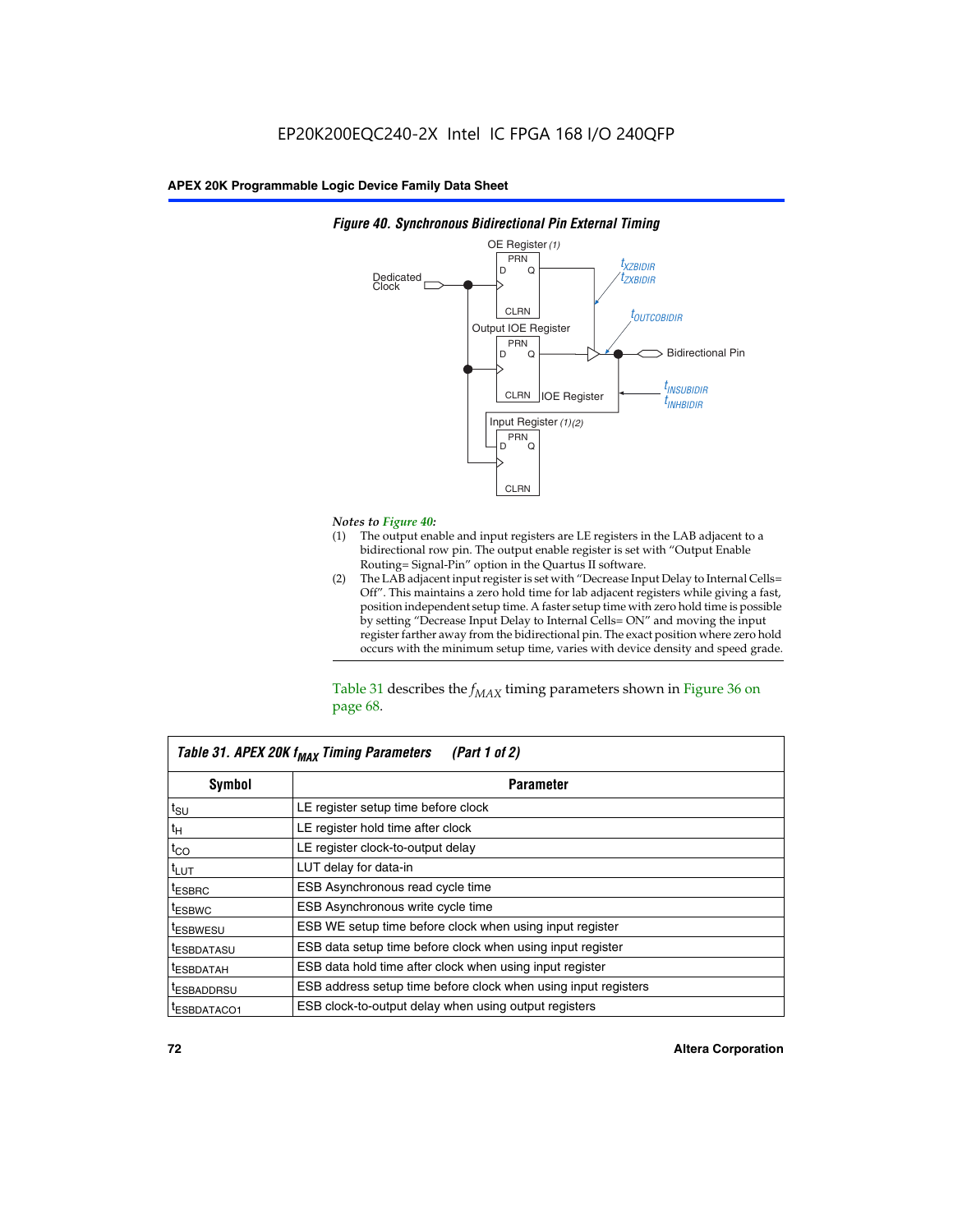| Table 31. APEX 20K f <sub>MAX</sub> Timing Parameters<br>(Part 2 of 2) |                                                    |  |  |  |  |
|------------------------------------------------------------------------|----------------------------------------------------|--|--|--|--|
| Symbol                                                                 | <b>Parameter</b>                                   |  |  |  |  |
| t <sub>ESBDATACO2</sub>                                                | ESB clock-to-output delay without output registers |  |  |  |  |
| <sup>t</sup> ESBDD                                                     | ESB data-in to data-out delay for RAM mode         |  |  |  |  |
| t <sub>PD</sub>                                                        | ESB macrocell input to non-registered output       |  |  |  |  |
| <sup>t</sup> PTERMSU                                                   | ESB macrocell register setup time before clock     |  |  |  |  |
| <sup>t</sup> PTERMCO                                                   | ESB macrocell register clock-to-output delay       |  |  |  |  |
| $t_{F1-4}$                                                             | Fanout delay using local interconnect              |  |  |  |  |
| $t_{F5-20}$                                                            | Fanout delay using MegaLab Interconnect            |  |  |  |  |
| $t_{F20+}$                                                             | Fanout delay using FastTrack Interconnect          |  |  |  |  |
| $t_{CH}$                                                               | Minimum clock high time from clock pin             |  |  |  |  |
| $t_{CL}$                                                               | Minimum clock low time from clock pin              |  |  |  |  |
| $t_{CLRP}$                                                             | LE clear pulse width                               |  |  |  |  |
| t <sub>PREP</sub>                                                      | LE preset pulse width                              |  |  |  |  |
| <sup>t</sup> ESBCH                                                     | Clock high time                                    |  |  |  |  |
| <sup>t</sup> ESBCL                                                     | Clock low time                                     |  |  |  |  |
| <sup>t</sup> ESBWP                                                     | Write pulse width                                  |  |  |  |  |
| <sup>t</sup> ESBRP                                                     | Read pulse width                                   |  |  |  |  |

## Tables 32 and 33 describe APEX 20K external timing parameters.

| Table 32. APEX 20K External Timing Parameters<br>Note (1) |                                                         |  |  |  |  |
|-----------------------------------------------------------|---------------------------------------------------------|--|--|--|--|
| Symbol                                                    | <b>Clock Parameter</b>                                  |  |  |  |  |
| <sup>t</sup> insu                                         | Setup time with global clock at IOE register            |  |  |  |  |
| $t_{\mathsf{INH}}$                                        | Hold time with global clock at IOE register             |  |  |  |  |
| toutco                                                    | Clock-to-output delay with global clock at IOE register |  |  |  |  |

| Table 33. APEX 20K External Bidirectional Timing Parameters<br>Note (1) |                                                                                                |              |  |  |  |  |
|-------------------------------------------------------------------------|------------------------------------------------------------------------------------------------|--------------|--|--|--|--|
| Symbol                                                                  | <b>Parameter</b>                                                                               |              |  |  |  |  |
| <sup>I</sup> INSUBIDIR                                                  | Setup time for bidirectional pins with global clock at same-row or same-<br>column LE register |              |  |  |  |  |
| <sup>t</sup> INHBIDIR                                                   | Hold time for bidirectional pins with global clock at same-row or same-<br>column LE register  |              |  |  |  |  |
| <sup>t</sup> OUTCOBIDIR                                                 | Clock-to-output delay for bidirectional pins with global clock at IOE<br>register              | $C1 = 10 pF$ |  |  |  |  |
| <sup>T</sup> XZBIDIR                                                    | Synchronous IOE output buffer disable delay                                                    | $C1 = 10 pF$ |  |  |  |  |
| <sup>I</sup> ZXBIDIR                                                    | Synchronous IOE output buffer enable delay, slow slew rate $=$ off                             | $C1 = 10 pF$ |  |  |  |  |

#### **Altera Corporation 73**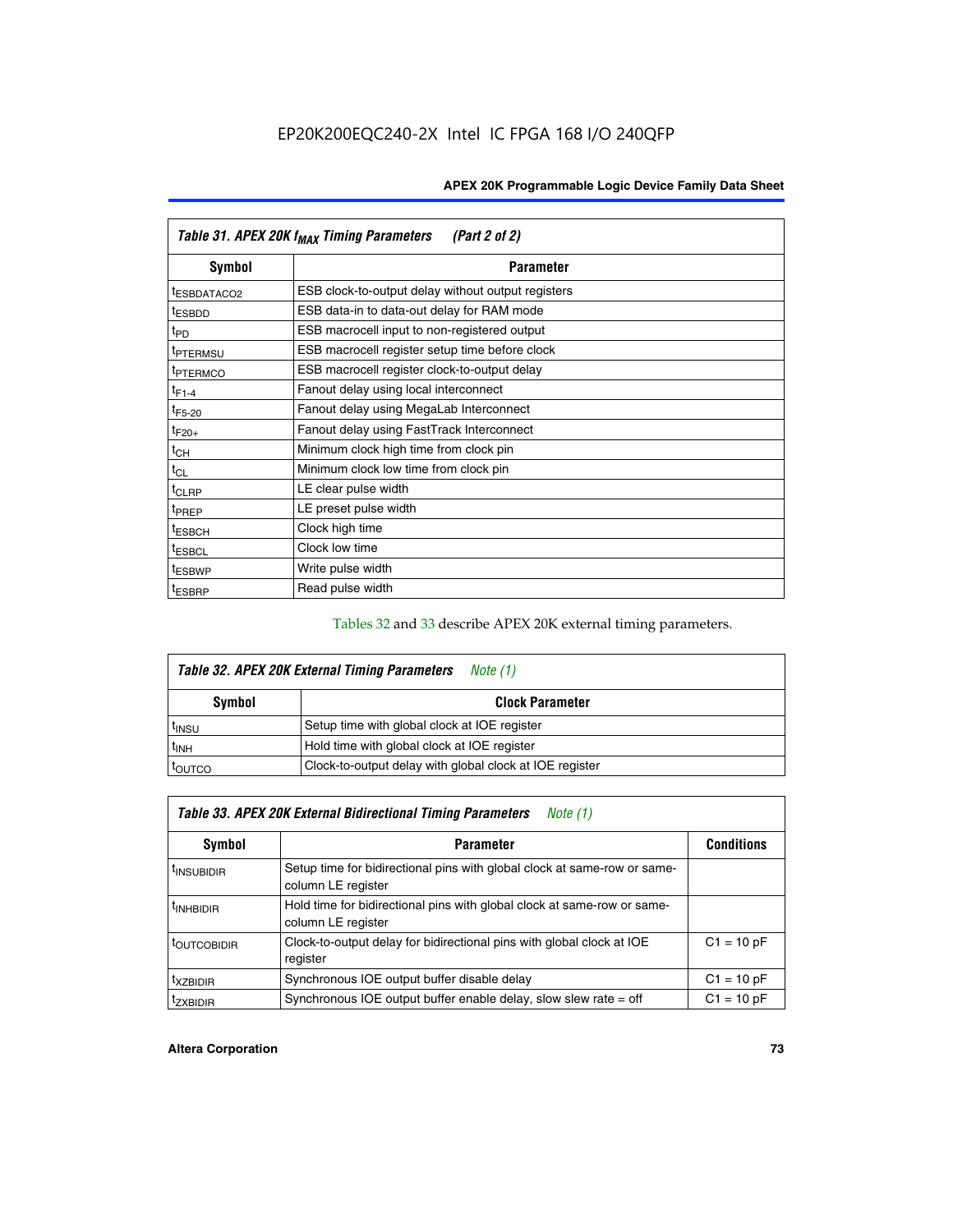$\mathbf{r}$ 

#### *Note to Tables 32 and 33:*

(1) These timing parameters are sample-tested only.

Tables 34 through 37 show APEX 20KE LE, ESB, routing, and functional timing microparameters for the  $f_{MAX}$  timing model.

| <b>Table 34. APEX 20KE LE Timing Microparameters</b> |                                     |  |  |  |  |
|------------------------------------------------------|-------------------------------------|--|--|--|--|
| Symbol<br><b>Parameter</b>                           |                                     |  |  |  |  |
| t <sub>SU</sub>                                      | LE register setup time before clock |  |  |  |  |
| $t_H$                                                | LE register hold time after clock   |  |  |  |  |
| $t_{CO}$                                             | LE register clock-to-output delay   |  |  |  |  |
| <b>LUT</b>                                           | LUT delay for data-in to data-out   |  |  |  |  |

| Table 35. APEX 20KE ESB Timing Microparameters |                                                                        |  |  |  |
|------------------------------------------------|------------------------------------------------------------------------|--|--|--|
| Symbol                                         | <b>Parameter</b>                                                       |  |  |  |
| t <sub>ESBARC</sub>                            | ESB Asynchronous read cycle time                                       |  |  |  |
| <sup>t</sup> ESBSRC                            | <b>ESB Synchronous read cycle time</b>                                 |  |  |  |
| t <sub>ESBAWC</sub>                            | ESB Asynchronous write cycle time                                      |  |  |  |
| t <sub>ESBSWC</sub>                            | ESB Synchronous write cycle time                                       |  |  |  |
| tESBWASU                                       | ESB write address setup time with respect to WE                        |  |  |  |
| <sup>t</sup> ESBWAH                            | ESB write address hold time with respect to WE                         |  |  |  |
| t <sub>ESBWDSU</sub>                           | ESB data setup time with respect to WE                                 |  |  |  |
| <sup>t</sup> ESBWDH                            | ESB data hold time with respect to WE                                  |  |  |  |
| tESBRASU                                       | ESB read address setup time with respect to RE                         |  |  |  |
| t <sub>ESBRAH</sub>                            | ESB read address hold time with respect to RE                          |  |  |  |
| <sup>t</sup> ESBWESU                           | ESB WE setup time before clock when using input register               |  |  |  |
| <sup>t</sup> ESBWEH                            | ESB WE hold time after clock when using input register                 |  |  |  |
| <sup>t</sup> ESBDATASU                         | ESB data setup time before clock when using input register             |  |  |  |
| t <sub>ESBDATAH</sub>                          | ESB data hold time after clock when using input register               |  |  |  |
| <sup>t</sup> ESBWADDRSU                        | ESB write address setup time before clock when using input             |  |  |  |
|                                                | registers                                                              |  |  |  |
| tESBRADDRSU                                    | ESB read address setup time before clock when using input<br>registers |  |  |  |
| t <sub>ESBDATACO1</sub>                        | ESB clock-to-output delay when using output registers                  |  |  |  |
| t <sub>ESBDATACO2</sub>                        | ESB clock-to-output delay without output registers                     |  |  |  |
| $t_{ESBDD}$                                    | ESB data-in to data-out delay for RAM mode                             |  |  |  |
| $t_{PD}$                                       | ESB Macrocell input to non-registered output                           |  |  |  |
| t <sub>PTERMSU</sub>                           | ESB Macrocell register setup time before clock                         |  |  |  |
| t <sub>PTERMCO</sub>                           | ESB Macrocell register clock-to-output delay                           |  |  |  |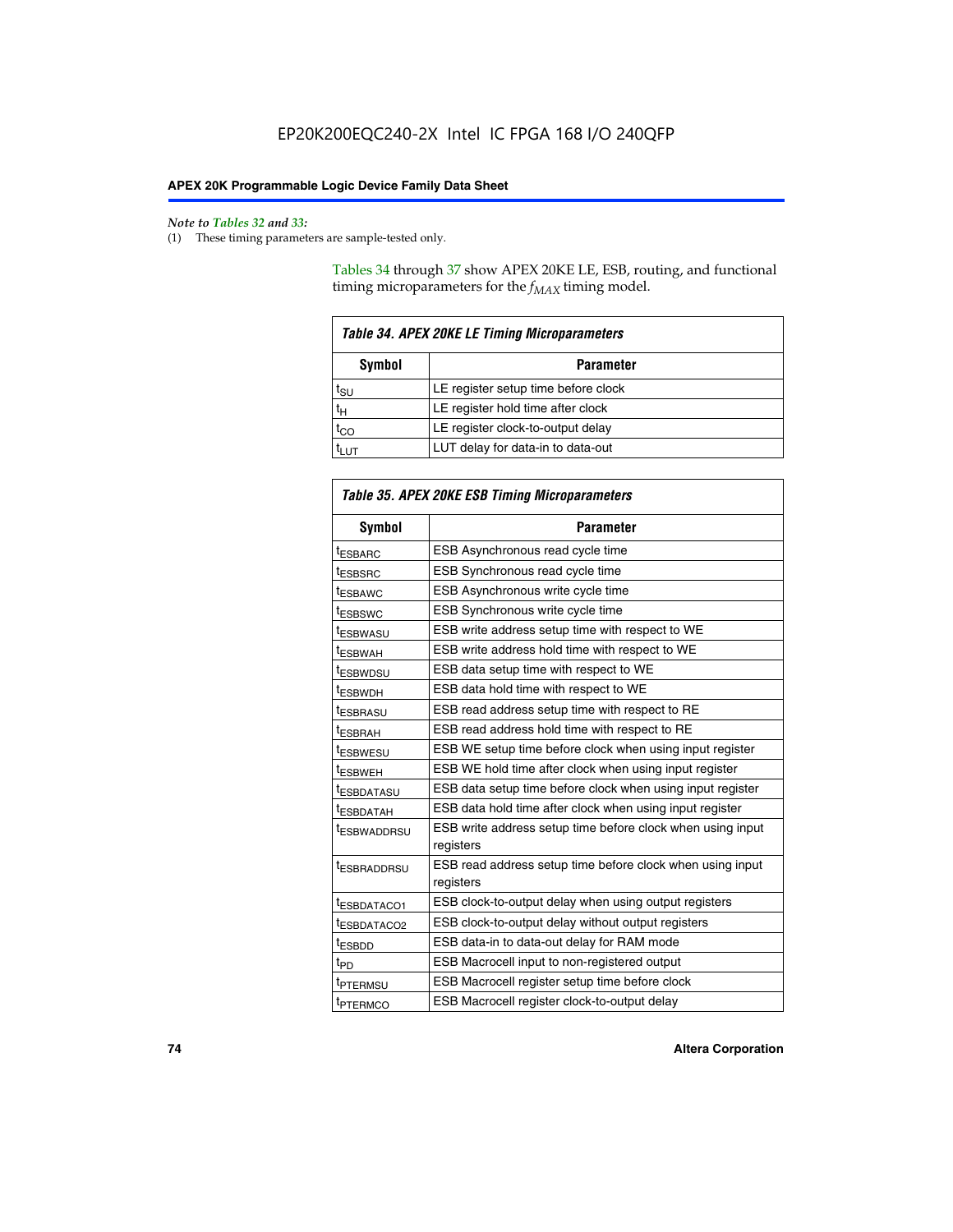| Table 36. APEX 20KE Routing Timing Microparameters<br>Note (1) |                                                    |  |  |  |  |
|----------------------------------------------------------------|----------------------------------------------------|--|--|--|--|
| Symbol<br><b>Parameter</b>                                     |                                                    |  |  |  |  |
| $t_{F1-4}$                                                     | Fanout delay using Local Interconnect              |  |  |  |  |
| $t_{F5-20}$                                                    | Fanout delay estimate using MegaLab Interconnect   |  |  |  |  |
| t <sub>F20+</sub>                                              | Fanout delay estimate using FastTrack Interconnect |  |  |  |  |

#### *Note to Table 36:*

(1) These parameters are worst-case values for typical applications. Post-compilation timing simulation and timing analysis are required to determine actual worst-case performance.

| Symbol        | <b>Parameter</b>                       |
|---------------|----------------------------------------|
| <b>TCH</b>    | Minimum clock high time from clock pin |
| <b>TCL</b>    | Minimum clock low time from clock pin  |
| <b>TCLRP</b>  | LE clear Pulse Width                   |
| <b>TPREP</b>  | LE preset pulse width                  |
| <b>TESBCH</b> | Clock high time for ESB                |
| <b>TESBCL</b> | Clock low time for ESB                 |
| <b>TESBWP</b> | Write pulse width                      |
| <b>TESBRP</b> | Read pulse width                       |

### *Table 37. APEX 20KE Functional Timing Microparameters*

Tables 38 and 39 describe the APEX 20KE external timing parameters.

| Table 38. APEX 20KE External Timing Parameters<br><i>Note</i> $(1)$ |                                                                                |              |  |  |  |  |
|---------------------------------------------------------------------|--------------------------------------------------------------------------------|--------------|--|--|--|--|
| <b>Clock Parameter</b><br><b>Conditions</b><br>Symbol               |                                                                                |              |  |  |  |  |
| <sup>t</sup> insu                                                   | Setup time with global clock at IOE input register                             |              |  |  |  |  |
| $t_{\text{INH}}$                                                    | Hold time with global clock at IOE input register                              |              |  |  |  |  |
| t <sub>outco</sub>                                                  | Clock-to-output delay with global clock at IOE output register<br>$C1 = 10 pF$ |              |  |  |  |  |
| <sup>t</sup> INSUPLL                                                | Setup time with PLL clock at IOE input register                                |              |  |  |  |  |
| <sup>t</sup> INHPLL                                                 | Hold time with PLL clock at IOE input register                                 |              |  |  |  |  |
| <b><i>LOUTCOPLL</i></b>                                             | Clock-to-output delay with PLL clock at IOE output register                    | $C1 = 10 pF$ |  |  |  |  |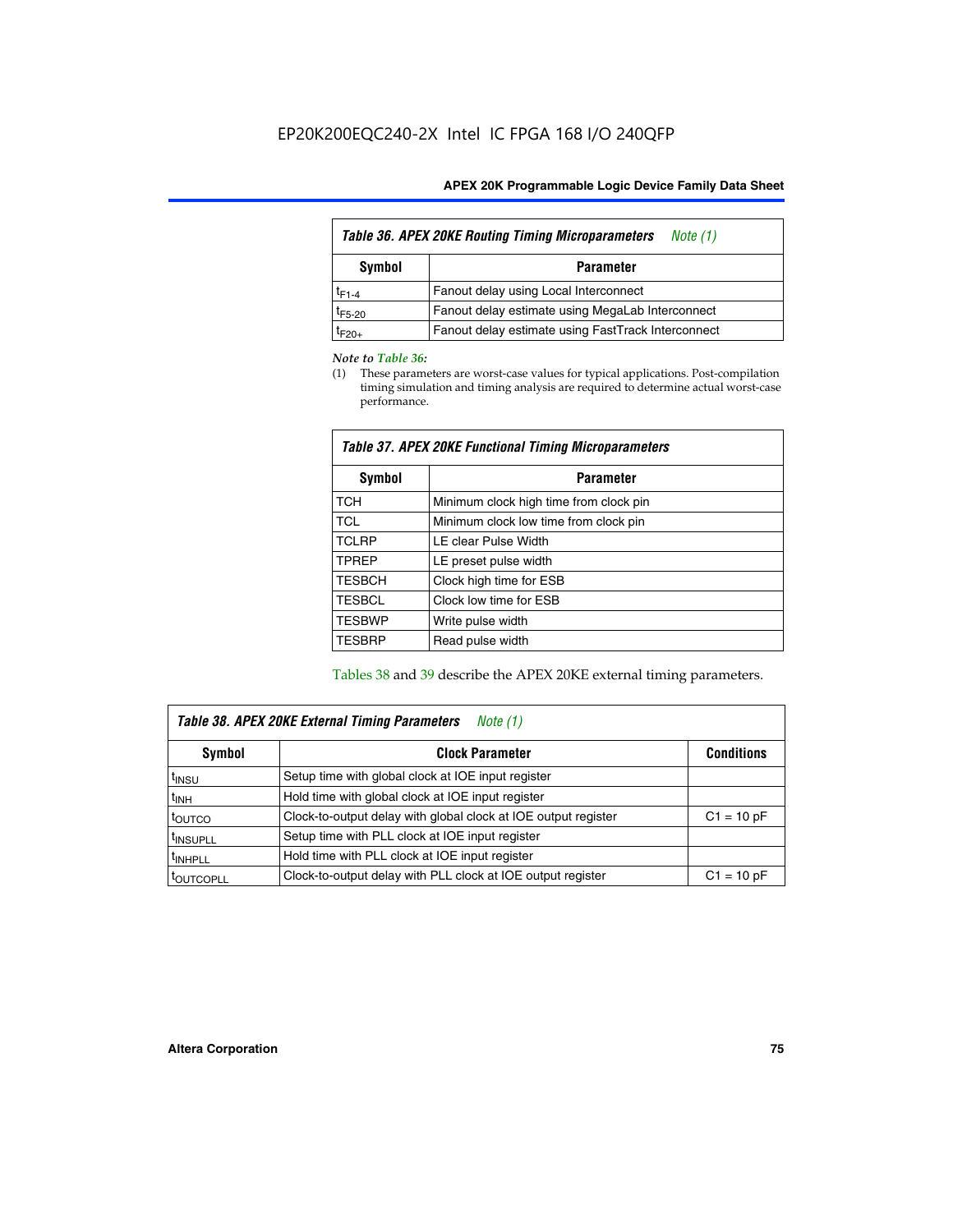| <b>Table 39. APEX 20KE External Bidirectional Timing Parameters</b><br>Note (1) |                                                                                                          |                   |  |  |  |  |
|---------------------------------------------------------------------------------|----------------------------------------------------------------------------------------------------------|-------------------|--|--|--|--|
| Symbol                                                                          | <b>Parameter</b>                                                                                         | <b>Conditions</b> |  |  |  |  |
| <sup>t</sup> INSUBIDIR                                                          | Setup time for bidirectional pins with global clock at LAB adjacent Input<br>Register                    |                   |  |  |  |  |
| <sup>t</sup> INHBIDIR                                                           | Hold time for bidirectional pins with global clock at LAB adjacent Input<br>Register                     |                   |  |  |  |  |
| <sup>t</sup> OUTCOBIDIR                                                         | $C1 = 10 pF$<br>Clock-to-output delay for bidirectional pins with global clock at IOE output<br>register |                   |  |  |  |  |
| <sup>t</sup> xzbidir                                                            | $C1 = 10 pF$<br>Synchronous Output Enable Register to output buffer disable delay                        |                   |  |  |  |  |
| <sup>t</sup> zxbidir                                                            | Synchronous Output Enable Register output buffer enable delay                                            | $C1 = 10 pF$      |  |  |  |  |
| <sup>I</sup> INSUBIDIRPLL                                                       | Setup time for bidirectional pins with PLL clock at LAB adjacent Input<br>Register                       |                   |  |  |  |  |
| <sup>t</sup> INHBIDIRPLL                                                        | Hold time for bidirectional pins with PLL clock at LAB adjacent Input<br>Register                        |                   |  |  |  |  |
| <sup>t</sup> OUTCOBIDIRPLL                                                      | Clock-to-output delay for bidirectional pins with PLL clock at IOE output<br>register                    | $C1 = 10 pF$      |  |  |  |  |
| <sup>t</sup> XZBIDIRPLL                                                         | Synchronous Output Enable Register to output buffer disable delay with<br><b>PLL</b>                     | $C1 = 10 pF$      |  |  |  |  |
| <sup>I</sup> ZXBIDIRPLL                                                         | Synchronous Output Enable Register output buffer enable delay with PLL                                   | $C1 = 10 pF$      |  |  |  |  |

*Note to Tables 38 and 39:*

(1) These timing parameters are sample-tested only.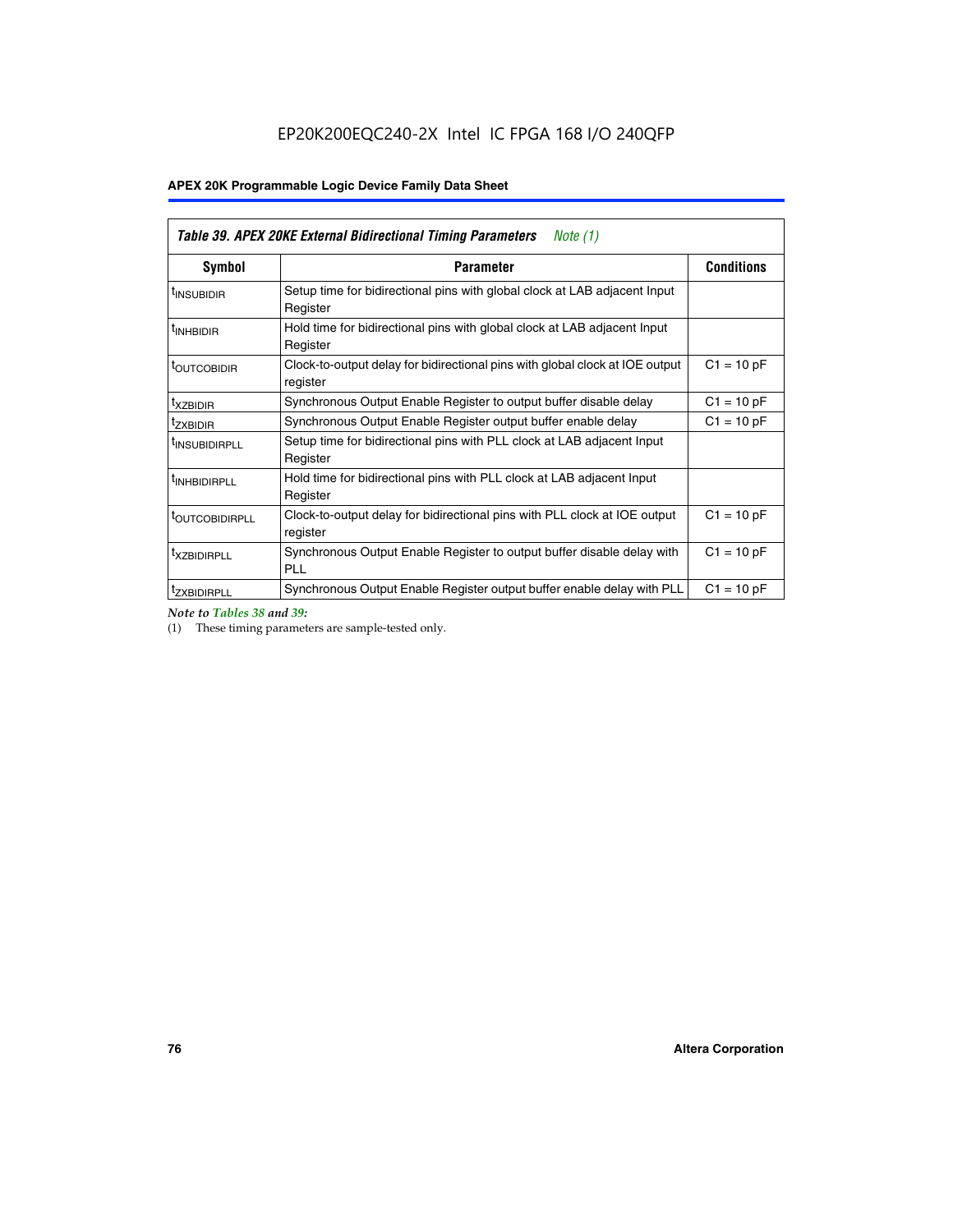Tables 40 through 42 show the **f<sub>MAX</sub>** timing parameters for EP20K100, EP20K200, and EP20K400 APEX 20K devices.

| Table 40. EP20K100 f <sub>MAX</sub> Timing Parameters |                |     |                |            |                |     |              |
|-------------------------------------------------------|----------------|-----|----------------|------------|----------------|-----|--------------|
| <b>Symbol</b>                                         | -1 Speed Grade |     | -2 Speed Grade |            | -3 Speed Grade |     | <b>Units</b> |
|                                                       | Min            | Max | Min            | <b>Max</b> | Min            | Max |              |
| $t_{\text{SU}}$                                       | 0.5            |     | 0.6            |            | 0.8            |     | ns           |
| $t_H$                                                 | 0.7            |     | 0.8            |            | 1.0            |     | ns           |
| $t_{CO}$                                              |                | 0.3 |                | 0.4        |                | 0.5 | ns           |
| $t_{LUT}$                                             |                | 0.8 |                | 1.0        |                | 1.3 | ns           |
| <sup>t</sup> ESBRC                                    |                | 1.7 |                | 2.1        |                | 2.4 | ns           |
| t <sub>ESBWC</sub>                                    |                | 5.7 |                | 6.9        |                | 8.1 | ns           |
| t <sub>ESBWESU</sub>                                  | 3.3            |     | 3.9            |            | 4.6            |     | ns           |
| <sup>t</sup> ESBDATASU                                | 2.2            |     | 2.7            |            | 3.1            |     | ns           |
| t <sub>ESBDATAH</sub>                                 | 0.6            |     | 0.8            |            | 0.9            |     | ns           |
| <sup>t</sup> ESBADDRSU                                | 2.4            |     | 2.9            |            | 3.3            |     | ns           |
| t <sub>ESBDATACO1</sub>                               |                | 1.3 |                | 1.6        |                | 1.8 | ns           |
| <sup>t</sup> ESBDATACO2                               |                | 2.6 |                | 3.1        |                | 3.6 | ns           |
| t <sub>ESBDD</sub>                                    |                | 2.5 |                | 3.3        |                | 3.6 | ns           |
| t <sub>PD</sub>                                       |                | 2.5 |                | 3.0        |                | 3.6 | ns           |
| <sup>t</sup> PTERMSU                                  | 2.3            |     | 2.6            |            | 3.2            |     | ns           |
| t <sub>PTERMCO</sub>                                  |                | 1.5 |                | 1.8        |                | 2.1 | ns           |
| $t_{F1-4}$                                            |                | 0.5 |                | 0.6        |                | 0.7 | ns           |
| $t_{F5-20}$                                           |                | 1.6 |                | 1.7        |                | 1.8 | ns           |
| $t_{F20+}$                                            |                | 2.2 |                | 2.2        |                | 2.3 | ns           |
| $t_{\mathsf{CH}}$                                     | 2.0            |     | 2.5            |            | 3.0            |     | ns           |
| $t_{CL}$                                              | 2.0            |     | 2.5            |            | 3.0            |     | ns           |
| t <sub>CLRP</sub>                                     | 0.3            |     | 0.4            |            | 0.4            |     | ns           |
| t <sub>PREP</sub>                                     | 0.5            |     | 0.5            |            | 0.5            |     | ns           |
| t <sub>ESBCH</sub>                                    | 2.0            |     | 2.5            |            | 3.0            |     | ns           |
| t <sub>ESBCL</sub>                                    | 2.0            |     | 2.5            |            | 3.0            |     | ns           |
| t <sub>ESBWP</sub>                                    | 1.6            |     | 1.9            |            | 2.2            |     | ns           |
| $t_{ESBRP}$                                           | 1.0            |     | 1.3            |            | 1.4            |     | ns           |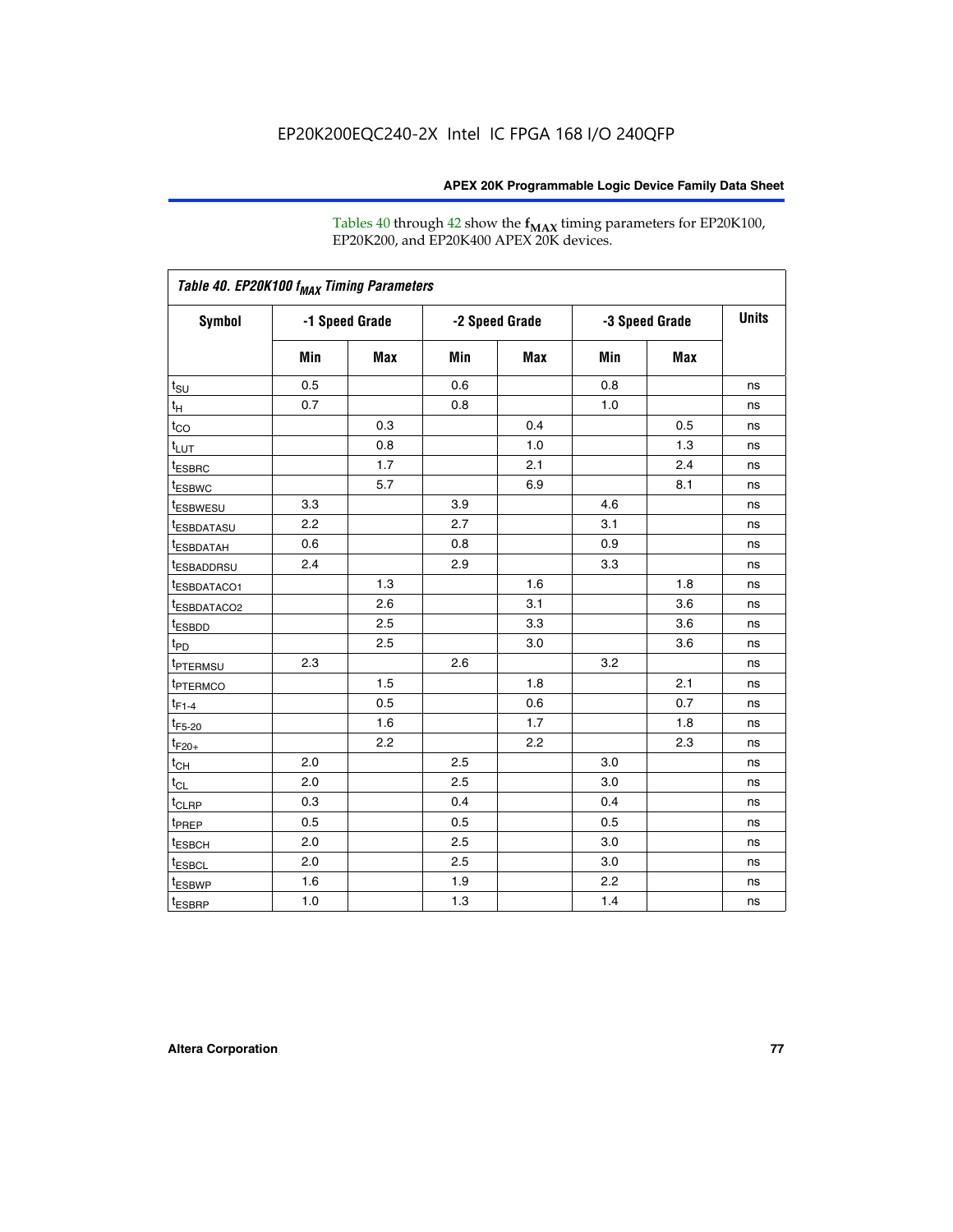| Table 41. EP20K200 f <sub>MAX</sub> Timing Parameters |                |     |     |                |     |                |    |
|-------------------------------------------------------|----------------|-----|-----|----------------|-----|----------------|----|
| <b>Symbol</b>                                         | -1 Speed Grade |     |     | -2 Speed Grade |     | -3 Speed Grade |    |
|                                                       | Min            | Max | Min | <b>Max</b>     | Min | Max            |    |
| $t_{\text{SU}}$                                       | 0.5            |     | 0.6 |                | 0.8 |                | ns |
| $t_H$                                                 | 0.7            |     | 0.8 |                | 1.0 |                | ns |
| $t_{CO}$                                              |                | 0.3 |     | 0.4            |     | 0.5            | ns |
| $t_{LUT}$                                             |                | 0.8 |     | 1.0            |     | 1.3            | ns |
| t <sub>ESBRC</sub>                                    |                | 1.7 |     | 2.1            |     | 2.4            | ns |
| t <sub>ESBWC</sub>                                    |                | 5.7 |     | 6.9            |     | 8.1            | ns |
| t <sub>ESBWESU</sub>                                  | 3.3            |     | 3.9 |                | 4.6 |                | ns |
| t <sub>esbdatasu</sub>                                | 2.2            |     | 2.7 |                | 3.1 |                | ns |
| t <sub>ESBDATAH</sub>                                 | 0.6            |     | 0.8 |                | 0.9 |                | ns |
| t <sub>ESBADDRSU</sub>                                | 2.4            |     | 2.9 |                | 3.3 |                | ns |
| <u>t<sub>ESBDATACO1</sub></u>                         |                | 1.3 |     | 1.6            |     | 1.8            | ns |
| <sup>t</sup> ESBDATACO2                               |                | 2.6 |     | 3.1            |     | 3.6            | ns |
| t <sub>ESBDD</sub>                                    |                | 2.5 |     | 3.3            |     | 3.6            | ns |
| t <sub>PD</sub>                                       |                | 2.5 |     | 3.0            |     | 3.6            | ns |
| t <sub>PTERMSU</sub>                                  | 2.3            |     | 2.7 |                | 3.2 |                | ns |
| t <sub>PTERMCO</sub>                                  |                | 1.5 |     | 1.8            |     | 2.1            | ns |
| $t_{F1-4}$                                            |                | 0.5 |     | 0.6            |     | 0.7            | ns |
| $t_{F5-20}$                                           |                | 1.6 |     | 1.7            |     | 1.8            | ns |
| $t_{F20+}$                                            |                | 2.2 |     | 2.2            |     | 2.3            | ns |
| $\textnormal{t}_{\textnormal{CH}}$                    | 2.0            |     | 2.5 |                | 3.0 |                | ns |
| $t_{CL}$                                              | 2.0            |     | 2.5 |                | 3.0 |                | ns |
| t <sub>CLRP</sub>                                     | 0.3            |     | 0.4 |                | 0.4 |                | ns |
| t <sub>PREP</sub>                                     | 0.4            |     | 0.5 |                | 0.5 |                | ns |
| t <sub>ESBCH</sub>                                    | 2.0            |     | 2.5 |                | 3.0 |                | ns |
| t <sub>ESBCL</sub>                                    | 2.0            |     | 2.5 |                | 3.0 |                | ns |
| t <sub>ESBWP</sub>                                    | 1.6            |     | 1.9 |                | 2.2 |                | ns |
| t <sub>ESBRP</sub>                                    | 1.0            |     | 1.3 |                | 1.4 |                | ns |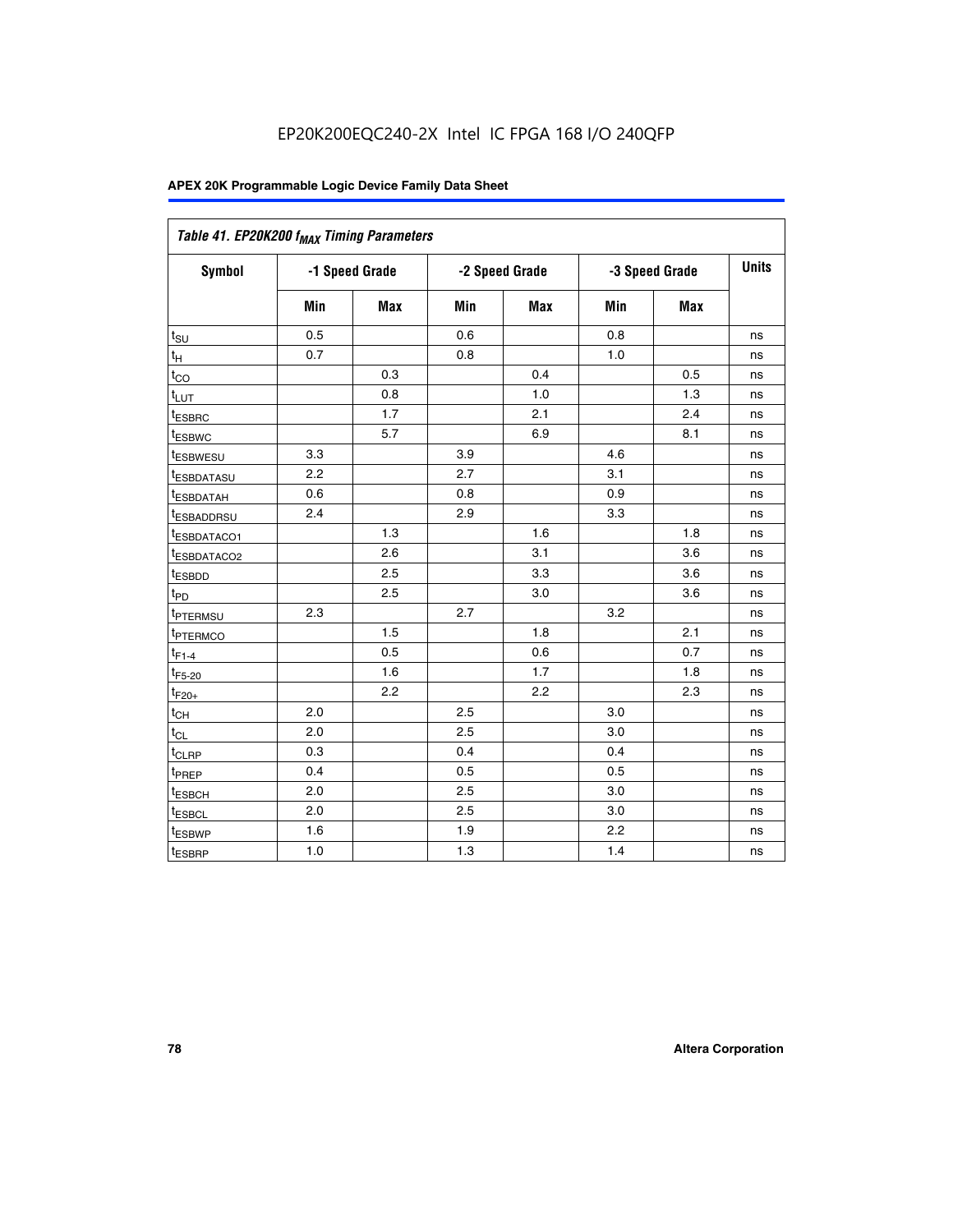|                             | Table 42. EP20K400 f <sub>MAX</sub> Timing Parameters |                |     |                |     |                |              |  |  |  |  |
|-----------------------------|-------------------------------------------------------|----------------|-----|----------------|-----|----------------|--------------|--|--|--|--|
| <b>Symbol</b>               |                                                       | -1 Speed Grade |     | -2 Speed Grade |     | -3 Speed Grade | <b>Units</b> |  |  |  |  |
|                             | Min                                                   | Max            | Min | <b>Max</b>     | Min | <b>Max</b>     |              |  |  |  |  |
| $t_{\text{SU}}$             | 0.1                                                   |                | 0.3 |                | 0.6 |                | ns           |  |  |  |  |
| $t_H$                       | 0.5                                                   |                | 0.8 |                | 0.9 |                | ns           |  |  |  |  |
| $t_{CO}$                    |                                                       | 0.1            |     | 0.4            |     | 0.6            | ns           |  |  |  |  |
| t <sub>LUT</sub>            |                                                       | 1.0            |     | 1.2            |     | 1.4            | ns           |  |  |  |  |
| t <sub>ESBRC</sub>          |                                                       | 1.7            |     | 2.1            |     | 2.4            | ns           |  |  |  |  |
| <sup>t</sup> ESBWC          |                                                       | 5.7            |     | 6.9            |     | 8.1            | ns           |  |  |  |  |
| <i>t</i> ESBWESU            | 3.3                                                   |                | 3.9 |                | 4.6 |                | ns           |  |  |  |  |
| <sup>t</sup> ESBDATASU      | 2.2                                                   |                | 2.7 |                | 3.1 |                | ns           |  |  |  |  |
| <sup>t</sup> ESBDATAH       | 0.6                                                   |                | 0.8 |                | 0.9 |                | ns           |  |  |  |  |
| <sup>t</sup> ESBADDRSU      | 2.4                                                   |                | 2.9 |                | 3.3 |                | ns           |  |  |  |  |
| t <sub>ESBDATACO1</sub>     |                                                       | 1.3            |     | 1.6            |     | 1.8            | ns           |  |  |  |  |
| <sup>t</sup> ESBDATACO2     |                                                       | 2.5            |     | 3.1            |     | 3.6            | ns           |  |  |  |  |
| t <sub>ESBDD</sub>          |                                                       | 2.5            |     | 3.3            |     | 3.6            | ns           |  |  |  |  |
| $t_{PD}$                    |                                                       | 2.5            |     | 3.1            |     | 3.6            | ns           |  |  |  |  |
| t <sub>PTERMSU</sub>        | 1.7                                                   |                | 2.1 |                | 2.4 |                | ns           |  |  |  |  |
| t <sub>PTERMCO</sub>        |                                                       | 1.0            |     | 1.2            |     | 1.4            | ns           |  |  |  |  |
| $t_{F1-4}$                  |                                                       | 0.4            |     | 0.5            |     | 0.6            | ns           |  |  |  |  |
| $t_{F5-20}$                 |                                                       | 2.6            |     | 2.8            |     | 2.9            | ns           |  |  |  |  |
| $t_{F20+}$                  |                                                       | 3.7            |     | 3.8            |     | 3.9            | ns           |  |  |  |  |
| $t_{CH}$                    | 2.0                                                   |                | 2.5 |                | 3.0 |                | ns           |  |  |  |  |
| $t_{CL}$                    | 2.0                                                   |                | 2.5 |                | 3.0 |                | ns           |  |  |  |  |
| t <sub>CLRP</sub>           | 0.5                                                   |                | 0.6 |                | 0.8 |                | ns           |  |  |  |  |
| t <sub>PREP</sub>           | 0.5                                                   |                | 0.5 |                | 0.5 |                | ns           |  |  |  |  |
| t <sub>ESBCH</sub>          | 2.0                                                   |                | 2.5 |                | 3.0 |                | ns           |  |  |  |  |
| <b><i><u>LESBCL</u></i></b> | 2.0                                                   |                | 2.5 |                | 3.0 |                | ns           |  |  |  |  |
| t <sub>ESBWP</sub>          | 1.5                                                   |                | 1.9 |                | 2.2 |                | ns           |  |  |  |  |
| t <sub>ESBRP</sub>          | 1.0                                                   |                | 1.2 |                | 1.4 |                | ns           |  |  |  |  |

Tables 43 through 48 show the I/O external and external bidirectional timing parameter values for EP20K100, EP20K200, and EP20K400 APEX 20K devices.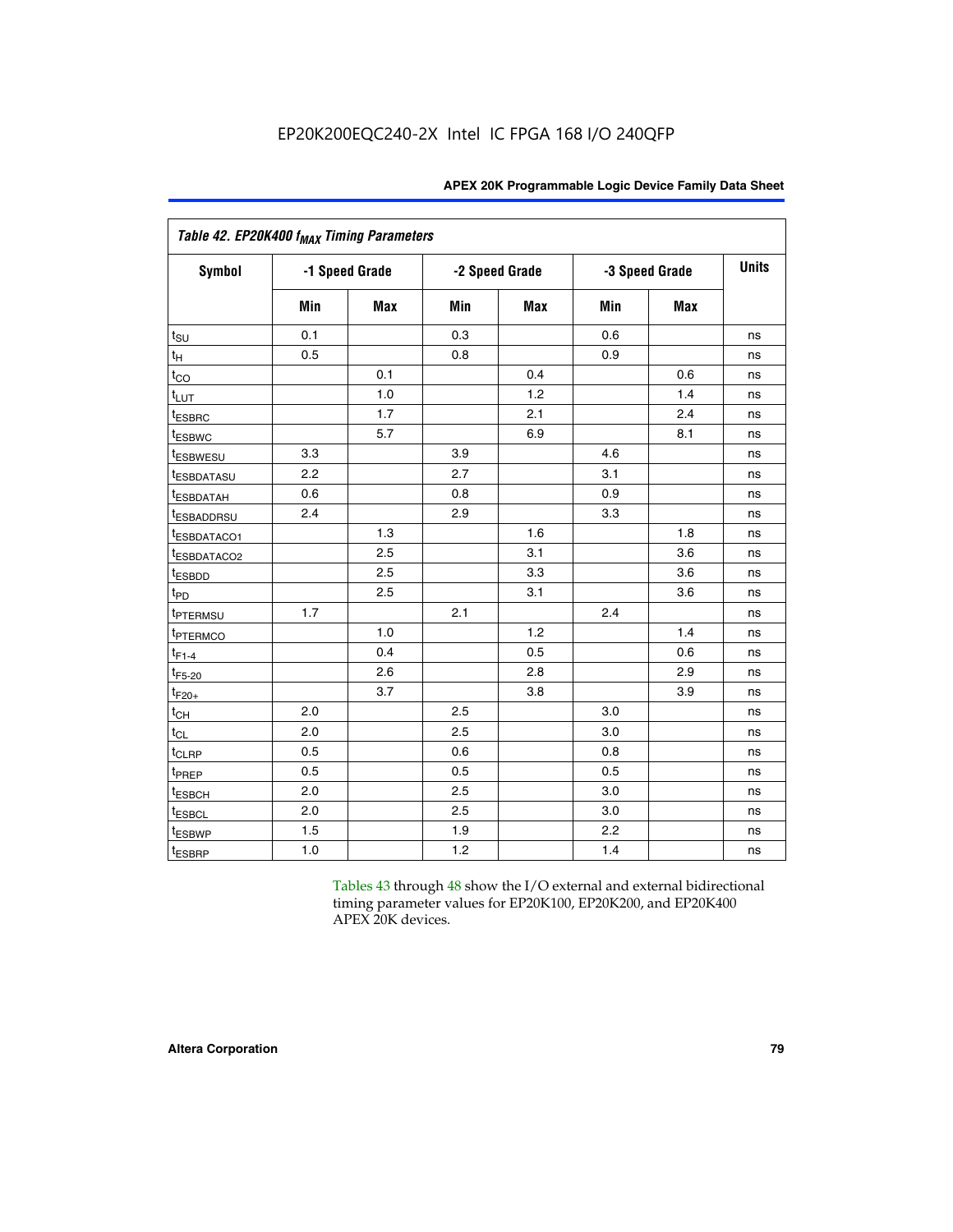| Table 43. EP20K100 External Timing Parameters |     |                |     |                |     |                |             |  |  |  |
|-----------------------------------------------|-----|----------------|-----|----------------|-----|----------------|-------------|--|--|--|
| Symbol                                        |     | -1 Speed Grade |     | -2 Speed Grade |     | -3 Speed Grade | <b>Unit</b> |  |  |  |
|                                               | Min | Max            | Min | <b>Max</b>     | Min | <b>Max</b>     |             |  |  |  |
| $t_{INSU}$ (1)                                | 2.3 |                | 2.8 |                | 3.2 |                | ns          |  |  |  |
| $t_{INH}$ (1)                                 | 0.0 |                | 0.0 |                | 0.0 |                | ns          |  |  |  |
| $t_{\text{OUTCO}}(1)$                         | 2.0 | 4.5            | 2.0 | 4.9            | 2.0 | 6.6            | ns          |  |  |  |
| $t_{INSU}(2)$                                 | 1.1 |                | 1.2 |                |     |                | ns          |  |  |  |
| $t_{INH}$ (2)                                 | 0.0 |                | 0.0 |                |     |                | ns          |  |  |  |
| $t_{\text{OUTCO}}$ (2)                        | 0.5 | 2.7            | 0.5 | 3.1            |     | 4.8            | ns          |  |  |  |

| <b>Table 44. EP20K100 External Bidirectional Timing Parameters</b> |     |                |     |                |     |                |    |
|--------------------------------------------------------------------|-----|----------------|-----|----------------|-----|----------------|----|
| Symbol                                                             |     | -1 Speed Grade |     | -2 Speed Grade |     | -3 Speed Grade |    |
|                                                                    | Min | Max            | Min | Max            | Min | Max            |    |
| $t_{\text{INSUBIDIR}}(1)$                                          | 2.3 |                | 2.8 |                | 3.2 |                | ns |
| $t_{INHBIDIR}$ (1)                                                 | 0.0 |                | 0.0 |                | 0.0 |                | ns |
| <sup>t</sup> OUTCOBIDIR<br>(1)                                     | 2.0 | 4.5            | 2.0 | 4.9            | 2.0 | 6.6            | ns |
| $t_{XZBIDIR}$ (1)                                                  |     | 5.0            |     | 5.9            |     | 6.9            | ns |
| $t_{ZXBIDIR}$ (1)                                                  |     | 5.0            |     | 5.9            |     | 6.9            | ns |
| $t_{INSUBIDIR}$ (2)                                                | 1.0 |                | 1.2 |                |     |                | ns |
| $t_{INHBIDIR}$ (2)                                                 | 0.0 |                | 0.0 |                |     |                | ns |
| <sup>t</sup> OUTCOBIDIR<br>(2)                                     | 0.5 | 2.7            | 0.5 | 3.1            |     |                | ns |
| $t_{XZBIDIR}$ (2)                                                  |     | 4.3            |     | 5.0            |     |                | ns |
| $t_{ZXBIDIR}$ (2)                                                  |     | 4.3            |     | 5.0            |     |                | ns |

| Table 45. EP20K200 External Timing Parameters |     |                |     |                |     |                |             |  |  |  |  |
|-----------------------------------------------|-----|----------------|-----|----------------|-----|----------------|-------------|--|--|--|--|
| Symbol                                        |     | -1 Speed Grade |     | -2 Speed Grade |     | -3 Speed Grade | <b>Unit</b> |  |  |  |  |
|                                               | Min | Max            | Min | <b>Max</b>     | Min | <b>Max</b>     |             |  |  |  |  |
| $t$ <sub>INSU</sub> $(1)$                     | 1.9 |                | 2.3 |                | 2.6 |                | ns          |  |  |  |  |
| $t_{INH}$ (1)                                 | 0.0 |                | 0.0 |                | 0.0 |                | ns          |  |  |  |  |
| $t_{\text{OUTCO}}(1)$                         | 2.0 | 4.6            | 2.0 | 5.6            | 2.0 | 6.8            | ns          |  |  |  |  |
| $t_{INSU}$ (2)                                | 1.1 |                | 1.2 |                |     |                | ns          |  |  |  |  |
| $t_{INH}$ (2)                                 | 0.0 |                | 0.0 |                |     |                | ns          |  |  |  |  |
| $t_{OUTCO}$ (2)                               | 0.5 | 2.7            | 0.5 | 3.1            |     |                | ns          |  |  |  |  |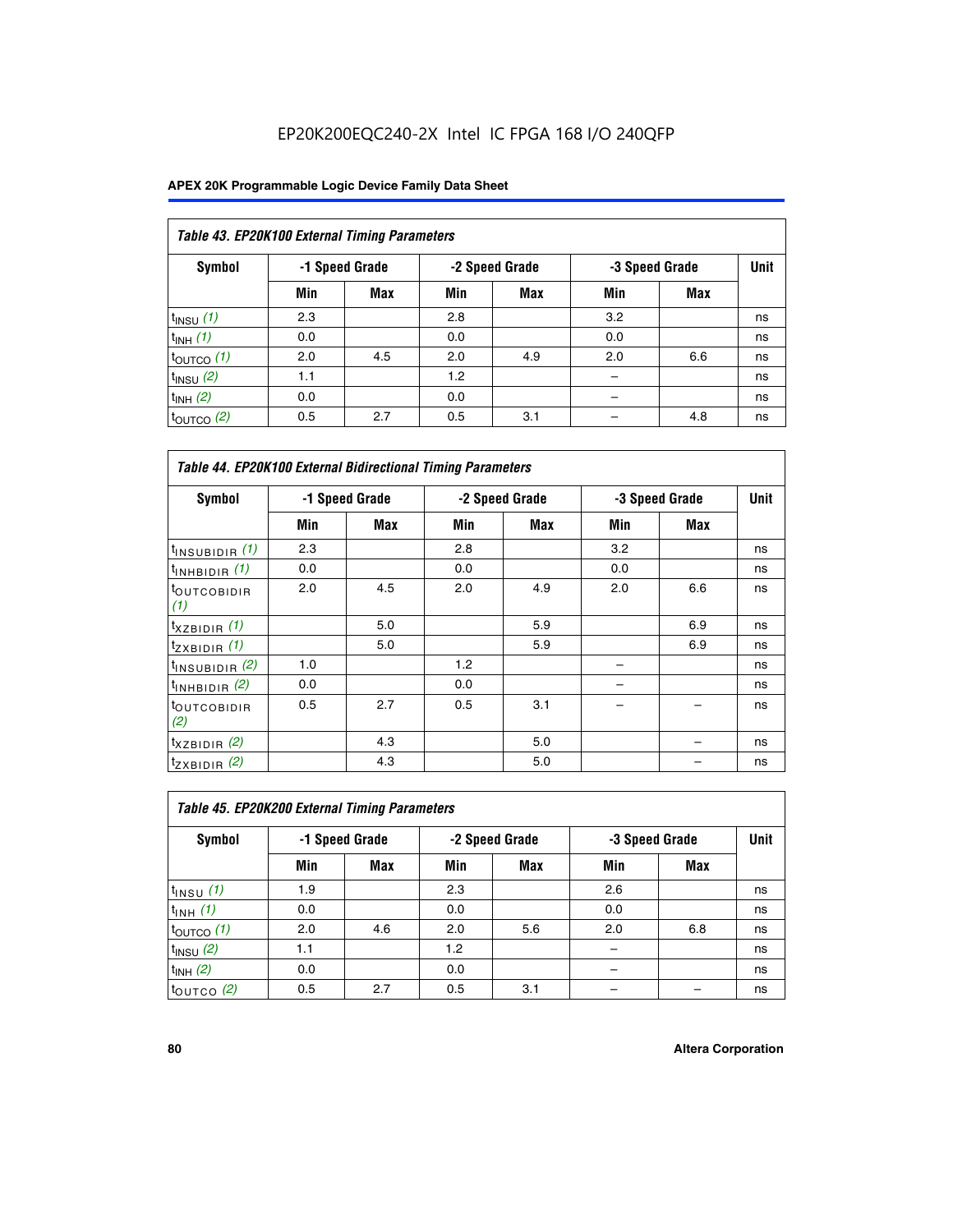| Table 46. EP20K200 External Bidirectional Timing Parameters |     |                |     |                |     |                |             |
|-------------------------------------------------------------|-----|----------------|-----|----------------|-----|----------------|-------------|
| Symbol                                                      |     | -1 Speed Grade |     | -2 Speed Grade |     | -3 Speed Grade | <b>Unit</b> |
|                                                             | Min | Max            | Min | Max            | Min | <b>Max</b>     |             |
| $t_{INSUBIDIR}$ (1)                                         | 1.9 |                | 2.3 |                | 2.6 |                | ns          |
| $t_{INHBIDIR}$ (1)                                          | 0.0 |                | 0.0 |                | 0.0 |                | ns          |
| $t_{\text{OUTCOBIDIR}}(1)$                                  | 2.0 | 4.6            | 2.0 | 5.6            | 2.0 | 6.8            | ns          |
| $t_{XZBIDIR}$ (1)                                           |     | 5.0            |     | 5.9            |     | 6.9            | ns          |
| $t_{ZXBIDIR}$ (1)                                           |     | 5.0            |     | 5.9            |     | 6.9            | ns          |
| $t_{INSUBIDIR}$ (2)                                         | 1.1 |                | 1.2 |                |     |                | ns          |
| $t_{INHBIDIR}$ (2)                                          | 0.0 |                | 0.0 |                |     |                | ns          |
| $t_{\text{OUTCOBIDIR}}(2)$                                  | 0.5 | 2.7            | 0.5 | 3.1            |     |                | ns          |
| $t_{XZBIDIR}$ (2)                                           |     | 4.3            |     | 5.0            |     |                | ns          |
| $t_{ZXBIDIR}$ (2)                                           |     | 4.3            |     | 5.0            |     |                | ns          |

## *Table 47. EP20K400 External Timing Parameters*

| Symbol                |     | -1 Speed Grade |     | -2 Speed Grade |     | -3 Speed Grade |    |
|-----------------------|-----|----------------|-----|----------------|-----|----------------|----|
|                       | Min | <b>Max</b>     | Min | <b>Max</b>     | Min | <b>Max</b>     |    |
| $t_{INSU}$ (1)        | 1.4 |                | 1.8 |                | 2.0 |                | ns |
| $t_{INH}$ (1)         | 0.0 |                | 0.0 |                | 0.0 |                | ns |
| $t_{\text{OUTCO}}(1)$ | 2.0 | 4.9            | 2.0 | 6.1            | 2.0 | 7.0            | ns |
| $t_{INSU}$ (2)        | 0.4 |                | 1.0 |                |     |                | ns |
| $t_{INH}$ (2)         | 0.0 |                | 0.0 |                |     |                | ns |
| $t_{\text{OUTCO}}(2)$ | 0.5 | 3.1            | 0.5 | 4.1            |     |                | ns |

*Table 48. EP20K400 External Bidirectional Timing Parameters*

| Symbol                      | -1 Speed Grade |     | -2 Speed Grade |     |     | -3 Speed Grade | <b>Unit</b> |
|-----------------------------|----------------|-----|----------------|-----|-----|----------------|-------------|
|                             | Min            | Max | Min            | Max | Min | <b>Max</b>     |             |
| $t_{\text{INSUBIDIR}}(1)$   | 1.4            |     | 1.8            |     | 2.0 |                | ns          |
| $t_{INHBIDIR}$ (1)          | 0.0            |     | 0.0            |     | 0.0 |                | ns          |
| $t_{\text{OUTCOBIDIR}}(1)$  | 2.0            | 4.9 | 2.0            | 6.1 | 2.0 | 7.0            | ns          |
| $t_{XZBIDIR}$ (1)           |                | 7.3 |                | 8.9 |     | 10.3           | ns          |
| $t_{ZXBIDIR}$ (1)           |                | 7.3 |                | 8.9 |     | 10.3           | ns          |
| $t_{\text{INSUBIDIR}}(2)$   | 0.5            |     | 1.0            |     |     |                | ns          |
| $t_{INHBIDIR}$ (2)          | 0.0            |     | 0.0            |     |     |                | ns          |
| $t_{\text{OUTCOBIDIR}}$ (2) | 0.5            | 3.1 | 0.5            | 4.1 |     |                | ns          |
| $t_{XZBIDIR}$ (2)           |                | 6.2 |                | 7.6 |     |                | ns          |
| $t_{ZXBIDIR}$ (2)           |                | 6.2 |                | 7.6 |     |                | ns          |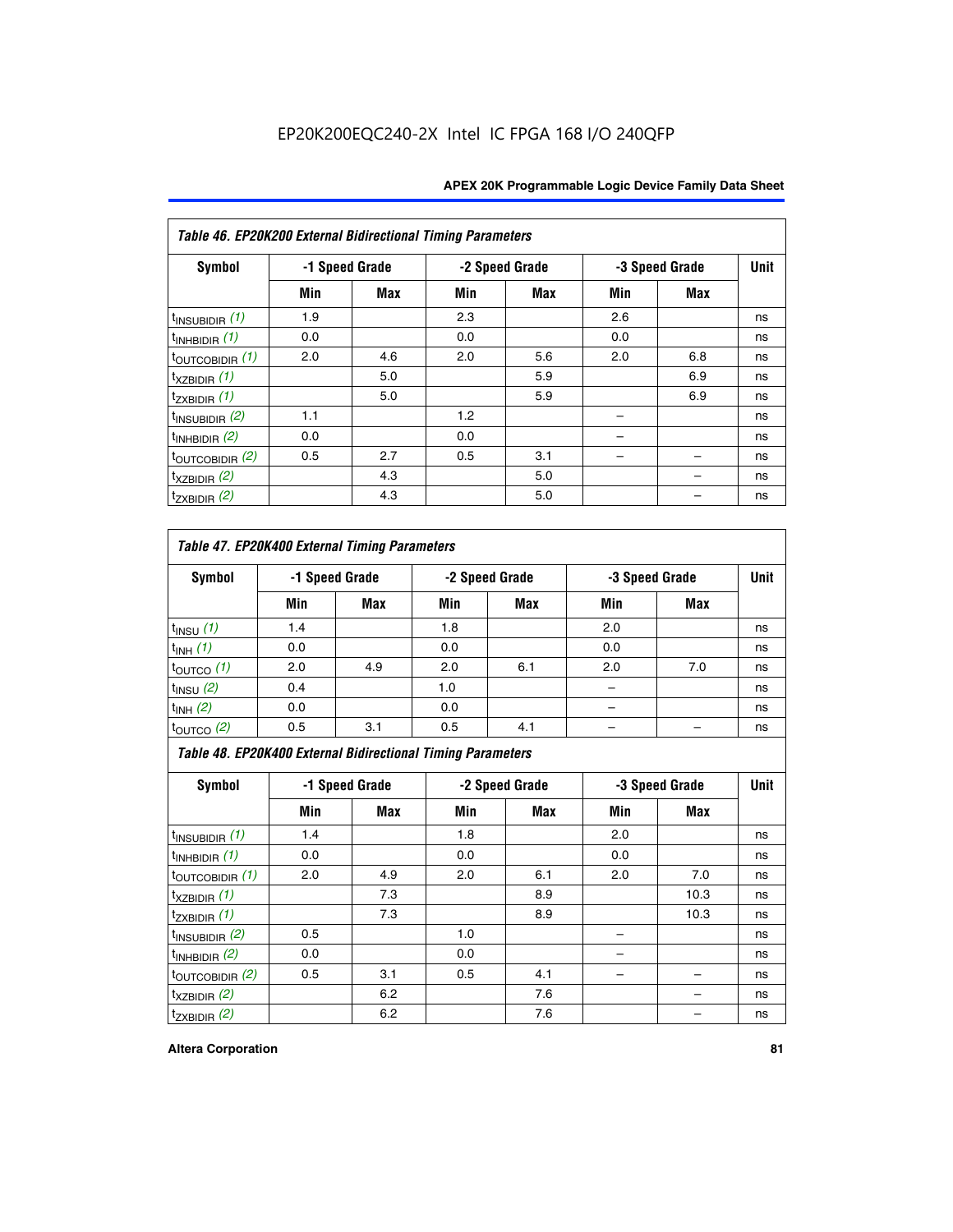#### *Notes to Tables 43 through 48:*

- (1) This parameter is measured without using ClockLock or ClockBoost circuits.
- (2) This parameter is measured using ClockLock or ClockBoost circuits.

Tables 49 through 54 describe  $f_{MAX}$  LE Timing Microparameters,  $f_{MAX}$ ESB Timing Microparameters, *f<sub>MAX</sub>* Routing Delays, Minimum Pulse Width Timing Parameters, External Timing Parameters, and External Bidirectional Timing Parameters for EP20K30E APEX 20KE devices.

| Table 49. EP20K30E f <sub>MAX</sub> LE Timing Microparameters |      |      |      |            |      |      |    |  |  |  |  |
|---------------------------------------------------------------|------|------|------|------------|------|------|----|--|--|--|--|
| <b>Symbol</b>                                                 |      | -1   |      | -2         |      | -3   |    |  |  |  |  |
|                                                               | Min  | Max  | Min  | <b>Max</b> | Min  | Max  |    |  |  |  |  |
| t <sub>SU</sub>                                               | 0.01 |      | 0.02 |            | 0.02 |      | ns |  |  |  |  |
| $t_H$                                                         | 0.11 |      | 0.16 |            | 0.23 |      | ns |  |  |  |  |
| $t_{CO}$                                                      |      | 0.32 |      | 0.45       |      | 0.67 | ns |  |  |  |  |
| t <sub>LUT</sub>                                              |      | 0.85 |      | 1.20       |      | 1.77 | ns |  |  |  |  |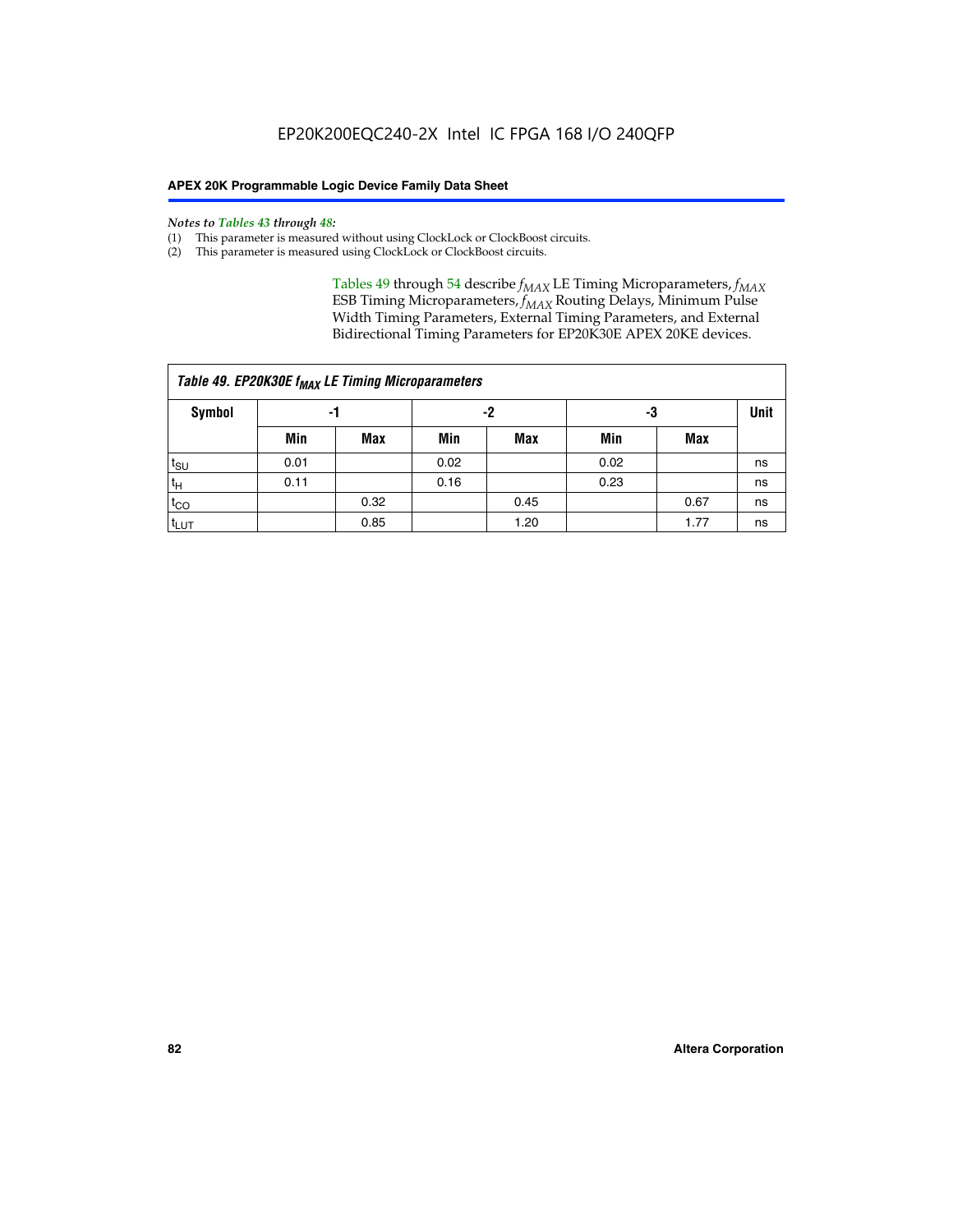| Table 50. EP20K30E f <sub>MAX</sub> ESB Timing Microparameters |      |            |      |            |      |            |             |
|----------------------------------------------------------------|------|------------|------|------------|------|------------|-------------|
| Symbol                                                         |      | $-1$       |      | $-2$       |      | -3         | <b>Unit</b> |
|                                                                | Min  | <b>Max</b> | Min  | <b>Max</b> | Min  | <b>Max</b> |             |
| <sup>t</sup> ESBARC                                            |      | 2.03       |      | 2.86       |      | 4.24       | ns          |
| <sup>t</sup> ESBSRC                                            |      | 2.58       |      | 3.49       |      | 5.02       | ns          |
| <sup>t</sup> ESBAWC                                            |      | 3.88       |      | 5.45       |      | 8.08       | ns          |
| t <sub>ESBSWC</sub>                                            |      | 4.08       |      | 5.35       |      | 7.48       | ns          |
| <sup>t</sup> ESBWASU                                           | 1.77 |            | 2.49 |            | 3.68 |            | ns          |
| <sup>t</sup> ESBWAH                                            | 0.00 |            | 0.00 |            | 0.00 |            | ns          |
| <sup>t</sup> ESBWDSU                                           | 1.95 |            | 2.74 |            | 4.05 |            | ns          |
| <sup>t</sup> ESBWDH                                            | 0.00 |            | 0.00 |            | 0.00 |            | ns          |
| <sup>t</sup> ESBRASU                                           | 1.96 |            | 2.75 |            | 4.07 |            | ns          |
| <sup>t</sup> ESBRAH                                            | 0.00 |            | 0.00 |            | 0.00 |            | ns          |
| <i>t</i> <sub>ESBWESU</sub>                                    | 1.80 |            | 2.73 |            | 4.28 |            | ns          |
| <sup>I</sup> ESBWEH                                            | 0.00 |            | 0.00 |            | 0.00 |            | ns          |
| t <sub>ESBDATASU</sub>                                         | 0.07 |            | 0.48 |            | 1.17 |            | ns          |
| <sup>t</sup> ESBDATAH                                          | 0.13 |            | 0.13 |            | 0.13 |            | ns          |
| <sup>t</sup> ESBWADDRSU                                        | 0.30 |            | 0.80 |            | 1.64 |            | ns          |
| <sup>I</sup> ESBRADDRSU                                        | 0.37 |            | 0.90 |            | 1.78 |            | ns          |
| ESBDATACO1                                                     |      | 1.11       |      | 1.32       |      | 1.67       | ns          |
| <sup>t</sup> ESBDATACO2                                        |      | 2.65       |      | 3.73       |      | 5.53       | ns          |
| <sup>t</sup> ESBDD                                             |      | 3.88       |      | 5.45       |      | 8.08       | ns          |
| t <sub>PD</sub>                                                |      | 1.91       |      | 2.69       |      | 3.98       | ns          |
| <sup>t</sup> PTERMSU                                           | 1.04 |            | 1.71 |            | 2.82 |            | ns          |
| t <sub>PTERMCO</sub>                                           |      | 1.13       |      | 1.34       |      | 1.69       | ns          |

## **Table 51. EP20K30E f<sub>MAX</sub> Routing Delays**

| Symbol      | - 1 |            | -2  |            | -3  |      | Unit |
|-------------|-----|------------|-----|------------|-----|------|------|
|             | Min | <b>Max</b> | Min | <b>Max</b> | Min | Max  |      |
| $t_{F1-4}$  |     | 0.24       |     | 0.27       |     | 0.31 | ns   |
| $t_{F5-20}$ |     | 1.03       |     | 1.14       |     | 1.30 | ns   |
| $t_{F20+}$  |     | 1.42       |     | 1.54       |     | 1.77 | ns   |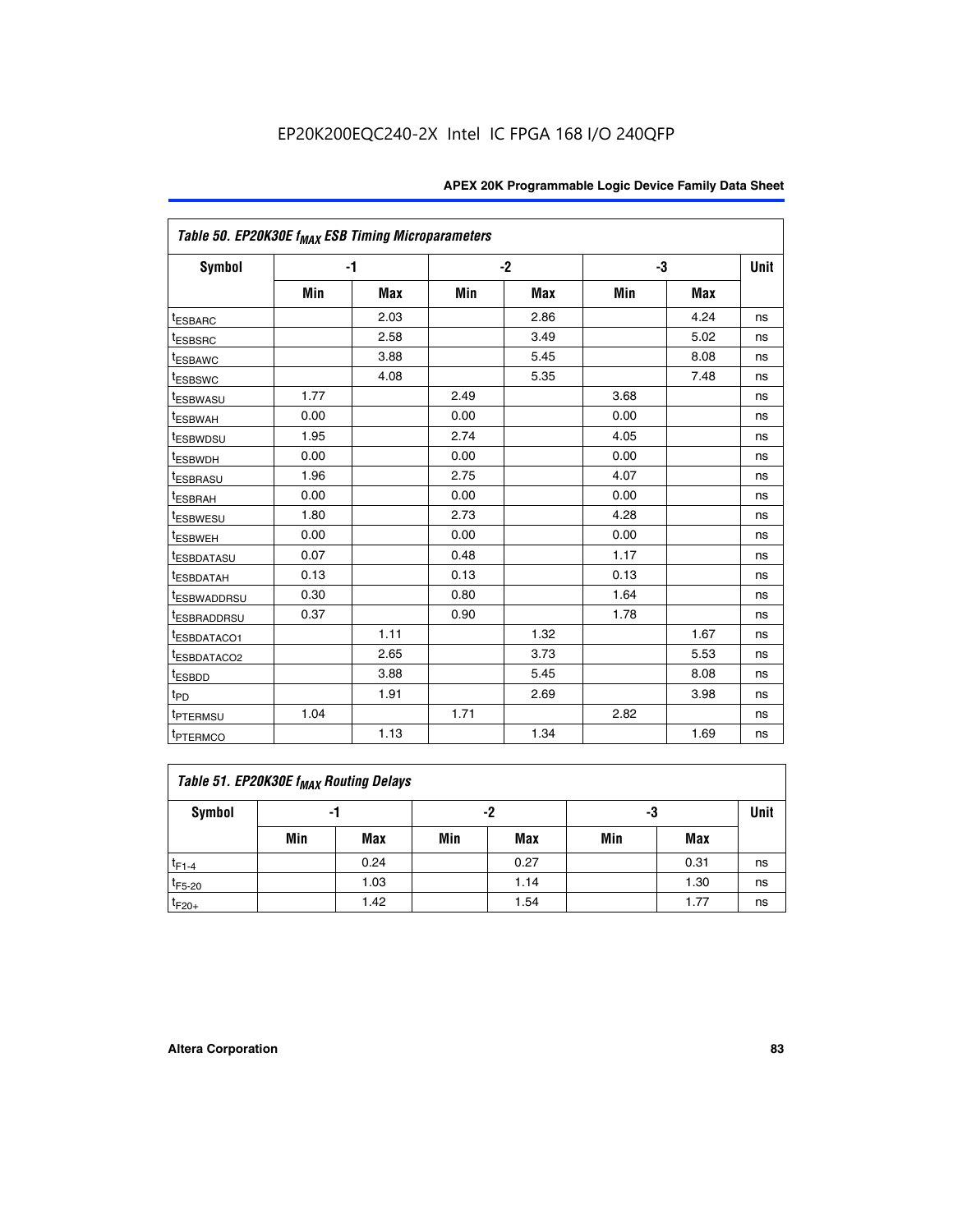### **APEX 20K Programmable Logic Device Family Data Sheet**

|                    | Table 52. EP20K30E Minimum Pulse Width Timing Parameters |            |      |            |      |     |    |  |  |  |  |  |
|--------------------|----------------------------------------------------------|------------|------|------------|------|-----|----|--|--|--|--|--|
| <b>Symbol</b>      | -1                                                       |            |      | -2         | -3   |     |    |  |  |  |  |  |
|                    | Min                                                      | <b>Max</b> | Min  | <b>Max</b> | Min  | Max |    |  |  |  |  |  |
| $t_{CH}$           | 0.55                                                     |            | 0.78 |            | 1.15 |     | ns |  |  |  |  |  |
| $t_{CL}$           | 0.55                                                     |            | 0.78 |            | 1.15 |     | ns |  |  |  |  |  |
| t <sub>CLRP</sub>  | 0.22                                                     |            | 0.31 |            | 0.46 |     | ns |  |  |  |  |  |
| <sup>t</sup> PREP  | 0.22                                                     |            | 0.31 |            | 0.46 |     | ns |  |  |  |  |  |
| <sup>t</sup> ESBCH | 0.55                                                     |            | 0.78 |            | 1.15 |     | ns |  |  |  |  |  |
| <sup>t</sup> ESBCL | 0.55                                                     |            | 0.78 |            | 1.15 |     | ns |  |  |  |  |  |
| <sup>t</sup> ESBWP | 1.43                                                     |            | 2.01 |            | 2.97 |     | ns |  |  |  |  |  |
| <sup>t</sup> ESBRP | 1.15                                                     |            | 1.62 |            | 2.39 |     | ns |  |  |  |  |  |

| Table 53. EP20K30E External Timing Parameters |      |            |      |            |                |            |             |  |  |  |  |
|-----------------------------------------------|------|------------|------|------------|----------------|------------|-------------|--|--|--|--|
| <b>Symbol</b>                                 | -1   |            |      | -2         |                | -3         | <b>Unit</b> |  |  |  |  |
|                                               | Min  | <b>Max</b> | Min  | <b>Max</b> | Min            | <b>Max</b> |             |  |  |  |  |
| t <sub>INSU</sub>                             | 2.02 |            | 2.13 |            | 2.24           |            | ns          |  |  |  |  |
| $t_{\text{INH}}$                              | 0.00 |            | 0.00 |            | 0.00           |            | ns          |  |  |  |  |
| toutco                                        | 2.00 | 4.88       | 2.00 | 5.36       | 2.00           | 5.88       | ns          |  |  |  |  |
| <sup>t</sup> INSUPLL                          | 2.11 |            | 2.23 |            |                |            | ns          |  |  |  |  |
| <sup>t</sup> INHPLL                           | 0.00 |            | 0.00 |            | $\blacksquare$ |            | ns          |  |  |  |  |
| <b>LOUTCOPLL</b>                              | 0.50 | 2.60       | 0.50 | 2.88       |                |            | ns          |  |  |  |  |

| Table 54. EP20K30E External Bidirectional Timing Parameters |      |      |      |      |                          |      |             |  |  |  |  |
|-------------------------------------------------------------|------|------|------|------|--------------------------|------|-------------|--|--|--|--|
| Symbol                                                      |      | -1   |      | $-2$ |                          | -3   | <b>Unit</b> |  |  |  |  |
|                                                             | Min  | Max  | Min  | Max  | Min                      | Max  |             |  |  |  |  |
| <sup>t</sup> INSUBIDIR                                      | 1.85 |      | 1.77 |      | 1.54                     |      | ns          |  |  |  |  |
| <b>INHBIDIR</b>                                             | 0.00 |      | 0.00 |      | 0.00                     |      | ns          |  |  |  |  |
| <b>LOUTCOBIDIR</b>                                          | 2.00 | 4.88 | 2.00 | 5.36 | 2.00                     | 5.88 | ns          |  |  |  |  |
| <sup>T</sup> XZBIDIR                                        |      | 7.48 |      | 8.46 |                          | 9.83 | ns          |  |  |  |  |
| <sup>t</sup> zxbidir                                        |      | 7.48 |      | 8.46 |                          | 9.83 | ns          |  |  |  |  |
| <sup>I</sup> INSUBIDIRPLL                                   | 4.12 |      | 4.24 |      | $\overline{\phantom{0}}$ |      | ns          |  |  |  |  |
| <b>INHBIDIRPLL</b>                                          | 0.00 |      | 0.00 |      |                          |      | ns          |  |  |  |  |
| <b><i>COUTCOBIDIRPLL</i></b>                                | 0.50 | 2.60 | 0.50 | 2.88 |                          |      | ns          |  |  |  |  |
| <sup>I</sup> XZBIDIRPLL                                     |      | 5.21 |      | 5.99 |                          |      | ns          |  |  |  |  |
| <sup>I</sup> ZXBIDIRPLL                                     |      | 5.21 |      | 5.99 |                          |      | ns          |  |  |  |  |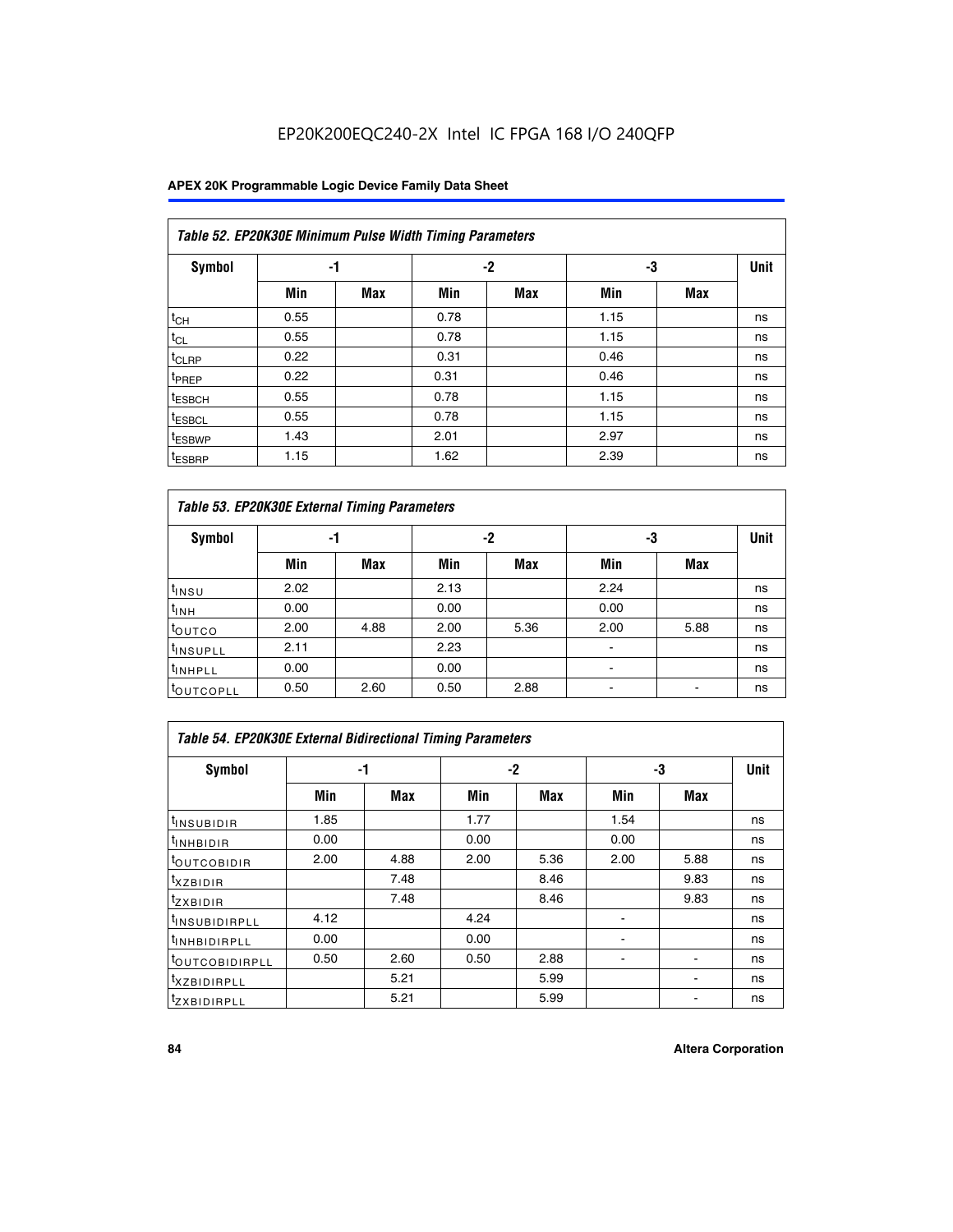Tables 55 through 60 describe *f<sub>MAX</sub>* LE Timing Microparameters, *f<sub>MAX</sub>* ESB Timing Microparameters, *f<sub>MAX</sub>* Routing Delays, Minimum Pulse Width Timing Parameters, External Timing Parameters, and External Bidirectional Timing Parameters for EP20K60E APEX 20KE devices.

| Table 55. EP20K60E f <sub>MAX</sub> LE Timing Microparameters |      |      |      |      |      |             |    |  |  |  |  |
|---------------------------------------------------------------|------|------|------|------|------|-------------|----|--|--|--|--|
| <b>Symbol</b>                                                 |      | -1   |      | -2   | -3   | <b>Unit</b> |    |  |  |  |  |
|                                                               | Min  | Max  | Min  | Max  | Min  | Max         |    |  |  |  |  |
| $t_{\text{SU}}$                                               | 0.17 |      | 0.15 |      | 0.16 |             | ns |  |  |  |  |
| $t_H$                                                         | 0.32 |      | 0.33 |      | 0.39 |             | ns |  |  |  |  |
| $t_{CO}$                                                      |      | 0.29 |      | 0.40 |      | 0.60        | ns |  |  |  |  |
| t <sub>lut</sub>                                              |      | 0.77 |      | 1.07 |      | 1.59        | ns |  |  |  |  |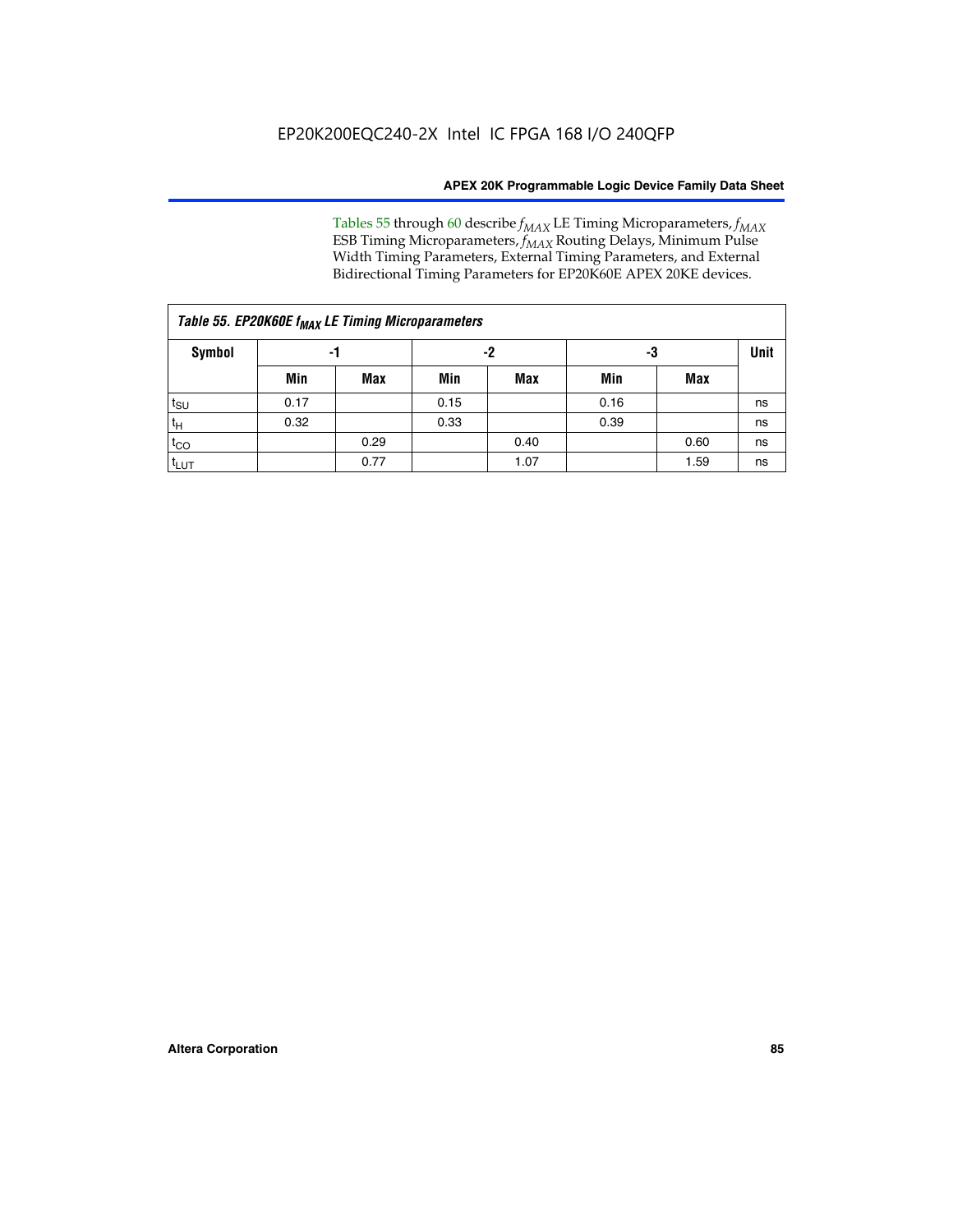| Table 56. EP20K60E f <sub>MAX</sub> ESB Timing Microparameters |      |            |      |            |      |            |             |
|----------------------------------------------------------------|------|------------|------|------------|------|------------|-------------|
| <b>Symbol</b>                                                  |      | $-1$       |      | $-2$       |      | -3         | <b>Unit</b> |
|                                                                | Min  | <b>Max</b> | Min  | <b>Max</b> | Min  | <b>Max</b> |             |
| <sup>t</sup> ESBARC                                            |      | 1.83       |      | 2.57       |      | 3.79       | ns          |
| t <sub>ESBSRC</sub>                                            |      | 2.46       |      | 3.26       |      | 4.61       | ns          |
| t <sub>ESBAWC</sub>                                            |      | 3.50       |      | 4.90       |      | 7.23       | ns          |
| <sup>t</sup> ESBSWC                                            |      | 3.77       |      | 4.90       |      | 6.79       | ns          |
| t <sub>ESBWASU</sub>                                           | 1.59 |            | 2.23 |            | 3.29 |            | ns          |
| <sup>t</sup> ESBWAH                                            | 0.00 |            | 0.00 |            | 0.00 |            | ns          |
| t <sub>ESBWDSU</sub>                                           | 1.75 |            | 2.46 |            | 3.62 |            | ns          |
| t <sub>ESBWDH</sub>                                            | 0.00 |            | 0.00 |            | 0.00 |            | ns          |
| t <sub>ESBRASU</sub>                                           | 1.76 |            | 2.47 |            | 3.64 |            | ns          |
| <sup>t</sup> ESBRAH                                            | 0.00 |            | 0.00 |            | 0.00 |            | ns          |
| t <sub>ESBWESU</sub>                                           | 1.68 |            | 2.49 |            | 3.87 |            | ns          |
| <sup>t</sup> ESBWEH                                            | 0.00 |            | 0.00 |            | 0.00 |            | ns          |
| <sup>t</sup> ESBDATASU                                         | 0.08 |            | 0.43 |            | 1.04 |            | ns          |
| <sup>t</sup> ESBDATAH                                          | 0.13 |            | 0.13 |            | 0.13 |            | ns          |
| <sup>t</sup> ESBWADDRSU                                        | 0.29 |            | 0.72 |            | 1.46 |            | ns          |
| <sup>t</sup> ESBRADDRSU                                        | 0.36 |            | 0.81 |            | 1.58 |            | ns          |
| t <sub>ESBDATACO1</sub>                                        |      | 1.06       |      | 1.24       |      | 1.55       | ns          |
| <sup>t</sup> ESBDATACO2                                        |      | 2.39       |      | 3.35       |      | 4.94       | ns          |
| <sup>t</sup> ESBDD                                             |      | 3.50       |      | 4.90       |      | 7.23       | ns          |
| t <sub>PD</sub>                                                |      | 1.72       |      | 2.41       |      | 3.56       | ns          |
| <sup>t</sup> PTERMSU                                           | 0.99 |            | 1.56 |            | 2.55 |            | ns          |
| t <sub>PTERMCO</sub>                                           |      | 1.07       |      | 1.26       |      | 1.08       | ns          |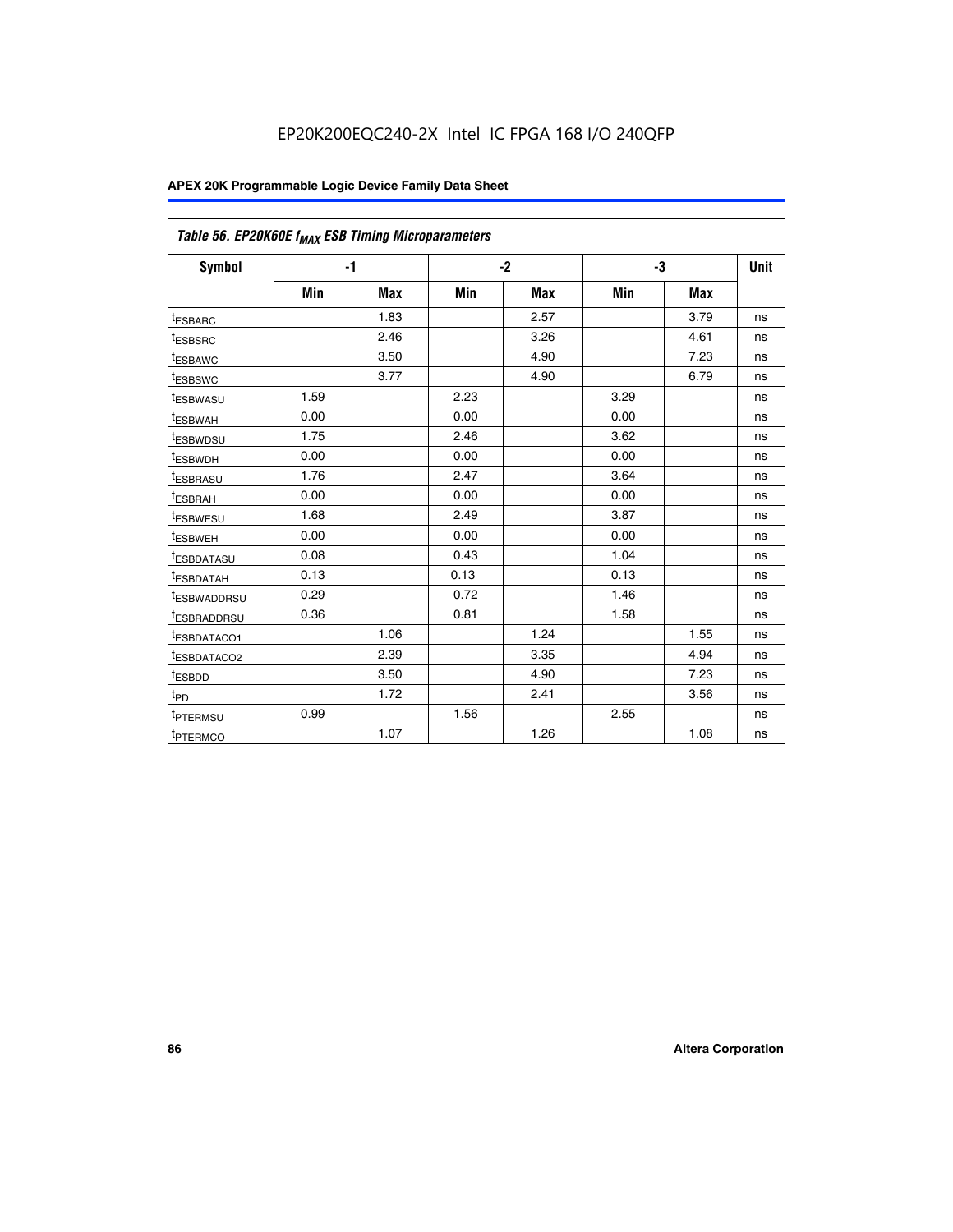| Table 57. EP20K60E f <sub>MAX</sub> Routing Delays |     |      |     |      |     |      |             |  |  |  |
|----------------------------------------------------|-----|------|-----|------|-----|------|-------------|--|--|--|
| Symbol                                             |     | -1   |     | -2   |     | -3   | <b>Unit</b> |  |  |  |
|                                                    | Min | Max  | Min | Max  | Min | Max  |             |  |  |  |
| $t_{F1-4}$                                         |     | 0.24 |     | 0.26 |     | 0.30 | ns          |  |  |  |
| $t_{F5-20}$                                        |     | 1.45 |     | 1.58 |     | 1.79 | ns          |  |  |  |
| $t_{F20+}$                                         |     | 1.96 |     | 2.14 |     | 2.45 | ns          |  |  |  |

|                    | Table 58. EP20K60E Minimum Pulse Width Timing Parameters |            |      |     |      |     |             |  |  |  |  |  |
|--------------------|----------------------------------------------------------|------------|------|-----|------|-----|-------------|--|--|--|--|--|
| Symbol             | -1                                                       |            |      | -2  |      | -3  | <b>Unit</b> |  |  |  |  |  |
|                    | Min                                                      | <b>Max</b> | Min  | Max | Min  | Max |             |  |  |  |  |  |
| $t_{CH}$           | 2.00                                                     |            | 2.50 |     | 2.75 |     | ns          |  |  |  |  |  |
| $t_{CL}$           | 2.00                                                     |            | 2.50 |     | 2.75 |     | ns          |  |  |  |  |  |
| $t_{CLRP}$         | 0.20                                                     |            | 0.28 |     | 0.41 |     | ns          |  |  |  |  |  |
| t <sub>PREP</sub>  | 0.20                                                     |            | 0.28 |     | 0.41 |     | ns          |  |  |  |  |  |
| <sup>t</sup> ESBCH | 2.00                                                     |            | 2.50 |     | 2.75 |     | ns          |  |  |  |  |  |
| <sup>t</sup> ESBCL | 2.00                                                     |            | 2.50 |     | 2.75 |     | ns          |  |  |  |  |  |
| <sup>t</sup> ESBWP | 1.29                                                     |            | 1.80 |     | 2.66 |     | ns          |  |  |  |  |  |
| <sup>t</sup> ESBRP | 1.04                                                     |            | 1.45 |     | 2.14 |     | ns          |  |  |  |  |  |

|                      | <b>Table 59. EP20K60E External Timing Parameters</b> |      |      |      |      |      |      |  |  |  |  |  |
|----------------------|------------------------------------------------------|------|------|------|------|------|------|--|--|--|--|--|
| Symbol               | -1                                                   |      |      | -2   | -3   |      | Unit |  |  |  |  |  |
|                      | Min                                                  | Max  | Min  | Max  | Min  | Max  |      |  |  |  |  |  |
| $t_{INSU}$           | 2.03                                                 |      | 2.12 |      | 2.23 |      | ns   |  |  |  |  |  |
| $t_{INH}$            | 0.00                                                 |      | 0.00 |      | 0.00 |      | ns   |  |  |  |  |  |
| toutco               | 2.00                                                 | 4.84 | 2.00 | 5.31 | 2.00 | 5.81 | ns   |  |  |  |  |  |
| <sup>t</sup> INSUPLL | 1.12                                                 |      | 1.15 |      | ۰    |      | ns   |  |  |  |  |  |
| <sup>t</sup> INHPLL  | 0.00                                                 |      | 0.00 |      | ۰    |      | ns   |  |  |  |  |  |
| <b>COUTCOPLL</b>     | 0.50                                                 | 3.37 | 0.50 | 3.69 |      |      | ns   |  |  |  |  |  |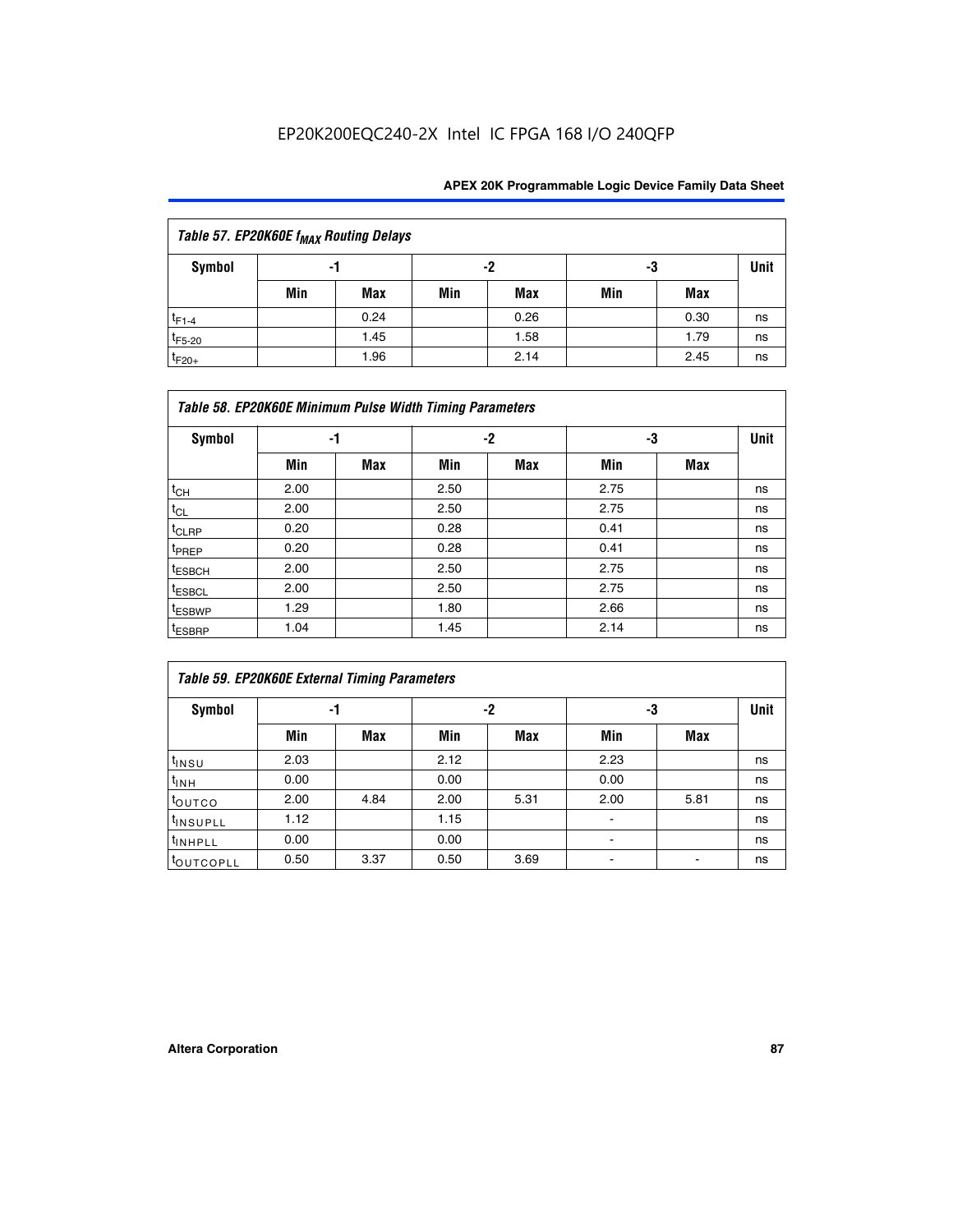| <b>Table 60. EP20K60E External Bidirectional Timing Parameters</b> |      |      |      |            |      |            |             |  |  |  |  |
|--------------------------------------------------------------------|------|------|------|------------|------|------------|-------------|--|--|--|--|
| Symbol                                                             |      | -1   |      | $-2$       |      | -3         | <b>Unit</b> |  |  |  |  |
|                                                                    | Min  | Max  | Min  | <b>Max</b> | Min  | <b>Max</b> |             |  |  |  |  |
| t <sub>INSUBIDIR</sub>                                             | 2.77 |      | 2.91 |            | 3.11 |            | ns          |  |  |  |  |
| <sup>t</sup> inhbidir                                              | 0.00 |      | 0.00 |            | 0.00 |            | ns          |  |  |  |  |
| <sup>t</sup> OUTCOBIDIR                                            | 2.00 | 4.84 | 2.00 | 5.31       | 2.00 | 5.81       | ns          |  |  |  |  |
| $t_{XZBIDIR}$                                                      |      | 6.47 |      | 7.44       |      | 8.65       | ns          |  |  |  |  |
| tzxbidir                                                           |      | 6.47 |      | 7.44       |      | 8.65       | ns          |  |  |  |  |
| <sup>t</sup> INSUBIDIRPLL                                          | 3.44 |      | 3.24 |            |      |            | ns          |  |  |  |  |
| <sup>t</sup> INHBIDIRPLL                                           | 0.00 |      | 0.00 |            |      |            | ns          |  |  |  |  |
| <b>COUTCOBIDIRPLL</b>                                              | 0.50 | 3.37 | 0.50 | 3.69       |      |            | ns          |  |  |  |  |
| <sup>t</sup> xzbidirpll                                            |      | 5.00 |      | 5.82       |      |            | ns          |  |  |  |  |
| <sup>t</sup> zxbidirpll                                            |      | 5.00 |      | 5.82       |      |            | ns          |  |  |  |  |

Tables 61 through 66 describe  $f_{MAX}$  LE Timing Microparameters, *fMAX* ESB Timing Microparameters, *fMAX* Routing Delays, Minimum Pulse Width Timing Parameters, External Timing Parameters, and External Bidirectional Timing Parameters for EP20K100E APEX 20KE devices.

| Table 61. EP20K100E f <sub>MAX</sub> LE Timing Microparameters |      |      |      |            |      |            |             |  |  |  |  |
|----------------------------------------------------------------|------|------|------|------------|------|------------|-------------|--|--|--|--|
| <b>Symbol</b>                                                  |      | -1   |      | -2         |      | -3         | <b>Unit</b> |  |  |  |  |
|                                                                | Min  | Max  | Min  | <b>Max</b> | Min  | <b>Max</b> |             |  |  |  |  |
| t <sub>SU</sub>                                                | 0.25 |      | 0.25 |            | 0.25 |            | ns          |  |  |  |  |
| tμ                                                             | 0.25 |      | 0.25 |            | 0.25 |            | ns          |  |  |  |  |
| $t_{CO}$                                                       |      | 0.28 |      | 0.28       |      | 0.34       | ns          |  |  |  |  |
| t <sub>LUT</sub>                                               |      | 0.80 |      | 0.95       |      | 1.13       | ns          |  |  |  |  |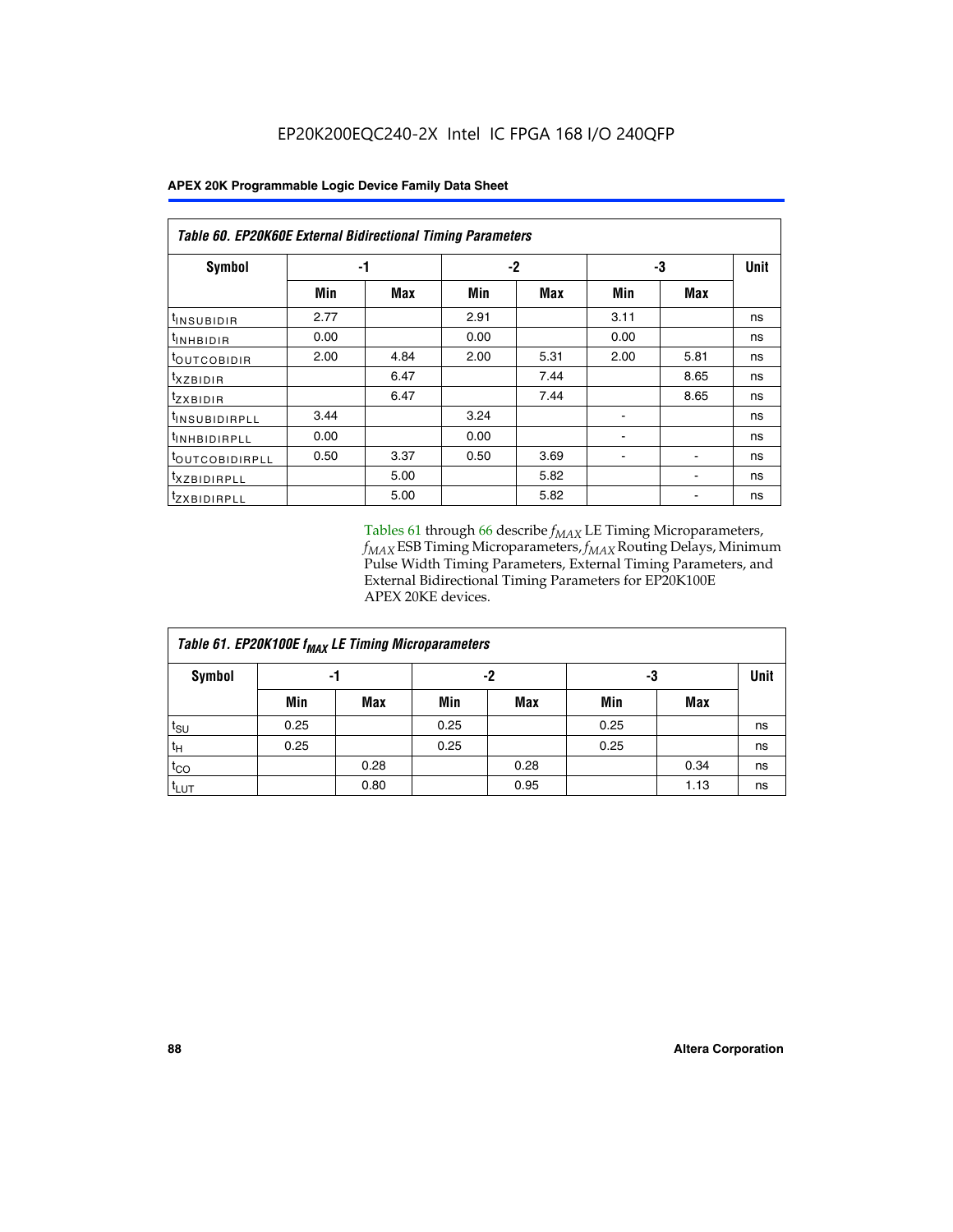|                         | Table 62. EP20K100E f <sub>MAX</sub> ESB Timing Microparameters |            |         |      |         |            |             |  |  |  |  |
|-------------------------|-----------------------------------------------------------------|------------|---------|------|---------|------------|-------------|--|--|--|--|
| <b>Symbol</b>           | $-1$                                                            |            |         | $-2$ |         | -3         | <b>Unit</b> |  |  |  |  |
|                         | Min                                                             | <b>Max</b> | Min     | Max  | Min     | <b>Max</b> |             |  |  |  |  |
| <sup>t</sup> ESBARC     |                                                                 | 1.61       |         | 1.84 |         | 1.97       | ns          |  |  |  |  |
| <sup>t</sup> ESBSRC     |                                                                 | 2.57       |         | 2.97 |         | 3.20       | ns          |  |  |  |  |
| <sup>t</sup> ESBAWC     |                                                                 | 0.52       |         | 4.09 |         | 4.39       | ns          |  |  |  |  |
| <sup>t</sup> ESBSWC     |                                                                 | 3.17       |         | 3.78 |         | 4.09       | ns          |  |  |  |  |
| <sup>t</sup> ESBWASU    | 0.56                                                            |            | 6.41    |      | 0.63    |            | ns          |  |  |  |  |
| <sup>t</sup> ESBWAH     | 0.48                                                            |            | 0.54    |      | 0.55    |            | ns          |  |  |  |  |
| <sup>t</sup> ESBWDSU    | 0.71                                                            |            | 0.80    |      | 0.81    |            | ns          |  |  |  |  |
| t <sub>ESBWDH</sub>     | .048                                                            |            | 0.54    |      | 0.55    |            | ns          |  |  |  |  |
| <sup>t</sup> ESBRASU    | 1.57                                                            |            | 1.75    |      | 1.87    |            | ns          |  |  |  |  |
| t <sub>ESBRAH</sub>     | 0.00                                                            |            | 0.00    |      | 0.20    |            | ns          |  |  |  |  |
| <b>ESBWESU</b>          | 1.54                                                            |            | 1.72    |      | 1.80    |            | ns          |  |  |  |  |
| t <sub>ESBWEH</sub>     | 0.00                                                            |            | 0.00    |      | 0.00    |            | ns          |  |  |  |  |
| <sup>t</sup> ESBDATASU  | $-0.16$                                                         |            | $-0.20$ |      | $-0.20$ |            | ns          |  |  |  |  |
| <sup>t</sup> ESBDATAH   | 0.13                                                            |            | 0.13    |      | 0.13    |            | ns          |  |  |  |  |
| <sup>t</sup> ESBWADDRSU | 0.12                                                            |            | 0.08    |      | 0.13    |            | ns          |  |  |  |  |
| <sup>t</sup> ESBRADDRSU | 0.17                                                            |            | 0.15    |      | 0.19    |            | ns          |  |  |  |  |
| ESBDATACO1              |                                                                 | 1.20       |         | 1.39 |         | 1.52       | ns          |  |  |  |  |
| <sup>t</sup> ESBDATACO2 |                                                                 | 2.54       |         | 2.99 |         | 3.22       | ns          |  |  |  |  |
| <sup>t</sup> ESBDD      |                                                                 | 3.06       |         | 3.56 |         | 3.85       | ns          |  |  |  |  |
| t <sub>PD</sub>         |                                                                 | 1.73       |         | 2.02 |         | 2.20       | ns          |  |  |  |  |
| t <sub>PTERMSU</sub>    | 1.11                                                            |            | 1.26    |      | 1.38    |            | ns          |  |  |  |  |
| <sup>t</sup> PTERMCO    |                                                                 | 1.19       |         | 1.40 |         | 1.08       | ns          |  |  |  |  |

| Table 63. EP20K100E f <sub>MAX</sub> Routing Delays |                |      |     |            |     |      |             |  |  |  |
|-----------------------------------------------------|----------------|------|-----|------------|-----|------|-------------|--|--|--|
| Symbol                                              | -2<br>-3<br>-1 |      |     |            |     |      | <b>Unit</b> |  |  |  |
|                                                     | Min            | Max  | Min | <b>Max</b> | Min | Max  |             |  |  |  |
| $t_{F1-4}$                                          |                | 0.24 |     | 0.27       |     | 0.29 | ns          |  |  |  |
| $t_{F5-20}$                                         |                | 1.04 |     | 1.26       |     | 1.52 | ns          |  |  |  |
| $t_{F20+}$                                          |                | 1.12 |     | 1.36       |     | 1.86 | ns          |  |  |  |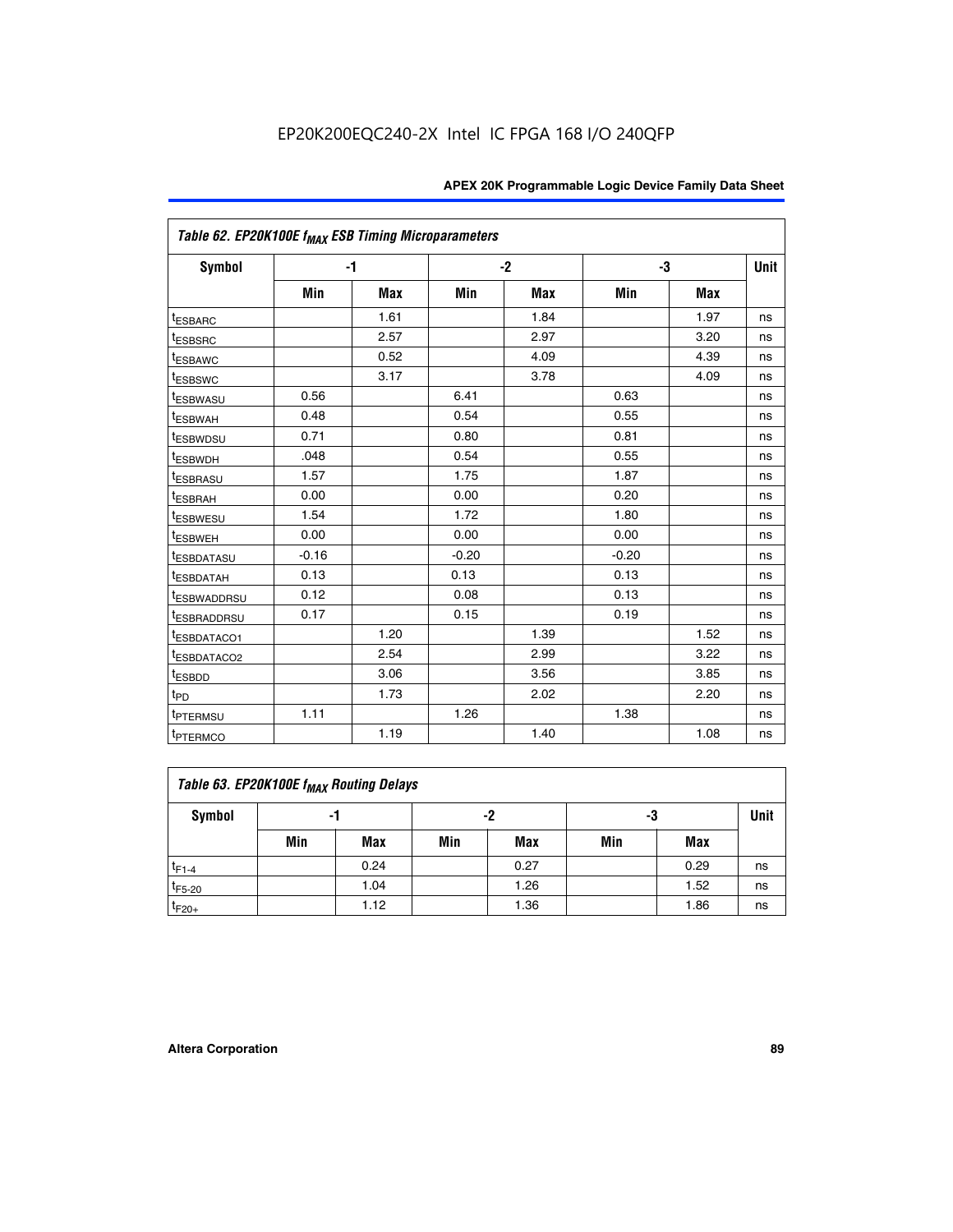|                    | Table 64. EP20K100E Minimum Pulse Width Timing Parameters |            |      |            |      |            |             |  |  |  |  |  |
|--------------------|-----------------------------------------------------------|------------|------|------------|------|------------|-------------|--|--|--|--|--|
| <b>Symbol</b>      | -1                                                        |            |      | $-2$       | -3   |            | <b>Unit</b> |  |  |  |  |  |
|                    | Min                                                       | <b>Max</b> | Min  | <b>Max</b> | Min  | <b>Max</b> |             |  |  |  |  |  |
| $t_{CH}$           | 2.00                                                      |            | 2.00 |            | 2.00 |            | ns          |  |  |  |  |  |
| $t_{CL}$           | 2.00                                                      |            | 2.00 |            | 2.00 |            | ns          |  |  |  |  |  |
| t <sub>CLRP</sub>  | 0.20                                                      |            | 0.20 |            | 0.20 |            | ns          |  |  |  |  |  |
| t <sub>PREP</sub>  | 0.20                                                      |            | 0.20 |            | 0.20 |            | ns          |  |  |  |  |  |
| <sup>t</sup> ESBCH | 2.00                                                      |            | 2.00 |            | 2.00 |            | ns          |  |  |  |  |  |
| <sup>t</sup> ESBCL | 2.00                                                      |            | 2.00 |            | 2.00 |            | ns          |  |  |  |  |  |
| <sup>t</sup> ESBWP | 1.29                                                      |            | 1.53 |            | 1.66 |            | ns          |  |  |  |  |  |
| <sup>t</sup> ESBRP | 1.11                                                      |            | 1.29 |            | 1.41 |            | ns          |  |  |  |  |  |

|                      | Table 65. EP20K100E External Timing Parameters |            |      |            |                |            |    |  |  |  |  |  |
|----------------------|------------------------------------------------|------------|------|------------|----------------|------------|----|--|--|--|--|--|
| <b>Symbol</b>        | -1                                             |            |      | -2         |                | -3         |    |  |  |  |  |  |
|                      | Min                                            | <b>Max</b> | Min  | <b>Max</b> | Min            | <b>Max</b> |    |  |  |  |  |  |
| $t_{INSU}$           | 2.23                                           |            | 2.32 |            | 2.43           |            | ns |  |  |  |  |  |
| $t_{\rm INH}$        | 0.00                                           |            | 0.00 |            | 0.00           |            | ns |  |  |  |  |  |
| toutco               | 2.00                                           | 4.86       | 2.00 | 5.35       | 2.00           | 5.84       | ns |  |  |  |  |  |
| <sup>t</sup> INSUPLL | 1.58                                           |            | 1.66 |            |                |            | ns |  |  |  |  |  |
| <sup>t</sup> INHPLL  | 0.00                                           |            | 0.00 |            | $\blacksquare$ |            | ns |  |  |  |  |  |
| <b>LOUTCOPLL</b>     | 0.50                                           | 2.96       | 0.50 | 3.29       | -              |            | ns |  |  |  |  |  |

| <b>Table 66. EP20K100E External Bidirectional Timing Parameters</b> |      |      |      |      |      |      |             |  |  |  |
|---------------------------------------------------------------------|------|------|------|------|------|------|-------------|--|--|--|
| Symbol                                                              | -1   |      | -2   |      | -3   |      | <b>Unit</b> |  |  |  |
|                                                                     | Min  | Max  | Min  | Max  | Min  | Max  |             |  |  |  |
| <sup>t</sup> INSUBIDIR                                              | 2.74 |      | 2.96 |      | 3.19 |      | ns          |  |  |  |
| <sup>t</sup> INHBIDIR                                               | 0.00 |      | 0.00 |      | 0.00 |      | ns          |  |  |  |
| <b>LOUTCOBIDIR</b>                                                  | 2.00 | 4.86 | 2.00 | 5.35 | 2.00 | 5.84 | ns          |  |  |  |
| $txz$ BIDIR                                                         |      | 5.00 |      | 5.48 |      | 5.89 | ns          |  |  |  |
| <sup>t</sup> zxbidir                                                |      | 5.00 |      | 5.48 |      | 5.89 | ns          |  |  |  |
| <sup>t</sup> INSUBIDIRPLL                                           | 4.64 |      | 5.03 |      |      |      | ns          |  |  |  |
| <sup>t</sup> INHBIDIRPLL                                            | 0.00 |      | 0.00 |      |      |      | ns          |  |  |  |
| <sup>t</sup> OUTCOBIDIRPLL                                          | 0.50 | 2.96 | 0.50 | 3.29 |      |      | ns          |  |  |  |
| <sup>T</sup> XZBIDIRPLL                                             |      | 3.10 |      | 3.42 |      |      | ns          |  |  |  |
| <sup>T</sup> ZXBIDIRPLL                                             |      | 3.10 |      | 3.42 |      |      | ns          |  |  |  |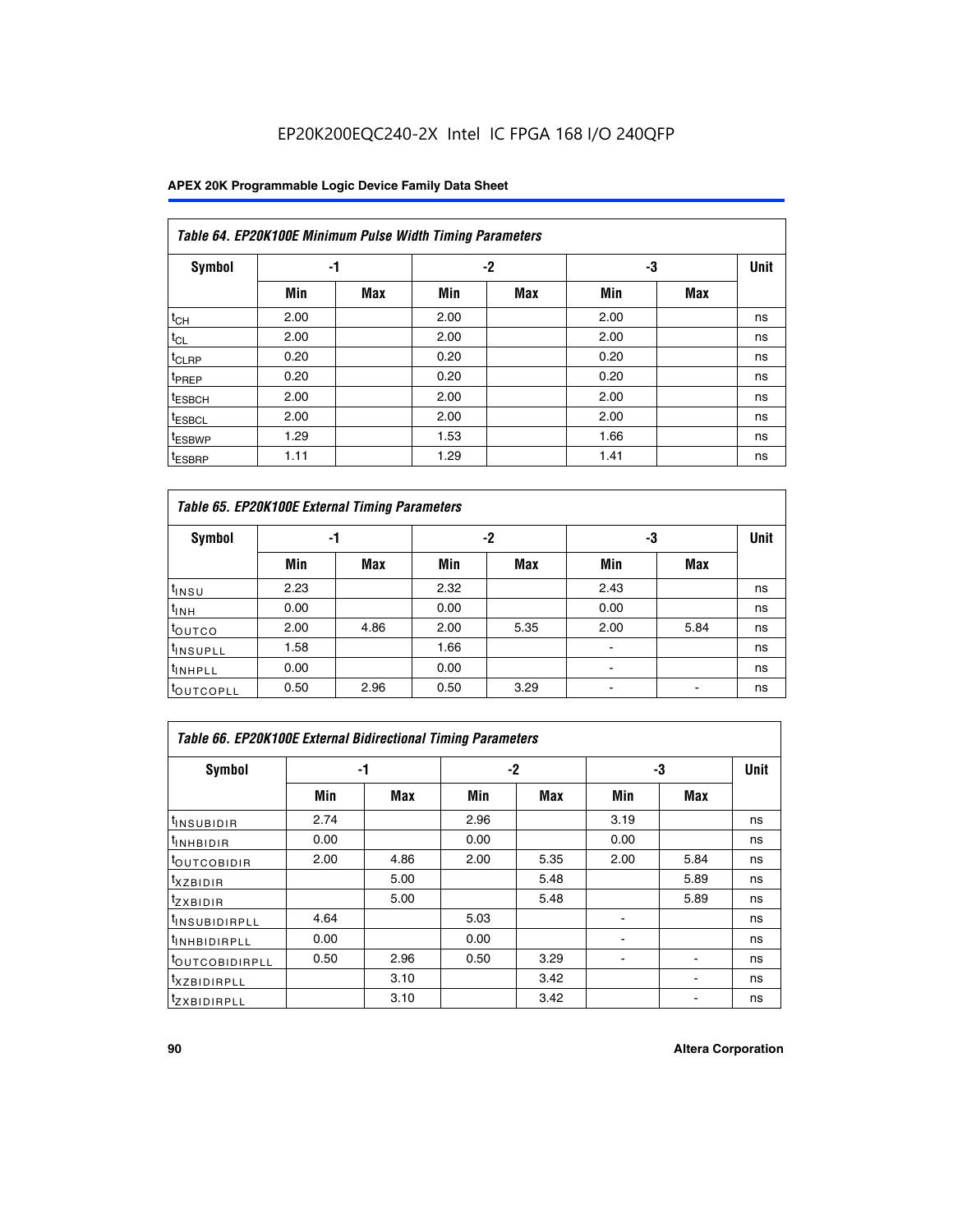Tables 67 through 72 describe *f<sub>MAX</sub>* LE Timing Microparameters, *f<sub>MAX</sub>* ESB Timing Microparameters, *f<sub>MAX</sub>* Routing Delays, Minimum Pulse Width Timing Parameters, External Timing Parameters, and External Bidirectional Timing Parameters for EP20K160E APEX 20KE devices.

| Table 67. EP20K160E f <sub>MAX</sub> LE Timing Microparameters |      |            |      |            |      |      |    |  |  |  |  |
|----------------------------------------------------------------|------|------------|------|------------|------|------|----|--|--|--|--|
| <b>Symbol</b>                                                  |      | -1         |      | -2         |      | -3   |    |  |  |  |  |
|                                                                | Min  | <b>Max</b> | Min  | <b>Max</b> | Min  | Max  |    |  |  |  |  |
| $t_{\text{SU}}$                                                | 0.22 |            | 0.24 |            | 0.26 |      | ns |  |  |  |  |
| $t_H$                                                          | 0.22 |            | 0.24 |            | 0.26 |      | ns |  |  |  |  |
| $t_{CO}$                                                       |      | 0.25       |      | 0.31       |      | 0.35 | ns |  |  |  |  |
| t <sub>LUT</sub>                                               |      | 0.69       |      | 0.88       |      | 1.12 | ns |  |  |  |  |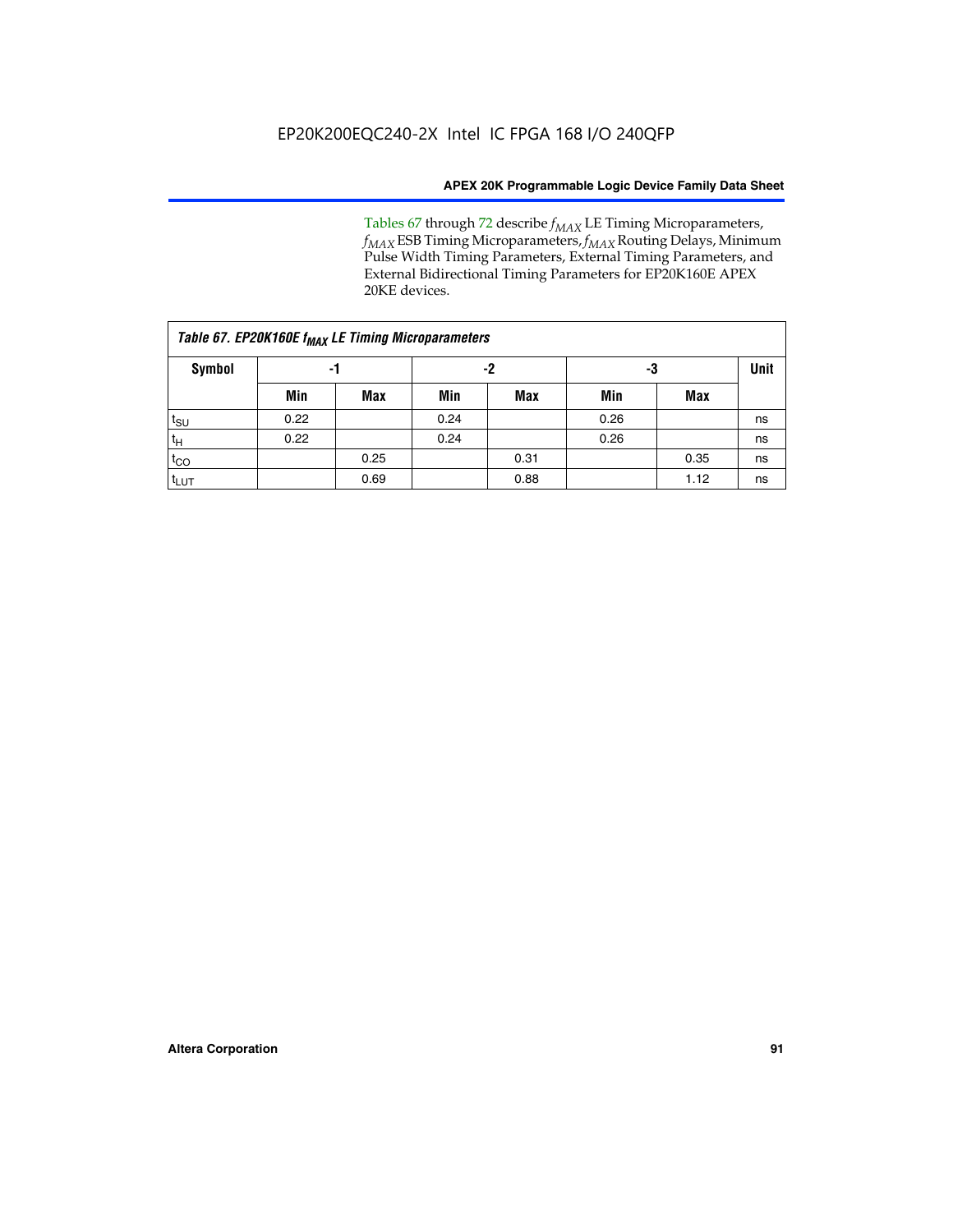| Table 68. EP20K160E f <sub>MAX</sub> ESB Timing Microparameters |         |            |         |            |      |      |      |
|-----------------------------------------------------------------|---------|------------|---------|------------|------|------|------|
| <b>Symbol</b>                                                   | $-1$    |            |         | $-2$       |      | -3   | Unit |
|                                                                 | Min     | <b>Max</b> | Min     | <b>Max</b> | Min  | Max  |      |
| <sup>t</sup> ESBARC                                             |         | 1.65       |         | 2.02       |      | 2.11 | ns   |
| t <sub>ESBSRC</sub>                                             |         | 2.21       |         | 2.70       |      | 3.11 | ns   |
| <sup>t</sup> ESBAWC                                             |         | 3.04       |         | 3.79       |      | 4.42 | ns   |
| t <sub>ESBSWC</sub>                                             |         | 2.81       |         | 3.56       |      | 4.10 | ns   |
| <sup>t</sup> ESBWASU                                            | 0.54    |            | 0.66    |            | 0.73 |      | ns   |
| <sup>t</sup> ESBWAH                                             | 0.36    |            | 0.45    |            | 0.47 |      | ns   |
| t <sub>ESBWDSU</sub>                                            | 0.68    |            | 0.81    |            | 0.94 |      | ns   |
| <sup>t</sup> ESBWDH                                             | 0.36    |            | 0.45    |            | 0.47 |      | ns   |
| t <sub>ESBRASU</sub>                                            | 1.58    |            | 1.87    |            | 2.06 |      | ns   |
| <sup>t</sup> ESBRAH                                             | 0.00    |            | 0.00    |            | 0.01 |      | ns   |
| <sup>t</sup> ESBWESU                                            | 1.41    |            | 1.71    |            | 2.00 |      | ns   |
| t <sub>ESBWEH</sub>                                             | 0.00    |            | 0.00    |            | 0.00 |      | ns   |
| t <sub>ESBDATASU</sub>                                          | $-0.02$ |            | $-0.03$ |            | 0.09 |      | ns   |
| t <sub>ESBDATAH</sub>                                           | 0.13    |            | 0.13    |            | 0.13 |      | ns   |
| t <sub>ESBWADDRSU</sub>                                         | 0.14    |            | 0.17    |            | 0.35 |      | ns   |
| <sup>t</sup> ESBRADDRSU                                         | 0.21    |            | 0.27    |            | 0.43 |      | ns   |
| <sup>I</sup> ESBDATACO1                                         |         | 1.04       |         | 1.30       |      | 1.46 | ns   |
| t <sub>ESBDATACO2</sub>                                         |         | 2.15       |         | 2.70       |      | 3.16 | ns   |
| <sup>t</sup> ESBDD                                              |         | 2.69       |         | 3.35       |      | 3.97 | ns   |
| $t_{\mathsf{PD}}$                                               |         | 1.55       |         | 1.93       |      | 2.29 | ns   |
| t <sub>PTERMSU</sub>                                            | 1.01    |            | 1.23    |            | 1.52 |      | ns   |
| t <sub>PTERMCO</sub>                                            |         | 1.06       |         | 1.32       |      | 1.04 | ns   |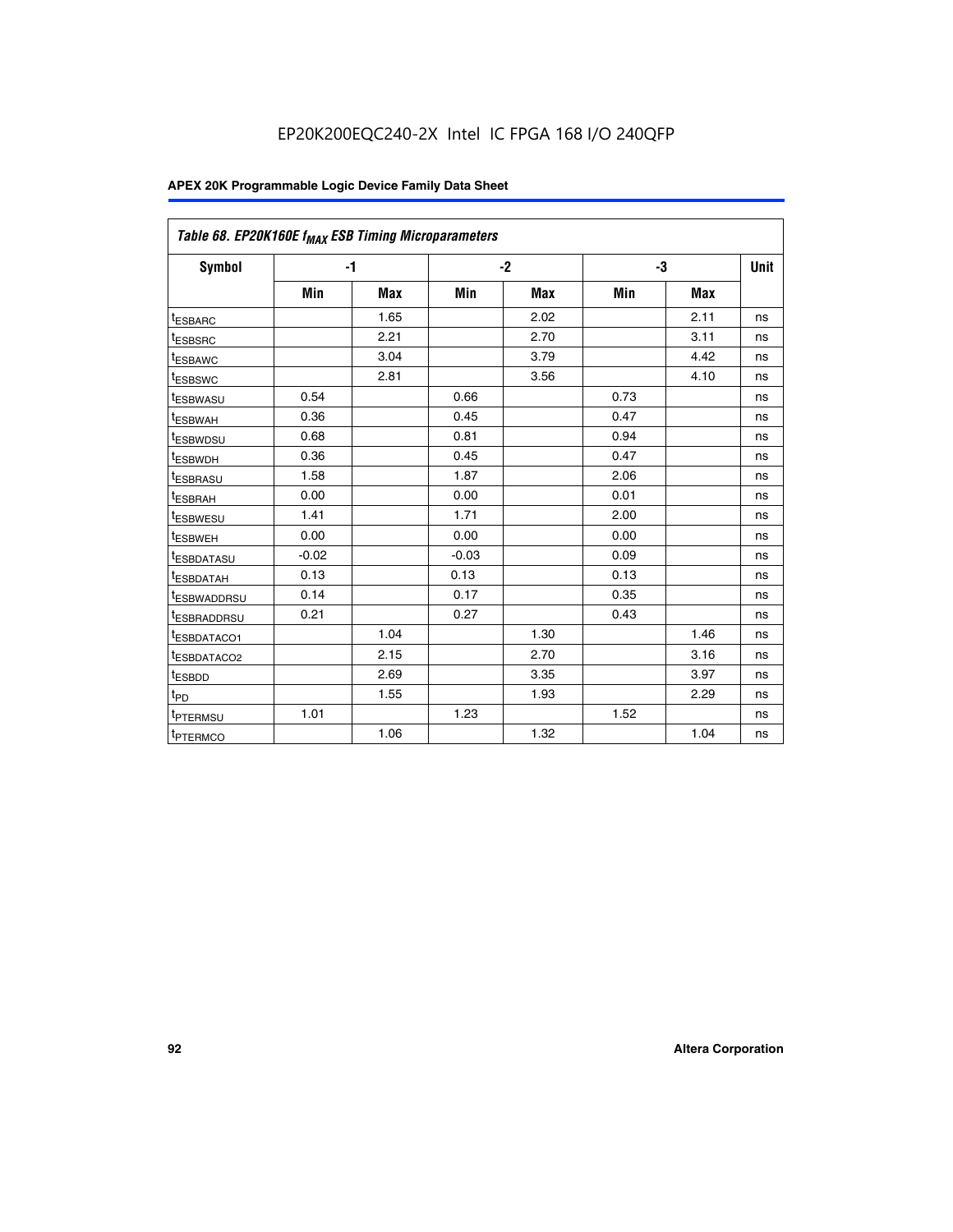| Table 69. EP20K160E f <sub>MAX</sub> Routing Delays |     |             |     |      |     |      |    |  |  |  |  |
|-----------------------------------------------------|-----|-------------|-----|------|-----|------|----|--|--|--|--|
| Symbol                                              | -3  | <b>Unit</b> |     |      |     |      |    |  |  |  |  |
|                                                     | Min | Max         | Min | Max  | Min | Max  |    |  |  |  |  |
| $t_{F1-4}$                                          |     | 0.25        |     | 0.26 |     | 0.28 | ns |  |  |  |  |
| $t_{F5-20}$                                         |     | 1.00        |     | 1.18 |     | 1.35 | ns |  |  |  |  |
| $t_{F20+}$                                          |     | 1.95        |     | 2.19 |     | 2.30 | ns |  |  |  |  |

| Table 70. EP20K160E Minimum Pulse Width Timing Parameters |      |     |      |     |      |     |             |  |  |  |  |
|-----------------------------------------------------------|------|-----|------|-----|------|-----|-------------|--|--|--|--|
| <b>Symbol</b>                                             | -1   |     |      | -2  | -3   |     | <b>Unit</b> |  |  |  |  |
|                                                           | Min  | Max | Min  | Max | Min  | Max |             |  |  |  |  |
| $t_{CH}$                                                  | 1.34 |     | 1.43 |     | 1.55 |     | ns          |  |  |  |  |
| $t_{CL}$                                                  | 1.34 |     | 1.43 |     | 1.55 |     | ns          |  |  |  |  |
| $t_{CLRP}$                                                | 0.18 |     | 0.19 |     | 0.21 |     | ns          |  |  |  |  |
| t <sub>PREP</sub>                                         | 0.18 |     | 0.19 |     | 0.21 |     | ns          |  |  |  |  |
| <sup>t</sup> ESBCH                                        | 1.34 |     | 1.43 |     | 1.55 |     | ns          |  |  |  |  |
| <sup>t</sup> ESBCL                                        | 1.34 |     | 1.43 |     | 1.55 |     | ns          |  |  |  |  |
| <sup>t</sup> ESBWP                                        | 1.15 |     | 1.45 |     | 1.73 |     | ns          |  |  |  |  |
| <sup>t</sup> ESBRP                                        | 0.93 |     | 1.15 |     | 1.38 |     | ns          |  |  |  |  |

| Table 71. EP20K160E External Timing Parameters |      |      |      |      |                |      |      |  |  |  |  |
|------------------------------------------------|------|------|------|------|----------------|------|------|--|--|--|--|
| Symbol                                         | -1   |      |      | -2   | -3             |      | Unit |  |  |  |  |
|                                                | Min  | Max  | Min  | Max  | Min            | Max  |      |  |  |  |  |
| $t_{INSU}$                                     | 2.23 |      | 2.34 |      | 2.47           |      | ns   |  |  |  |  |
| $t_{INH}$                                      | 0.00 |      | 0.00 |      | 0.00           |      | ns   |  |  |  |  |
| toutco                                         | 2.00 | 5.07 | 2.00 | 5.59 | 2.00           | 6.13 | ns   |  |  |  |  |
| <sup>t</sup> INSUPLL                           | 2.12 |      | 2.07 |      | $\blacksquare$ |      | ns   |  |  |  |  |
| <sup>t</sup> INHPLL                            | 0.00 |      | 0.00 |      | ۰              |      | ns   |  |  |  |  |
| toutcopll                                      | 0.50 | 3.00 | 0.50 | 3.35 |                |      | ns   |  |  |  |  |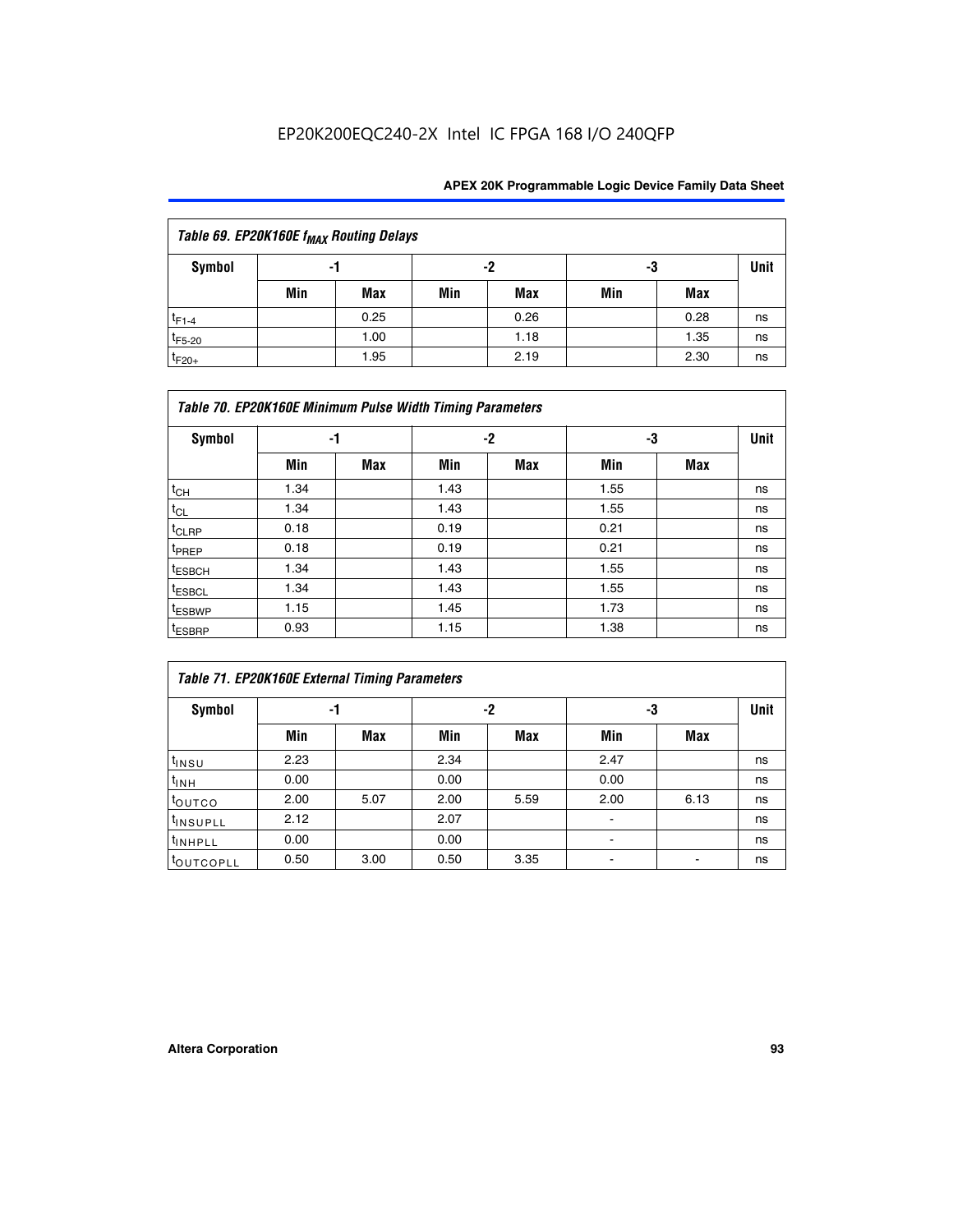|                              | Table 72. EP20K160E External Bidirectional Timing Parameters |      |      |      |      |      |    |  |  |  |  |  |
|------------------------------|--------------------------------------------------------------|------|------|------|------|------|----|--|--|--|--|--|
| Symbol                       | -1                                                           |      |      | $-2$ | -3   | Unit |    |  |  |  |  |  |
|                              | Min                                                          | Max  | Min  | Max  | Min  | Max  |    |  |  |  |  |  |
| <sup>t</sup> INSUBIDIR       | 2.86                                                         |      | 3.24 |      | 3.54 |      | ns |  |  |  |  |  |
| <sup>t</sup> INHBIDIR        | 0.00                                                         |      | 0.00 |      | 0.00 |      | ns |  |  |  |  |  |
| <sup>t</sup> OUTCOBIDIR      | 2.00                                                         | 5.07 | 2.00 | 5.59 | 2.00 | 6.13 | ns |  |  |  |  |  |
| $t_{XZBIDIR}$                |                                                              | 7.43 |      | 8.23 |      | 8.58 | ns |  |  |  |  |  |
| $t_{ZXBIDIR}$                |                                                              | 7.43 |      | 8.23 |      | 8.58 | ns |  |  |  |  |  |
| <sup>t</sup> INSUBIDIRPLL    | 4.93                                                         |      | 5.48 |      |      |      | ns |  |  |  |  |  |
| <sup>t</sup> INHBIDIRPLL     | 0.00                                                         |      | 0.00 |      |      |      | ns |  |  |  |  |  |
| <b><i>LOUTCOBIDIRPLL</i></b> | 0.50                                                         | 3.00 | 0.50 | 3.35 |      |      | ns |  |  |  |  |  |
| <sup>t</sup> XZBIDIRPLL      |                                                              | 5.36 |      | 5.99 |      |      | ns |  |  |  |  |  |
| <sup>t</sup> ZXBIDIRPLL      |                                                              | 5.36 |      | 5.99 |      |      | ns |  |  |  |  |  |

Tables 73 through 78 describe  $f_{MAX}$  LE Timing Microparameters,  $f_{MAX}$ ESB Timing Microparameters, *f<sub>MAX</sub>* Routing Delays, Minimum Pulse Width Timing Parameters, External Timing Parameters, and External Bidirectional Timing Parameters for EP20K200E APEX 20KE devices.

| Table 73. EP20K200E f <sub>MAX</sub> LE Timing Microparameters |      |      |      |            |      |            |    |  |  |  |  |
|----------------------------------------------------------------|------|------|------|------------|------|------------|----|--|--|--|--|
| <b>Symbol</b>                                                  |      | -1   | -2   |            | -3   |            |    |  |  |  |  |
|                                                                | Min  | Max  | Min  | <b>Max</b> | Min  | <b>Max</b> |    |  |  |  |  |
| $t_{\text{SU}}$                                                | 0.23 |      | 0.24 |            | 0.26 |            | ns |  |  |  |  |
| $t_H$                                                          | 0.23 |      | 0.24 |            | 0.26 |            | ns |  |  |  |  |
| $t_{CO}$                                                       |      | 0.26 |      | 0.31       |      | 0.36       | ns |  |  |  |  |
| t <sub>LUT</sub>                                               |      | 0.70 |      | 0.90       |      | 1.14       | ns |  |  |  |  |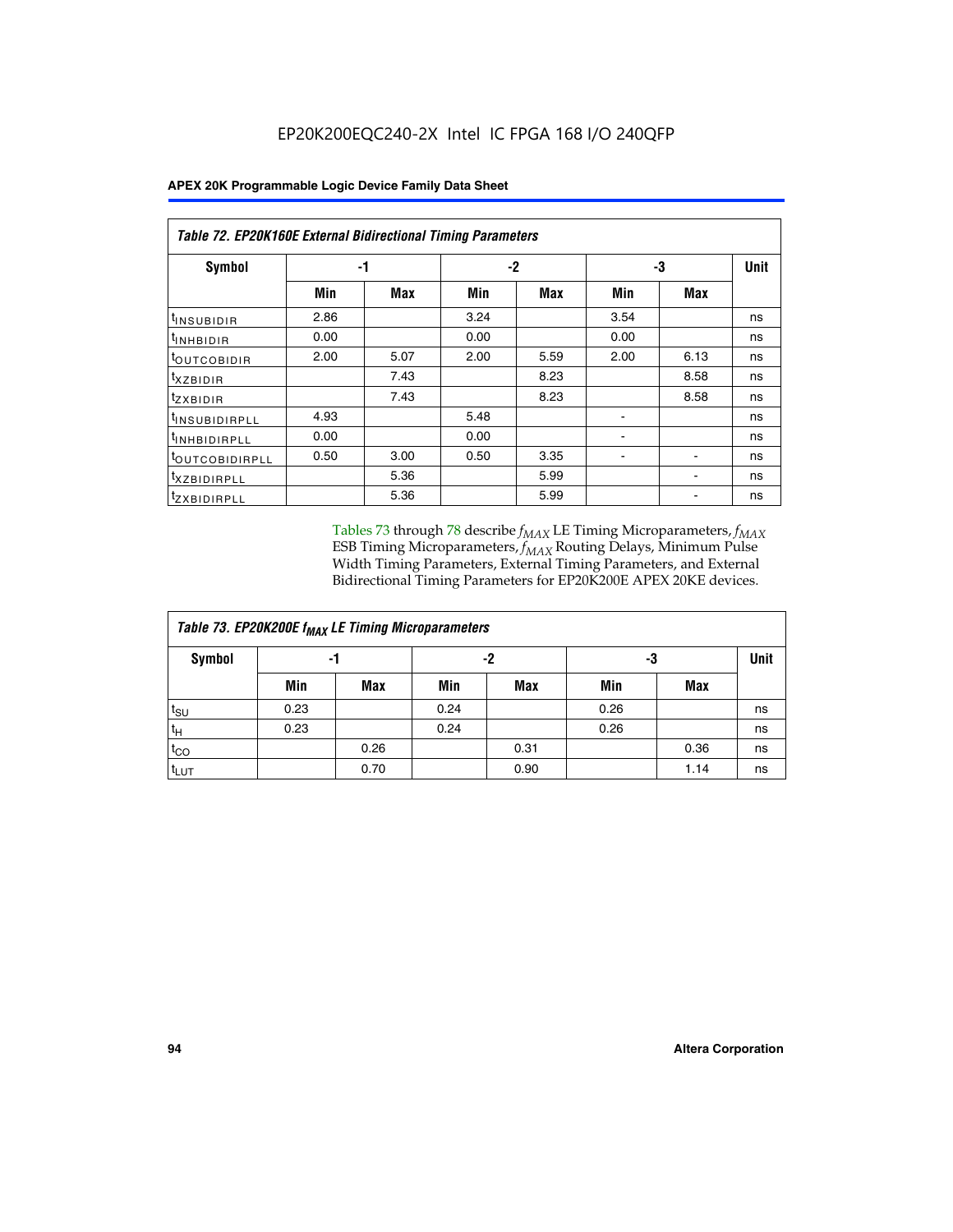| Table 74. EP20K200E f <sub>MAX</sub> ESB Timing Microparameters |         |      |         |            |      |            |             |
|-----------------------------------------------------------------|---------|------|---------|------------|------|------------|-------------|
| Symbol                                                          | $-1$    |      |         | $-2$       |      | -3         | <b>Unit</b> |
|                                                                 | Min     | Max  | Min     | <b>Max</b> | Min  | <b>Max</b> |             |
| <sup>t</sup> ESBARC                                             |         | 1.68 |         | 2.06       |      | 2.24       | ns          |
| <sup>t</sup> ESBSRC                                             |         | 2.27 |         | 2.77       |      | 3.18       | ns          |
| <sup>t</sup> ESBAWC                                             |         | 3.10 |         | 3.86       |      | 4.50       | ns          |
| <sup>t</sup> ESBSWC                                             |         | 2.90 |         | 3.67       |      | 4.21       | ns          |
| <sup>t</sup> ESBWASU                                            | 0.55    |      | 0.67    |            | 0.74 |            | ns          |
| <b><i>LESBWAH</i></b>                                           | 0.36    |      | 0.46    |            | 0.48 |            | ns          |
| <sup>t</sup> ESBWDSU                                            | 0.69    |      | 0.83    |            | 0.95 |            | ns          |
| t <sub>ESBWDH</sub>                                             | 0.36    |      | 0.46    |            | 0.48 |            | ns          |
| <sup>t</sup> ESBRASU                                            | 1.61    |      | 1.90    |            | 2.09 |            | ns          |
| <sup>t</sup> ESBRAH                                             | 0.00    |      | 0.00    |            | 0.01 |            | ns          |
| t <sub>ESBWESU</sub>                                            | 1.42    |      | 1.71    |            | 2.01 |            | ns          |
| <sup>I</sup> ESBWEH                                             | 0.00    |      | 0.00    |            | 0.00 |            | ns          |
| <sup>t</sup> ESBDATASU                                          | $-0.06$ |      | $-0.07$ |            | 0.05 |            | ns          |
| <sup>I</sup> ESBDATAH                                           | 0.13    |      | 0.13    |            | 0.13 |            | ns          |
| <sup>t</sup> ESBWADDRSU                                         | 0.11    |      | 0.13    |            | 0.31 |            | ns          |
| <sup>I</sup> ESBRADDRSU                                         | 0.18    |      | 0.23    |            | 0.39 |            | ns          |
| ESBDATACO1                                                      |         | 1.09 |         | 1.35       |      | 1.51       | ns          |
| <sup>t</sup> ESBDATACO2                                         |         | 2.19 |         | 2.75       |      | 3.22       | ns          |
| t <sub>ESBDD</sub>                                              |         | 2.75 |         | 3.41       |      | 4.03       | ns          |
| t <sub>PD</sub>                                                 |         | 1.58 |         | 1.97       |      | 2.33       | ns          |
| t <sub>PTERMSU</sub>                                            | 1.00    |      | 1.22    |            | 1.51 |            | ns          |
| t <sub>PTERMCO</sub>                                            |         | 1.10 |         | 1.37       |      | 1.09       | ns          |

| Table 75. EP20K200E f <sub>MAX</sub> Routing Delays |                |      |     |      |     |      |    |  |  |  |
|-----------------------------------------------------|----------------|------|-----|------|-----|------|----|--|--|--|
| Symbol                                              | -2<br>-3<br>-1 |      |     |      |     |      |    |  |  |  |
|                                                     | Min            | Max  | Min | Max  | Min | Max  |    |  |  |  |
| $t_{F1-4}$                                          |                | 0.25 |     | 0.27 |     | 0.29 | ns |  |  |  |
| $t_{F5-20}$                                         |                | 1.02 |     | 1.20 |     | 1.41 | ns |  |  |  |
| $t_{F20+}$                                          |                | 1.99 |     | 2.23 |     | 2.53 | ns |  |  |  |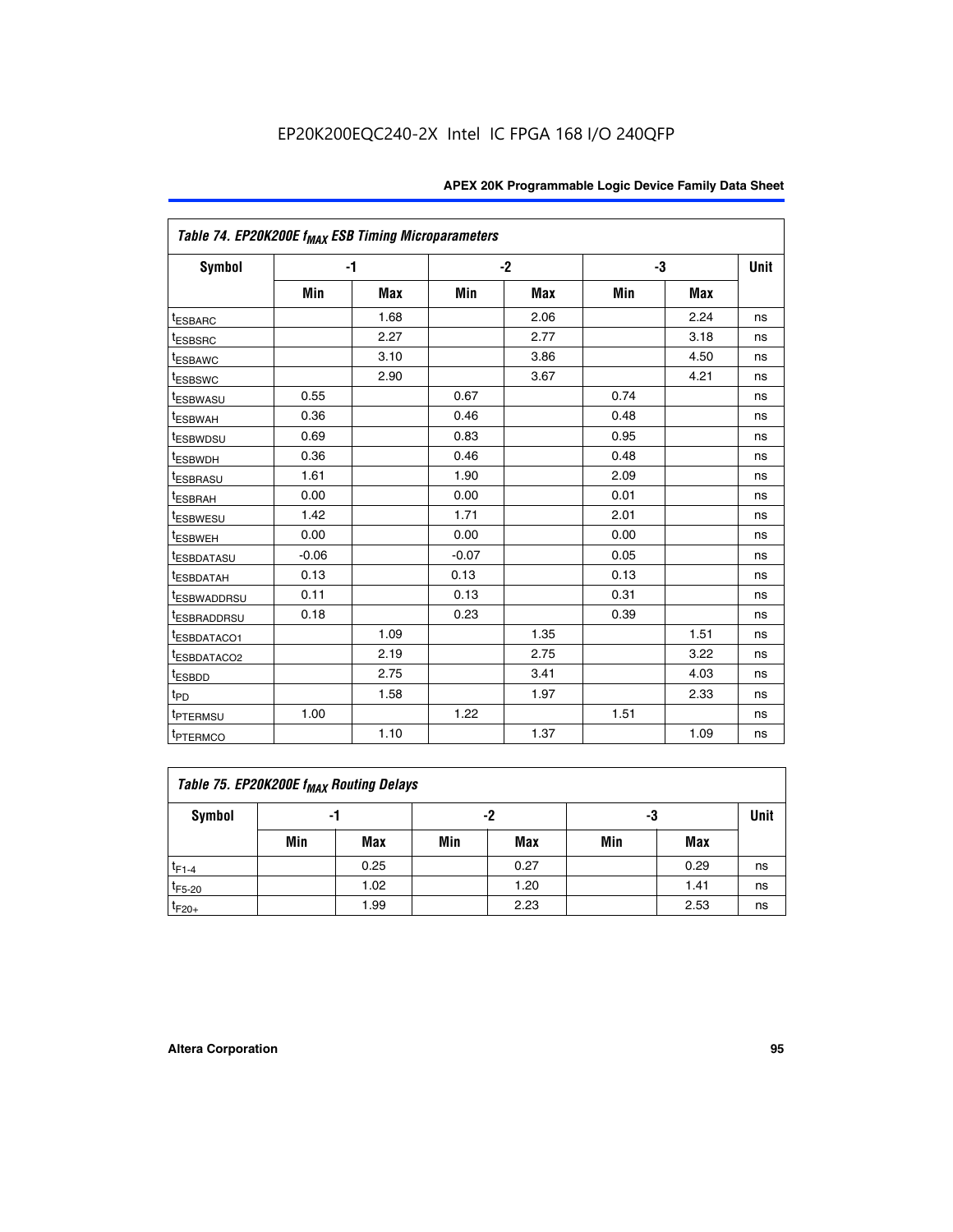|                    | Table 76. EP20K200E Minimum Pulse Width Timing Parameters |            |      |            |      |            |             |  |  |  |  |  |
|--------------------|-----------------------------------------------------------|------------|------|------------|------|------------|-------------|--|--|--|--|--|
| <b>Symbol</b>      | -1                                                        |            |      | $-2$       | -3   |            | <b>Unit</b> |  |  |  |  |  |
|                    | Min                                                       | <b>Max</b> | Min  | <b>Max</b> | Min  | <b>Max</b> |             |  |  |  |  |  |
| $t_{CH}$           | 1.36                                                      |            | 2.44 |            | 2.65 |            | ns          |  |  |  |  |  |
| $t_{CL}$           | 1.36                                                      |            | 2.44 |            | 2.65 |            | ns          |  |  |  |  |  |
| $t_{CLRP}$         | 0.18                                                      |            | 0.19 |            | 0.21 |            | ns          |  |  |  |  |  |
| t <sub>PREP</sub>  | 0.18                                                      |            | 0.19 |            | 0.21 |            | ns          |  |  |  |  |  |
| <sup>t</sup> ESBCH | 1.36                                                      |            | 2.44 |            | 2.65 |            | ns          |  |  |  |  |  |
| <sup>t</sup> ESBCL | 1.36                                                      |            | 2.44 |            | 2.65 |            | ns          |  |  |  |  |  |
| <sup>t</sup> ESBWP | 1.18                                                      |            | 1.48 |            | 1.76 |            | ns          |  |  |  |  |  |
| <sup>t</sup> ESBRP | 0.95                                                      |            | 1.17 |            | 1.41 |            | ns          |  |  |  |  |  |

|                       | Table 77. EP20K200E External Timing Parameters |            |      |            |      |      |             |  |  |  |  |  |
|-----------------------|------------------------------------------------|------------|------|------------|------|------|-------------|--|--|--|--|--|
| <b>Symbol</b>         |                                                | -1         |      | -2         | -3   |      | <b>Unit</b> |  |  |  |  |  |
|                       | Min                                            | <b>Max</b> | Min  | <b>Max</b> | Min  | Max  |             |  |  |  |  |  |
| t <sub>INSU</sub>     | 2.24                                           |            | 2.35 |            | 2.47 |      | ns          |  |  |  |  |  |
| $t_{\text{INH}}$      | 0.00                                           |            | 0.00 |            | 0.00 |      | ns          |  |  |  |  |  |
| toutco                | 2.00                                           | 5.12       | 2.00 | 5.62       | 2.00 | 6.11 | ns          |  |  |  |  |  |
| <sup>t</sup> INSUPLL  | 2.13                                           |            | 2.07 |            |      |      | ns          |  |  |  |  |  |
| <sup>t</sup> INHPLL   | 0.00                                           |            | 0.00 |            |      |      | ns          |  |  |  |  |  |
| <sup>I</sup> OUTCOPLL | 0.50                                           | 3.01       | 0.50 | 3.36       |      |      | ns          |  |  |  |  |  |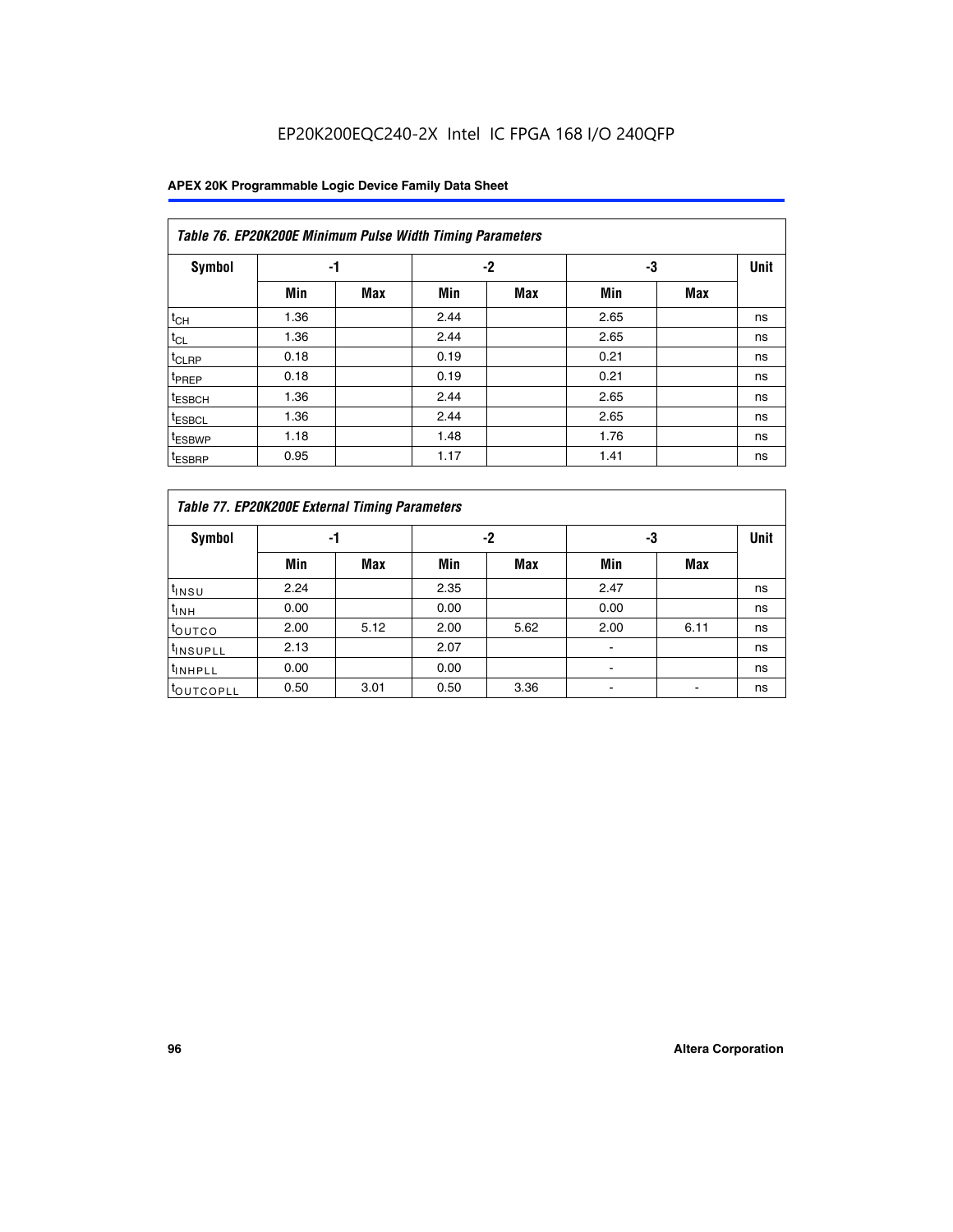| <b>Table 78. EP20K200E External Bidirectional Timing Parameters</b> |      |      |      |            |      |      |             |  |  |  |  |
|---------------------------------------------------------------------|------|------|------|------------|------|------|-------------|--|--|--|--|
| Symbol                                                              | -1   |      |      | $-2$<br>-3 |      |      | <b>Unit</b> |  |  |  |  |
|                                                                     | Min  | Max  | Min  | Max        | Min  | Max  |             |  |  |  |  |
| <sup>t</sup> INSUBIDIR                                              | 2.81 |      | 3.19 |            | 3.54 |      | ns          |  |  |  |  |
| <sup>t</sup> INHBIDIR                                               | 0.00 |      | 0.00 |            | 0.00 |      | ns          |  |  |  |  |
| <sup>t</sup> OUTCOBIDIR                                             | 2.00 | 5.12 | 2.00 | 5.62       | 2.00 | 6.11 | ns          |  |  |  |  |
| $t_{XZBIDIR}$                                                       |      | 7.51 |      | 8.32       |      | 8.67 | ns          |  |  |  |  |
| $t_{ZXBIDIR}$                                                       |      | 7.51 |      | 8.32       |      | 8.67 | ns          |  |  |  |  |
| <sup>t</sup> INSUBIDIRPLL                                           | 3.30 |      | 3.64 |            |      |      | ns          |  |  |  |  |
| <sup>t</sup> INHBIDIRPLL                                            | 0.00 |      | 0.00 |            |      |      | ns          |  |  |  |  |
| <sup>t</sup> OUTCOBIDIRPLL                                          | 0.50 | 3.01 | 0.50 | 3.36       |      |      | ns          |  |  |  |  |
| <sup>t</sup> xzbidirpll                                             |      | 5.40 |      | 6.05       |      |      | ns          |  |  |  |  |
| <sup>t</sup> zxbidirpll                                             |      | 5.40 |      | 6.05       |      |      | ns          |  |  |  |  |

Tables 79 through 84 describe  $f_{MAX}$  LE Timing Microparameters,  $f_{MAX}$ ESB Timing Microparameters, *f<sub>MAX</sub>* Routing Delays, Minimum Pulse Width Timing Parameters, External Timing Parameters, and External Bidirectional Timing Parameters for EP20K300E APEX 20KE devices.

| Table 79. EP20K300E f <sub>MAX</sub> LE Timing Microparameters |                |            |      |            |      |            |    |  |  |  |  |
|----------------------------------------------------------------|----------------|------------|------|------------|------|------------|----|--|--|--|--|
| <b>Symbol</b>                                                  | -2<br>-3<br>-1 |            |      |            | Unit |            |    |  |  |  |  |
|                                                                | Min            | <b>Max</b> | Min  | <b>Max</b> | Min  | <b>Max</b> |    |  |  |  |  |
| $t_{\text{SU}}$                                                | 0.16           |            | 0.17 |            | 0.18 |            | ns |  |  |  |  |
| $t_H$                                                          | 0.31           |            | 0.33 |            | 0.38 |            | ns |  |  |  |  |
| $t_{CO}$                                                       |                | 0.28       |      | 0.38       |      | 0.51       | ns |  |  |  |  |
| $t_{LUT}$                                                      |                | 0.79       |      | 1.07       |      | 1.43       | ns |  |  |  |  |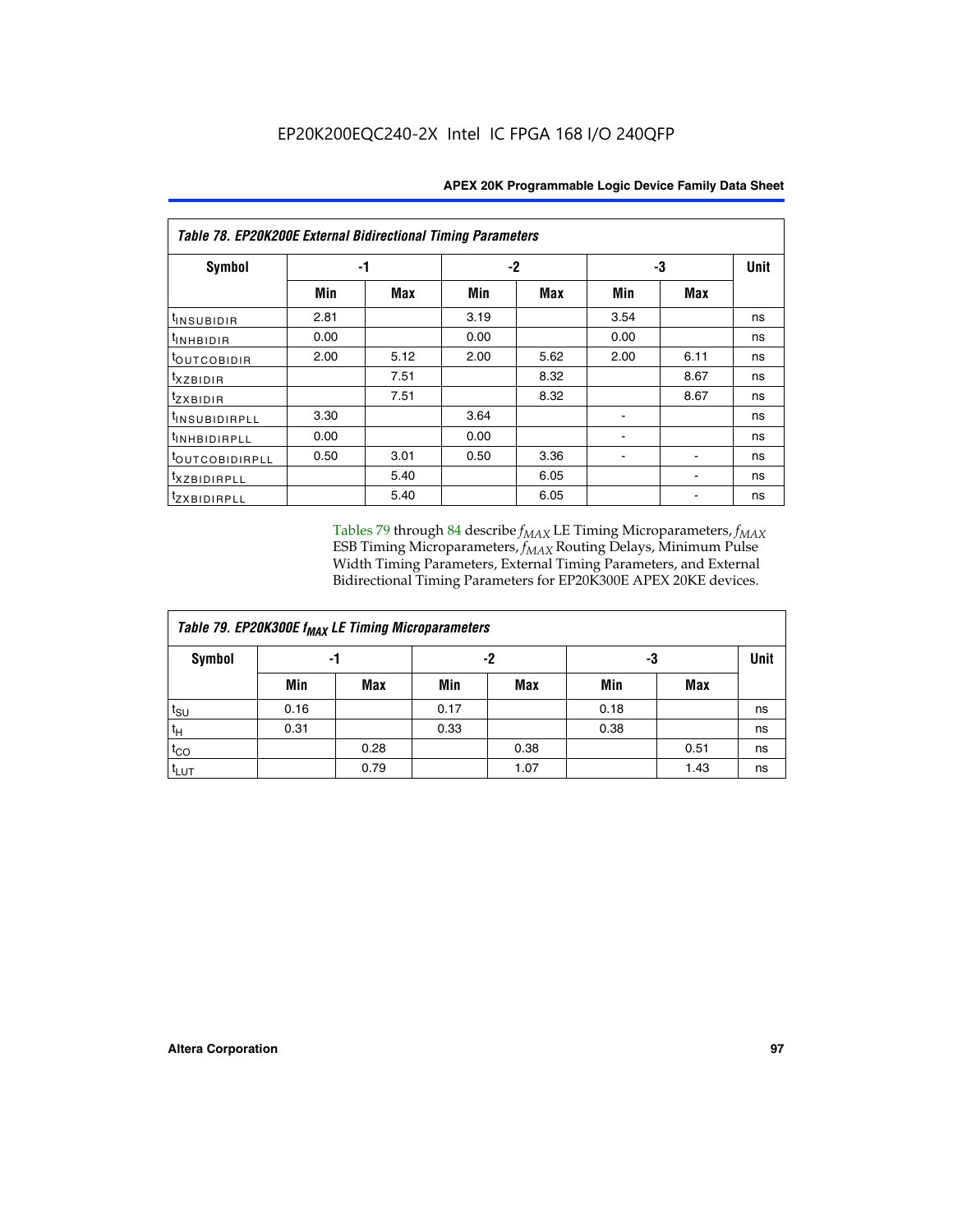| Table 80. EP20K300E f <sub>MAX</sub> ESB Timing Microparameters |      |            |      |            |      |            |      |
|-----------------------------------------------------------------|------|------------|------|------------|------|------------|------|
| Symbol                                                          |      | -1         |      | $-2$       |      | -3         | Unit |
|                                                                 | Min  | <b>Max</b> | Min  | <b>Max</b> | Min  | <b>Max</b> |      |
| t <sub>ESBARC</sub>                                             |      | 1.79       |      | 2.44       |      | 3.25       | ns   |
| t <sub>ESBSRC</sub>                                             |      | 2.40       |      | 3.12       |      | 4.01       | ns   |
| t <sub>ESBAWC</sub>                                             |      | 3.41       |      | 4.65       |      | 6.20       | ns   |
| t <sub>ESBSWC</sub>                                             |      | 3.68       |      | 4.68       |      | 5.93       | ns   |
| <sup>I</sup> ESBWASU                                            | 1.55 |            | 2.12 |            | 2.83 |            | ns   |
| <sup>t</sup> ESBWAH                                             | 0.00 |            | 0.00 |            | 0.00 |            | ns   |
| <sup>I</sup> ESBWDSU                                            | 1.71 |            | 2.33 |            | 3.11 |            | ns   |
| <sup>t</sup> ESBWDH                                             | 0.00 |            | 0.00 |            | 0.00 |            | ns   |
| <sup>t</sup> ESBRASU                                            | 1.72 |            | 2.34 |            | 3.13 |            | ns   |
| t <sub>ESBRAH</sub>                                             | 0.00 |            | 0.00 |            | 0.00 |            | ns   |
| <sup>t</sup> ESBWESU                                            | 1.63 |            | 2.36 |            | 3.28 |            | ns   |
| <sup>t</sup> ESBWEH                                             | 0.00 |            | 0.00 |            | 0.00 |            | ns   |
| t <sub>ESBDATASU</sub>                                          | 0.07 |            | 0.39 |            | 0.80 |            | ns   |
| <sup>t</sup> ESBDATAH                                           | 0.13 |            | 0.13 |            | 0.13 |            | ns   |
| <sup>t</sup> ESBWADDRSU                                         | 0.27 |            | 0.67 |            | 1.17 |            | ns   |
| <sup>t</sup> ESBRADDRSU                                         | 0.34 |            | 0.75 |            | 1.28 |            | ns   |
| <sup>I</sup> ESBDATACO1                                         |      | 1.03       |      | 1.20       |      | 1.40       | ns   |
| <sup>t</sup> ESBDATACO2                                         |      | 2.33       |      | 3.18       |      | 4.24       | ns   |
| <sup>t</sup> ESBDD                                              |      | 3.41       |      | 4.65       |      | 6.20       | ns   |
| t <sub>PD</sub>                                                 |      | 1.68       |      | 2.29       |      | 3.06       | ns   |
| t <sub>PTERMSU</sub>                                            | 0.96 |            | 1.48 |            | 2.14 |            | ns   |
| t <sub>PTERMCO</sub>                                            |      | 1.05       |      | 1.22       |      | 1.42       | ns   |

| Table 81. EP20K300E f <sub>MAX</sub> Routing Delays |     |      |     |            |     |      |    |  |  |  |  |
|-----------------------------------------------------|-----|------|-----|------------|-----|------|----|--|--|--|--|
| Symbol                                              |     | -1   |     | -2         | -3  | Unit |    |  |  |  |  |
|                                                     | Min | Max  | Min | <b>Max</b> | Min | Max  |    |  |  |  |  |
| $t_{F1-4}$                                          |     | 0.22 |     | 0.24       |     | 0.26 | ns |  |  |  |  |
| $t_{F5-20}$                                         |     | 1.33 |     | 1.43       |     | 1.58 | ns |  |  |  |  |
| $t_{F20+}$                                          |     | 3.63 |     | 3.93       |     | 4.35 | ns |  |  |  |  |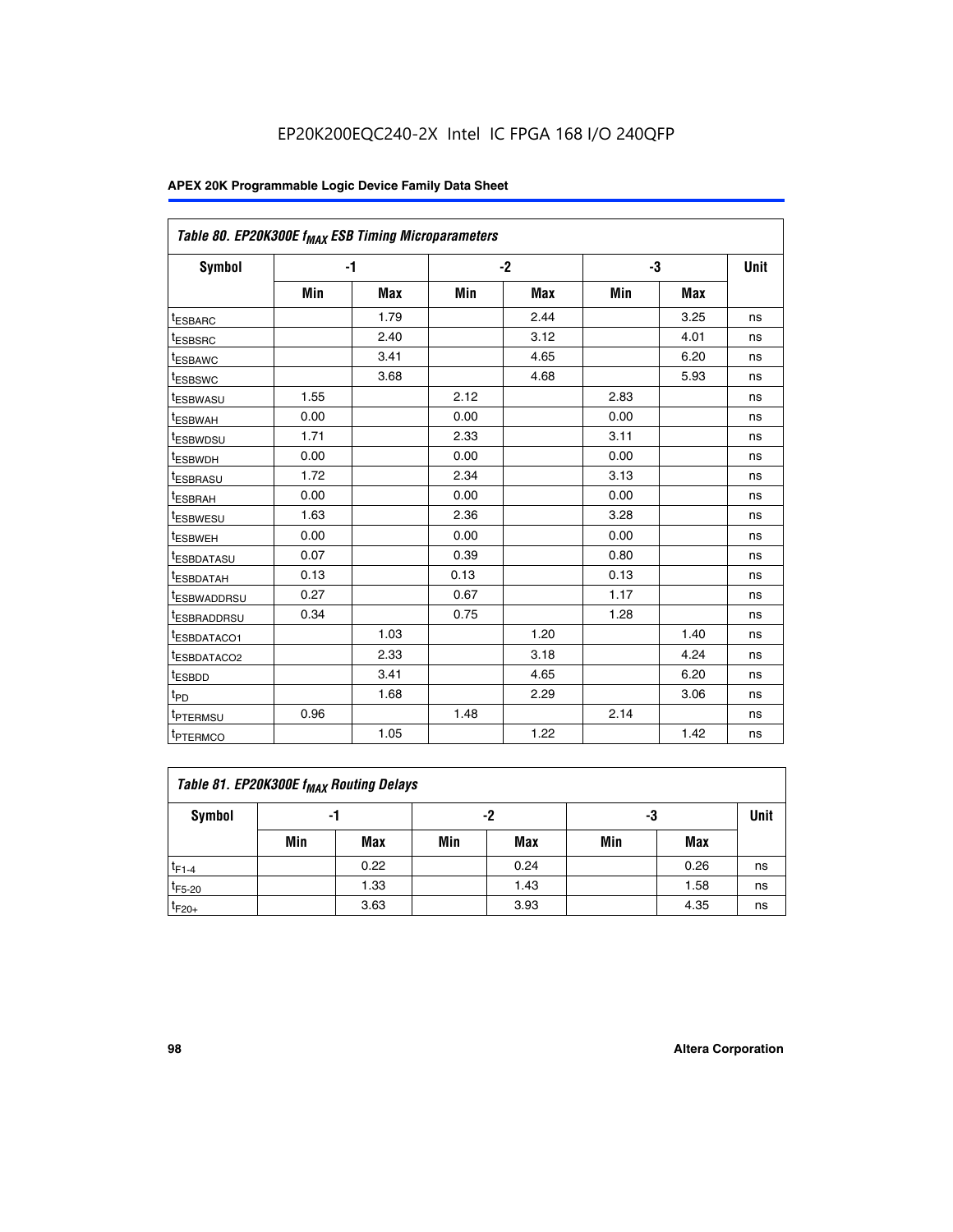| Table 82. EP20K300E Minimum Pulse Width Timing Parameters |      |            |      |      |      |     |             |  |  |  |  |
|-----------------------------------------------------------|------|------------|------|------|------|-----|-------------|--|--|--|--|
| <b>Symbol</b>                                             | -1   |            |      | $-2$ | -3   |     | <b>Unit</b> |  |  |  |  |
|                                                           | Min  | <b>Max</b> | Min  | Max  | Min  | Max |             |  |  |  |  |
| $t_{CH}$                                                  | 1.25 |            | 1.43 |      | 1.67 |     | ns          |  |  |  |  |
| $t_{CL}$                                                  | 1.25 |            | 1.43 |      | 1.67 |     | ns          |  |  |  |  |
| t <sub>CLRP</sub>                                         | 0.19 |            | 0.26 |      | 0.35 |     | ns          |  |  |  |  |
| t <sub>PREP</sub>                                         | 0.19 |            | 0.26 |      | 0.35 |     | ns          |  |  |  |  |
| t <sub>ESBCH</sub>                                        | 1.25 |            | 1.43 |      | 1.67 |     | ns          |  |  |  |  |
| <sup>t</sup> ESBCL                                        | 1.25 |            | 1.43 |      | 1.67 |     | ns          |  |  |  |  |
| <sup>t</sup> ESBWP                                        | 1.25 |            | 1.71 |      | 2.28 |     | ns          |  |  |  |  |
| <sup>t</sup> ESBRP                                        | 1.01 |            | 1.38 |      | 1.84 |     | ns          |  |  |  |  |

| Table 83. EP20K300E External Timing Parameters |      |      |      |      |      |            |             |  |  |  |  |
|------------------------------------------------|------|------|------|------|------|------------|-------------|--|--|--|--|
| Symbol                                         |      | -1   |      | -2   | -3   |            | <b>Unit</b> |  |  |  |  |
|                                                | Min  | Max  | Min  | Max  | Min  | <b>Max</b> |             |  |  |  |  |
| t <sub>INSU</sub>                              | 2.31 |      | 2.44 |      | 2.57 |            | ns          |  |  |  |  |
| $t_{INH}$                                      | 0.00 |      | 0.00 |      | 0.00 |            | ns          |  |  |  |  |
| toutco                                         | 2.00 | 5.29 | 2.00 | 5.82 | 2.00 | 6.24       | ns          |  |  |  |  |
| <sup>t</sup> INSUPLL                           | 1.76 |      | 1.85 |      |      |            | ns          |  |  |  |  |
| <sup>t</sup> INHPLL                            | 0.00 |      | 0.00 |      | -    |            | ns          |  |  |  |  |
| <sup>t</sup> OUTCOPLL                          | 0.50 | 2.65 | 0.50 | 2.95 |      |            | ns          |  |  |  |  |

| Table 84. EP20K300E External Bidirectional Timing Parameters |      |      |      |      |      |            |             |  |  |  |
|--------------------------------------------------------------|------|------|------|------|------|------------|-------------|--|--|--|
| Symbol                                                       |      | -1   |      | $-2$ |      | -3         | <b>Unit</b> |  |  |  |
|                                                              | Min  | Max  | Min  | Max  | Min  | <b>Max</b> |             |  |  |  |
| <sup>t</sup> INSUBIDIR                                       | 2.77 |      | 2.85 |      | 3.11 |            | ns          |  |  |  |
| <b>TINHBIDIR</b>                                             | 0.00 |      | 0.00 |      | 0.00 |            | ns          |  |  |  |
| <sup>t</sup> OUTCOBIDIR                                      | 2.00 | 5.29 | 2.00 | 5.82 | 2.00 | 6.24       | ns          |  |  |  |
| KZBIDIR                                                      |      | 7.59 |      | 8.30 |      | 9.09       | ns          |  |  |  |
| $t_{Z}$ <i>x</i> BIDIR                                       |      | 7.59 |      | 8.30 |      | 9.09       | ns          |  |  |  |
| <b>INSUBIDIRPLL</b>                                          | 2.50 |      | 2.76 |      |      |            | ns          |  |  |  |
| <sup>t</sup> INHBIDIRPLL                                     | 0.00 |      | 0.00 |      |      |            | ns          |  |  |  |
| <sup>t</sup> OUTCOBIDIRPLL                                   | 0.50 | 2.65 | 0.50 | 2.95 |      |            | ns          |  |  |  |
| <sup>t</sup> XZBIDIRPLL                                      |      | 5.00 |      | 5.43 |      |            | ns          |  |  |  |
| <sup>t</sup> ZXBIDIRPLL                                      |      | 5.00 |      | 5.43 |      |            | ns          |  |  |  |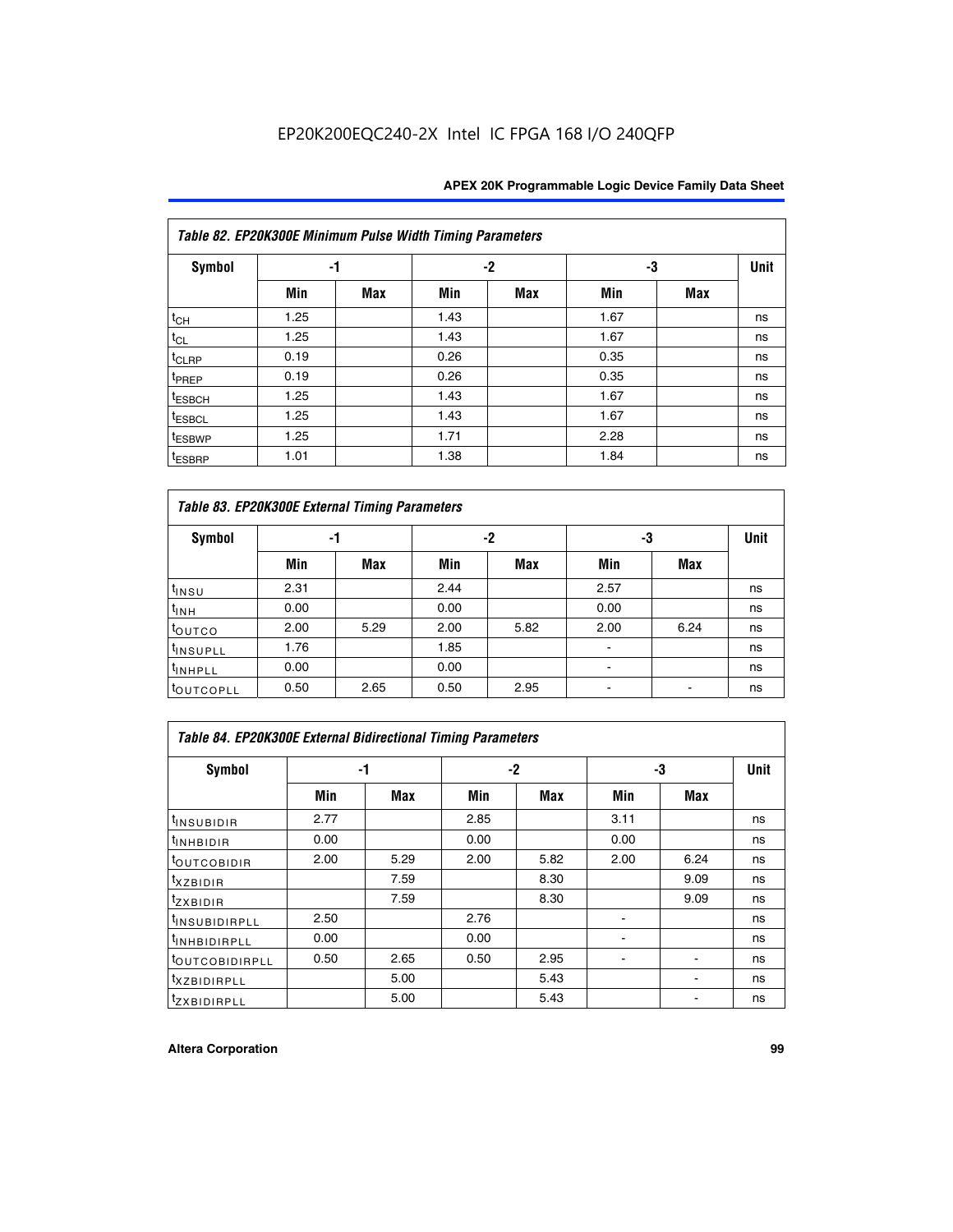Tables 85 through 90 describe  $f_{MAX}$  LE Timing Microparameters,  $f_{MAX}$ ESB Timing Microparameters, *f<sub>MAX</sub>* Routing Delays, Minimum Pulse Width Timing Parameters, External Timing Parameters, and External Bidirectional Timing Parameters for EP20K400E APEX 20KE devices.

|                  | Table 85. EP20K400E f <sub>MAX</sub> LE Timing Microparameters |                |      |                |      |                |    |  |  |  |  |  |
|------------------|----------------------------------------------------------------|----------------|------|----------------|------|----------------|----|--|--|--|--|--|
| <b>Symbol</b>    |                                                                | -1 Speed Grade |      | -2 Speed Grade |      | -3 Speed Grade |    |  |  |  |  |  |
|                  | Min                                                            | <b>Max</b>     | Min  | Max            | Min  | Max            |    |  |  |  |  |  |
| t <sub>SU</sub>  | 0.23                                                           |                | 0.23 |                | 0.23 |                | ns |  |  |  |  |  |
| tн               | 0.23                                                           |                | 0.23 |                | 0.23 |                | ns |  |  |  |  |  |
| $t_{CO}$         |                                                                | 0.25           |      | 0.29           |      | 0.32           | ns |  |  |  |  |  |
| <sup>t</sup> LUT |                                                                | 0.70           |      | 0.83           |      | 1.01           | ns |  |  |  |  |  |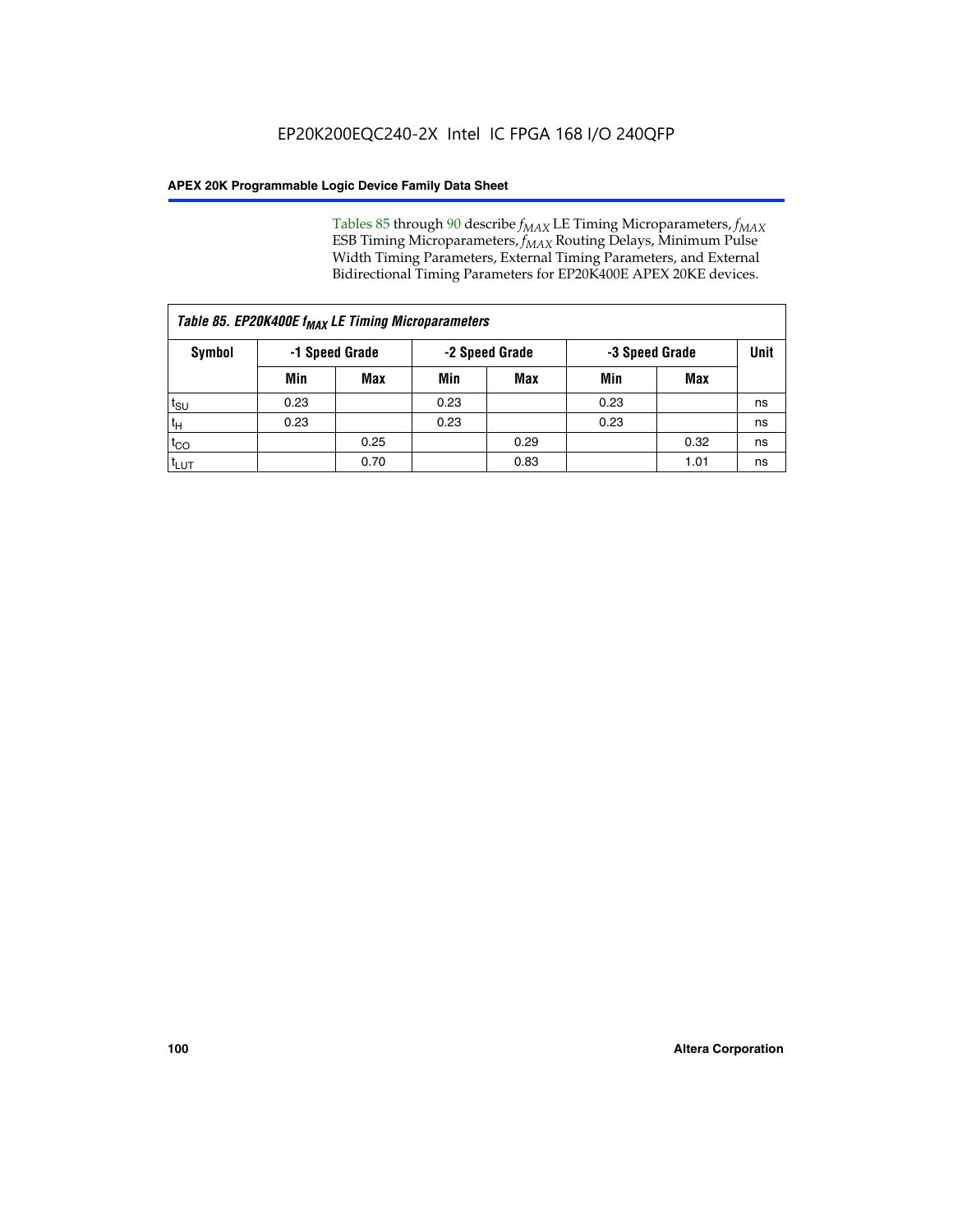|                         | Table 86. EP20K400E f <sub>MAX</sub> ESB Timing Microparameters |            |         |                |         |                |             |  |  |  |  |
|-------------------------|-----------------------------------------------------------------|------------|---------|----------------|---------|----------------|-------------|--|--|--|--|
| Symbol                  | -1 Speed Grade                                                  |            |         | -2 Speed Grade |         | -3 Speed Grade | <b>Unit</b> |  |  |  |  |
|                         | Min                                                             | <b>Max</b> | Min     | Max            | Min     | <b>Max</b>     |             |  |  |  |  |
| <b>tESBARC</b>          |                                                                 | 1.67       |         | 1.91           |         | 1.99           | ns          |  |  |  |  |
| <sup>t</sup> ESBSRC     |                                                                 | 2.30       |         | 2.66           |         | 2.93           | ns          |  |  |  |  |
| <sup>t</sup> ESBAWC     |                                                                 | 3.09       |         | 3.58           |         | 3.99           | ns          |  |  |  |  |
| <sup>t</sup> ESBSWC     |                                                                 | 3.01       |         | 3.65           |         | 4.05           | ns          |  |  |  |  |
| <sup>t</sup> ESBWASU    | 0.54                                                            |            | 0.63    |                | 0.65    |                | ns          |  |  |  |  |
| t <sub>ESBWAH</sub>     | 0.36                                                            |            | 0.43    |                | 0.42    |                | ns          |  |  |  |  |
| <sup>t</sup> ESBWDSU    | 0.69                                                            |            | 0.77    |                | 0.84    |                | ns          |  |  |  |  |
| <sup>I</sup> ESBWDH     | 0.36                                                            |            | 0.43    |                | 0.42    |                | ns          |  |  |  |  |
| t <sub>ESBRASU</sub>    | 1.61                                                            |            | 1.77    |                | 1.86    |                | ns          |  |  |  |  |
| t <sub>ESBRAH</sub>     | 0.00                                                            |            | 0.00    |                | 0.01    |                | ns          |  |  |  |  |
| <sup>t</sup> ESBWESU    | 1.35                                                            |            | 1.47    |                | 1.61    |                | ns          |  |  |  |  |
| t <sub>ESBWEH</sub>     | 0.00                                                            |            | 0.00    |                | 0.00    |                | ns          |  |  |  |  |
| <sup>I</sup> ESBDATASU  | $-0.18$                                                         |            | $-0.30$ |                | $-0.27$ |                | ns          |  |  |  |  |
| <b>ESBDATAH</b>         | 0.13                                                            |            | 0.13    |                | 0.13    |                | ns          |  |  |  |  |
| <sup>T</sup> ESBWADDRSU | $-0.02$                                                         |            | $-0.11$ |                | $-0.03$ |                | ns          |  |  |  |  |
| <sup>T</sup> ESBRADDRSU | 0.06                                                            |            | $-0.01$ |                | $-0.05$ |                | ns          |  |  |  |  |
| <sup>t</sup> ESBDATACO1 |                                                                 | 1.16       |         | 1.40           |         | 1.54           | ns          |  |  |  |  |
| <sup>t</sup> ESBDATACO2 |                                                                 | 2.18       |         | 2.55           |         | 2.85           | ns          |  |  |  |  |
| <sup>t</sup> ESBDD      |                                                                 | 2.73       |         | 3.17           |         | 3.58           | ns          |  |  |  |  |
| $t_{P\underline{D}}$    |                                                                 | 1.57       |         | 1.83           |         | 2.07           | ns          |  |  |  |  |
| t <sub>PTERMSU</sub>    | 0.92                                                            |            | 0.99    |                | 1.18    |                | ns          |  |  |  |  |
| <sup>t</sup> PTERMCO    |                                                                 | 1.18       |         | 1.43           |         | 1.17           | ns          |  |  |  |  |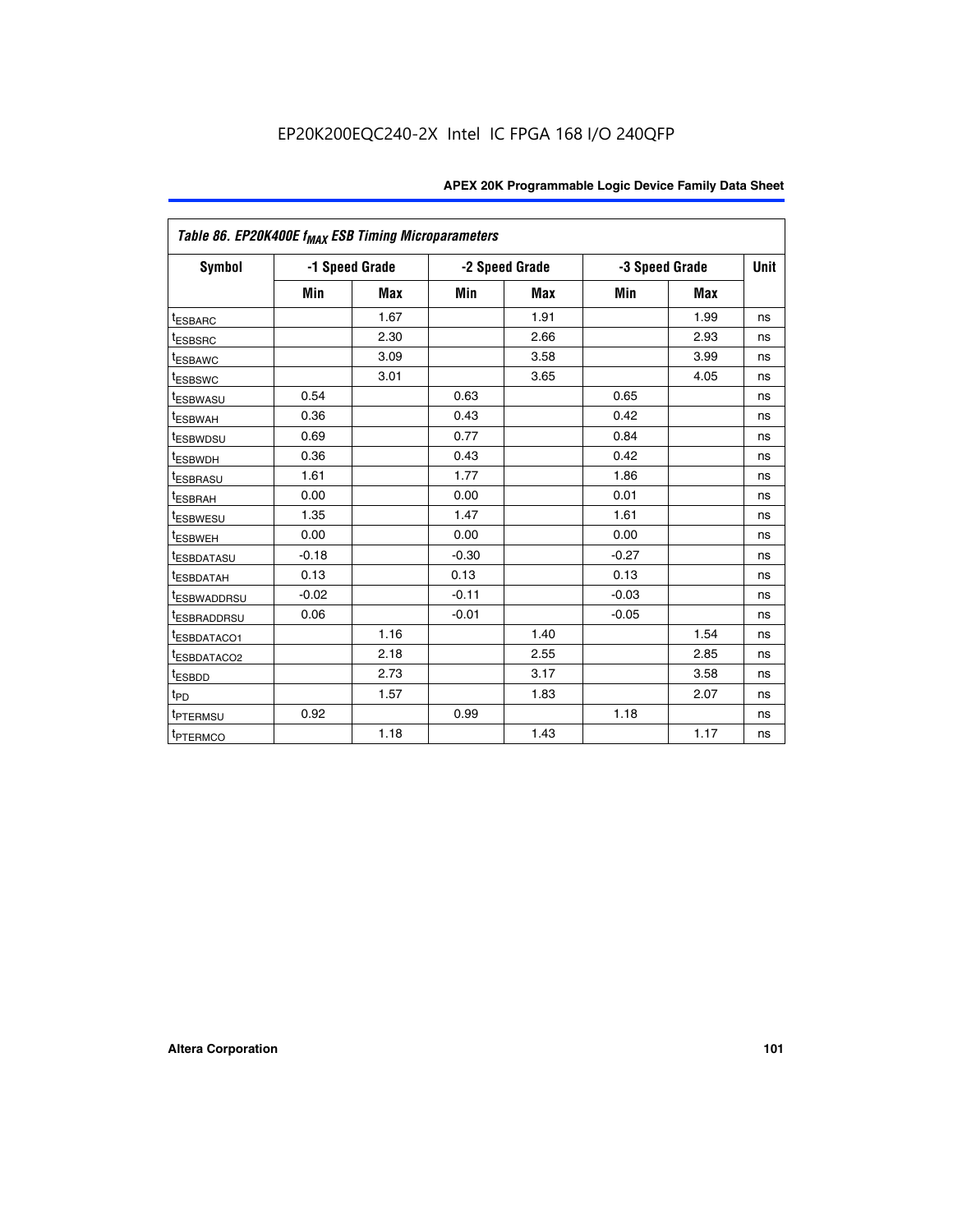| Table 87. EP20K400E f <sub>MAX</sub> Routing Delays |                                                    |      |     |      |     |      |             |  |  |  |
|-----------------------------------------------------|----------------------------------------------------|------|-----|------|-----|------|-------------|--|--|--|
| Symbol                                              | -1 Speed Grade<br>-2 Speed Grade<br>-3 Speed Grade |      |     |      |     |      | <b>Unit</b> |  |  |  |
|                                                     | Min                                                | Max  | Min | Max  | Min | Max  |             |  |  |  |
| $t_{F1-4}$                                          |                                                    | 0.25 |     | 0.25 |     | 0.26 | ns          |  |  |  |
| $t_{F5-20}$                                         |                                                    | 1.01 |     | 1.12 |     | 1.25 | ns          |  |  |  |
| $t_{F20+}$                                          |                                                    | 3.71 |     | 3.92 |     | 4.17 | ns          |  |  |  |

| Table 88. EP20K400E Minimum Pulse Width Timing Parameters |                |            |      |                |      |                |      |  |  |  |
|-----------------------------------------------------------|----------------|------------|------|----------------|------|----------------|------|--|--|--|
| Symbol                                                    | -1 Speed Grade |            |      | -2 Speed Grade |      | -3 Speed Grade | Unit |  |  |  |
|                                                           | Min            | <b>Max</b> | Min  | <b>Max</b>     | Min  | Max            |      |  |  |  |
| $t_{CH}$                                                  | 1.36           |            | 2.22 |                | 2.35 |                | ns   |  |  |  |
| $t_{\rm CL}$                                              | 1.36           |            | 2.26 |                | 2.35 |                | ns   |  |  |  |
| $t_{CLRP}$                                                | 0.18           |            | 0.18 |                | 0.19 |                | ns   |  |  |  |
| <sup>t</sup> PREP                                         | 0.18           |            | 0.18 |                | 0.19 |                | ns   |  |  |  |
| t <sub>ESBCH</sub>                                        | 1.36           |            | 2.26 |                | 2.35 |                | ns   |  |  |  |
| <sup>t</sup> ESBCL                                        | 1.36           |            | 2.26 |                | 2.35 |                | ns   |  |  |  |
| <sup>t</sup> ESBWP                                        | 1.17           |            | 1.38 |                | 1.56 |                | ns   |  |  |  |
| <sup>t</sup> ESBRP                                        | 0.94           |            | 1.09 |                | 1.25 |                | ns   |  |  |  |

| Table 89. EP20K400E External Timing Parameters |       |                |      |                |                          |                |             |  |  |  |  |
|------------------------------------------------|-------|----------------|------|----------------|--------------------------|----------------|-------------|--|--|--|--|
| Symbol                                         |       | -1 Speed Grade |      | -2 Speed Grade |                          | -3 Speed Grade | <b>Unit</b> |  |  |  |  |
|                                                | Min   | Max            | Min  | <b>Max</b>     | Min                      | Max            |             |  |  |  |  |
| $t_{INSU}$                                     | 2.51  |                | 2.64 |                | 2.77                     |                | ns          |  |  |  |  |
| $t_{INH}$                                      | 0.00  |                | 0.00 |                | 0.00                     |                | ns          |  |  |  |  |
| toutco                                         | 2.00  | 5.25           | 2.00 | 5.79           | 2.00                     | 6.32           | ns          |  |  |  |  |
| <sup>t</sup> INSUPLL                           | 3.221 |                | 3.38 |                | ٠                        |                | ns          |  |  |  |  |
| I <sup>t</sup> INHPLL                          | 0.00  |                | 0.00 |                | $\overline{\phantom{0}}$ |                | ns          |  |  |  |  |
| toutcopll                                      | 0.50  | 2.25           | 0.50 | 2.45           |                          |                | ns          |  |  |  |  |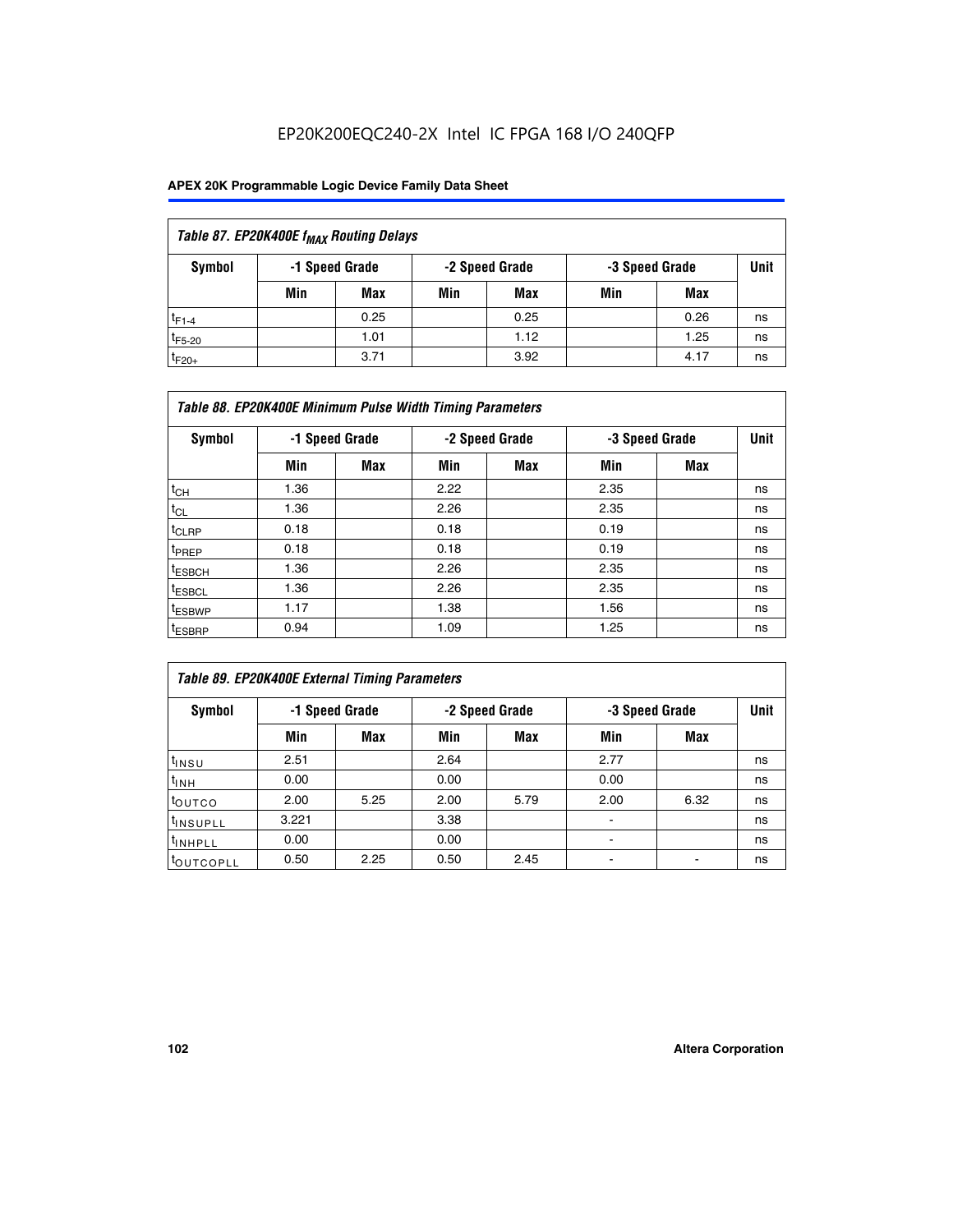| Table 90. EP20K400E External Bidirectional Timing Parameters |                |      |                |            |      |                |             |  |  |  |  |
|--------------------------------------------------------------|----------------|------|----------------|------------|------|----------------|-------------|--|--|--|--|
| Symbol                                                       | -1 Speed Grade |      | -2 Speed Grade |            |      | -3 Speed Grade | <b>Unit</b> |  |  |  |  |
|                                                              | Min            | Max  | Min            | <b>Max</b> | Min  | <b>Max</b>     |             |  |  |  |  |
| <sup>t</sup> INSUBIDIR                                       | 2.93           |      | 3.23           |            | 3.44 |                | ns          |  |  |  |  |
| <sup>t</sup> INHBIDIR                                        | 0.00           |      | 0.00           |            | 0.00 |                | ns          |  |  |  |  |
| <sup>t</sup> OUTCOBIDIR                                      | 2.00           | 5.25 | 2.00           | 5.79       | 2.00 | 6.32           | ns          |  |  |  |  |
| txzBIDIR                                                     |                | 5.95 |                | 6.77       |      | 7.12           | ns          |  |  |  |  |
| $t_{ZXBIDIR}$                                                |                | 5.95 |                | 6.77       |      | 7.12           | ns          |  |  |  |  |
| <sup>t</sup> INSUBIDIRPLL                                    | 4.31           |      | 4.76           |            |      |                | ns          |  |  |  |  |
| <sup>t</sup> INHBIDIRPLL                                     | 0.00           |      | 0.00           |            |      |                | ns          |  |  |  |  |
| <sup>t</sup> OUTCOBIDIRPLL                                   | 0.50           | 2.25 | 0.50           | 2.45       |      |                | ns          |  |  |  |  |
| <sup>t</sup> xzbidirpll                                      |                | 2.94 |                | 3.43       |      |                | ns          |  |  |  |  |
| <sup>t</sup> zxbidirpll                                      |                | 2.94 |                | 3.43       |      |                | ns          |  |  |  |  |

Tables 91 through 96 describe  $f_{MAX}$  LE Timing Microparameters,  $f_{MAX}$ ESB Timing Microparameters, *f<sub>MAX</sub>* Routing Delays, Minimum Pulse Width Timing Parameters, External Timing Parameters, and External Bidirectional Timing Parameters for EP20K600E APEX 20KE devices.

| Table 91. EP20K600E f <sub>MAX</sub> LE Timing Microparameters |                |            |                |            |                |      |             |  |  |  |  |  |
|----------------------------------------------------------------|----------------|------------|----------------|------------|----------------|------|-------------|--|--|--|--|--|
| Symbol                                                         | -1 Speed Grade |            | -2 Speed Grade |            | -3 Speed Grade |      | <b>Unit</b> |  |  |  |  |  |
|                                                                | Min            | <b>Max</b> | Min            | <b>Max</b> | Min            | Max  |             |  |  |  |  |  |
| $t_{\sf SU}$                                                   | 0.16           |            | 0.16           |            | 0.17           |      | ns          |  |  |  |  |  |
| $t_H$                                                          | 0.29           |            | 0.33           |            | 0.37           |      | ns          |  |  |  |  |  |
| $t_{CO}$                                                       |                | 0.65       |                | 0.38       |                | 0.49 | ns          |  |  |  |  |  |
| <sup>t</sup> LUT                                               |                | 0.70       |                | 1.00       |                | 1.30 | ns          |  |  |  |  |  |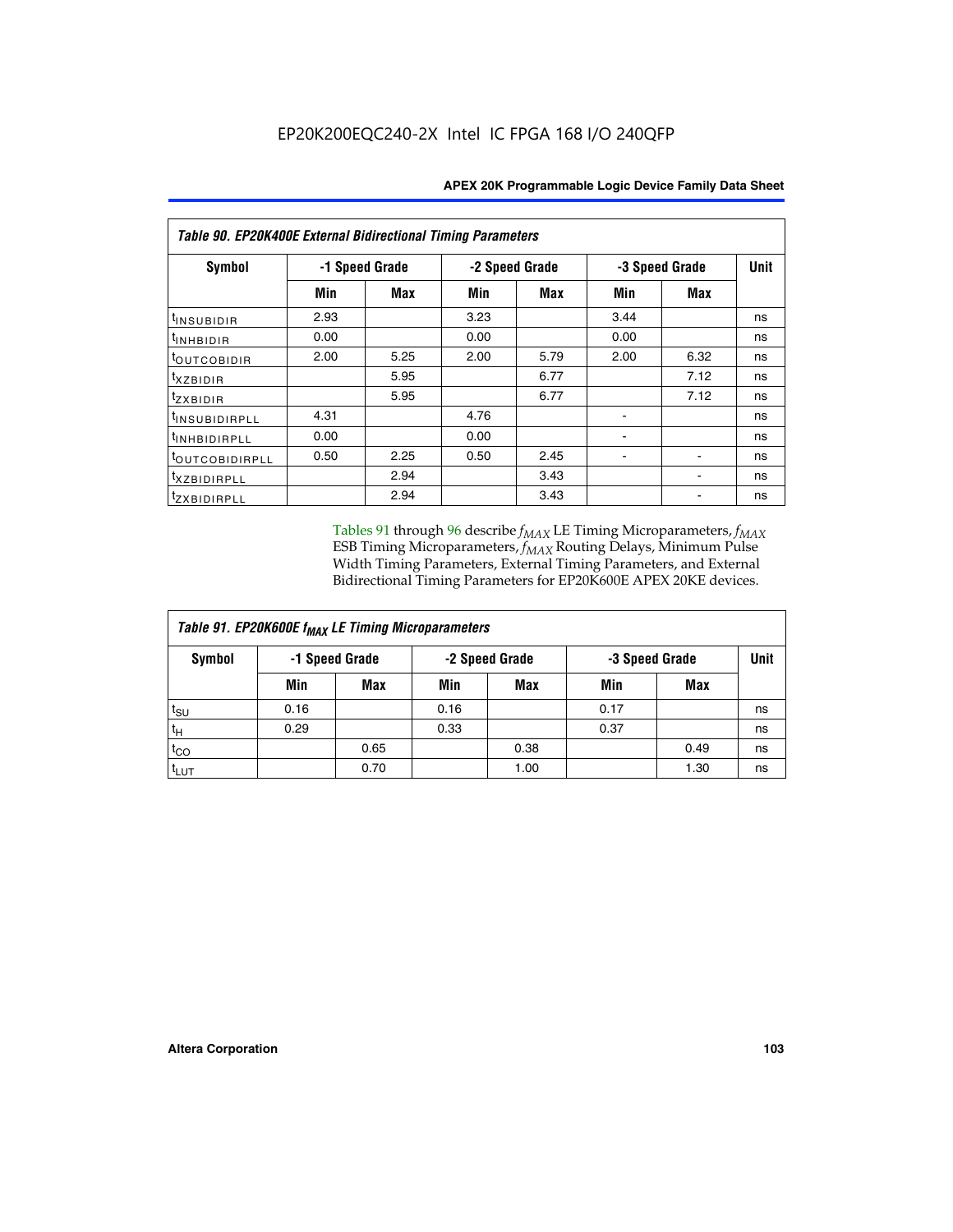| Table 92. EP20K600E f <sub>MAX</sub> ESB Timing Microparameters |         |                |      |                |      |                |      |
|-----------------------------------------------------------------|---------|----------------|------|----------------|------|----------------|------|
| <b>Symbol</b>                                                   |         | -1 Speed Grade |      | -2 Speed Grade |      | -3 Speed Grade | Unit |
|                                                                 | Min     | <b>Max</b>     | Min  | <b>Max</b>     | Min  | <b>Max</b>     |      |
| t <sub>ESBARC</sub>                                             |         | 1.67           |      | 2.39           |      | 3.11           | ns   |
| t <sub>ESBSRC</sub>                                             |         | 2.27           |      | 3.07           |      | 3.86           | ns   |
| <sup>t</sup> ESBAWC                                             |         | 3.19           |      | 4.56           |      | 5.93           | ns   |
| t <sub>ESBSWC</sub>                                             |         | 3.51           |      | 4.62           |      | 5.72           | ns   |
| <sup>t</sup> ESBWASU                                            | 1.46    |                | 2.08 |                | 2.70 |                | ns   |
| t <sub>ESBWAH</sub>                                             | 0.00    |                | 0.00 |                | 0.00 |                | ns   |
| t <sub>ESBWDSU</sub>                                            | 1.60    |                | 2.29 |                | 2.97 |                | ns   |
| <sup>t</sup> ESBWDH                                             | 0.00    |                | 0.00 |                | 0.00 |                | ns   |
| <sup>t</sup> ESBRASU                                            | 1.61    |                | 2.30 |                | 2.99 |                | ns   |
| t <sub>ESBRAH</sub>                                             | 0.00    |                | 0.00 |                | 0.00 |                | ns   |
| t <sub>ESBWESU</sub>                                            | 1.49    |                | 2.30 |                | 3.11 |                | ns   |
| <sup>t</sup> ESBWEH                                             | 0.00    |                | 0.00 |                | 0.00 |                | ns   |
| <sup>t</sup> ESBDATASU                                          | $-0.01$ |                | 0.35 |                | 0.71 |                | ns   |
| <sup>t</sup> ESBDATAH                                           | 0.13    |                | 0.13 |                | 0.13 |                | ns   |
| <sup>t</sup> ESBWADDRSU                                         | 0.19    |                | 0.62 |                | 1.06 |                | ns   |
| <sup>t</sup> ESBRADDRSU                                         | 0.25    |                | 0.71 |                | 1.17 |                | ns   |
| <sup>I</sup> ESBDATACO1                                         |         | 1.01           |      | 1.19           |      | 1.37           | ns   |
| <sup>t</sup> ESBDATACO2                                         |         | 2.18           |      | 3.12           |      | 4.05           | ns   |
| <sup>t</sup> ESBDD                                              |         | 3.19           |      | 4.56           |      | 5.93           | ns   |
| t <sub>PD</sub>                                                 |         | 1.57           |      | 2.25           |      | 2.92           | ns   |
| <b>TPTERMSU</b>                                                 | 0.85    |                | 1.43 |                | 2.01 |                | ns   |
| t <sub>PTERMCO</sub>                                            |         | 1.03           |      | 1.21           |      | 1.39           | ns   |

| Table 93. EP20K600E f <sub>MAX</sub> Routing Delays |     |                |     |                |     |                |             |  |  |  |  |  |
|-----------------------------------------------------|-----|----------------|-----|----------------|-----|----------------|-------------|--|--|--|--|--|
| Symbol                                              |     | -1 Speed Grade |     | -2 Speed Grade |     | -3 Speed Grade | <b>Unit</b> |  |  |  |  |  |
|                                                     | Min | Max            | Min | Max            | Min | Max            |             |  |  |  |  |  |
| $t_{F1-4}$                                          |     | 0.22           |     | 0.25           |     | 0.26           | ns          |  |  |  |  |  |
| $t_{F5-20}$                                         |     | 1.26           |     | 1.39           |     | 1.52           | ns          |  |  |  |  |  |
| $t_{F20+}$                                          |     | 3.51           |     | 3.88           |     | 4.26           | ns          |  |  |  |  |  |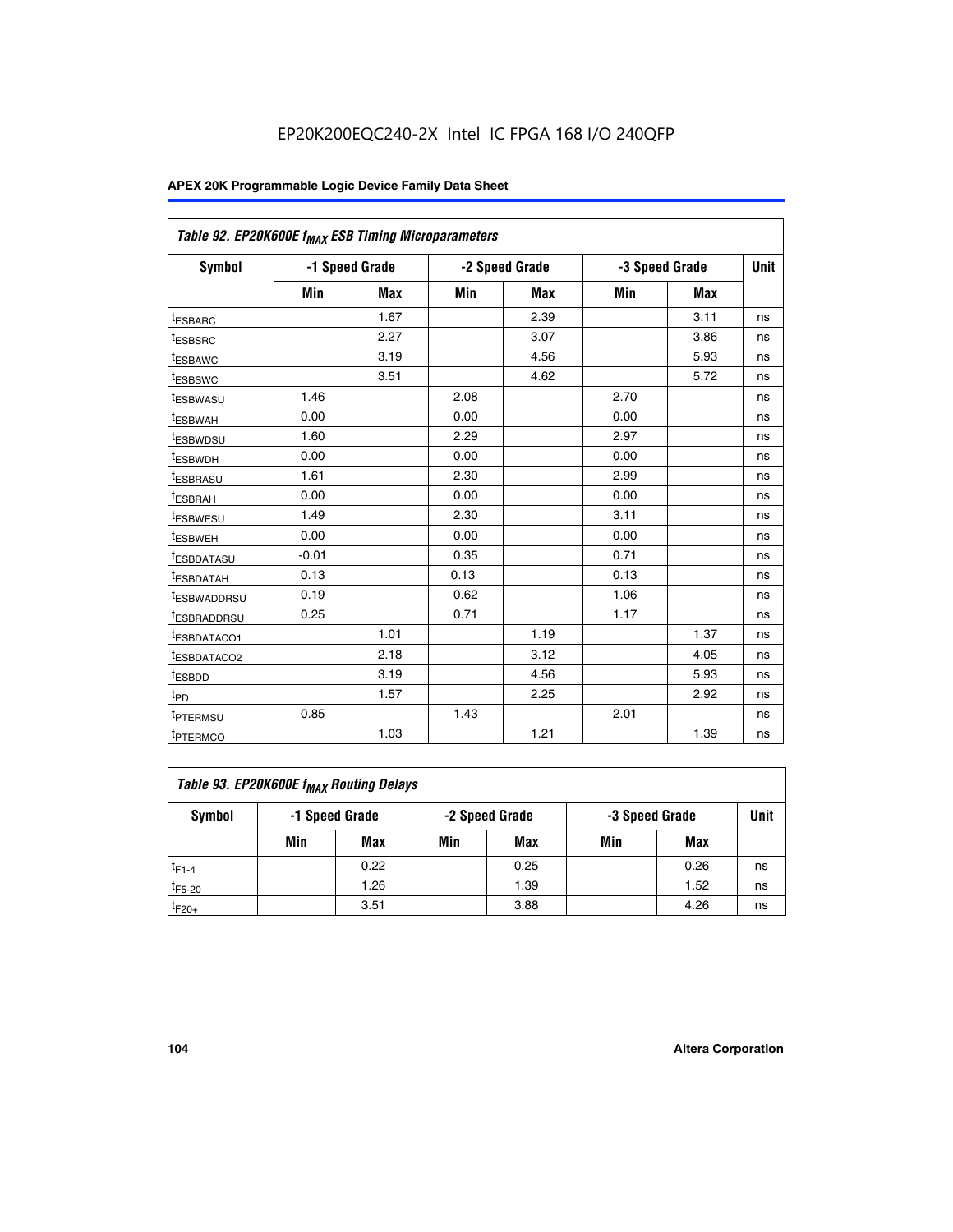| Table 94. EP20K600E Minimum Pulse Width Timing Parameters |      |                |      |                |      |                |             |  |  |  |  |
|-----------------------------------------------------------|------|----------------|------|----------------|------|----------------|-------------|--|--|--|--|
| <b>Symbol</b>                                             |      | -1 Speed Grade |      | -2 Speed Grade |      | -3 Speed Grade | <b>Unit</b> |  |  |  |  |
|                                                           | Min  | Max            | Min  | Max            | Min  | <b>Max</b>     |             |  |  |  |  |
| $t_{CH}$                                                  | 2.00 |                | 2.50 |                | 2.75 |                | ns          |  |  |  |  |
| $t_{CL}$                                                  | 2.00 |                | 2.50 |                | 2.75 |                | ns          |  |  |  |  |
| $t_{CLRP}$                                                | 0.18 |                | 0.26 |                | 0.34 |                | ns          |  |  |  |  |
| t <sub>PREP</sub>                                         | 0.18 |                | 0.26 |                | 0.34 |                | ns          |  |  |  |  |
| <sup>t</sup> ESBCH                                        | 2.00 |                | 2.50 |                | 2.75 |                | ns          |  |  |  |  |
| <sup>t</sup> ESBCL                                        | 2.00 |                | 2.50 |                | 2.75 |                | ns          |  |  |  |  |
| <sup>t</sup> ESBWP                                        | 1.17 |                | 1.68 |                | 2.18 |                | ns          |  |  |  |  |
| <sup>t</sup> ESBRP                                        | 0.95 |                | 1.35 |                | 1.76 |                | ns          |  |  |  |  |

| Table 95. EP20K600E External Timing Parameters |      |                |      |                |                          |                |    |  |  |  |  |  |
|------------------------------------------------|------|----------------|------|----------------|--------------------------|----------------|----|--|--|--|--|--|
| Symbol                                         |      | -1 Speed Grade |      | -2 Speed Grade |                          | -3 Speed Grade |    |  |  |  |  |  |
|                                                | Min  | Max            | Min  | Max            | Min                      | Max            |    |  |  |  |  |  |
| t <sub>insu</sub>                              | 2.74 |                | 2.74 |                | 2.87                     |                | ns |  |  |  |  |  |
| $t_{INH}$                                      | 0.00 |                | 0.00 |                | 0.00                     |                | ns |  |  |  |  |  |
| toutco                                         | 2.00 | 5.51           | 2.00 | 6.06           | 2.00                     | 6.61           | ns |  |  |  |  |  |
| <sup>t</sup> INSUPLL                           | 1.86 |                | 1.96 |                |                          |                | ns |  |  |  |  |  |
| <sup>t</sup> INHPLL                            | 0.00 |                | 0.00 |                | $\overline{\phantom{a}}$ |                | ns |  |  |  |  |  |
| <b>LOUTCOPLL</b>                               | 0.50 | 2.62           | 0.50 | 2.91           |                          |                | ns |  |  |  |  |  |

| <b>Table 96. EP20K600E External Bidirectional Timing Parameters</b> |                |      |      |                |                |             |    |  |  |  |  |
|---------------------------------------------------------------------|----------------|------|------|----------------|----------------|-------------|----|--|--|--|--|
| Symbol                                                              | -1 Speed Grade |      |      | -2 Speed Grade | -3 Speed Grade | <b>Unit</b> |    |  |  |  |  |
|                                                                     | Min            | Max  | Min  | Max            | Min            | Max         |    |  |  |  |  |
| <sup>t</sup> INSUBIDIR                                              | 0.64           |      | 0.98 |                | 1.08           |             | ns |  |  |  |  |
| $t_{\rm INHBIDIR}$                                                  | 0.00           |      | 0.00 |                | 0.00           |             | ns |  |  |  |  |
| <sup>t</sup> OUTCOBIDIR                                             | 2.00           | 5.51 | 2.00 | 6.06           | 2.00           | 6.61        | ns |  |  |  |  |
| $t_{XZBIDIR}$                                                       |                | 6.10 |      | 6.74           |                | 7.10        | ns |  |  |  |  |
| $t_{ZXBIDIR}$                                                       |                | 6.10 |      | 6.74           |                | 7.10        | ns |  |  |  |  |
| <sup>t</sup> INSUBIDIRPLL                                           | 2.26           |      | 2.68 |                |                |             | ns |  |  |  |  |
| <sup>t</sup> INHBIDIRPLL                                            | 0.00           |      | 0.00 |                |                |             | ns |  |  |  |  |
| <b><i>LOUTCOBIDIRPLL</i></b>                                        | 0.50           | 2.62 | 0.50 | 2.91           |                |             | ns |  |  |  |  |
| <sup>t</sup> XZBIDIRPLL                                             |                | 3.21 |      | 3.59           |                |             | ns |  |  |  |  |
| <sup>t</sup> zxbidirpll                                             |                | 3.21 |      | 3.59           |                |             | ns |  |  |  |  |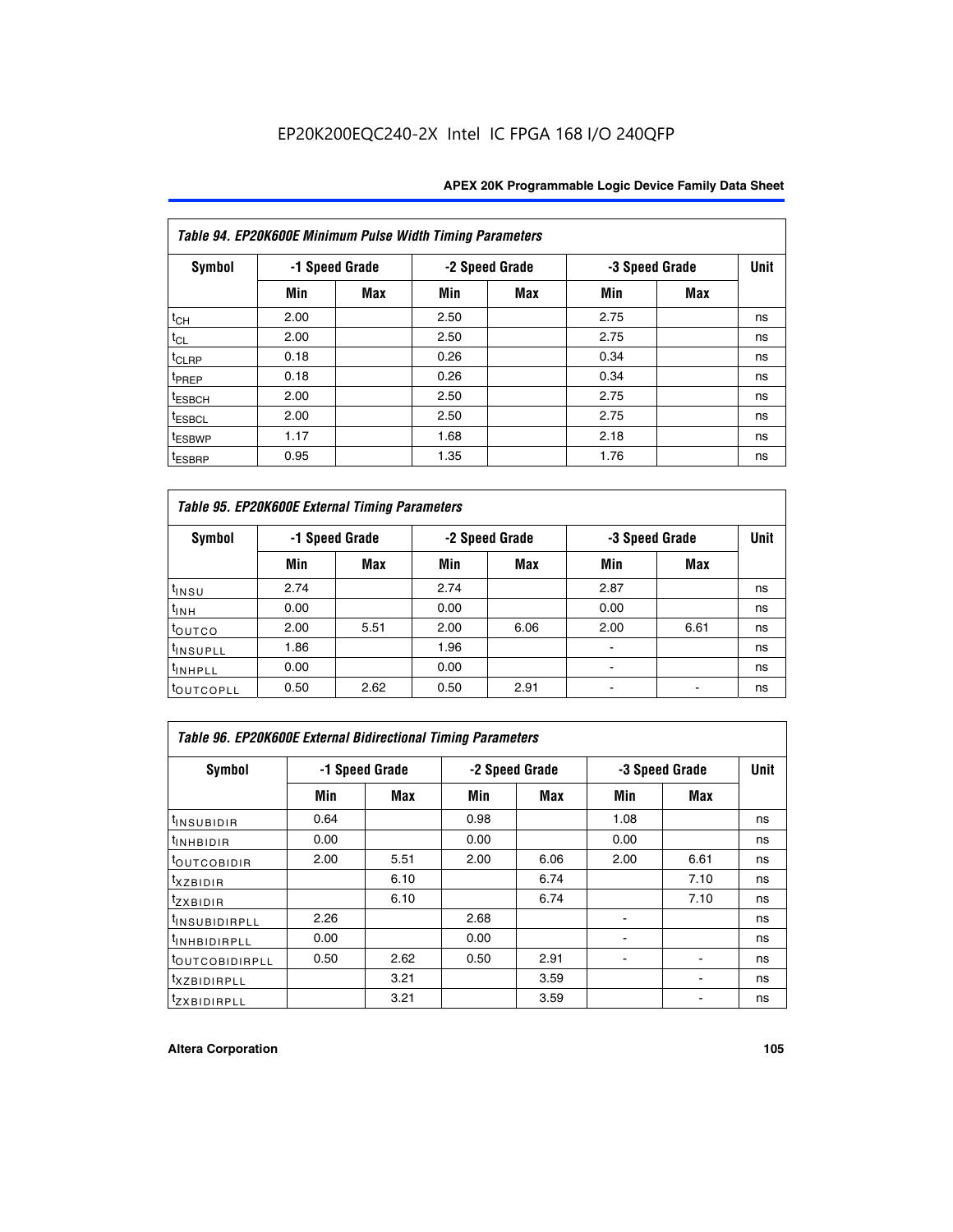Tables 97 through 102 describe  $f_{MAX}$  LE Timing Microparameters,  $f_{MAX}$ ESB Timing Microparameters, *f<sub>MAX</sub>* Routing Delays, Minimum Pulse Width Timing Parameters, External Timing Parameters, and External Bidirectional Timing Parameters for EP20K1000E APEX 20KE devices.

| Table 97. EP20K1000E f <sub>MAX</sub> LE Timing Microparameters |                |            |                |            |                |      |      |  |  |  |  |
|-----------------------------------------------------------------|----------------|------------|----------------|------------|----------------|------|------|--|--|--|--|
| Symbol                                                          | -1 Speed Grade |            | -2 Speed Grade |            | -3 Speed Grade |      | Unit |  |  |  |  |
|                                                                 | Min            | <b>Max</b> | Min            | <b>Max</b> | Min            | Max  |      |  |  |  |  |
| $t_{\text{SU}}$                                                 | 0.25           |            | 0.25           |            | 0.25           |      | ns   |  |  |  |  |
| $t_H$                                                           | 0.25           |            | 0.25           |            | 0.25           |      | ns   |  |  |  |  |
| $t_{CO}$                                                        |                | 0.28       |                | 0.32       |                | 0.33 | ns   |  |  |  |  |
| t <sub>LUT</sub>                                                |                | 0.80       |                | 0.95       |                | 1.13 | ns   |  |  |  |  |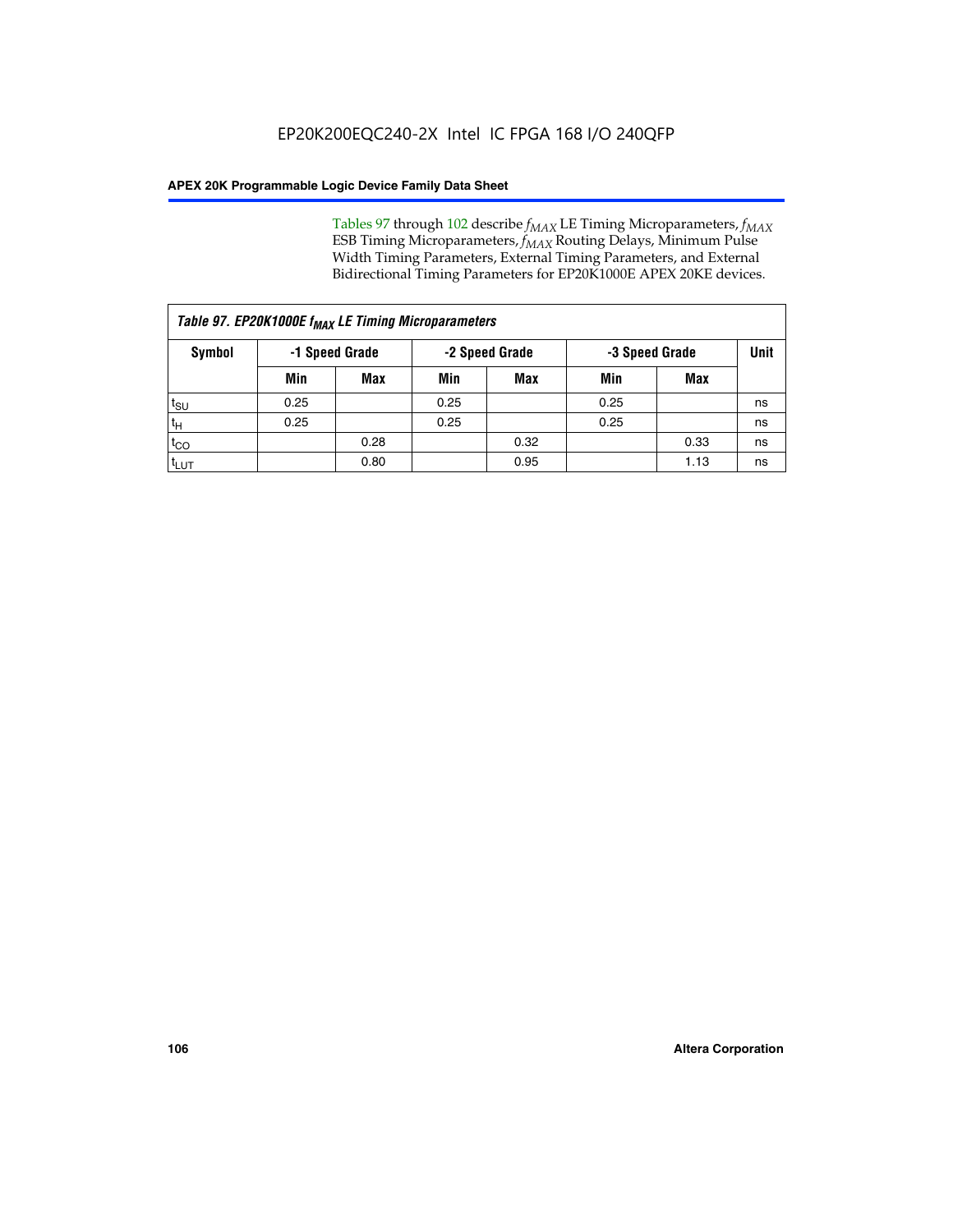| Table 98. EP20K1000E f <sub>MAX</sub> ESB Timing Microparameters |      |                |      |                |      |                |    |
|------------------------------------------------------------------|------|----------------|------|----------------|------|----------------|----|
| Symbol                                                           |      | -1 Speed Grade |      | -2 Speed Grade |      | -3 Speed Grade |    |
|                                                                  | Min  | <b>Max</b>     | Min  | <b>Max</b>     | Min  | <b>Max</b>     |    |
| <sup>t</sup> ESBARC                                              |      | 1.78           |      | 2.02           |      | 1.95           | ns |
| <i><b>LESBSRC</b></i>                                            |      | 2.52           |      | 2.91           |      | 3.14           | ns |
| <sup>t</sup> ESBAWC                                              |      | 3.52           |      | 4.11           |      | 4.40           | ns |
| t <sub>ESBSWC</sub>                                              |      | 3.23           |      | 3.84           |      | 4.16           | ns |
| t <sub>ESBWASU</sub>                                             | 0.62 |                | 0.67 |                | 0.61 |                | ns |
| <sup>t</sup> ESBWAH                                              | 0.41 |                | 0.55 |                | 0.55 |                | ns |
| t <sub>ESBWDSU</sub>                                             | 0.77 |                | 0.79 |                | 0.81 |                | ns |
| <sup>t</sup> ESBWDH                                              | 0.41 |                | 0.55 |                | 0.55 |                | ns |
| t <sub>ESBRASU</sub>                                             | 1.74 |                | 1.92 |                | 1.85 |                | ns |
| t <sub>ESBRAH</sub>                                              | 0.00 |                | 0.01 |                | 0.23 |                | ns |
| <sup>t</sup> ESBWESU                                             | 2.07 |                | 2.28 |                | 2.41 |                | ns |
| t <sub>ESBWEH</sub>                                              | 0.00 |                | 0.00 |                | 0.00 |                | ns |
| <sup>t</sup> ESBDATASU                                           | 0.25 |                | 0.27 |                | 0.29 |                | ns |
| <sup>t</sup> ESBDATAH                                            | 0.13 |                | 0.13 |                | 0.13 |                | ns |
| <sup>t</sup> ESBWADDRSU                                          | 0.11 |                | 0.04 |                | 0.11 |                | ns |
| <sup>T</sup> ESBRADDRSU                                          | 0.14 |                | 0.11 |                | 0.16 |                | ns |
| <sup>t</sup> ESBDATACO1                                          |      | 1.29           |      | 1.50           |      | 1.63           | ns |
| <sup>t</sup> ESBDATACO2                                          |      | 2.55           |      | 2.99           |      | 3.22           | ns |
| <sup>t</sup> ESBDD                                               |      | 3.12           |      | 3.57           |      | 3.85           | ns |
| $t_{\text{PD}}$                                                  |      | 1.84           |      | 2.13           |      | 2.32           | ns |
| t <sub>PTERMSU</sub>                                             | 1.08 |                | 1.19 |                | 1.32 |                | ns |
| <sup>t</sup> PTERMCO                                             |      | 1.31           |      | 1.53           |      | 1.66           | ns |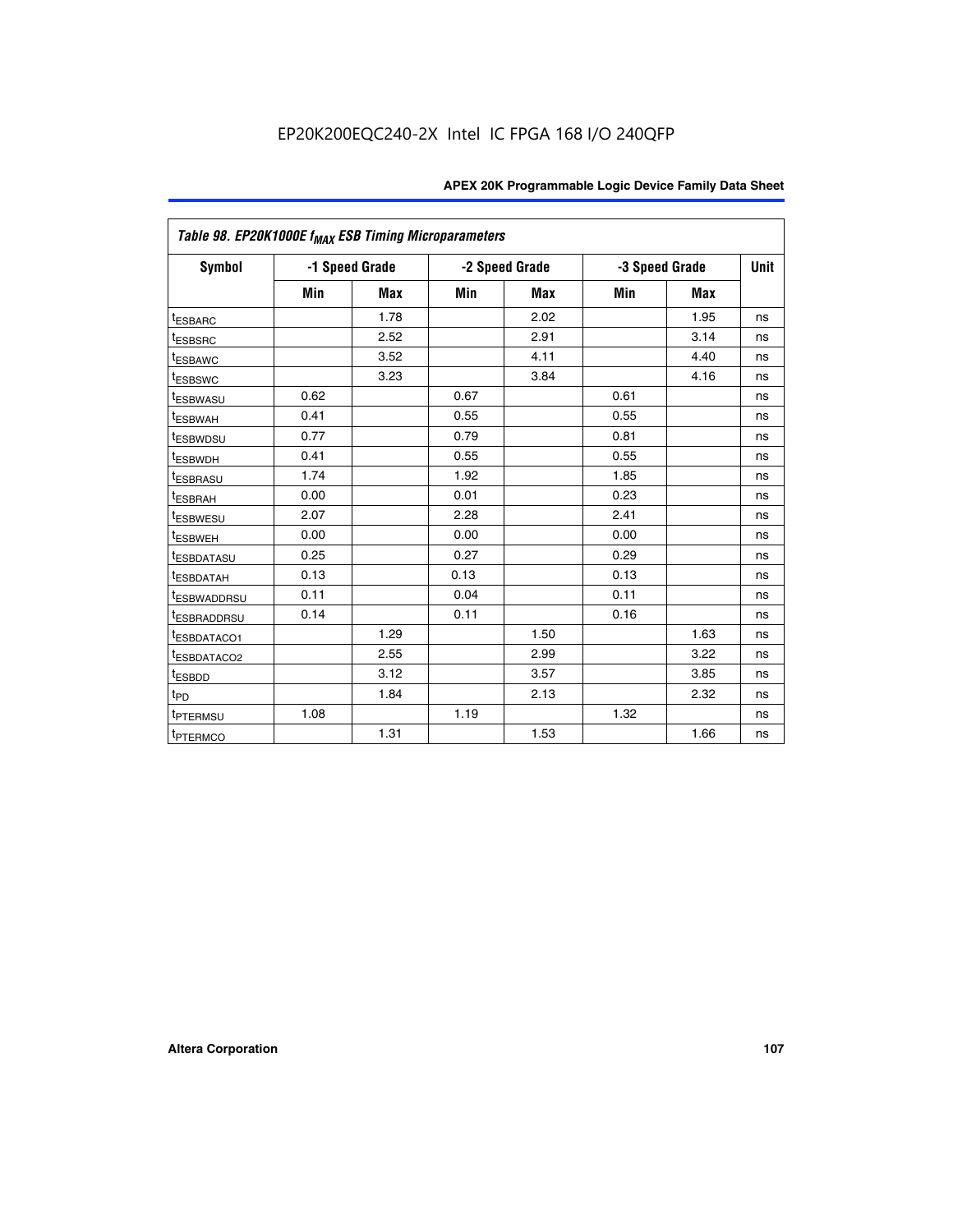## EP20K200EQC240-2X Intel IC FPGA 168 I/O 240QFP

### **APEX 20K Programmable Logic Device Family Data Sheet**

| Table 99. EP20K1000E f <sub>MAX</sub> Routing Delays |                                                    |            |     |      |     |      |    |  |  |  |  |
|------------------------------------------------------|----------------------------------------------------|------------|-----|------|-----|------|----|--|--|--|--|
| Symbol                                               | -1 Speed Grade<br>-2 Speed Grade<br>-3 Speed Grade |            |     |      |     |      |    |  |  |  |  |
|                                                      | Min                                                | <b>Max</b> | Min | Max  | Min | Max  |    |  |  |  |  |
| $t_{F1-4}$                                           |                                                    | 0.27       |     | 0.27 |     | 0.27 | ns |  |  |  |  |
| $t_{F5-20}$                                          |                                                    | 1.45       |     | 1.63 |     | 1.75 | ns |  |  |  |  |
| $t_{F20+}$                                           |                                                    | 4.15       |     | 4.33 |     | 4.97 | ns |  |  |  |  |

|                    | Table 100. EP20K1000E Minimum Pulse Width Timing Parameters |            |      |                |      |                |             |  |  |  |  |  |
|--------------------|-------------------------------------------------------------|------------|------|----------------|------|----------------|-------------|--|--|--|--|--|
| Symbol             | -1 Speed Grade                                              |            |      | -2 Speed Grade |      | -3 Speed Grade | <b>Unit</b> |  |  |  |  |  |
|                    | Min                                                         | <b>Max</b> | Min  | Max            | Min  | Max            |             |  |  |  |  |  |
| $t_{CH}$           | 1.25                                                        |            | 1.43 |                | 1.67 |                | ns          |  |  |  |  |  |
| $t_{CL}$           | 1.25                                                        |            | 1.43 |                | 1.67 |                | ns          |  |  |  |  |  |
| t <sub>CLRP</sub>  | 0.20                                                        |            | 0.20 |                | 0.20 |                | ns          |  |  |  |  |  |
| <sup>t</sup> PREP  | 0.20                                                        |            | 0.20 |                | 0.20 |                | ns          |  |  |  |  |  |
| <sup>t</sup> ESBCH | 1.25                                                        |            | 1.43 |                | 1.67 |                | ns          |  |  |  |  |  |
| <sup>t</sup> ESBCL | 1.25                                                        |            | 1.43 |                | 1.67 |                | ns          |  |  |  |  |  |
| <sup>t</sup> ESBWP | 1.28                                                        |            | 1.51 |                | 1.65 |                | ns          |  |  |  |  |  |
| <sup>t</sup> ESBRP | 1.11                                                        |            | 1.29 |                | 1.41 |                | ns          |  |  |  |  |  |

| Table 101. EP20K1000E External Timing Parameters |                                  |      |      |                |                          |      |    |  |  |  |  |  |
|--------------------------------------------------|----------------------------------|------|------|----------------|--------------------------|------|----|--|--|--|--|--|
| Symbol                                           | -1 Speed Grade<br>-2 Speed Grade |      |      | -3 Speed Grade |                          |      |    |  |  |  |  |  |
|                                                  | Min                              | Max  | Min  | <b>Max</b>     | Min                      | Max  |    |  |  |  |  |  |
| t <sub>INSU</sub>                                | 2.70                             |      | 2.84 |                | 2.97                     |      | ns |  |  |  |  |  |
| $t_{INH}$                                        | 0.00                             |      | 0.00 |                | 0.00                     |      | ns |  |  |  |  |  |
| toutco                                           | 2.00                             | 5.75 | 2.00 | 6.33           | 2.00                     | 6.90 | ns |  |  |  |  |  |
| <sup>t</sup> INSUPLL                             | 1.64                             |      | 2.09 |                | ۰                        |      | ns |  |  |  |  |  |
| I <sup>t</sup> INHPLL                            | 0.00                             |      | 0.00 |                | $\overline{\phantom{a}}$ |      | ns |  |  |  |  |  |
| toutcopll                                        | 0.50                             | 2.25 | 0.50 | 2.99           | -                        |      | ns |  |  |  |  |  |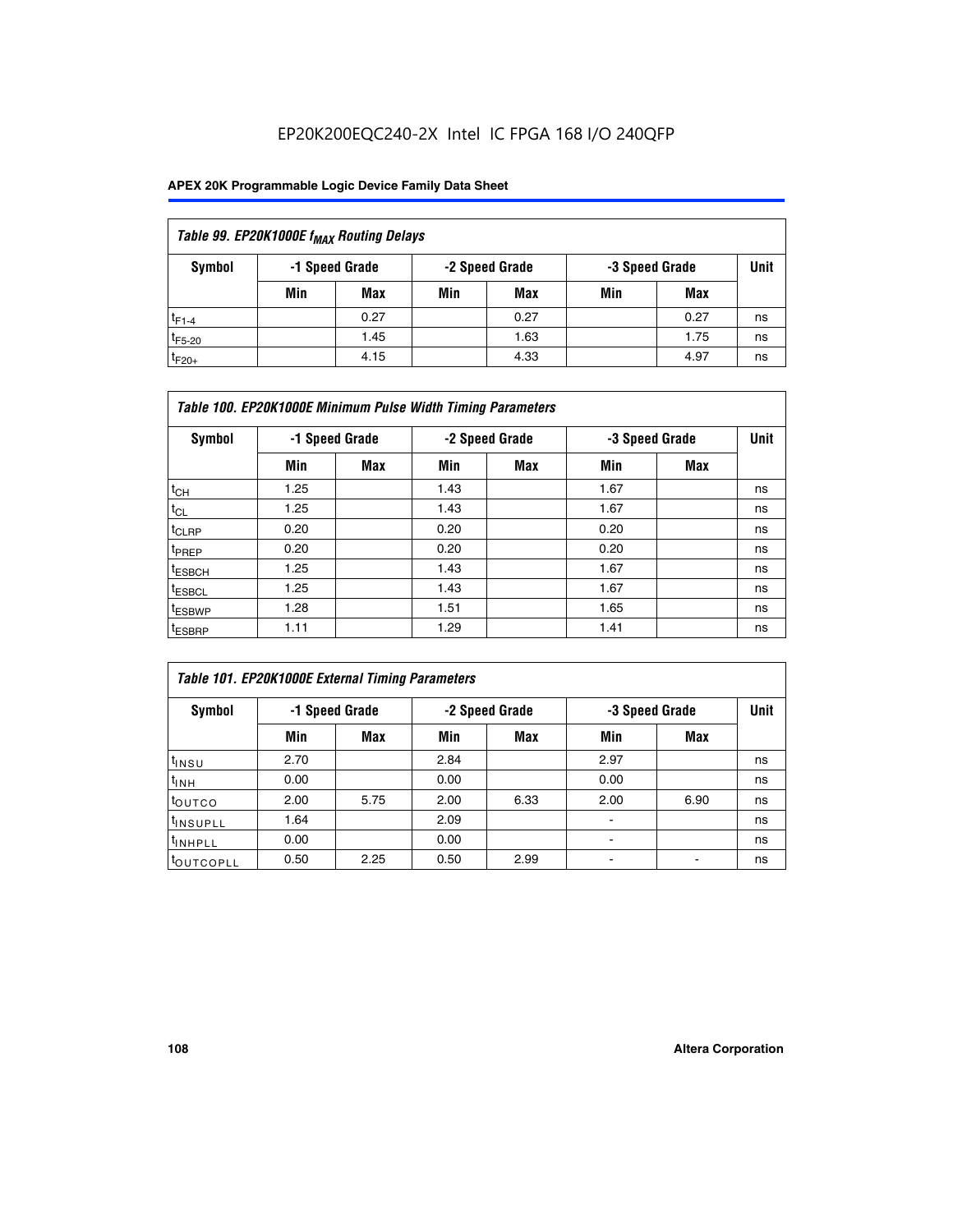| Table 102. EP20K1000E External Bidirectional Timing Parameters |      |                |                |      |      |                |             |  |  |  |
|----------------------------------------------------------------|------|----------------|----------------|------|------|----------------|-------------|--|--|--|
| Symbol                                                         |      | -1 Speed Grade | -2 Speed Grade |      |      | -3 Speed Grade | <b>Unit</b> |  |  |  |
|                                                                | Min  | Max            | Min            | Max  | Min  | Max            |             |  |  |  |
| <sup>t</sup> INSUBIDIR                                         | 3.22 |                | 3.33           |      | 3.51 |                | ns          |  |  |  |
| <sup>t</sup> INHBIDIR                                          | 0.00 |                | 0.00           |      | 0.00 |                | ns          |  |  |  |
| <sup>t</sup> OUTCOBIDIR                                        | 2.00 | 5.75           | 2.00           | 6.33 | 2.00 | 6.90           | ns          |  |  |  |
| txzBIDIR                                                       |      | 6.31           |                | 7.09 |      | 7.76           | ns          |  |  |  |
| $t_{Z}$ <i>x</i> BIDIR                                         |      | 6.31           |                | 7.09 |      | 7.76           | ns          |  |  |  |
| <sup>t</sup> INSUBIDIRPL <sup>L</sup>                          | 3.25 |                | 3.26           |      |      |                | ns          |  |  |  |
| <sup>t</sup> INHBIDIRPLL                                       | 0.00 |                | 0.00           |      |      |                | ns          |  |  |  |
| <sup>t</sup> OUTCOBIDIRPLL                                     | 0.50 | 2.25           | 0.50           | 2.99 |      |                | ns          |  |  |  |
| <sup>t</sup> xzbidirpll                                        |      | 2.81           |                | 3.80 |      |                | ns          |  |  |  |
| <sup>t</sup> zxbidirpll                                        |      | 2.81           |                | 3.80 |      |                | ns          |  |  |  |

Tables 103 through 108 describe  $f_{MAX}$  LE Timing Microparameters,  $f_{MAX}$ ESB Timing Microparameters, *f<sub>MAX</sub>* Routing Delays, Minimum Pulse Width Timing Parameters, External Timing Parameters, and External Bidirectional Timing Parameters for EP20K1500E APEX 20KE devices.

| Table 103. EP20K1500E f <sub>MAX</sub> LE Timing Microparameters |      |                |                |            |                |      |      |  |  |  |  |
|------------------------------------------------------------------|------|----------------|----------------|------------|----------------|------|------|--|--|--|--|
| Symbol                                                           |      | -1 Speed Grade | -2 Speed Grade |            | -3 Speed Grade |      | Unit |  |  |  |  |
|                                                                  | Min  | <b>Max</b>     | Min            | <b>Max</b> | Min            | Max  |      |  |  |  |  |
| $t_{\text{SU}}$                                                  | 0.25 |                | 0.25           |            | 0.25           |      | ns   |  |  |  |  |
| $t_H$                                                            | 0.25 |                | 0.25           |            | 0.25           |      | ns   |  |  |  |  |
| $t_{CO}$                                                         |      | 0.28           |                | 0.32       |                | 0.33 | ns   |  |  |  |  |
| t <sub>lut</sub>                                                 |      | 0.80           |                | 0.95       |                | 1.13 | ns   |  |  |  |  |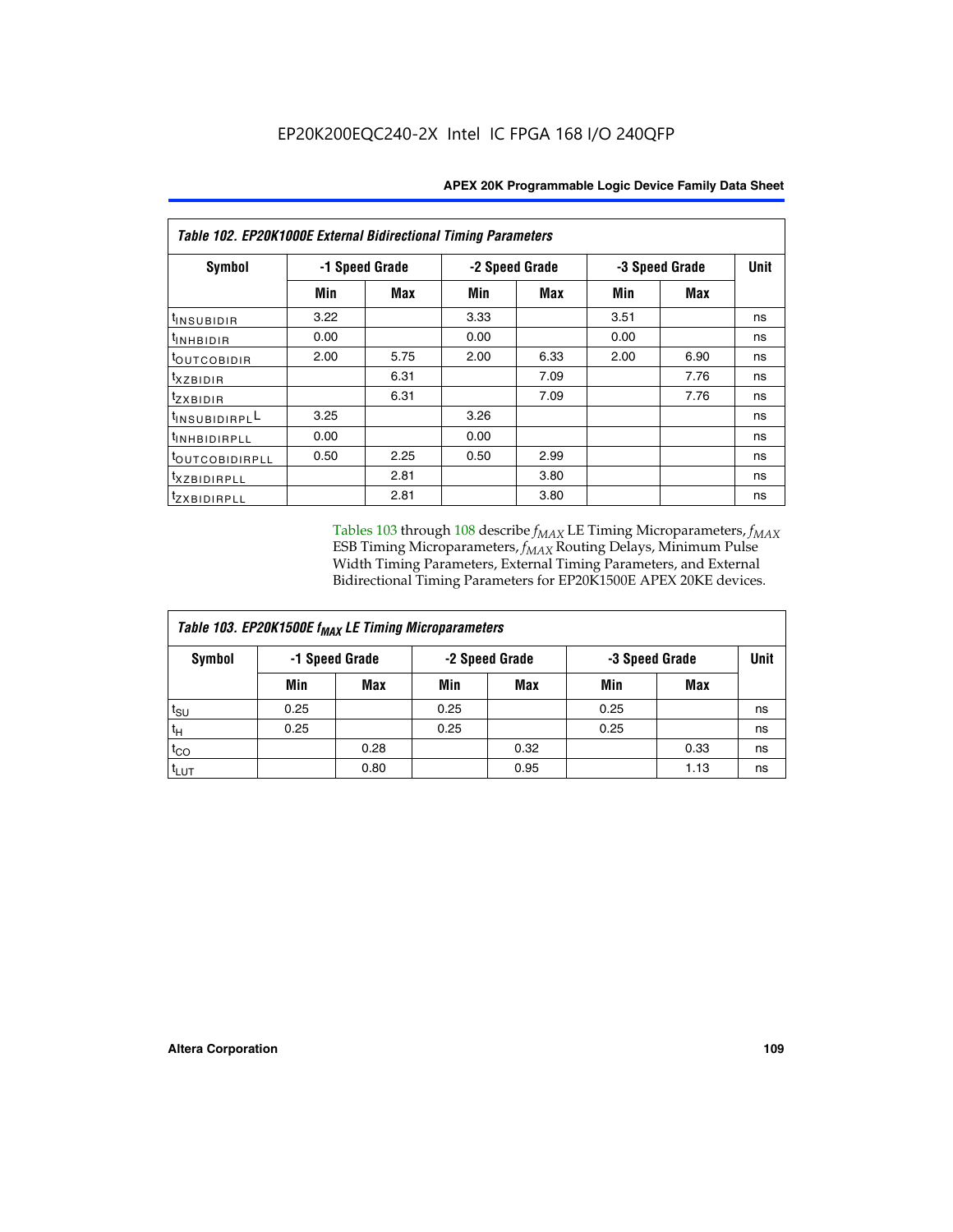|                         | Table 104. EP20K1500E f <sub>MAX</sub> ESB Timing Microparameters |            |            |                |      |                |             |  |  |  |  |
|-------------------------|-------------------------------------------------------------------|------------|------------|----------------|------|----------------|-------------|--|--|--|--|
| <b>Symbol</b>           | -1 Speed Grade                                                    |            |            | -2 Speed Grade |      | -3 Speed Grade | <b>Unit</b> |  |  |  |  |
|                         | Min                                                               | <b>Max</b> | <b>Min</b> | Max            | Min  | Max            |             |  |  |  |  |
| <sup>t</sup> ESBARC     |                                                                   | 1.78       |            | 2.02           |      | 1.95           | ns          |  |  |  |  |
| t <sub>ESBSRC</sub>     |                                                                   | 2.52       |            | 2.91           |      | 3.14           | ns          |  |  |  |  |
| <sup>t</sup> ESBAWC     |                                                                   | 3.52       |            | 4.11           |      | 4.40           | ns          |  |  |  |  |
| t <sub>ESBSWC</sub>     |                                                                   | 3.23       |            | 3.84           |      | 4.16           | ns          |  |  |  |  |
| t <sub>ESBWASU</sub>    | 0.62                                                              |            | 0.67       |                | 0.61 |                | ns          |  |  |  |  |
| t <sub>ESBWAH</sub>     | 0.41                                                              |            | 0.55       |                | 0.55 |                | ns          |  |  |  |  |
| <sup>t</sup> ESBWDSU    | 0.77                                                              |            | 0.79       |                | 0.81 |                | ns          |  |  |  |  |
| t <sub>ESBWDH</sub>     | 0.41                                                              |            | 0.55       |                | 0.55 |                | ns          |  |  |  |  |
| <sup>t</sup> ESBRASU    | 1.74                                                              |            | 1.92       |                | 1.85 |                | ns          |  |  |  |  |
| <sup>t</sup> ESBRAH     | 0.00                                                              |            | 0.01       |                | 0.23 |                | ns          |  |  |  |  |
| t <sub>ESBWESU</sub>    | 2.07                                                              |            | 2.28       |                | 2.41 |                | ns          |  |  |  |  |
| <sup>t</sup> ESBWEH     | 0.00                                                              |            | 0.00       |                | 0.00 |                | ns          |  |  |  |  |
| <sup>t</sup> ESBDATASU  | 0.25                                                              |            | 0.27       |                | 0.29 |                | ns          |  |  |  |  |
| <sup>t</sup> ESBDATAH   | 0.13                                                              |            | 0.13       |                | 0.13 |                | ns          |  |  |  |  |
| <sup>t</sup> ESBWADDRSU | 0.11                                                              |            | 0.04       |                | 0.11 |                | ns          |  |  |  |  |
| t <sub>ESBRADDRSU</sub> | 0.14                                                              |            | 0.11       |                | 0.16 |                | ns          |  |  |  |  |
| <sup>I</sup> ESBDATACO1 |                                                                   | 1.29       |            | 1.50           |      | 1.63           | ns          |  |  |  |  |
| <sup>t</sup> ESBDATACO2 |                                                                   | 2.55       |            | 2.99           |      | 3.22           | ns          |  |  |  |  |
| <sup>t</sup> ESBDD      |                                                                   | 3.12       |            | 3.57           |      | 3.85           | ns          |  |  |  |  |
| t <sub>PD</sub>         |                                                                   | 1.84       |            | 2.13           |      | 2.32           | ns          |  |  |  |  |
| t <sub>PTERMSU</sub>    | 1.08                                                              |            | 1.19       |                | 1.32 |                | ns          |  |  |  |  |
| t <sub>PTERMCO</sub>    |                                                                   | 1.31       |            | 1.53           |      | 1.66           | ns          |  |  |  |  |

| Table 105. EP20K1500E f <sub>MAX</sub> Routing Delays |                                                    |      |     |      |     |      |    |  |  |  |
|-------------------------------------------------------|----------------------------------------------------|------|-----|------|-----|------|----|--|--|--|
| Symbol                                                | -1 Speed Grade<br>-2 Speed Grade<br>-3 Speed Grade |      |     |      |     |      |    |  |  |  |
|                                                       | Min                                                | Max  | Min | Max  | Min | Max  |    |  |  |  |
| $t_{F1-4}$                                            |                                                    | 0.28 |     | 0.28 |     | 0.28 | ns |  |  |  |
| $t_{F5-20}$                                           |                                                    | 1.36 |     | 1.50 |     | 1.62 | ns |  |  |  |
| $t_{F20+}$                                            |                                                    | 4.43 |     | 4.48 |     | 5.07 | ns |  |  |  |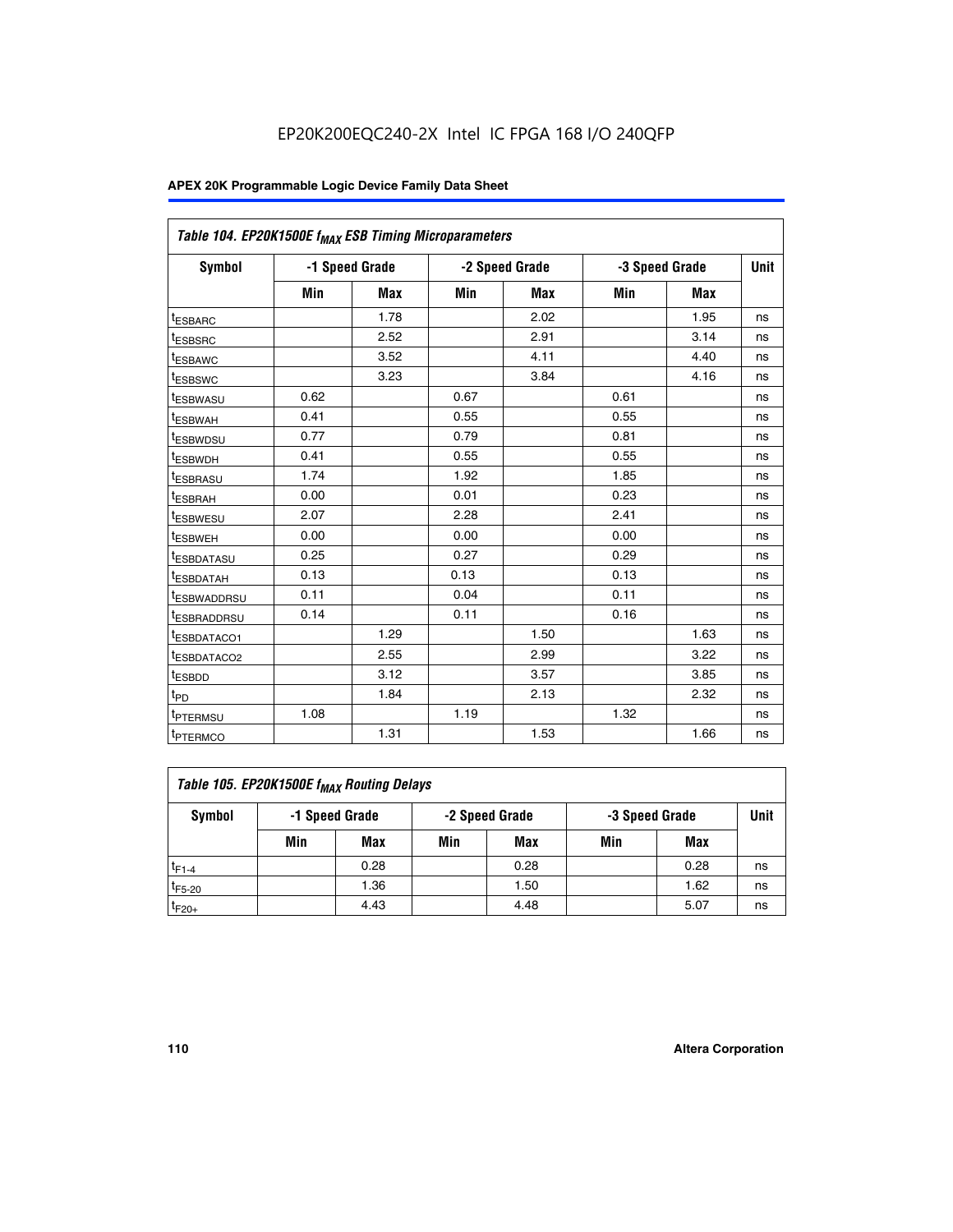|                    | Table 106. EP20K1500E Minimum Pulse Width Timing Parameters |            |      |                |                |            |             |  |  |  |  |  |
|--------------------|-------------------------------------------------------------|------------|------|----------------|----------------|------------|-------------|--|--|--|--|--|
| <b>Symbol</b>      | -1 Speed Grade                                              |            |      | -2 Speed Grade | -3 Speed Grade |            | <b>Unit</b> |  |  |  |  |  |
|                    | Min                                                         | <b>Max</b> | Min  | Max            | Min            | <b>Max</b> |             |  |  |  |  |  |
| $t_{CH}$           | 1.25                                                        |            | 1.43 |                | 1.67           |            | ns          |  |  |  |  |  |
| $t_{CL}$           | 1.25                                                        |            | 1.43 |                | 1.67           |            | ns          |  |  |  |  |  |
| $t_{CLRP}$         | 0.20                                                        |            | 0.20 |                | 0.20           |            | ns          |  |  |  |  |  |
| t <sub>PREP</sub>  | 0.20                                                        |            | 0.20 |                | 0.20           |            | ns          |  |  |  |  |  |
| <sup>t</sup> ESBCH | 1.25                                                        |            | 1.43 |                | 1.67           |            | ns          |  |  |  |  |  |
| <sup>t</sup> ESBCL | 1.25                                                        |            | 1.43 |                | 1.67           |            | ns          |  |  |  |  |  |
| <sup>t</sup> ESBWP | 1.28                                                        |            | 1.51 |                | 1.65           |            | ns          |  |  |  |  |  |
| <sup>t</sup> ESBRP | 1.11                                                        |            | 1.29 |                | 1.41           |            | ns          |  |  |  |  |  |

|                       | Table 107. EP20K1500E External Timing Parameters |            |      |                |      |                |             |  |  |  |  |  |
|-----------------------|--------------------------------------------------|------------|------|----------------|------|----------------|-------------|--|--|--|--|--|
| Symbol                | -1 Speed Grade                                   |            |      | -2 Speed Grade |      | -3 Speed Grade | <b>Unit</b> |  |  |  |  |  |
|                       | Min                                              | <b>Max</b> | Min  | <b>Max</b>     | Min  | Max            |             |  |  |  |  |  |
| t <sub>insu</sub>     | 3.09                                             |            | 3.30 |                | 3.58 |                | ns          |  |  |  |  |  |
| $t_{INH}$             | 0.00                                             |            | 0.00 |                | 0.00 |                | ns          |  |  |  |  |  |
| toutco                | 2.00                                             | 6.18       | 2.00 | 6.81           | 2.00 | 7.36           | ns          |  |  |  |  |  |
| <sup>t</sup> INSUPLL  | 1.94                                             |            | 2.08 |                |      |                | ns          |  |  |  |  |  |
| <sup>t</sup> INHPLL   | 0.00                                             |            | 0.00 |                |      |                | ns          |  |  |  |  |  |
| <sup>t</sup> OUTCOPLL | 0.50                                             | 2.67       | 0.50 | 2.99           |      |                | ns          |  |  |  |  |  |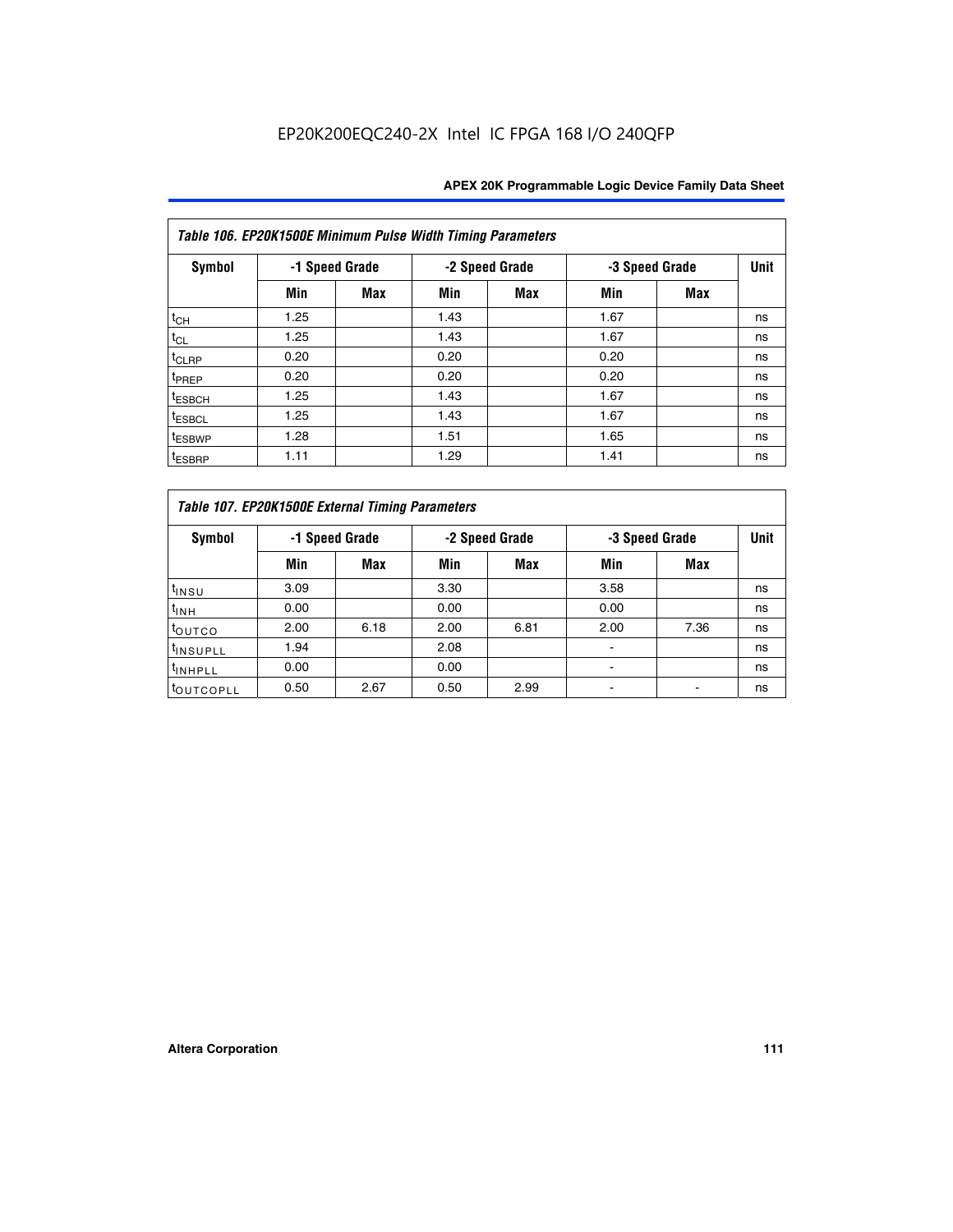|                            | Table 108. EP20K1500E External Bidirectional Timing Parameters |      |                |      |                |      |    |  |  |  |  |
|----------------------------|----------------------------------------------------------------|------|----------------|------|----------------|------|----|--|--|--|--|
| Symbol                     | -1 Speed Grade                                                 |      | -2 Speed Grade |      | -3 Speed Grade | Unit |    |  |  |  |  |
|                            | Min                                                            | Max  | Min            | Max  | Min            | Max  |    |  |  |  |  |
| <sup>t</sup> INSUBIDIR     | 3.47                                                           |      | 3.68           |      | 3.99           |      | ns |  |  |  |  |
| <sup>t</sup> INHBIDIR      | 0.00                                                           |      | 0.00           |      | 0.00           |      | ns |  |  |  |  |
| <sup>t</sup> OUTCOBIDIR    | 2.00                                                           | 6.18 | 2.00           | 6.81 | 2.00           | 7.36 | ns |  |  |  |  |
| $t_{XZBIDIR}$              |                                                                | 6.91 |                | 7.62 |                | 8.38 | ns |  |  |  |  |
| $t_{ZXBIDIR}$              |                                                                | 6.91 |                | 7.62 |                | 8.38 | ns |  |  |  |  |
| <sup>t</sup> INSUBIDIRPLL  | 3.05                                                           |      | 3.26           |      |                |      | ns |  |  |  |  |
| <sup>t</sup> INHBIDIRPLL   | 0.00                                                           |      | 0.00           |      |                |      | ns |  |  |  |  |
| <sup>t</sup> OUTCOBIDIRPLL | 0.50                                                           | 2.67 | 0.50           | 2.99 |                |      | ns |  |  |  |  |
| <sup>t</sup> XZBIDIRPLL    |                                                                | 3.41 |                | 3.80 |                |      | ns |  |  |  |  |
| <sup>t</sup> zxbidirpll    |                                                                | 3.41 |                | 3.80 |                |      | ns |  |  |  |  |

Tables 109 and 110 show selectable I/O standard input and output delays for APEX 20KE devices. If you select an I/O standard input or output delay other than LVCMOS, add or subtract the selected speed grade to or from the LVCMOS value.

| Table 109. Selectable I/O Standard Input Delays |                |         |     |                |     |                |     |  |  |  |
|-------------------------------------------------|----------------|---------|-----|----------------|-----|----------------|-----|--|--|--|
| <b>Symbol</b>                                   | -1 Speed Grade |         |     | -2 Speed Grade |     | -3 Speed Grade |     |  |  |  |
|                                                 | Min            | Max     | Min | Max            | Min | Max            | Min |  |  |  |
| <b>LVCMOS</b>                                   |                | 0.00    |     | 0.00           |     | 0.00           | ns  |  |  |  |
| <b>LVTTL</b>                                    |                | 0.00    |     | 0.00           |     | 0.00           | ns  |  |  |  |
| 2.5V                                            |                | 0.00    |     | 0.04           |     | 0.05           | ns  |  |  |  |
| 1.8V                                            |                | $-0.11$ |     | 0.03           |     | 0.04           | ns  |  |  |  |
| PCI                                             |                | 0.01    |     | 0.09           |     | 0.10           | ns  |  |  |  |
| $GTL+$                                          |                | $-0.24$ |     | $-0.23$        |     | $-0.19$        | ns  |  |  |  |
| SSTL-3 Class I                                  |                | $-0.32$ |     | $-0.21$        |     | $-0.47$        | ns  |  |  |  |
| SSTL-3 Class II                                 |                | $-0.08$ |     | 0.03           |     | $-0.23$        | ns  |  |  |  |
| SSTL-2 Class I                                  |                | $-0.17$ |     | $-0.06$        |     | $-0.32$        | ns  |  |  |  |
| SSTL-2 Class II                                 |                | $-0.16$ |     | $-0.05$        |     | $-0.31$        | ns  |  |  |  |
| <b>LVDS</b>                                     |                | $-0.12$ |     | $-0.12$        |     | $-0.12$        | ns  |  |  |  |
| <b>CTT</b>                                      |                | 0.00    |     | 0.00           |     | 0.00           | ns  |  |  |  |
| <b>AGP</b>                                      |                | 0.00    |     | 0.00           |     | 0.00           | ns  |  |  |  |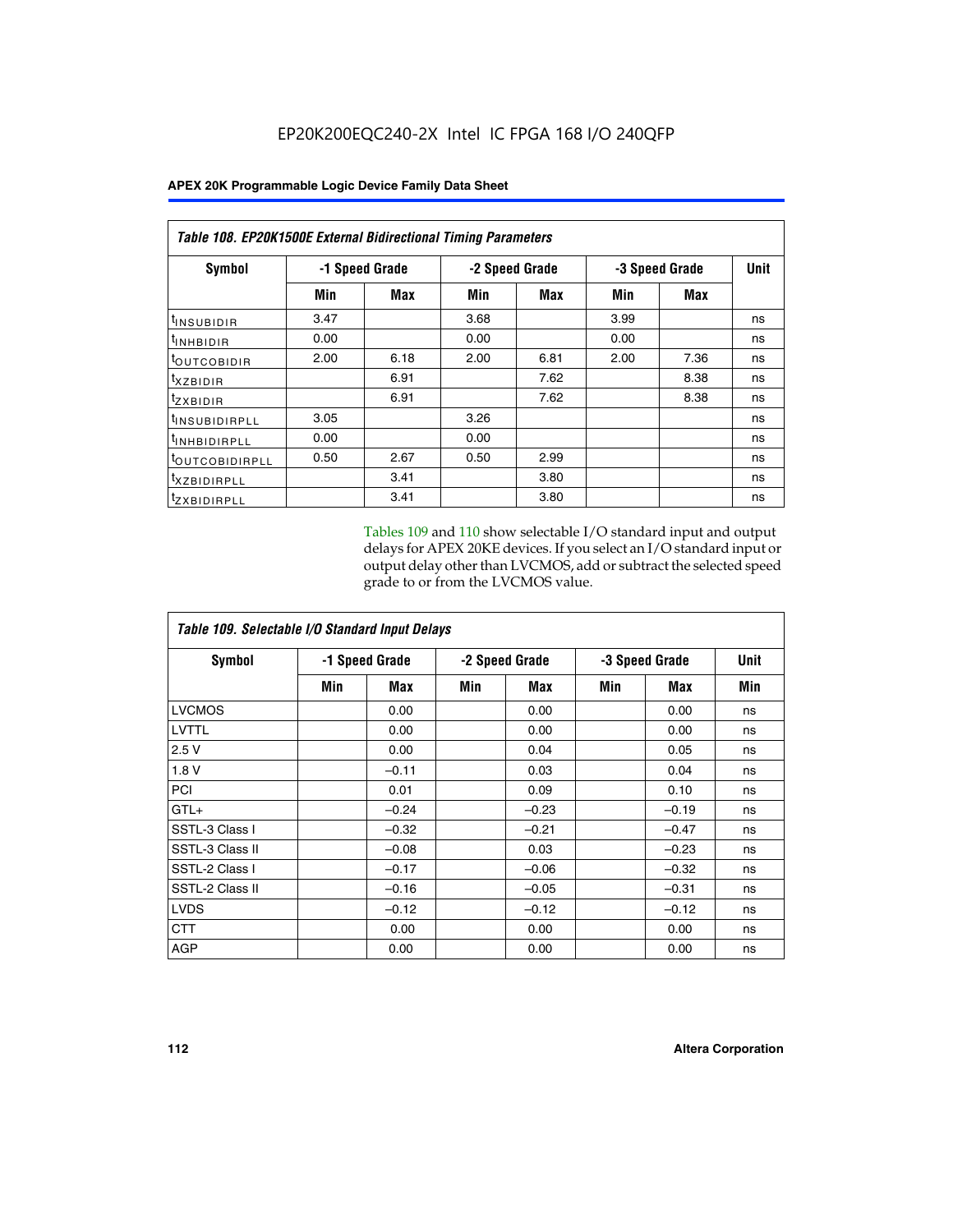| Table 110. Selectable I/O Standard Output Delays |                |         |                |         |                |         |             |  |  |  |
|--------------------------------------------------|----------------|---------|----------------|---------|----------------|---------|-------------|--|--|--|
| Symbol                                           | -1 Speed Grade |         | -2 Speed Grade |         | -3 Speed Grade |         | <b>Unit</b> |  |  |  |
|                                                  | Min            | Max     | Min            | Max     | Min            | Max     | Min         |  |  |  |
| <b>LVCMOS</b>                                    |                | 0.00    |                | 0.00    |                | 0.00    | ns          |  |  |  |
| LVTTL                                            |                | 0.00    |                | 0.00    |                | 0.00    | ns          |  |  |  |
| 2.5V                                             |                | 0.00    |                | 0.09    |                | 0.10    | ns          |  |  |  |
| 1.8V                                             |                | 2.49    |                | 2.98    |                | 3.03    | ns          |  |  |  |
| PCI                                              |                | $-0.03$ |                | 0.17    |                | 0.16    | ns          |  |  |  |
| $GTL+$                                           |                | 0.75    |                | 0.75    |                | 0.76    | ns          |  |  |  |
| SSTL-3 Class I                                   |                | 1.39    |                | 1.51    |                | 1.50    | ns          |  |  |  |
| SSTL-3 Class II                                  |                | 1.11    |                | 1.23    |                | 1.23    | ns          |  |  |  |
| SSTL-2 Class I                                   |                | 1.35    |                | 1.48    |                | 1.47    | ns          |  |  |  |
| SSTL-2 Class II                                  |                | 1.00    |                | 1.12    |                | 1.12    | ns          |  |  |  |
| <b>LVDS</b>                                      |                | $-0.48$ |                | $-0.48$ |                | $-0.48$ | ns          |  |  |  |
| <b>CTT</b>                                       |                | 0.00    |                | 0.00    |                | 0.00    | ns          |  |  |  |
| <b>AGP</b>                                       |                | 0.00    |                | 0.00    |                | 0.00    | ns          |  |  |  |

# **Power Consumption**

To estimate device power consumption, use the interactive power calculator on the Altera web site at **http://www.altera.com**.

# **Configuration & Operation**

The APEX 20K architecture supports several configuration schemes. This section summarizes the device operating modes and available device configuration schemes.

## **Operating Modes**

The APEX architecture uses SRAM configuration elements that require configuration data to be loaded each time the circuit powers up. The process of physically loading the SRAM data into the device is called configuration. During initialization, which occurs immediately after configuration, the device resets registers, enables I/O pins, and begins to operate as a logic device. The I/O pins are tri-stated during power-up, and before and during configuration. Together, the configuration and initialization processes are called *command mode*; normal device operation is called *user mode*.

Before and during device configuration, all I/O pins are pulled to  $V_{\text{CCTO}}$ by a built-in weak pull-up resistor.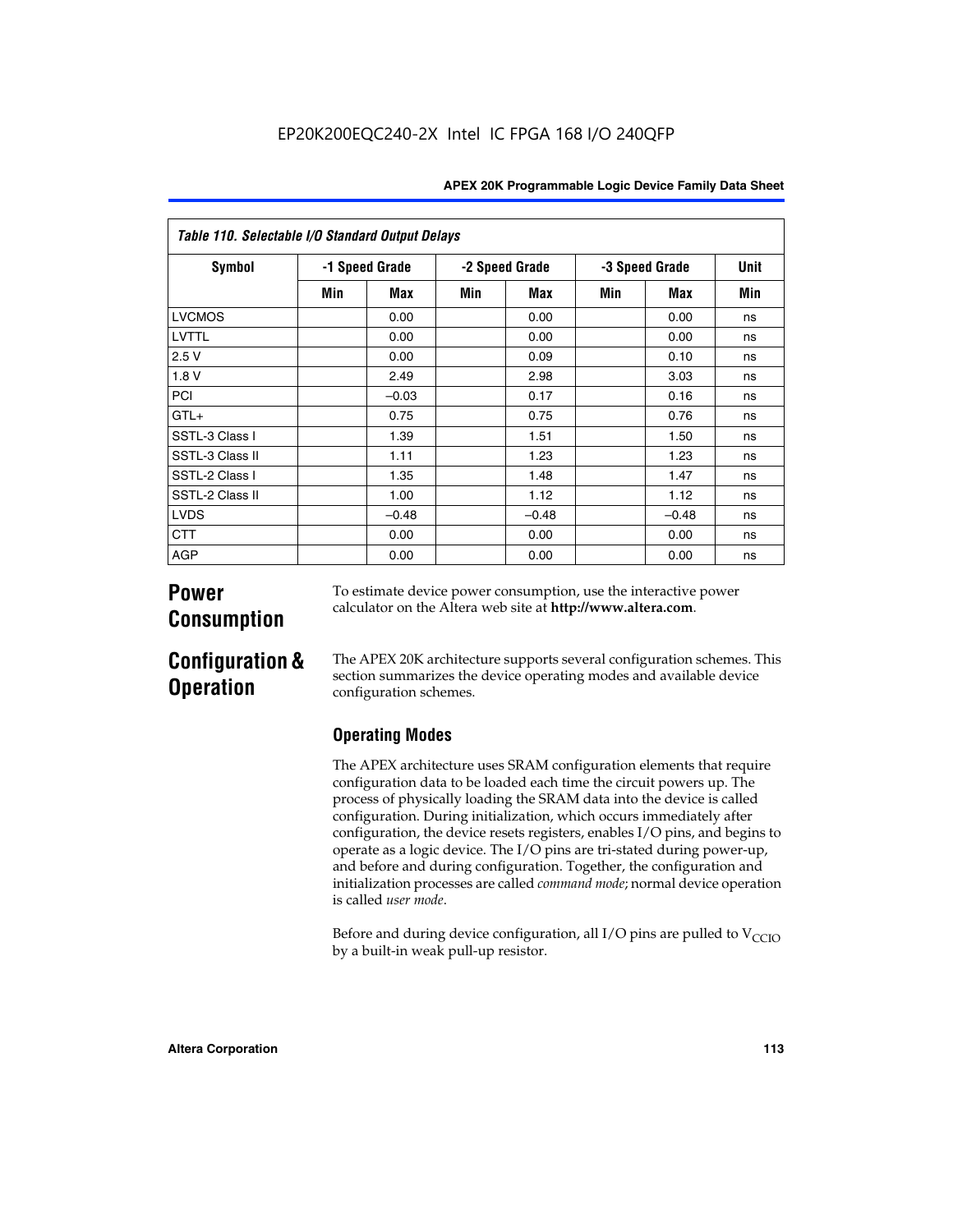SRAM configuration elements allow APEX 20K devices to be reconfigured in-circuit by loading new configuration data into the device. Real-time reconfiguration is performed by forcing the device into command mode with a device pin, loading different configuration data, reinitializing the device, and resuming usermode operation. In-field upgrades can be performed by distributing new configuration files.

## **Configuration Schemes**

The configuration data for an APEX 20K device can be loaded with one of five configuration schemes (see Table 111), chosen on the basis of the target application. An EPC2 or EPC16 configuration device, intelligent controller, or the JTAG port can be used to control the configuration of an APEX 20K device. When a configuration device is used, the system can configure automatically at system power-up.

Multiple APEX 20K devices can be configured in any of five configuration schemes by connecting the configuration enable (nCE) and configuration enable output (nCEO) pins on each device.

| <b>Table 111. Data Sources for Configuration</b> |                                                                                             |
|--------------------------------------------------|---------------------------------------------------------------------------------------------|
| <b>Configuration Scheme</b>                      | Data Source                                                                                 |
| Configuration device                             | EPC1, EPC2, EPC16 configuration devices                                                     |
| Passive serial (PS)                              | MasterBlaster or ByteBlasterMV download cable or serial data source                         |
| Passive parallel asynchronous (PPA)              | Parallel data source                                                                        |
| Passive parallel synchronous (PPS)               | Parallel data source                                                                        |
| <b>JTAG</b>                                      | MasterBlaster or ByteBlasterMV download cable or a microprocessor<br>with a Jam or JBC File |



**For more information on configuration, see Application Note 116** *(Configuring APEX 20K, FLEX 10K, & FLEX 6000 Devices.)*

**Device Pin-Outs** See the Altera web site **(http://www.altera.com)** or the *Altera Digital Library* for pin-out information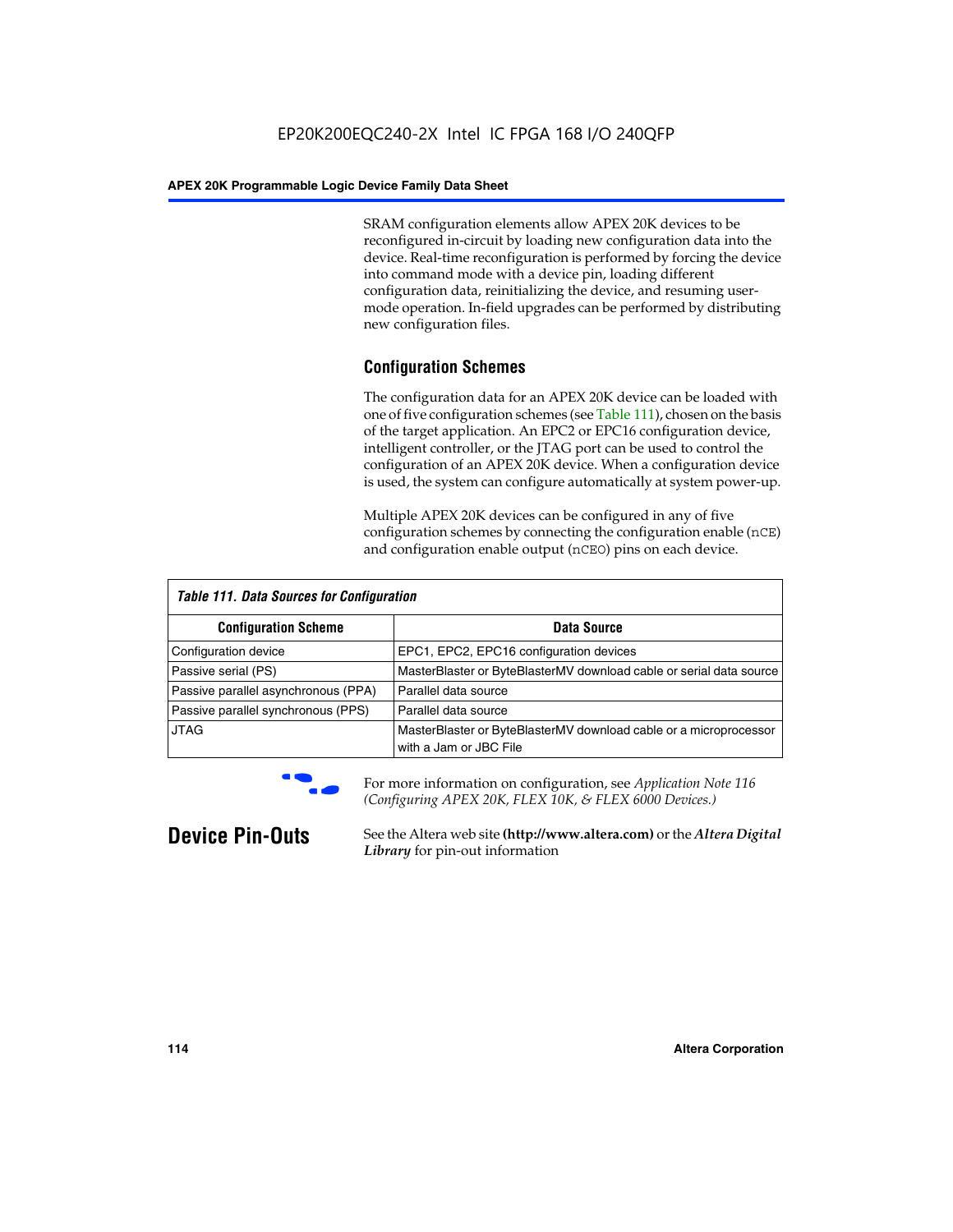### **Revision History** The information contained in the *APEX 20K Programmable Logic Device Family Data Sheet* version 5.1 supersedes information published in previous versions.

## **Version 5.1**

*APEX 20K Programmable Logic Device Family Data Sheet* version 5.1 contains the following changes:

- In version 5.0, the VI input voltage spec was updated in Table 28 on page 63.
- In version 5.0, *Note* (5) to Tables 27 through 30 was revised.
- Added *Note* (2) to Figure 21 on page 33.

## **Version 5.0**

*APEX 20K Programmable Logic Device Family Data Sheet* version 5.0 contains the following changes:

- Updated Tables 23 through 26. Removed 2.5-V operating condition tables because all APEX 20K devices are now 5.0-V tolerant.
- Updated conditions in Tables 33, 38 and 39.
- Updated data for t<sub>ESBDATAH</sub> parameter.

## **Version 4.3**

*APEX 20K Programmable Logic Device Family Data Sheet* version 4.3 contains the following changes:

- Updated Figure 20.
- Updated *Note (2)* to Table 13.
- Updated notes to Tables 27 through 30.

## **Version 4.2**

*APEX 20K Programmable Logic Device Family Data Sheet* version 4.2 contains the following changes:

- Updated Figure 29.
- Updated *Note (1)* to Figure 29.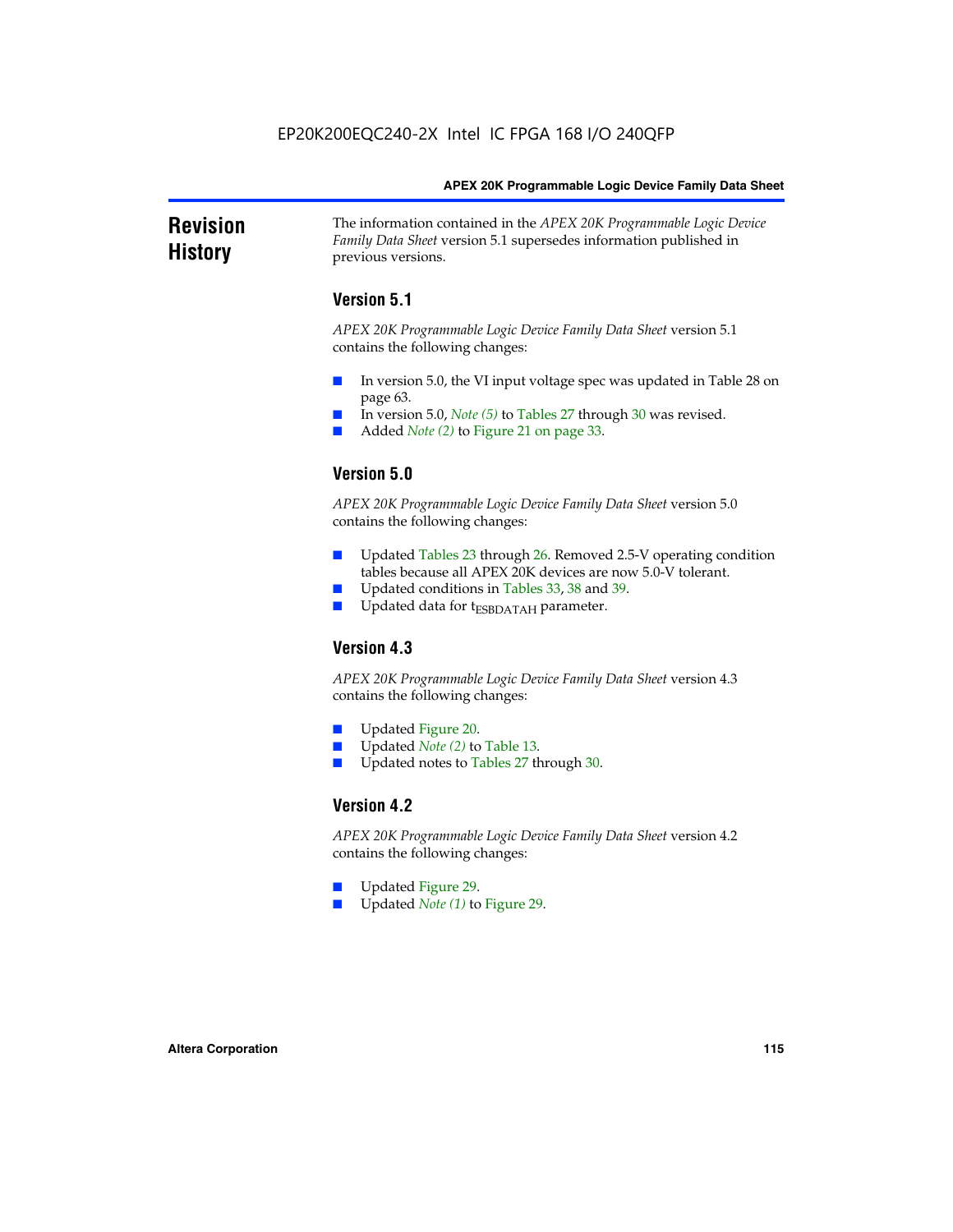## **Version 4.1**

*APEX 20K Programmable Logic Device Family Data Sheet* version 4.1 contains the following changes:

- *t<sub>ESBWEH</sub>* added to Figure 37 and Tables 35, 50, 56, 62, 68, 74, 86, 92, 97, and 104.
- Updated EP20K300E device internal and external timing numbers in Tables 79 through 84.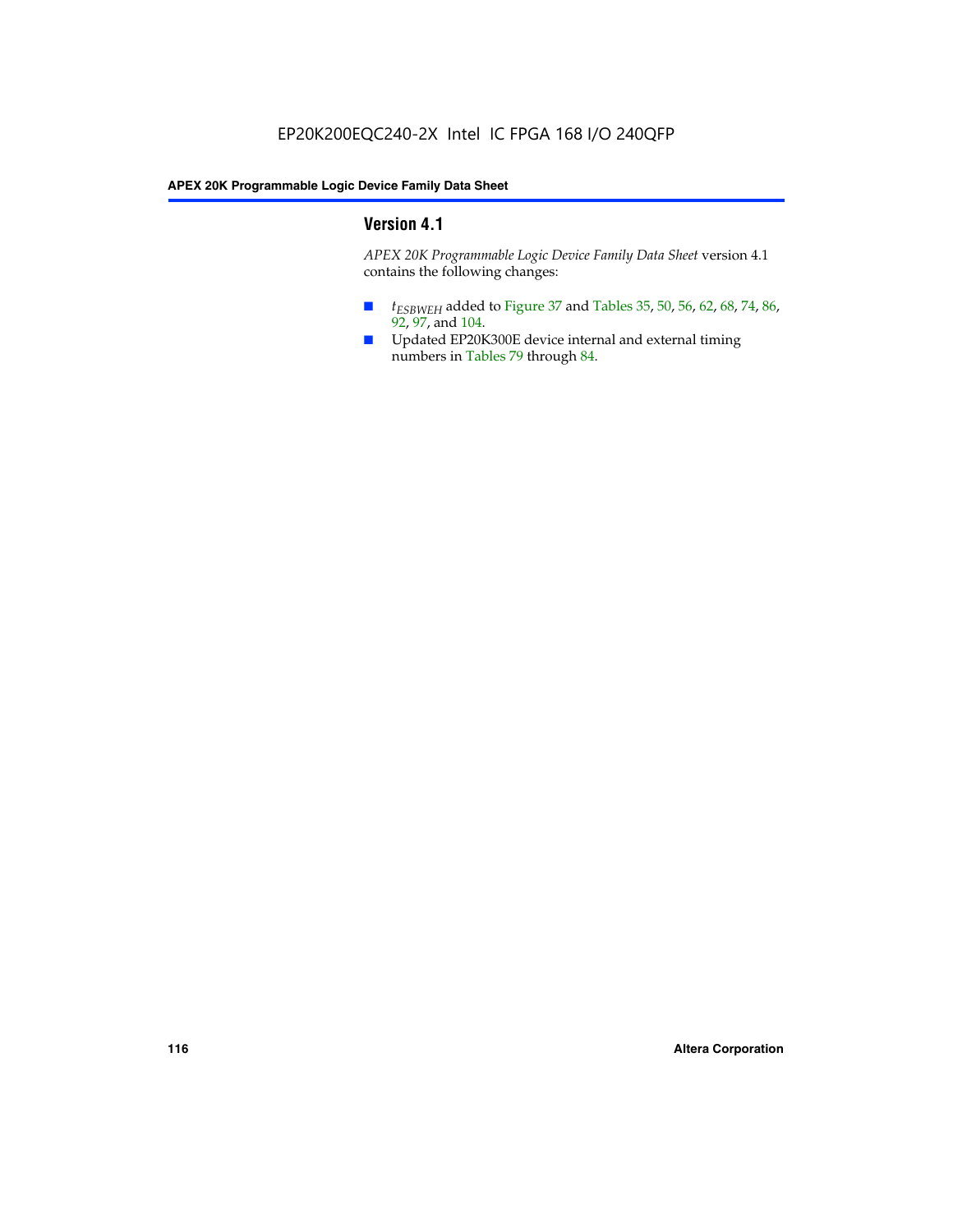

101 Innovation Drive San Jose, CA 95134 (408) 544-7000 http://www.altera.com Applications Hotline: (800) 800-EPLD Customer Marketing: (408) 544-7104 Literature Services: lit\_req@altera.com

Copyright © 2004 Altera Corporation. All rights reserved. Altera, The Programmable Solutions Company, the stylized Altera logo, specific device designations, and all other words and logos that are identified as trademarks and/or service marks are, unless noted otherwise, the trademarks and service marks of Altera Corporation in the U.S. and other countries. All other product or service names are the property of their respective holders. Altera products are protected under numerous U.S. and foreign patents and pending applications, mask work rights, and copyrights. Altera warrants performance of its semiconductor products to current specifications in accordance with Altera's standard warranty, but reserves the right to make changes

to any products and services at any time without notice. Altera assumes no responsibility or liability arising out of the application or use of any information, product, or service described herein except as expressly agreed to in writing by Altera Corporation. Altera customers are advised to obtain the latest version of device specifications before relying on any published information and before placing orders for products or services.



**117 Altera Corporation**